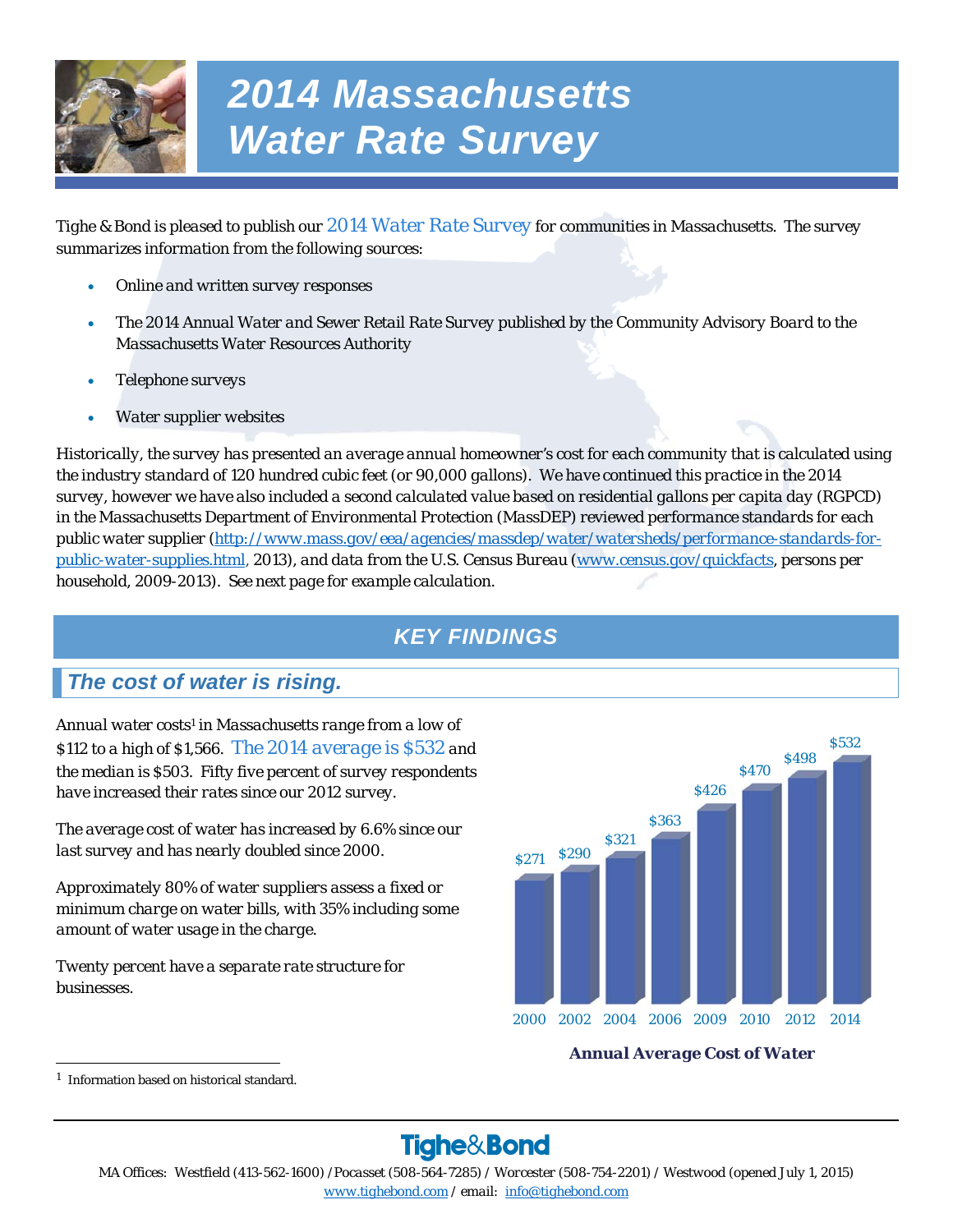

# *2014 Massachusetts Water Rate Survey*

# *Rate structures are changing.*

*The majority of Massachusetts water suppliers today use an ascending rate structure. Back in 2000, the majority (51%) used a flat rate structure and only 45% used an ascending rate structure.* 



# *Billing cycles are becoming more frequent.*

*In 2014, 58% of Massachusetts water suppliers use a quarterly billing cycle. In 2000, bills were typically sent out on a quarterly (46%) or biannual (46%) basis.* 



*We hope that you find the water rate survey information useful; if you have any questions or we have incorrectly interpreted information regarding your rates, please contact Mary Beth Morris, P.E. at 413-572-3247 or mbmorris@tighebond.com. Tighe & Bond welcomes your suggestions to improve upon future surveys.* 

# *Calculation of Annual Homeowner's Cost based on RGPCD / Local Water Use Data.*

- *Residential Gallons per Capita Day (RGPCD) Water Use (gallons/person/day) x 2010 Census Persons per Household (persons) x 365 days/year = Gallons per Year*
- *Example using Abington/Rockland Joint Water Works:* 
	- *59 gallons/person/day x 2.74 persons/household x 365 days/year = 59,006 gallons per year*
	- *59,006 gallons per year / (748 gallons/HCF) = 79 HCF per year*
	- *79 HCF per year x \$3.75/HCF = \$296 + \$42/bill x 4 quarterly bills = \$464*

# Tighe&Bond

*MA Offices: Westfield (413-562-1600) /Pocasset (508-564-7285) / Worcester (508-754-2201) / Westwood (opened July 1, 2015) www.tighebond.com / email: info@tighebond.com*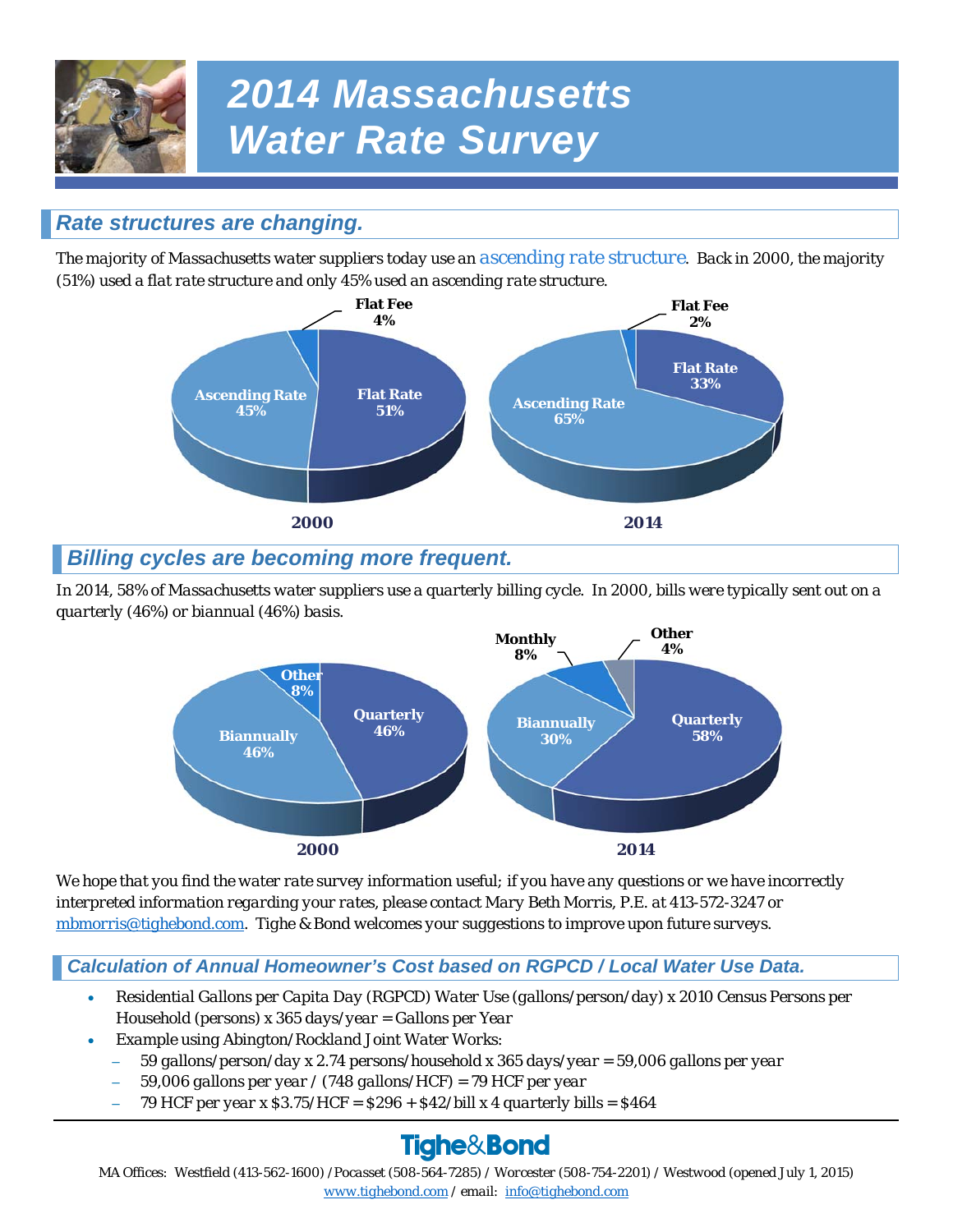### **Abington/Rockland Joint Water Works**

| <b>Annual Cost</b><br>(120 HCF) | <b>Water Rate</b> | Svstem<br>Ownership | Separate<br><b>Business Rate</b> | <b>Billing Cycle</b> | <b>Last Rate</b><br>Change | <b>RGPCD</b> | Persons per<br>Household | <b>Annual Local</b><br>Water Use (gallons) | <b>Annual Local</b><br><b>Water Use (HCF)</b> | <b>Annual Cost</b><br><b>Local Data</b> |
|---------------------------------|-------------------|---------------------|----------------------------------|----------------------|----------------------------|--------------|--------------------------|--------------------------------------------|-----------------------------------------------|-----------------------------------------|
| \$618                           | \$3.75/HCF        | City/Town           | No                               | Quarterly            | 12/1/12                    | 59           | 2.74                     | 59,006                                     | 70                                            | \$464                                   |

Notes: Base charge: \$42.00 per billing. Per MWRA survey.

### **Acton Water Supply District**

| <b>Annual Cost</b><br>(120 HCF) | <b>Water Rate</b> | Svstem<br>Ownership | Separate<br><b>Business Rate</b> | <b>Billing Cycle</b> | <b>Last Rate</b><br>Change | <b>RGPCD</b> | Persons per<br>Household | <b>Annual Local</b><br>Water Use (gallons) | <b>Annual Local</b><br><b>Water Use (HCF)</b> | <b>Annual Cost</b><br><b>Local Data</b> |
|---------------------------------|-------------------|---------------------|----------------------------------|----------------------|----------------------------|--------------|--------------------------|--------------------------------------------|-----------------------------------------------|-----------------------------------------|
| \$561                           | Ascendina         | District/Authority  | <b>No</b>                        | Quarterlv            | 7/1/10                     | 56           | 2.61                     | 53,348                                     |                                               | \$382                                   |

Notes: \$15.00 service charge per bill. Winter Rates (January and April bills) \$0.030/CF - 0 - 2,000CF; \$0.033/CF - 2,001 - 4,000CF; \$0.044/CF - 4,001 - 6,000CF; \$0.054/CF - Over 6,000CF. Summer Rates (July and October bills) - \$0.036/CF - 0 - 2,000CF; \$0.042/CF - 2,001 - 4,000CF; \$0.053/CF - 4,001 - 6,000CF; \$0.063/CF - Over 6,000CF. Separate municipal rate is \$0.032/CF. Bond debt fee of \$21.75/quarter per metered unit.

### **Adams Fire District**

| <b>Annual Cost</b><br>(120 HCF) | <b>Water Rate</b> | Svstem<br>Ownership                  | Separate<br><b>Business Rate</b> | <b>Billing Cycle</b> | <b>Last Rate</b><br>Change | <b>RGPCD</b> | <b>Persons per</b><br><b>Household</b> | <b>Annual Local</b><br>Water Use (gallons) | <b>Annual Local</b><br>Water Use (HCF) | <b>Annual Cost</b><br><b>Local Data</b> |
|---------------------------------|-------------------|--------------------------------------|----------------------------------|----------------------|----------------------------|--------------|----------------------------------------|--------------------------------------------|----------------------------------------|-----------------------------------------|
| \$356                           |                   | \$3.95/1000 gals. District/Authority | No                               | Quarterly            | 7/1/13                     |              | 2.27                                   | 45.570                                     | 61                                     | \$180                                   |

Notes: Town reports annual homeowner's cost at \$510, which includes water bill, customer charge, fire protection and street lighting.

### **Agawam, Town of**

| <b>Annual Cost</b><br>(120 HCF) | <b>Water Rate</b> | Svstem<br>Ownership | <b>Separate</b><br><b>Business Rate</b> | <b>Billing Cycle</b> | <b>Last Rate</b><br>Change | <b>RGPCD</b> | <b>Persons per</b><br><b>Household</b> | <b>Annual Local</b><br>Water Use (gallons) | <b>Annual Local</b><br>Water Use (HCF) | <b>Annual Cost</b><br><b>Local Data</b> |
|---------------------------------|-------------------|---------------------|-----------------------------------------|----------------------|----------------------------|--------------|----------------------------------------|--------------------------------------------|----------------------------------------|-----------------------------------------|
| \$317                           | Ascending         | City/Town           | Yes                                     | Biannually           | 10/1/14                    | 75           | 2.43                                   | 66,521                                     | 89                                     | \$243                                   |

Notes: Service charge for each bill: \$35. \$1.90/HCF for first 4,000 CF; \$2.38/HCF for 4,001+ for residential. Also have irrigation rates. Per website.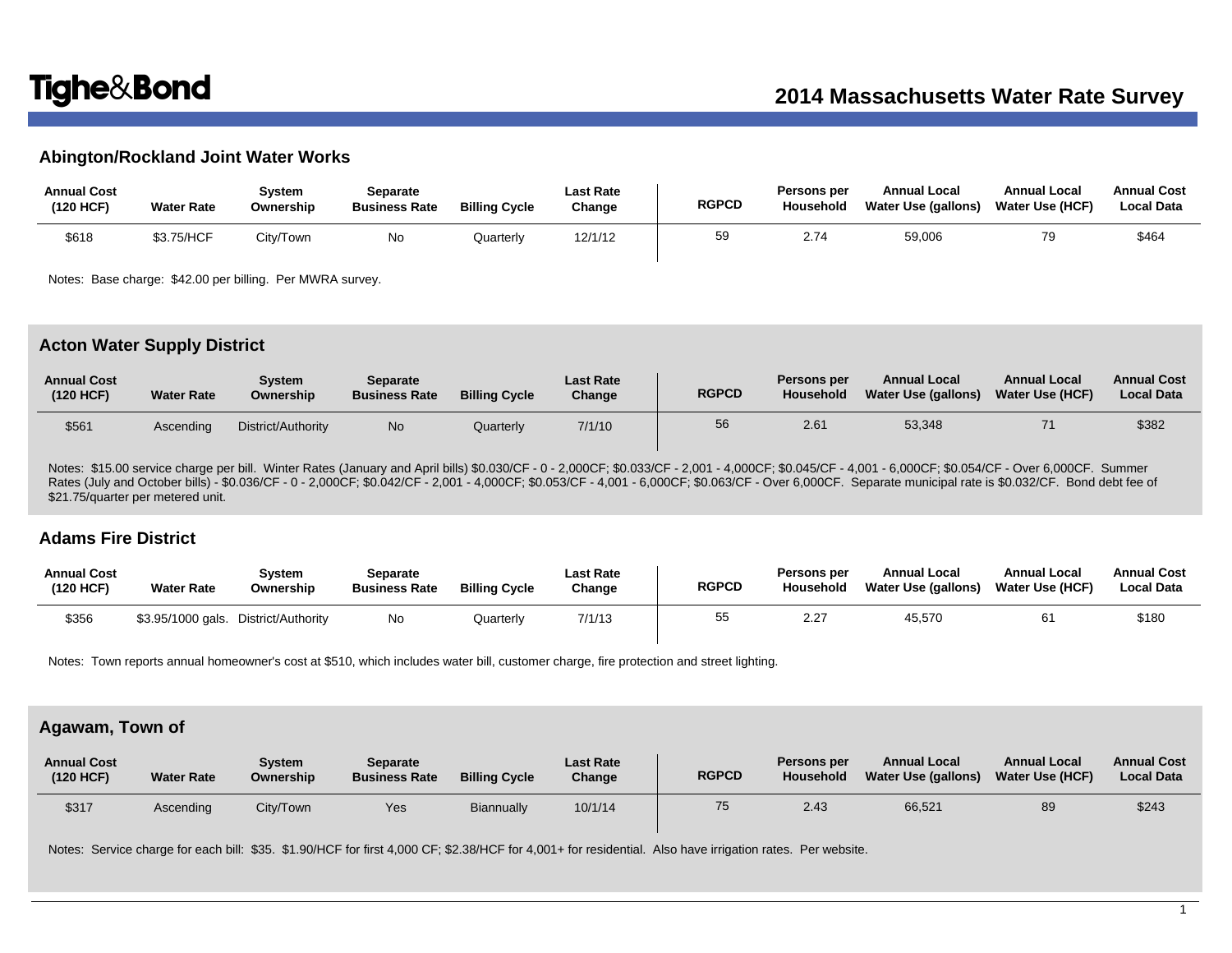# **Amesbury, Town of**

| <b>Annual Cost</b><br>(120 HCF) | <b>Water Rate</b> | Svstem<br>Ownership | Separate<br><b>Business Rate</b> | <b>Billing Cycle</b> | Last Rate<br>Change | <b>RGPCD</b> | Persons per<br>Household | <b>Annual Local</b><br>Water Use (gallons) | <b>Annual Local</b><br><b>Water Use (HCF)</b> | <b>Annual Cost</b><br><b>Local Data</b> |
|---------------------------------|-------------------|---------------------|----------------------------------|----------------------|---------------------|--------------|--------------------------|--------------------------------------------|-----------------------------------------------|-----------------------------------------|
| \$972                           | \$8.10/HCF        | City/Town           | No                               | Quarterly            | 1/1/15              | 49           | 2.44                     | 43,639                                     | 58                                            | \$473                                   |

Notes: Minimum charge: \$60.75 per billing includes 750 CF.

### **Amherst, Town of**

| <b>Annual Cost</b><br>(120 HCF) | <b>Water Rate</b> | Svstem<br>Ownership | <b>Separate</b><br><b>Business Rate</b> | <b>Billing Cycle</b> | <b>Last Rate</b><br>Change | <b>RGPCD</b> | Persons per<br><b>Household</b> | <b>Annual Local</b><br>Water Use (gallons) | <b>Annual Local</b><br><b>Water Use (HCF)</b> | <b>Annual Cost</b><br><b>Local Data</b> |
|---------------------------------|-------------------|---------------------|-----------------------------------------|----------------------|----------------------------|--------------|---------------------------------|--------------------------------------------|-----------------------------------------------|-----------------------------------------|
| \$426                           | \$3.55/HCF        | City/Town           | No                                      | Quarterly            | 7/1/15                     | 55           | 2.58                            | 51,794                                     | 69                                            | \$145                                   |

Notes: Minimum charge \$10.20 includes 10 HCF. Connection fee: \$1000/house or \$1000/1" for non-residential.

## **Andover, Town of**

| <b>Annual Cost</b><br>(120 HCF) | <b>Water Rate</b> | System<br>Ownership | Separate<br><b>Business Rate</b> | <b>Billing Cycle</b> | <b>Last Rate</b><br>Change | <b>RGPCD</b> | Persons per<br><b>Household</b> | <b>Annual Local</b><br>Water Use (gallons) | <b>Annual Local</b><br><b>Water Use (HCF)</b> | <b>Annual Cost</b><br><b>Local Data</b> |
|---------------------------------|-------------------|---------------------|----------------------------------|----------------------|----------------------------|--------------|---------------------------------|--------------------------------------------|-----------------------------------------------|-----------------------------------------|
| \$372                           | \$3.10/HCF        | City/Town           | No.                              | Quarterly            | 5/1/14                     | 74           | 2.68                            | 72,387                                     | 97                                            | \$300                                   |

# **Aquarion Water Co. (Cohasset (North Cohasset), Hingham, Hull**

| <b>Annual Cost</b><br>(120 HCF) | <b>Water Rate</b> | System<br>Ownership         | <b>Separate</b><br><b>Business Rate</b> | <b>Billing Cycle</b>    | <b>Last Rate</b><br>Change | <b>RGPCD</b> | Persons per<br>Household | <b>Annual Local</b><br><b>Water Use (gallons)</b> | <b>Annual Local</b><br><b>Water Use (HCF)</b> | <b>Annual Cost</b><br><b>Local Data</b> |
|---------------------------------|-------------------|-----------------------------|-----------------------------------------|-------------------------|----------------------------|--------------|--------------------------|---------------------------------------------------|-----------------------------------------------|-----------------------------------------|
| \$940                           | Ascending         | Private (Non-<br>Municipal) | Yes                                     | Quarterly or<br>Monthly | 4/2012                     | 65           | 2.6575                   | 63,049                                            | 84                                            | \$738                                   |

Notes: Service charge: 5/8 meter - \$46.83 per quarter. Also pay \$30.75 quarterly surcharge (5/8"). \$2.874/HCF for first 12 HCF; \$3.915/HCF over 12 HCF for quarterly billing. Consumption charge of \$0.7342/HCF for water treatment facility lease and \$1.0119/HCF for O&M. Per website.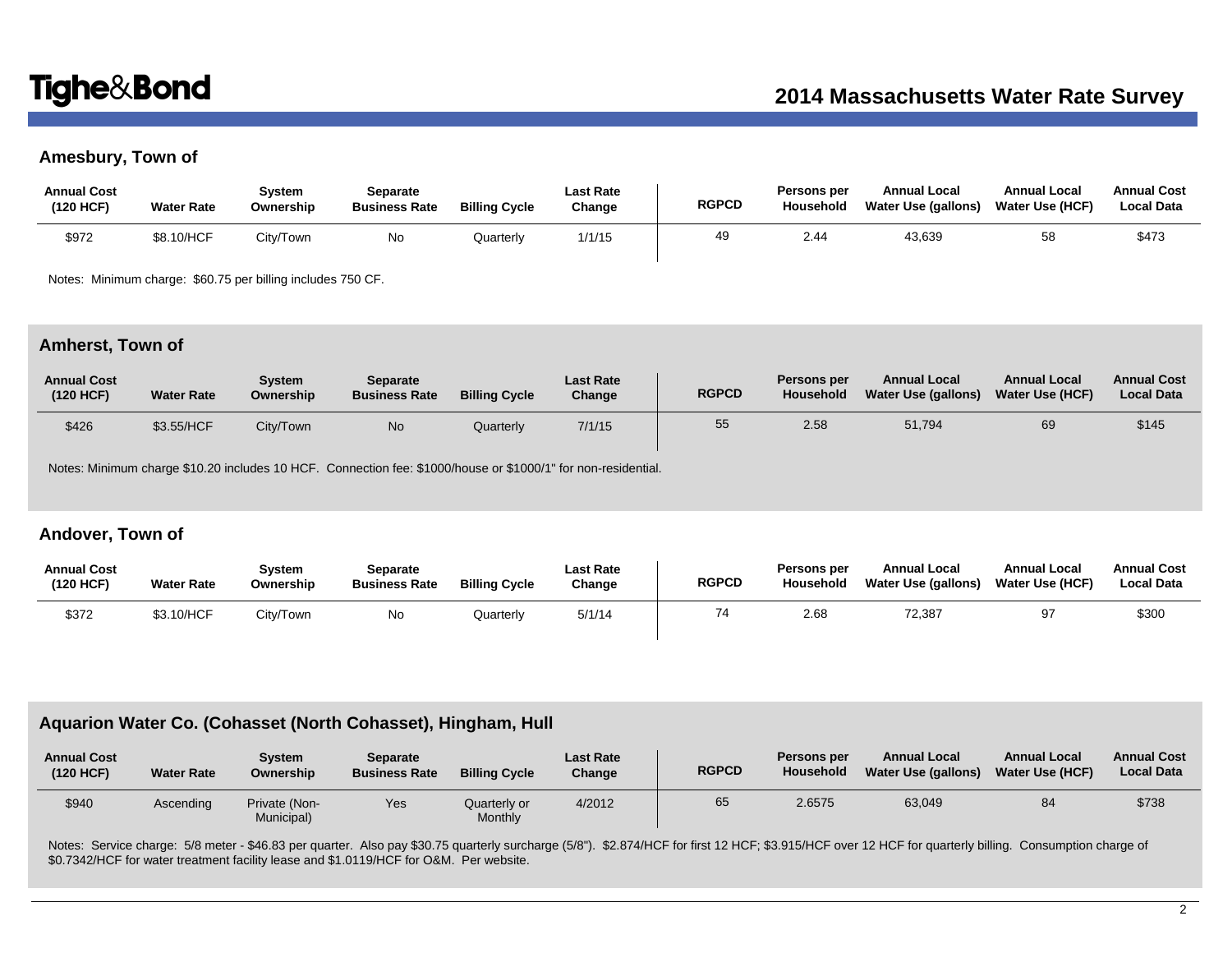# **Aquarion Water Co. (Millbury & Oxford)**

| <b>Annual Cost</b><br>(120 HCF) | <b>Water Rate</b> | Svstem<br>Ownership         | Separate<br><b>Business Rate</b> | <b>Billing Cycle</b>    | Last Rate<br>Change | <b>RGPCD</b> | Persons per<br>Household | <b>Annual Local</b><br>Water Use (gallons) | <b>Annual Local</b><br>Water Use (HCF) | <b>Annual Cost</b><br><b>Local Data</b> |
|---------------------------------|-------------------|-----------------------------|----------------------------------|-------------------------|---------------------|--------------|--------------------------|--------------------------------------------|----------------------------------------|-----------------------------------------|
| \$608                           | Ascending         | Private (Non-<br>Municipal) | Yes                              | Quarterly or<br>Monthly | 4/1/12              | 55           | 2.605                    | 52,295                                     | 70                                     | \$411                                   |

Notes: Service charge: 5/8" meter - \$46.83 per quarter. \$3.841/1,000 gals. for first 9,000 gals.; \$5.233/1,000 gals. over 9,000 gals. for quarterly billing. Per website.

### **Arlington, Town of**

| <b>Annual Cost</b><br>(120 HCF) | <b>Water Rate</b> | Svstem<br>Ownership | Separate<br><b>Business Rate</b> | <b>Billing Cycle</b> | <b>Last Rate</b><br>Change | <b>RGPCD</b> | Persons per<br>Household | <b>Annual Local</b><br>Water Use (gallons) | <b>Annual Local</b><br><b>Water Use (HCF)</b> | <b>Annual Cost</b><br><b>Local Data</b> |
|---------------------------------|-------------------|---------------------|----------------------------------|----------------------|----------------------------|--------------|--------------------------|--------------------------------------------|-----------------------------------------------|-----------------------------------------|
| \$61'                           | Ascending         | City/Town           | <b>No</b>                        | Quarterly            | 7/1/14                     | 55           | 2.24                     | 44,968                                     | 60                                            | \$307                                   |

Notes: Base charge: \$5.35 per billing. \$4.75/HCF first 15 HCF; \$5.08/HCF, 16-30 HCF; \$6.16/ HCF over 30 HCF.

# **Ashburnham, Town of**

| <b>Annual Cost</b><br>(120 HCF) | <b>Water Rate</b> | Svstem<br>Ownership | Separate<br><b>Business Rate</b> | <b>Billing Cycle</b> | Last Rate<br>Change | <b>RGPCD</b> | <b>Persons per</b><br>Household | <b>Annual Local</b><br>Water Use (gallons) | <b>Annual Local</b><br><b>Water Use (HCF)</b> | <b>Annual Cost</b><br><b>Local Data</b> |
|---------------------------------|-------------------|---------------------|----------------------------------|----------------------|---------------------|--------------|---------------------------------|--------------------------------------------|-----------------------------------------------|-----------------------------------------|
| \$498                           | Ascending         | City/Town           | No                               | Quarterly            | 10/14/14            | 67           | 2.69                            | 65,784                                     | 88                                            | \$424                                   |

Notes: Base charge: \$40.00 per bill includes first 500 CF. \$2.00/HCF - 501 - 2,500 CF; \$2.50/HCF - 2,501 - 4,500 CF; \$4.90/HCF - above 4,500 CF. There is a water bond debt charged quarterly of \$32.00.

# **Ashland, Town of**

| <b>Annual Cost</b><br>(120 HCF) | <b>Water Rate</b> | Svstem<br>Ownership | <b>Separate</b><br><b>Business Rate</b> | <b>Billing Cycle</b> | <b>Last Rate</b><br>Change | <b>RGPCD</b> | Persons per<br>Household | <b>Annual Local</b><br>Water Use (gallons) | <b>Annual Local</b><br><b>Water Use (HCF)</b> | <b>Annual Cost</b><br><b>Local Data</b> |
|---------------------------------|-------------------|---------------------|-----------------------------------------|----------------------|----------------------------|--------------|--------------------------|--------------------------------------------|-----------------------------------------------|-----------------------------------------|
| \$406                           | Ascending         | City/Town           | N <sub>o</sub>                          | Quarterly            | 2/1/14                     | 57           | 2.59                     | 53,885                                     |                                               | \$263                                   |

Notes: Base charge: \$16.00 per billing. \$2.60/HCF 0 - 10 HCF; \$2.97/HCF 10 - 40 HCF; \$4.40/HCF 40 - 90 HCF; \$5.45/HCF over 90 HCF. Per MWRA Survey.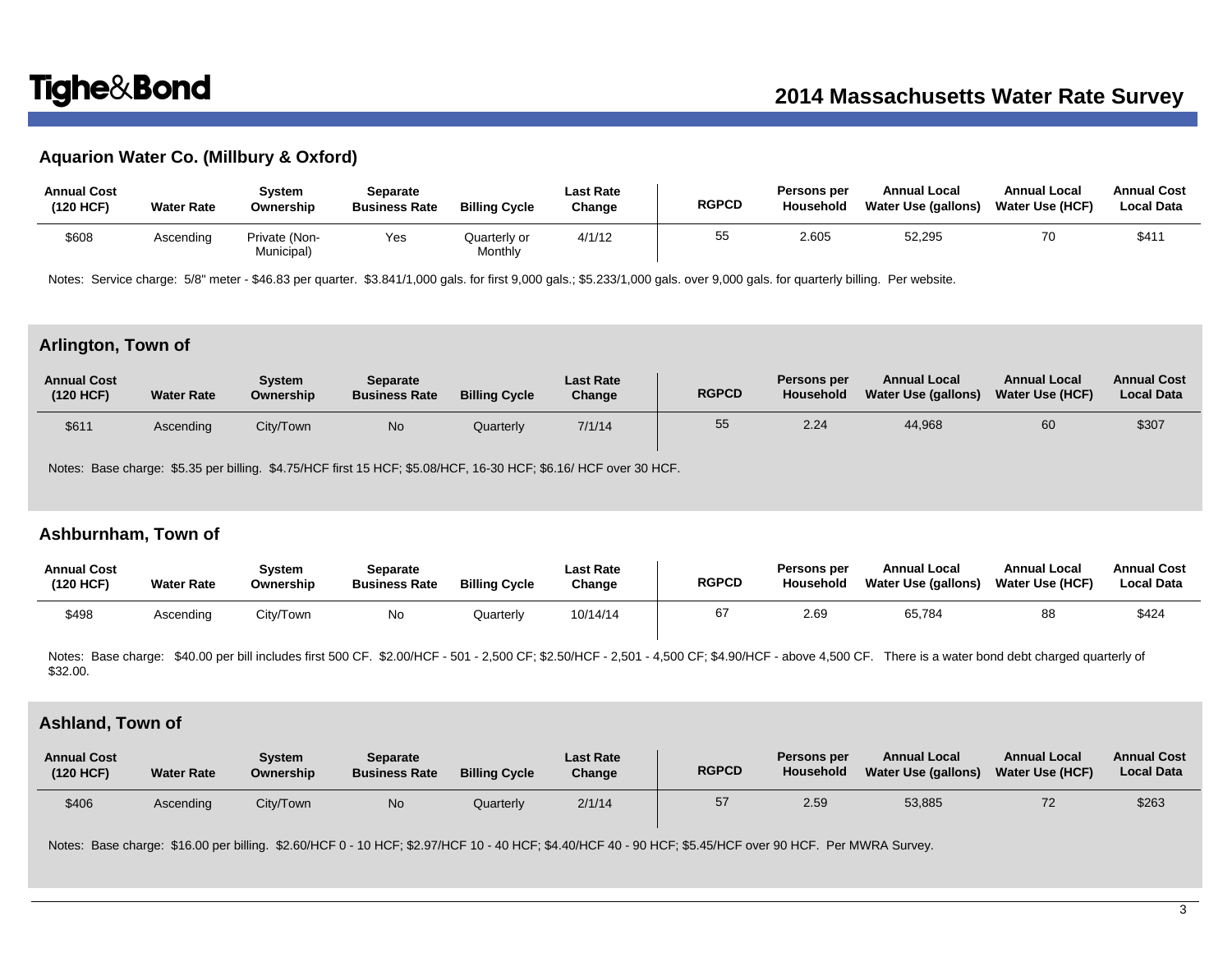# **Attleboro, City of**

| <b>Annual Cost</b><br>(120 HCF) | <b>Water Rate</b> | Svstem<br>Ownership | Separate<br><b>Business Rate</b> | <b>Billing Cycle</b> | Last Rate<br>Change | <b>RGPCD</b> | Persons per<br>Household | <b>Annual Local</b><br>Water Use (gallons) | <b>Annual Local</b><br><b>Water Use (HCF)</b> | <b>Annual Cost</b><br>Local Data |
|---------------------------------|-------------------|---------------------|----------------------------------|----------------------|---------------------|--------------|--------------------------|--------------------------------------------|-----------------------------------------------|----------------------------------|
| \$536                           | \$4.47/HCF        | City/Town           | No.                              | Quarterly            | 7/1/12              | 54           | 2.63                     | 51,837                                     | 69                                            | \$310                            |

Notes: Commercial accounts are billed monthly. Per City website.

# **Avon, Town of**

| <b>Annual Cost</b><br>(120 HCF) | <b>Water Rate</b> | Svstem<br>Ownership | <b>Separate</b><br><b>Business Rate</b> | <b>Billing Cycle</b> | <b>Last Rate</b><br>Change | <b>RGPCD</b> | Persons per<br><b>Household</b> | <b>Annual Local</b><br>Water Use (gallons) | <b>Annual Local</b><br><b>Water Use (HCF)</b> | <b>Annual Cost</b><br><b>Local Data</b> |
|---------------------------------|-------------------|---------------------|-----------------------------------------|----------------------|----------------------------|--------------|---------------------------------|--------------------------------------------|-----------------------------------------------|-----------------------------------------|
| \$368                           | Ascending         | Citv/Town           | <b>No</b>                               | Biannually           |                            | 59           | 2.56                            | 55,130                                     | 74                                            | \$24'                                   |

Notes: Base charge: \$50.00 minimum up to 1,400 CF; \$2.75/HCF - 1,401-8,000 CF; \$3.75/HCF - 8,001+ CF. Meter service fee: \$7.50. Used census data for Norfolk County.

# **Ayer, Town of**

| <b>Annual Cost</b><br>(120 HCF) | <b>Water Rate</b> | Svstem<br>Ownership | Separate<br><b>Business Rate</b> | <b>Billing Cycle</b> | <b>Last Rate</b><br>Change | <b>RGPCD</b> | Persons per<br><b>Household</b> | <b>Annual Local</b><br><b>Water Use (gallons)</b> | <b>Annual Local</b><br><b>Water Use (HCF)</b> | <b>Annual Cost</b><br><b>Local Data</b> |
|---------------------------------|-------------------|---------------------|----------------------------------|----------------------|----------------------------|--------------|---------------------------------|---------------------------------------------------|-----------------------------------------------|-----------------------------------------|
| \$309                           | Ascending         | City/Town           | No                               | Biannually           | 7/1/14                     | 54           | 2.25                            | 44.348                                            | 59                                            | \$163                                   |

Notes: \$10.00 charge per bill. First 6,000 CF - \$2.41/HCF; 6,000 - 12,000 CF - \$3.00/HCF; over 12,000 CF - \$3.53/HCF. Per MWRA survey.

## **Barre, Town of**

| <b>Annual Cost</b><br>(120 HCF) | <b>Water Rate</b> | Svstem<br>Ownership | Separate<br><b>Business Rate</b> | <b>Billing Cycle</b> | <b>Last Rate</b><br>Change | <b>RGPCD</b> | <b>Persons per</b><br><b>Household</b> | <b>Annual Local</b><br><b>Water Use (gallons)</b> | <b>Annual Local</b><br><b>Water Use (HCF)</b> | <b>Annual Cost</b><br><b>Local Data</b> |
|---------------------------------|-------------------|---------------------|----------------------------------|----------------------|----------------------------|--------------|----------------------------------------|---------------------------------------------------|-----------------------------------------------|-----------------------------------------|
| \$840                           | \$0.070/CF        | City/Town           | Yes                              | Quarterly            | 6/2013                     | 48           | 2.69                                   | 47.129                                            | 63                                            | \$441                                   |

Notes: Minimum charge: \$70.00 per billing includes 1,000 CF. Per town website.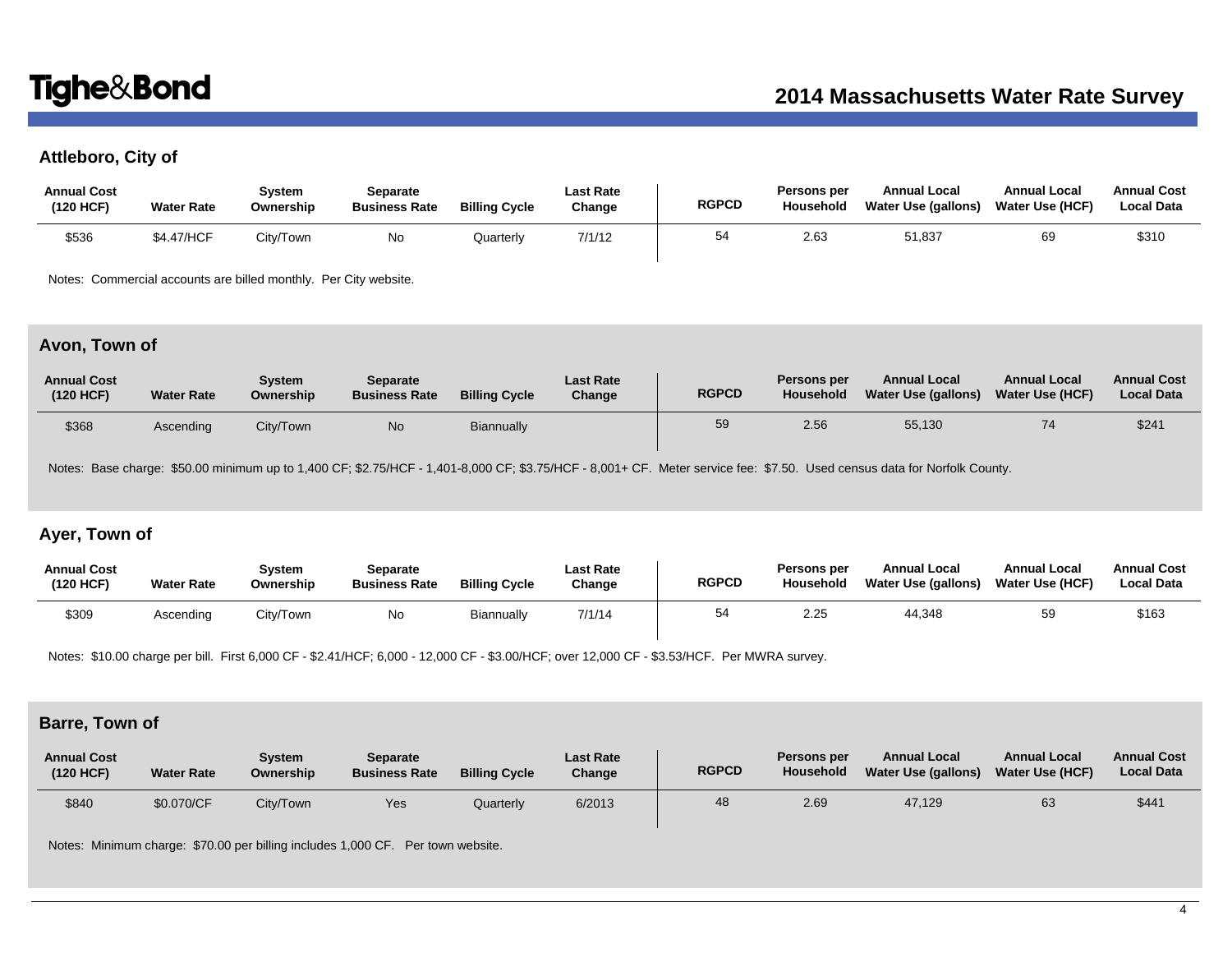# **Bedford, Town of**

| <b>Annual Cost</b><br>(120 HCF) | <b>Water Rate</b> | System<br>Ownership | Separate<br><b>Business Rate</b> | <b>Billing Cycle</b> | Last Rate<br>Change | <b>RGPCD</b> | Persons per<br>Household | <b>Annual Local</b><br>Water Use (gallons) | <b>Annual Local</b><br><b>Water Use (HCF)</b> | <b>Annual Cost</b><br><b>Local Data</b> |
|---------------------------------|-------------------|---------------------|----------------------------------|----------------------|---------------------|--------------|--------------------------|--------------------------------------------|-----------------------------------------------|-----------------------------------------|
| \$587                           | Ascending         | City/Town           | Yes                              | Biannually           | 7/1/14              | 59           | 2.62                     | 56,422                                     | 75                                            | \$31                                    |

Notes: Base charge \$17.50 per billing. \$1.40/HCF up to 20 HCF; \$6.20/HCF over 20 HCF. Per MWRA survey.

# **Bellingham, Town of**

| <b>Annual Cost</b><br>(120 HCF) | <b>Water Rate</b> | System<br>Ownership | <b>Separate</b><br><b>Business Rate</b> | <b>Billing Cycle</b> | <b>Last Rate</b><br>Change | <b>RGPCD</b> | Persons per<br><b>Household</b> | <b>Annual Local</b><br><b>Water Use (gallons)</b> | <b>Annual Local</b><br><b>Water Use (HCF)</b> | <b>Annual Cost</b><br><b>Local Data</b> |
|---------------------------------|-------------------|---------------------|-----------------------------------------|----------------------|----------------------------|--------------|---------------------------------|---------------------------------------------------|-----------------------------------------------|-----------------------------------------|
| \$631                           | Ascending         | City/Town           | <b>No</b>                               | Quarterly            | 7/1/14                     | 59           | 2.66                            | 57,283                                            | 77                                            | \$483                                   |

Notes: Annual capital improvement charge: \$210. Quarterly service charge: \$19. \$3.55/1000 gals. - up to 6,000 gals.; \$3.95/1000 gals. - 6,001 - 25,000 gals.; \$4.40/1000 gals. over 25,000 gals.

# **Belmont, Town of**

| <b>Annual Cost</b><br>(120 HCF) | <b>Water Rate</b> | Svstem<br>Ownership | Separate<br><b>Business Rate</b> | <b>Billing Cycle</b> | <b>Last Rate</b><br>Change | <b>RGPCD</b> | <b>Persons per</b><br>Household | <b>Annual Local</b><br><b>Water Use (gallons)</b> | <b>Annual Local</b><br><b>Water Use (HCF)</b> | <b>Annual Cost</b><br><b>Local Data</b> |
|---------------------------------|-------------------|---------------------|----------------------------------|----------------------|----------------------------|--------------|---------------------------------|---------------------------------------------------|-----------------------------------------------|-----------------------------------------|
| \$783                           | Ascendina         | City/Town           | No                               | Quarterly            | 7/1/12                     | 68           | 2.54                            | 63,043                                            | 84                                            | \$572                                   |

Notes: Service charge: \$18.67per billing for 5/8" meter, more for larger meters. \$5.90/HCF less than 3,000 CF; \$6.78/HCF for over 3,000 CF

# **Beverly, City of**

| <b>Annual Cost</b><br>(120 HCF) | <b>Water Rate</b> | Svstem<br>Ownership | Separate<br><b>Business Rate</b> | <b>Billing Cycle</b> | <b>Last Rate</b><br>Change | <b>RGPCD</b> | <b>Persons per</b><br><b>Household</b> | <b>Annual Local</b><br>Water Use (gallons) | <b>Annual Local</b><br><b>Water Use (HCF)</b> | <b>Annual Cost</b><br><b>Local Data</b> |
|---------------------------------|-------------------|---------------------|----------------------------------|----------------------|----------------------------|--------------|----------------------------------------|--------------------------------------------|-----------------------------------------------|-----------------------------------------|
| \$335                           | \$2.79/HCF        | City/Town           | No                               | Quarterly            | 7/1/14                     | 49           | 2.36                                   | 42,209                                     | 56                                            | \$157                                   |

Notes: Per MWRA survey.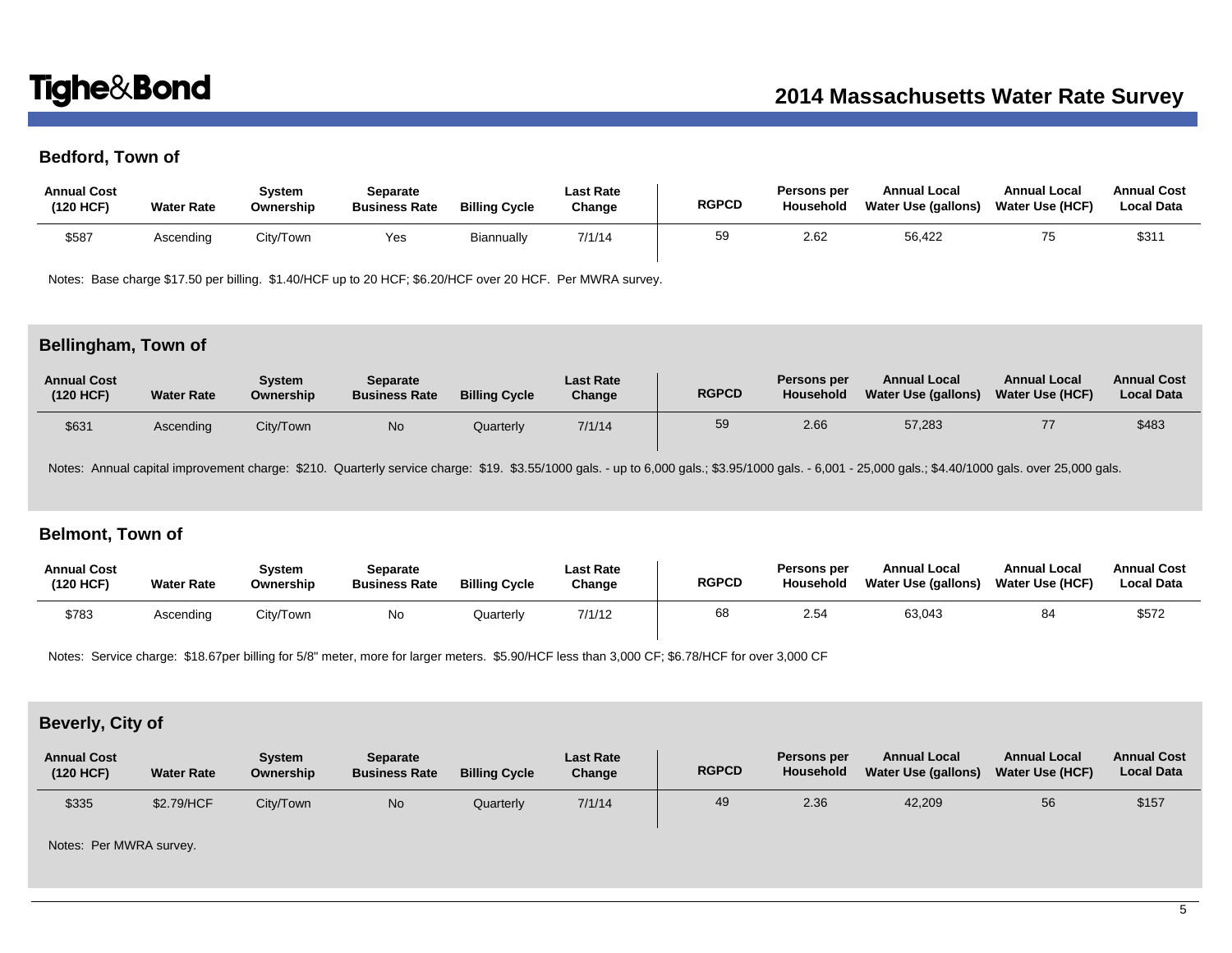# **Blackstone, Town of**

| <b>Annual Cost</b><br>(120 HCF) | <b>Water Rate</b> | Svstem<br>Ownership | Separate<br><b>Business Rate</b> | <b>Billing Cycle</b> | <b>Last Rate</b><br>Change | <b>RGPCD</b> | Persons per<br>Household | <b>Annual Local</b><br>Water Use (gallons) | <b>Annual Local</b><br>Water Use (HCF) | <b>Annual Cost</b><br><b>Local Data</b> |
|---------------------------------|-------------------|---------------------|----------------------------------|----------------------|----------------------------|--------------|--------------------------|--------------------------------------------|----------------------------------------|-----------------------------------------|
| \$347                           | Ascendina         | City/Town           | No                               | Biannually           | 2014                       | 57           | 2.66                     | 55,341                                     |                                        | \$235                                   |

Notes: Base charge: \$60.00 per billing up to 10,000 gals.; \$3.25/1000 gals. - 10,001 - 50,000 gals; \$4.50/1000 gals. - 50,001 - 100,000 gals.; \$6.00/1000 gals. - 100,001 - 999,999 gals. For those customers that are not metered there is a flat charge of \$94.77 billed semi-annually. Per Town website.

### **Boston Water and Sewer Commission**

| <b>Annual Cost</b><br>(120 HCF) | <b>Water Rate</b> | Svstem<br>Ownership | <b>Separate</b><br><b>Business Rate</b> | <b>Billing Cycle</b> | <b>Last Rate</b><br>Change | <b>RGPCD</b> | Persons per<br>Household | <b>Annual Local</b><br>Water Use (gallons) | <b>Annual Local</b><br><b>Water Use (HCF)</b> | <b>Annual Cost</b><br><b>Local Data</b> |
|---------------------------------|-------------------|---------------------|-----------------------------------------|----------------------|----------------------------|--------------|--------------------------|--------------------------------------------|-----------------------------------------------|-----------------------------------------|
| \$57                            | Ascending         | City/Town           | N <sub>0</sub>                          | Monthly              | 1/2014                     | 41           | 2.34                     | 35,018                                     |                                               | \$218                                   |

Notes: First 19 CF/Day - \$4.664/HCF; next 20 CF - \$4.882/HCF; next 50 CF - \$5.084/HCF; next 260 CF - \$5.406/HCF; next 950 CF - \$5.640/HCF; over 1,299 CF - \$5.838/HCF. Per MRWA survey.

## **Bourne Water District**

| <b>Annual Cost</b><br>(120 HCF) | <b>Water Rate</b> | Svstem<br>Ownership                  | Separate<br><b>Business Rate</b> | <b>Billing Cycle</b> | <b>Last Rate</b><br>Change | <b>RGPCD</b> | <b>Persons per</b><br>Household | <b>Annual Local</b><br><b>Water Use (gallons)</b> | <b>Annual Local</b><br><b>Water Use (HCF)</b> | <b>Annual Cost</b><br><b>Local Data</b> |
|---------------------------------|-------------------|--------------------------------------|----------------------------------|----------------------|----------------------------|--------------|---------------------------------|---------------------------------------------------|-----------------------------------------------|-----------------------------------------|
| \$312                           |                   | \$2.75/1000 gals. District/Authority | No                               | Biannually           | 3/2013                     | 57           | 2.35                            | 48,892                                            | 65                                            | \$198                                   |

Notes: Customary charge: \$32.00 per billing.

### **Boylston Water District**

| <b>Annual Cost</b><br>(120 HCF) | <b>Water Rate</b> | Svstem<br>Ownership | <b>Separate</b><br><b>Business Rate</b> | <b>Billing Cycle</b> | <b>Last Rate</b><br>Change | <b>RGPCD</b> | <b>Persons per</b><br><b>Household</b> | <b>Annual Local</b><br><b>Water Use (gallons)</b> | <b>Annual Local</b><br><b>Water Use (HCF)</b> | <b>Annual Cost</b><br><b>Local Data</b> |
|---------------------------------|-------------------|---------------------|-----------------------------------------|----------------------|----------------------------|--------------|----------------------------------------|---------------------------------------------------|-----------------------------------------------|-----------------------------------------|
| \$262                           | Ascendina         | District/Authority  | No                                      | Quarterly            | 6/2013                     | 70           | 2.59                                   | 66,175                                            | 88                                            | \$221                                   |

Notes: Minimum charge: \$35.00 per quarter includes 5,000 gals. \$1.75/1000 gals. up to 30,000 gals.; \$2.00/1000 gals. over 30,000 gals. Per website. Used census data for Worcester County.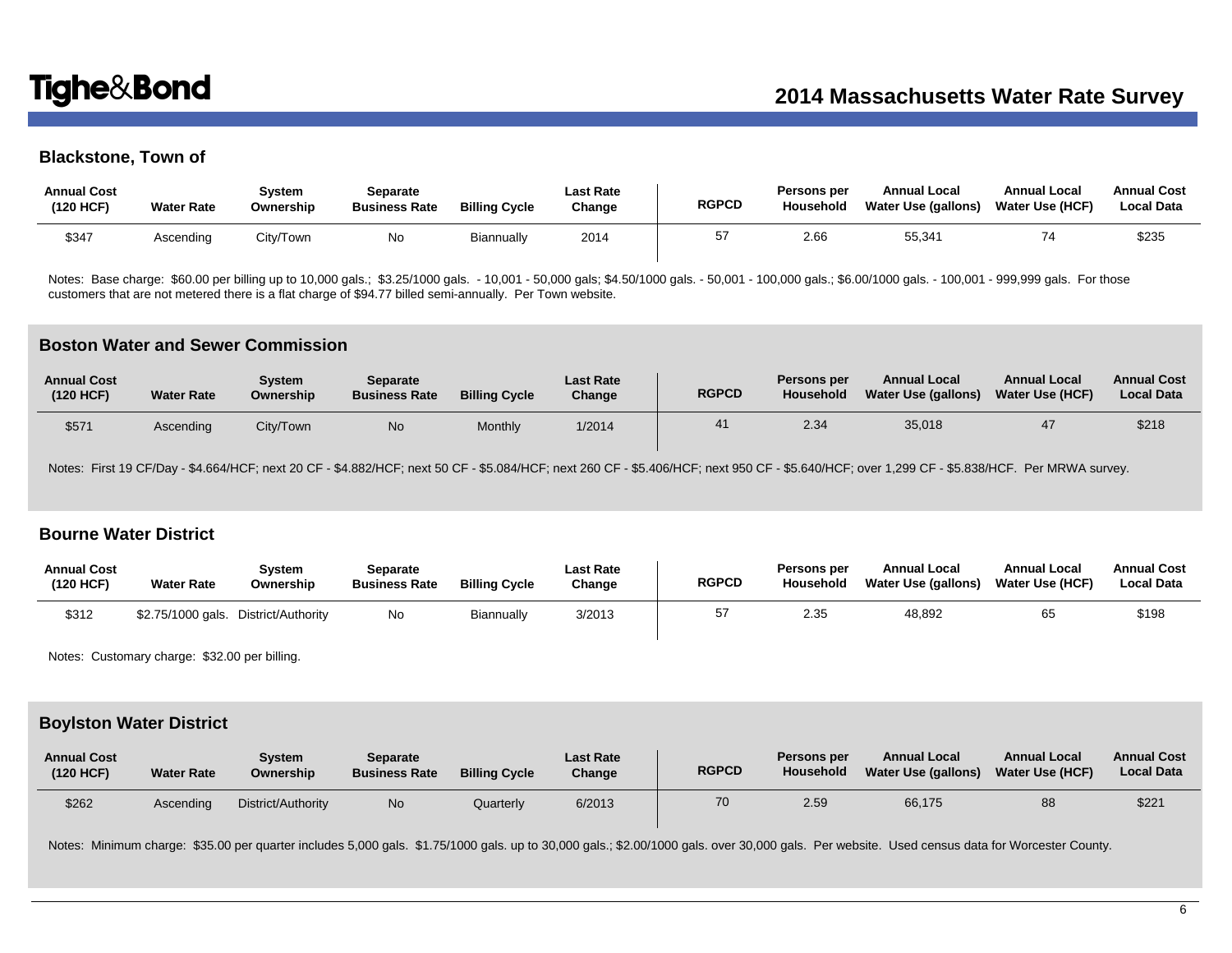# **Braintree, Town of**

| <b>Annual Cost</b><br>(120 HCF) | <b>Water Rate</b> | Svstem<br>Ownership | Separate<br><b>Business Rate</b> | <b>Billing Cycle</b> | Last Rate<br>Change | <b>RGPCD</b> | Persons per<br>Household | <b>Annual Local</b><br>Water Use (gallons) | <b>Annual Local</b><br><b>Water Use (HCF)</b> | <b>Annual Cost</b><br><b>Local Data</b> |
|---------------------------------|-------------------|---------------------|----------------------------------|----------------------|---------------------|--------------|--------------------------|--------------------------------------------|-----------------------------------------------|-----------------------------------------|
| \$487                           | Ascending         | City/Town           | No                               | <b>Juarterly</b>     | 6/2014              | 54           | 2.65                     | 52.232                                     |                                               | \$301                                   |

Notes: Service charge: \$16.75 per bill. 0 - 5 HCF - \$2.46/HCF; 5 - 35 HCF - \$3.71/HCF; 35 - 200 HCF - \$6.71/HCF; over 200 HCF - \$9.56/HCF. Per MWRA survey.

## **Bridgewater, Town of**

| <b>Annual Cost</b><br>(120 HCF) | <b>Water Rate</b> | Svstem<br>Ownership | <b>Separate</b><br><b>Business Rate</b> | <b>Billing Cycle</b> | <b>Last Rate</b><br>Change | <b>RGPCD</b> | Persons per<br>Household | <b>Annual Local</b><br><b>Water Use (gallons)</b> | <b>Annual Local</b><br><b>Water Use (HCF)</b> | <b>Annual Cost</b><br><b>Local Data</b> |
|---------------------------------|-------------------|---------------------|-----------------------------------------|----------------------|----------------------------|--------------|--------------------------|---------------------------------------------------|-----------------------------------------------|-----------------------------------------|
| \$421                           | Ascending         | City/Town           | No                                      | Biannually           | 2013                       | 61           | 2.84                     | 63,233                                            | 85                                            | \$267                                   |

Notes: Base charge: \$25.00 per bill. \$1.83/HCF - 1 - 3,000 CF; \$4.35/HCF - 3,001 - 20,000 CF; \$5.68/HCF 20,000 CF over.

# **Brockton, City of**

| <b>Annual Cost</b><br>(120 HCF) | <b>Water Rate</b> | System<br>Ownership | Separate<br><b>Business Rate</b> | <b>Billing Cycle</b> | <b>Last Rate</b><br>Change | <b>RGPCD</b> | Persons per<br>Household | <b>Annual Local</b><br>Water Use (gallons) | <b>Annual Local</b><br><b>Water Use (HCF)</b> | <b>Annual Cost</b><br>Local Data |
|---------------------------------|-------------------|---------------------|----------------------------------|----------------------|----------------------------|--------------|--------------------------|--------------------------------------------|-----------------------------------------------|----------------------------------|
| \$443                           | Ascending         | City/Town           | No                               | Quarterly            | 7/1/08                     | 63           | 2.81                     | 64.616                                     | 86                                            | \$288                            |

Notes: Minimum charge: \$22.43/bill. 0 - 12.5 HCF - \$2.99/HCF; 12.5 - 25 HCF - \$3.81/HCF; 25 - 50 HCF - \$5.17/HCF; 50 - 100 HCF - \$5.62/HCF; 100 - 250 HCF- \$5.87/HCF; greater than 250 HCF - \$6.11/HCF. Per MWRA Survey.

### **Brookfield, Town of**

| <b>Annual Cost</b><br>(120 HCF) | <b>Water Rate</b> | Svstem<br>Ownership | <b>Separate</b><br><b>Business Rate</b> | <b>Billing Cycle</b> | <b>Last Rate</b><br>Change | <b>RGPCD</b> | Persons per<br>Household | <b>Annual Local</b><br>Water Use (gallons) | <b>Annual Local</b><br>Water Use (HCF) | <b>Annual Cost</b><br><b>Local Data</b> |
|---------------------------------|-------------------|---------------------|-----------------------------------------|----------------------|----------------------------|--------------|--------------------------|--------------------------------------------|----------------------------------------|-----------------------------------------|
| \$389                           | \$3.50/1000 gals. | City/Town           | N <sub>0</sub>                          | Biannually           | <b>NR</b>                  | 58           | 2.59                     | 54,830                                     | 73                                     | \$267                                   |

Notes: Base charge: \$55.00 includes first 5,000 gals. Used census data for Worcester County. Town reports average annual cost as \$242.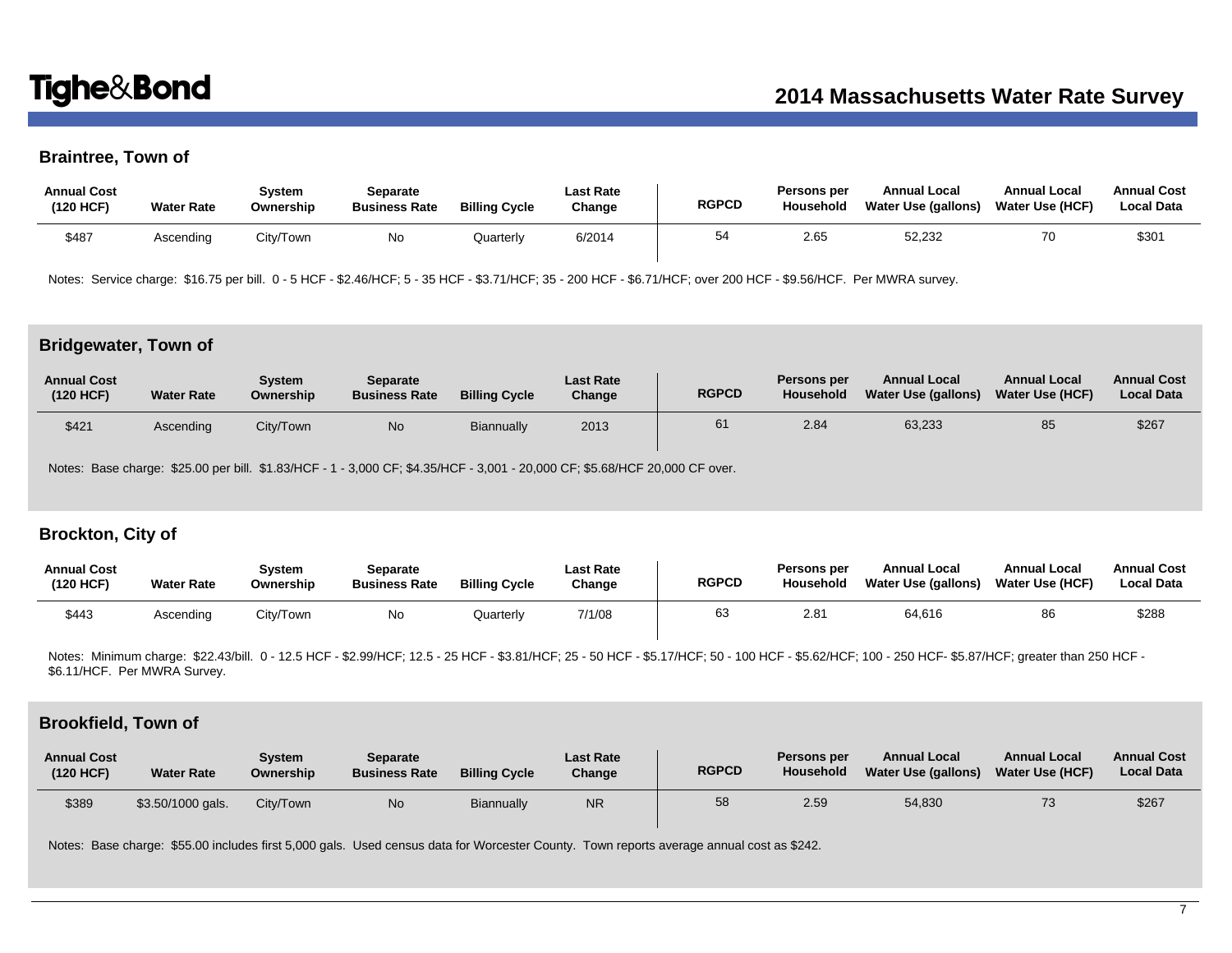# **Brookline, Town of**

| <b>Annual Cost</b><br>(120 HCF) | <b>Water Rate</b> | Svstem<br>Ownership | Separate<br><b>Business Rate</b> | <b>Billing Cycle</b> | Last Rate<br>Change | <b>RGPCD</b> | Persons per<br><b>Household</b> | <b>Annual Local</b><br>Water Use (gallons) | <b>Annual Local</b><br><b>Water Use (HCF)</b> | <b>Annual Cost</b><br><b>Local Data</b> |
|---------------------------------|-------------------|---------------------|----------------------------------|----------------------|---------------------|--------------|---------------------------------|--------------------------------------------|-----------------------------------------------|-----------------------------------------|
| \$628                           | Ascending         | City/Town           | No                               | Quarterly            | 7/2014              | 58           | 2.27                            | 48,056                                     |                                               | \$337                                   |

Notes: Base charge: \$25.00. 0-7 HCF - \$1.75/HCF; > 7HCF - \$5.20/HCF. Per MWRA Survey.

### **Burlington, Town of**

| <b>Annual Cost</b><br>(120 HCF) | <b>Water Rate</b> | Svstem<br>Ownership | Separate<br><b>Business Rate</b> | <b>Billing Cycle</b> | Last Rate<br>Change | <b>RGPCD</b> | Persons per<br>Household | <b>Annual Local</b><br>Water Use (gallons) | <b>Annual Local</b><br><b>Water Use (HCF)</b> | <b>Annual Cost</b><br><b>Local Data</b> |
|---------------------------------|-------------------|---------------------|----------------------------------|----------------------|---------------------|--------------|--------------------------|--------------------------------------------|-----------------------------------------------|-----------------------------------------|
| \$197                           | Ascending         | City/Town           | Yes                              | Biannually           | 12/10/12            | 52           | 2.64                     | 50,107                                     |                                               | \$94                                    |

Notes: Base charge: \$37.00 per bill includes first 20,000 gals. \$2.00/1000 gals. - 20,001 - 30,000 gals.; \$2.75/1000 gals. - 30,001-50,000 gals.; \$3.50/1000 gals. - 50,001-70,000 gals.; \$4.50/1000 gals - 70,001-90,000; \$4.75/1000 gals. - over 90,001 gals. Per town website.

## **Buzzards Bay Water District**

| <b>Annual Cost</b><br>(120 HCF) | <b>Water Rate</b> | Svstem<br>Ownership | Separate<br><b>Business Rate</b> | <b>Billing Cycle</b> | <b>Last Rate</b><br>Change | <b>RGPCD</b> | Persons per<br><b>Household</b> | <b>Annual Local</b><br>Water Use (gallons) | <b>Annual Local</b><br><b>Water Use (HCF)</b> | <b>Annual Cost</b><br><b>Local Data</b> |
|---------------------------------|-------------------|---------------------|----------------------------------|----------------------|----------------------------|--------------|---------------------------------|--------------------------------------------|-----------------------------------------------|-----------------------------------------|
| \$370                           | Ascending         | District/Authority  | No                               | Biannually           | 1/1/14                     | 53           | 2.35                            | 45.461                                     |                                               | \$181                                   |

Notes: Six (6) month base charge: \$60.00 includes 15,000 gals.; \$3.95/1000 gals. 16,000 - 40,000 gals.; \$5.00/1000 gals. over 41,000 gals.

## **Cambridge, City of**

| <b>Annual Cost</b><br>(120 HCF) | <b>Water Rate</b> | Svstem<br>Ownership | Separate<br><b>Business Rate</b> | <b>Billing Cycle</b> | <b>Last Rate</b><br>Change | <b>RGPCD</b> | Persons per<br>Household | <b>Annual Local</b><br>Water Use (gallons) | <b>Annual Local</b><br><b>Water Use (HCF)</b> | <b>Annual Cost</b><br><b>Local Data</b> |
|---------------------------------|-------------------|---------------------|----------------------------------|----------------------|----------------------------|--------------|--------------------------|--------------------------------------------|-----------------------------------------------|-----------------------------------------|
| \$380                           | Ascending         | City/Town           | No                               | Quarterlv            | 4/2012                     | 52           | 2.05                     | 38,909                                     | 52                                            | \$157                                   |
|                                 |                   | --------            |                                  |                      |                            |              |                          |                                            | . <b>. .</b>                                  | $\sim$ $\sim$ $\sim$ $\sim$ $\sim$      |

Notes: Based on annual consumption: \$3.02/HCF up to 40 HCF; \$3.24/HCF - 41 - 400 HCF; \$3.44/HCF - 401 - 2,000 HCF; \$3.65/HCF - 2,001 - 10,000 HCF; \$3.96/HCF over 10,000 HCF. Per MWRA survey.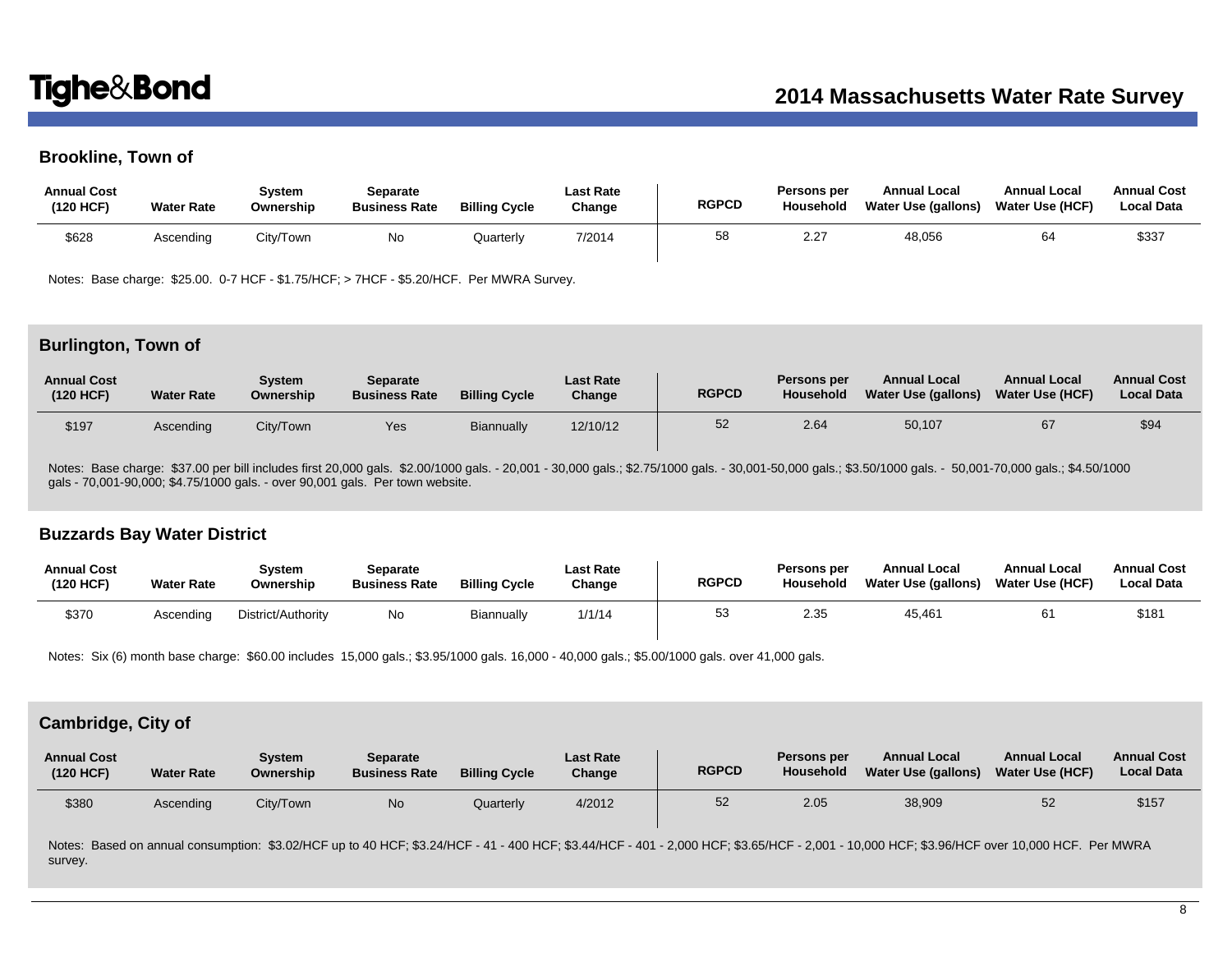# **Canton, Town of**

| <b>Annual Cost</b><br>(120 HCF) | <b>Water Rate</b> | Svstem<br>Ownership | Separate<br><b>Business Rate</b> | <b>Billing Cycle</b> | <b>Last Rate</b><br>Change | <b>RGPCD</b> | Persons per<br>Household | <b>Annual Local</b><br>Water Use (gallons) | <b>Annual Local</b><br><b>Water Use (HCF)</b> | <b>Annual Cost</b><br><b>Local Data</b> |
|---------------------------------|-------------------|---------------------|----------------------------------|----------------------|----------------------------|--------------|--------------------------|--------------------------------------------|-----------------------------------------------|-----------------------------------------|
| \$610                           | Ascending         | City/Town           | No                               | Quarterly            | 7/1/14                     | 54           | 2.53                     | 49,866                                     |                                               | \$285                                   |

Notes: Base charge: \$10.00. \$3.40/HCF up to 15 HCF; \$6.10/HCF - 16 - 40 HCF; \$10.07/HCF - 40 - 100 HCF; \$12.79/HCF over 100 HCF. Per MWRA survey.

### **Centerville-Osterville-Marstons Mills Water Department**

| <b>Annual Cost</b><br>(120 HCF) | <b>Water Rate</b> | Svstem<br>Ownership | Separate<br><b>Business Rate</b> | <b>Billing Cycle</b> | <b>Last Rate</b><br>Change | <b>RGPCD</b> | Persons per<br>Household | <b>Annual Local</b><br>Water Use (gallons) | <b>Annual Local</b><br>Water Use (HCF) | <b>Annual Cost</b><br><b>Local Data</b> |
|---------------------------------|-------------------|---------------------|----------------------------------|----------------------|----------------------------|--------------|--------------------------|--------------------------------------------|----------------------------------------|-----------------------------------------|
| \$282                           | Ascendina         | City/Town           | <b>No</b>                        | Biannually           | 7/1/14                     | 66           | 2.21                     | 53,239                                     |                                        | \$176                                   |

Notes: Annual costs: account charge: \$60.00. \$1.00/1000 gals. - 0 - 20,000 gals; \$2.90/1000 gals. - 21,000 - 200,000 gals. \$3.95/1000 gals - over 200,000+ gals. Used census data for Barnstable County.

## **Chatham, Town of**

| <b>Annual Cost</b><br>(120 HCF) | <b>Water Rate</b> | Svstem<br>Ownership | Separate<br><b>Business Rate</b> | <b>Billing Cycle</b> | <b>Last Rate</b><br>Change | <b>RGPCD</b> | <b>Persons per</b><br><b>Household</b> | <b>Annual Local</b><br><b>Water Use (gallons)</b> | <b>Annual Local</b><br><b>Water Use (HCF)</b> | <b>Annual Cost</b><br><b>Local Data</b> |
|---------------------------------|-------------------|---------------------|----------------------------------|----------------------|----------------------------|--------------|----------------------------------------|---------------------------------------------------|-----------------------------------------------|-----------------------------------------|
| \$421                           | Ascending         | City/Town           | No                               | Quarterly            | 7/1/04                     | 49           | 2.03                                   | 36,307                                            | 49                                            | \$158                                   |

Notes: 2 Separate rates (Summer & Winter) - both rates have a min. usage fee based on meter size. Winter - \$26.25 includes 1,000 CF; \$2.75/HCF - 1,001 - 3,000CF; \$2.95/HCF - 3,001 - 5,000CF; \$3.15/HCF - over 5,000CF. Summer - \$41.25 includes 1,000 CF; \$4.40/HCF - 1,001 - 3,000 CF; \$4.65/HCF - 3,001 - 5,000 CF; \$4.90/HCF - over 5,000 CF.

# **Chelmsford North Water District**

| <b>Annual Cost</b><br>(120 HCF) | <b>Water Rate</b> | Svstem<br>Ownership | <b>Separate</b><br><b>Business Rate</b> | <b>Billing Cycle</b> | <b>Last Rate</b><br>Change | <b>RGPCD</b> | Persons per<br><b>Household</b> | <b>Annual Local</b><br>Water Use (gallons) | <b>Annual Local</b><br><b>Water Use (HCF)</b> | <b>Annual Cost</b><br><b>Local Data</b> |
|---------------------------------|-------------------|---------------------|-----------------------------------------|----------------------|----------------------------|--------------|---------------------------------|--------------------------------------------|-----------------------------------------------|-----------------------------------------|
| \$420                           | \$4.50/1000 gals. | District/Authority  | Yes                                     | Biannually           | 7/1/13                     | 52           | 2.56                            | 48,589                                     | 65                                            | \$369                                   |

Notes: Base charge: \$75.00 per billing includes 15,000 gals.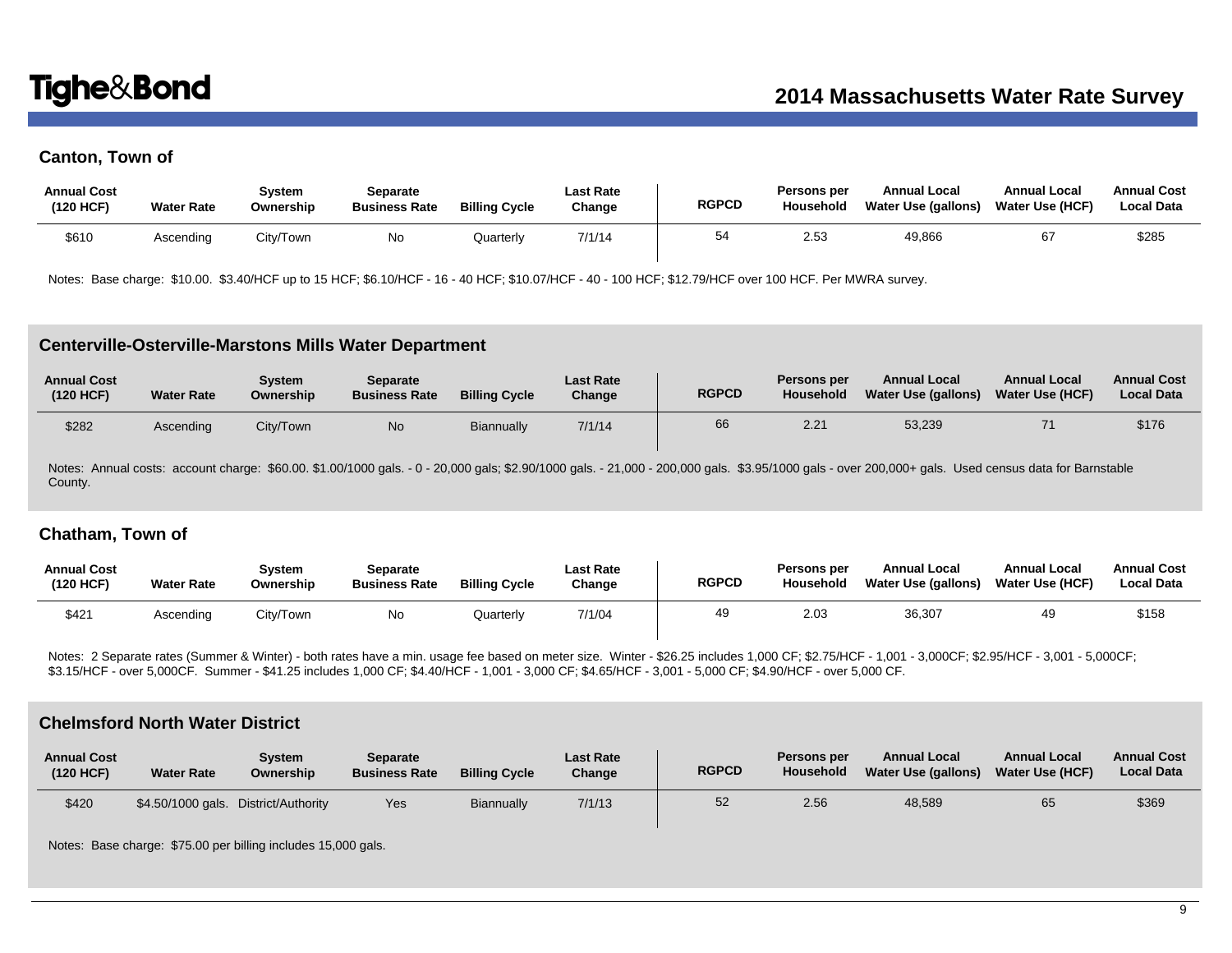# **Chelmsford Water District**

| <b>Annual Cost</b><br>(120 HCF) | <b>Water Rate</b> | Svstem<br>Ownership | Separate<br><b>Business Rate</b> | <b>Billing Cycle</b> | Last Rate<br>Change | <b>RGPCD</b> | Persons per<br>Household | <b>Annual Local</b><br>Water Use (gallons) | <b>Annual Local</b><br><b>Water Use (HCF)</b> | <b>Annual Cost</b><br><b>Local Data</b> |
|---------------------------------|-------------------|---------------------|----------------------------------|----------------------|---------------------|--------------|--------------------------|--------------------------------------------|-----------------------------------------------|-----------------------------------------|
| \$609                           | Ascending         | District/Authority  | No                               | Quarterly            | 1/1/14              | 58           | 2.56                     | 54.195                                     | <u>_</u>                                      | \$419                                   |

Notes: Bond Debt Fee: \$33.00 per billing. \$5.30/1000 gals. - 1 - 25,000 gals.; \$6.35/1000 gals - 25,001 - 50,000 gals; \$8.80/1000 gals. - over 50,001 gals.

# **Chelsea, City of**

| <b>Annual Cost</b><br>(120 HCF) | <b>Water Rate</b> | Svstem<br>Ownership | <b>Separate</b><br><b>Business Rate</b> | <b>Billing Cycle</b> | <b>Last Rate</b><br>Change | <b>RGPCD</b> | Persons per<br>Household | <b>Annual Local</b><br>Water Use (gallons) | <b>Annual Local</b><br><b>Water Use (HCF)</b> | <b>Annual Cost</b><br><b>Local Data</b> |
|---------------------------------|-------------------|---------------------|-----------------------------------------|----------------------|----------------------------|--------------|--------------------------|--------------------------------------------|-----------------------------------------------|-----------------------------------------|
| \$492                           | Ascending         | City/Town           | N <sub>o</sub>                          | Monthly              | 7/2013                     | 44           | 3.07                     | 49,304                                     | 66                                            | \$270                                   |

Notes: \$4.10/HCF for 0-10 HCF; \$4.99/HCF for 10 - 50 HCF; \$5.97/HCF over 50 HCF. Per MWRA survey.

# **Chicopee, City of**

| <b>Annual Cost</b><br>(120 HCF) | <b>Water Rate</b> | Svstem<br>Ownership | Separate<br><b>Business Rate</b> | <b>Billing Cycle</b> | <b>Last Rate</b><br>Change | <b>RGPCD</b> | <b>Persons per</b><br><b>Household</b> | <b>Annual Local</b><br>Water Use (gallons) | <b>Annual Local</b><br><b>Water Use (HCF)</b> | <b>Annual Cost</b><br><b>Local Data</b> |
|---------------------------------|-------------------|---------------------|----------------------------------|----------------------|----------------------------|--------------|----------------------------------------|--------------------------------------------|-----------------------------------------------|-----------------------------------------|
| \$418                           | Ascending         | City/Town           | Yes                              | Quarterly            | 7/1/14                     | 59           | 2.28                                   | 49,100                                     | 66                                            | \$222                                   |

Notes: Minimum fee \$20.00/quarter. \$3.24/HCF for 0 - 10 HCF; \$3.60/HCF over 10 HCF.

## **Clarksburg - Briggsville Water District**

| <b>Annual Cost</b><br>(120 HCF) | <b>Water Rate</b> | Svstem<br>Ownership | Separate<br><b>Business Rate</b> | <b>Billing Cycle</b> | <b>Last Rate</b><br>Change | <b>RGPCD</b> | Persons per<br>Household | <b>Annual Local</b><br>Water Use (gallons) | <b>Annual Local</b><br><b>Water Use (HCF)</b> | <b>Annual Cost</b><br><b>Local Data</b> |
|---------------------------------|-------------------|---------------------|----------------------------------|----------------------|----------------------------|--------------|--------------------------|--------------------------------------------|-----------------------------------------------|-----------------------------------------|
| \$230                           | \$200/year        | District/Authority  | No                               | Quarterly            | 11/1/14                    |              |                          |                                            |                                               | \$230                                   |

Notes: Services charge: \$7.50/quarter for water line repairs and maintenance. The southwest side of Town is serviced by North Adams, paying 11% of North Adams resident charges.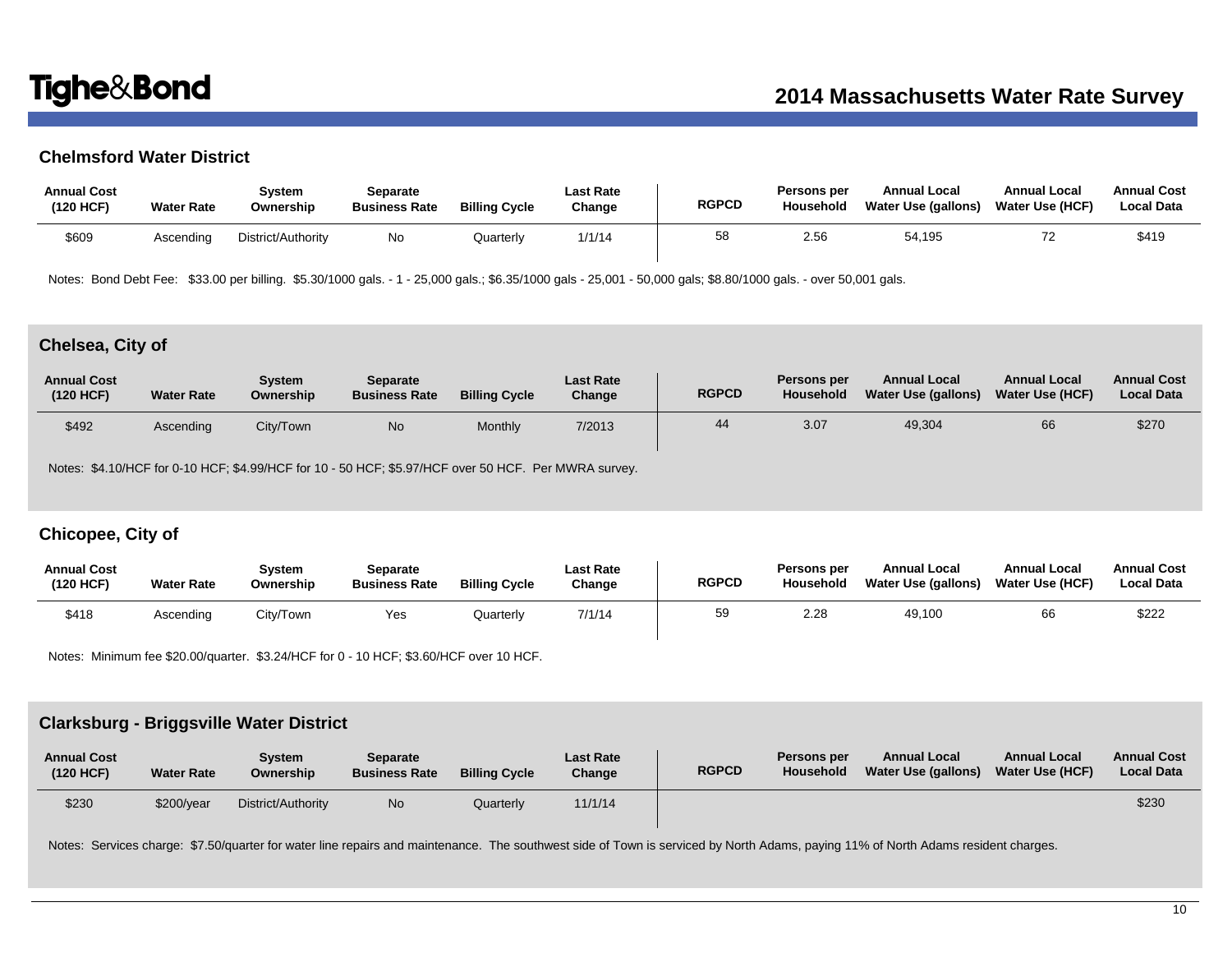# **Clinton, Town of**

| <b>Annual Cost</b><br>(120 HCF) | <b>Water Rate</b> | System<br>Ownership | Separate<br><b>Business Rate</b> | <b>Billing Cycle</b> | <b>Last Rate</b><br>Change | <b>RGPCD</b> | <b>Persons per</b><br>Household | <b>Annual Local</b><br>Water Use (gallons) | <b>Annual Local</b><br>Water Use (HCF) | <b>Annual Cost</b><br>Local Data |
|---------------------------------|-------------------|---------------------|----------------------------------|----------------------|----------------------------|--------------|---------------------------------|--------------------------------------------|----------------------------------------|----------------------------------|
| \$344                           | Ascending         | City/Town           | No.                              | Quarterlv            | 6/07                       | 60           | 2.32                            | 50,808                                     | 68                                     | \$188                            |

Notes: Minimum bill: \$56.60. \$5.66/HCF - 0 - 1,000CF; \$1.30/HCF - 1,001 - 3,000CF; \$2.90/HCF - 3,001 - 5,000CF; \$3.12/HCF - 5,001 - 20,000CF; \$3.35/HCF for over 20,000 CF. Clinton bills according to biannual usage. Per MWRA Survey.

### **Cohasset, Town of**

| <b>Annual Cost</b><br>(120 HCF) | <b>Water Rate</b> | Svstem<br>Ownership | Separate<br><b>Business Rate</b> | <b>Billing Cycle</b> | <b>Last Rate</b><br>Change | <b>RGPCD</b> | Persons per<br>Household | <b>Annual Local</b><br>Water Use (gallons) | <b>Annual Local</b><br><b>Water Use (HCF)</b> | <b>Annual Cost</b><br><b>Local Data</b> |
|---------------------------------|-------------------|---------------------|----------------------------------|----------------------|----------------------------|--------------|--------------------------|--------------------------------------------|-----------------------------------------------|-----------------------------------------|
| \$1,566                         | Ascending         | City/Town           | No.                              | Quarterly            | 12/10/12                   | 62           | 2.78                     | 62,911                                     | 84                                            | \$1,199                                 |

Notes: Base charge: \$187.00 per billing for capital recovery charge; \$5.11/HCF - 0 - 2,000CF; \$10.22/HCF - greater than 2,001 CF.

## **Colonial Water Company, Dover**

| <b>Annual Cost</b><br>(120 HCF) | <b>Water Rate</b> | Svstem<br>Ownership         | Separate<br><b>Business Rate</b> | <b>Billing Cycle</b> | Last Rate<br>Change | <b>RGPCD</b> | Persons per<br><b>Household</b> | <b>Annual Local</b><br>Water Use (gallons) | <b>Annual Local</b><br><b>Water Use (HCF)</b> | <b>Annual Cost</b><br>Local Data |
|---------------------------------|-------------------|-----------------------------|----------------------------------|----------------------|---------------------|--------------|---------------------------------|--------------------------------------------|-----------------------------------------------|----------------------------------|
| \$1,304                         | Ascending         | Private (Non-<br>Municipal) | NR                               | Monthly              | 1/1/12              |              |                                 | 78.840                                     | 105                                           | \$1,166                          |

Notes: For monthly bills: customer charge \$52.90; \$4.20/1000 gals. first 1,667 gals; \$5.40/1000 gals. next 3,333 gals.; \$12.30/1000 gals. next 3,333 gals.; \$16.50/1000 gals. next 11,667 gals.; \$21.00/1000 gals. next 13,333 gals.; \$24.00/1000 gals. over 33,333 gals. Reported usage at 6,000 gals per month.

### **Concord, Town of**

| <b>Annual Cost</b><br>(120 HCF) | <b>Water Rate</b> | Svstem<br>Ownership | Separate<br><b>Business Rate</b> | <b>Billing Cycle</b> | <b>Last Rate</b><br>Change | <b>RGPCD</b> | Persons per<br>Household | <b>Annual Local</b><br><b>Water Use (gallons)</b> | <b>Annual Local</b><br><b>Water Use (HCF)</b> | <b>Annual Cost</b><br><b>Local Data</b> |
|---------------------------------|-------------------|---------------------|----------------------------------|----------------------|----------------------------|--------------|--------------------------|---------------------------------------------------|-----------------------------------------------|-----------------------------------------|
| \$563                           | Ascendina         | City/Town           | Yes                              | <b>Bimonthly</b>     | 6/1/14                     | 68           | 2.55                     | 63,291                                            | 85                                            | \$400                                   |

Notes: Service charge is \$0 (5/8" meter) and \$2.00 (3/4" meter); \$4.59/HCF - 0 - 24 HCF bimonthly (May 1 through October 31); \$9.18/HCF - 25 - 48 HCF bimonthly (May 1 through October 31); \$11.48/HCF over 48 HCF bimonthly. Non-residential year round: 0-50 HCF - \$4.59/HCF; 50+ HCF - \$5.38/HCF. Secondary meters for outdoor use are billed and 2nd and 3rd step rates (0-48 HCF - \$9.18/HCF; 48+ HCF - \$11.48/HCF).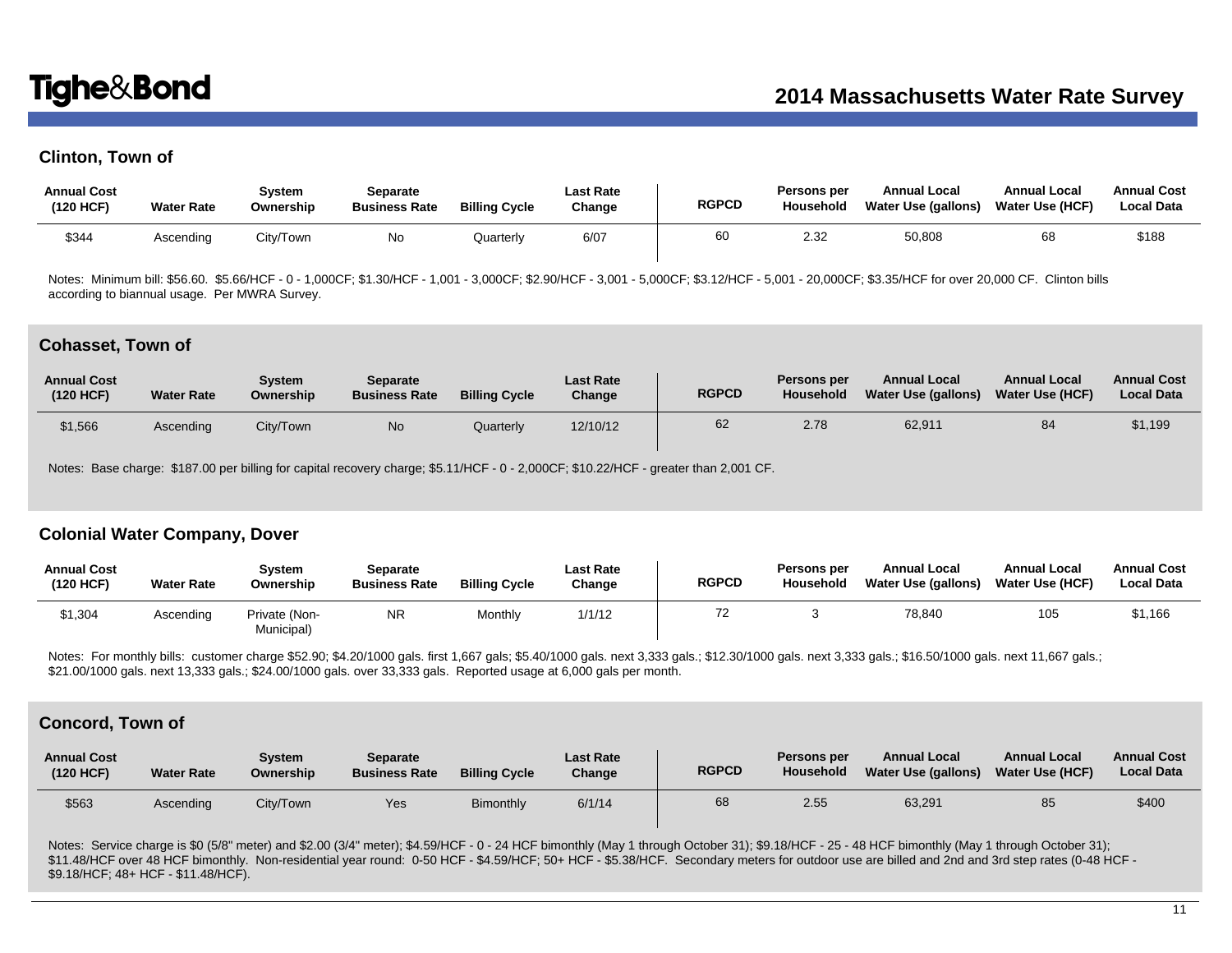# **Cotuit Water Department**

| <b>Annual Cost</b><br>(120 HCF) | <b>Water Rate</b> | Svstem<br>Ownership | Separate<br><b>Business Rate</b> | <b>Billing Cycle</b> | Last Rate<br>Change | <b>RGPCD</b> | Persons per<br>Household | <b>Annual Local</b><br>Water Use (gallons) | <b>Annual Local</b><br>Water Use (HCF) | <b>Annual Cost</b><br><b>Local Data</b> |
|---------------------------------|-------------------|---------------------|----------------------------------|----------------------|---------------------|--------------|--------------------------|--------------------------------------------|----------------------------------------|-----------------------------------------|
| \$196                           | Ascending         | District/Authority  | No                               | <b>Biannually</b>    | 2/10/05             | 86           | 2.21                     | 69.372                                     | 93                                     | \$144                                   |

Notes: Minimum bill (sent 3/1): \$36.00 for first 20,000 gals. Excess bill (sent 10/1): \$1.80/gals. - 20,001 to 40,000 gals.; \$2.45/gals. - 40,001 to 80,000 gals.; \$2.70/gals. - 80,001 - 120,000 gals.; \$3.6.00 for first 20, \$3.00/gals. over 120,000 gals. Used census data for Barnstable County.

### **Dalton Fire District**

| <b>Annual Cost</b><br>(120 HCF) | <b>Water Rate</b> | Svstem<br>Ownership | <b>Separate</b><br><b>Business Rate</b> | <b>Billing Cycle</b> | <b>Last Rate</b><br>Change | <b>RGPCD</b> | Persons per<br>Household | <b>Annual Local</b><br>Water Use (gallons) | <b>Annual Local</b><br><b>Water Use (HCF)</b> | <b>Annual Cost</b><br><b>Local Data</b> |
|---------------------------------|-------------------|---------------------|-----------------------------------------|----------------------|----------------------------|--------------|--------------------------|--------------------------------------------|-----------------------------------------------|-----------------------------------------|
| \$320                           | \$320/year        | District/Authority  | Yes                                     | Biannually           | 7/1/11                     | 65           | 2.49                     | 59,075                                     | 79                                            | \$320                                   |

Notes: Flat rate for single family with up to 1.5 baths.

# **Danvers, Town of**

| <b>Annual Cost</b><br>(120 HCF) | <b>Water Rate</b> | Svstem<br>Ownership | Separate<br><b>Business Rate</b> | <b>Billing Cycle</b> | <b>Last Rate</b><br>Change | <b>RGPCD</b> | <b>Persons per</b><br>Household | <b>Annual Local</b><br><b>Water Use (gallons)</b> | <b>Annual Local</b><br><b>Water Use (HCF)</b> | <b>Annual Cost</b><br><b>Local Data</b> |
|---------------------------------|-------------------|---------------------|----------------------------------|----------------------|----------------------------|--------------|---------------------------------|---------------------------------------------------|-----------------------------------------------|-----------------------------------------|
| \$742                           | Ascending         | City/Town           | Yes                              | Quarterly            | 7/1/14                     | 54           | 2.58                            | 50,852                                            | 68                                            | \$426                                   |

Notes: Base charge: \$11.25 per billing. \$5.60/HCF - 0 - 20 HCF; \$6.29/HCF - 20 - 24 HCF; \$8.07/HCF over 24 HCF.

# **Dartmouth, Town of**

| <b>Annual Cost</b><br>(120 HCF) | <b>Water Rate</b> | System<br>Ownership | <b>Separate</b><br><b>Business Rate</b> | <b>Billing Cycle</b> | <b>Last Rate</b><br>Change | <b>RGPCD</b> | <b>Persons per</b><br><b>Household</b> | <b>Annual Local</b><br><b>Water Use (gallons)</b> | <b>Annual Local</b><br><b>Water Use (HCF)</b> | <b>Annual Cost</b><br><b>Local Data</b> |
|---------------------------------|-------------------|---------------------|-----------------------------------------|----------------------|----------------------------|--------------|----------------------------------------|---------------------------------------------------|-----------------------------------------------|-----------------------------------------|
| \$437                           | Ascending         | Citv/Town           | No                                      | Biannually           | 7/1/14                     | 60           | 2.52                                   | 55,188                                            | 74                                            | \$232                                   |

Notes: Base charge: \$35.52 (5/8" meter) per billing includes 1,400 CF. \$31.96/1000 CF next 900 CF; \$37.30/1000 CF next 1,600 CF; \$44.40/1000CF next 1,950 CF; last step \$51.48/1000CF.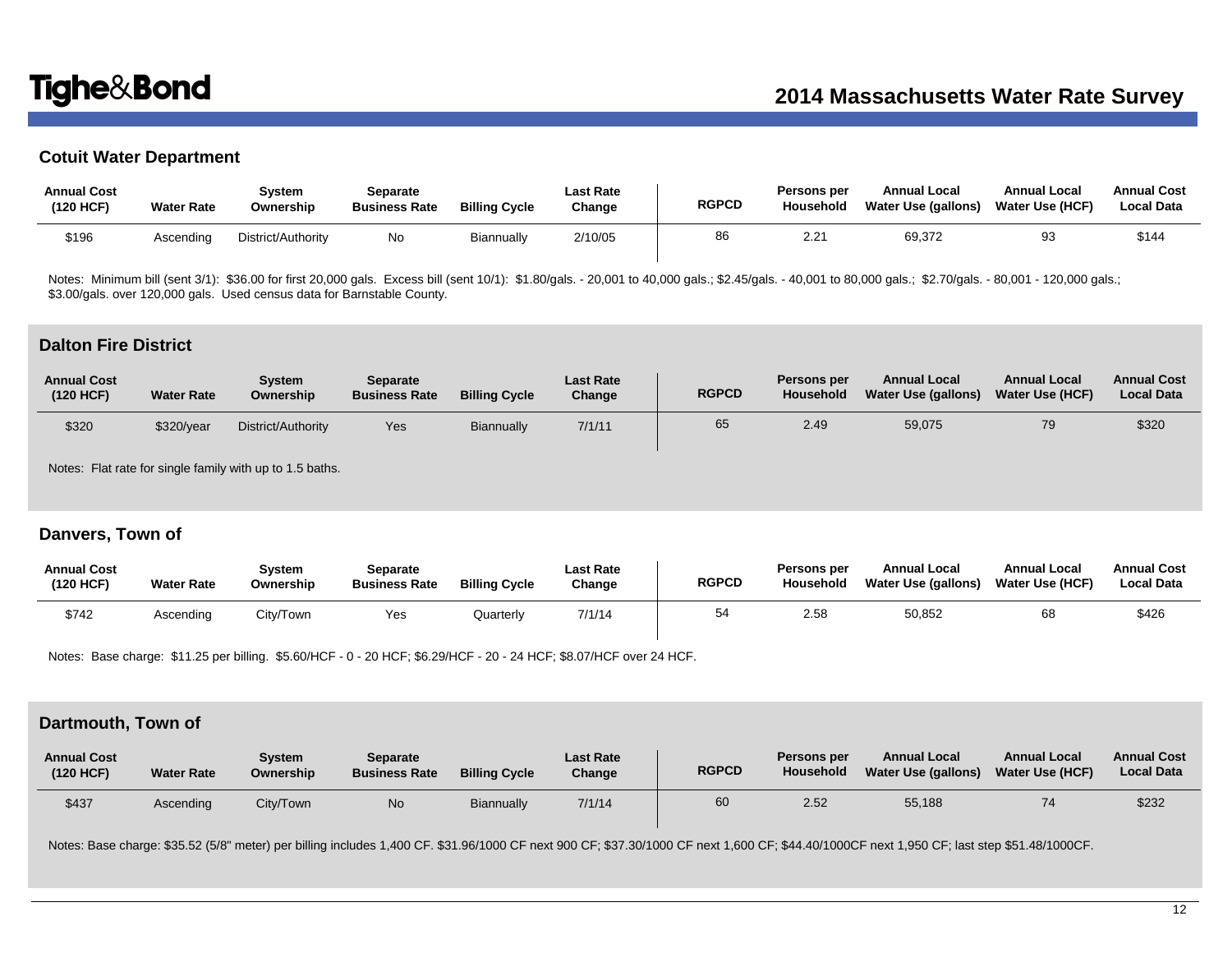# **Dedham-Westwood Water District**

| <b>Annual Cost</b><br>(120 HCF) | <b>Water Rate</b> | Svstem<br>Ownership | Separate<br><b>Business Rate</b> | <b>Billing Cycle</b> | Last Rate<br>Change | <b>RGPCD</b> | Persons per<br>Household | <b>Annual Local</b><br>Water Use (gallons) | <b>Annual Local</b><br><b>Water Use (HCF)</b> | <b>Annual Cost</b><br><b>Local Data</b> |
|---------------------------------|-------------------|---------------------|----------------------------------|----------------------|---------------------|--------------|--------------------------|--------------------------------------------|-----------------------------------------------|-----------------------------------------|
| \$604                           | Ascending         | District/Authority  | Yes                              | Quarterly            | 6/1/14              | 57           | 2.57                     | 53,469                                     |                                               | \$398                                   |

Notes: Base charge: \$36.24 per bill includes 300 CF (5/8" meter). \$4.25/HCF - 3 - 42 HCF; \$6.91/HCF - 42 - 75 HCF; \$8.95/HCF 76 HCF and over. Per MWRA survey.

## **Deerfield Fire District**

| <b>Annual Cost</b><br>(120 HCF) | <b>Water Rate</b> | Svstem<br>Ownership | <b>Separate</b><br><b>Business Rate</b> | <b>Billing Cycle</b> | <b>Last Rate</b><br>Change | <b>RGPCD</b> | Persons per<br>Household | <b>Annual Local</b><br>Water Use (gallons) | <b>Annual Local</b><br><b>Water Use (HCF)</b> | <b>Annual Cost</b><br><b>Local Data</b> |
|---------------------------------|-------------------|---------------------|-----------------------------------------|----------------------|----------------------------|--------------|--------------------------|--------------------------------------------|-----------------------------------------------|-----------------------------------------|
| \$756                           | \$63/1000 CF      | District/Authority  | No                                      | Quarterly            | 1/1/08                     | 52           | 2.38                     | 45,172                                     | 60                                            | \$380                                   |

## **Dennis Water District**

| <b>Annual Cost</b><br>(120 HCF) | <b>Water Rate</b> | Svstem<br>Ownership | Separate<br><b>Business Rate</b> | <b>Billing Cycle</b> | Last Rate<br>Change | <b>RGPCD</b> | Persons per<br>Household | <b>Annual Local</b><br>Water Use (gallons) | <b>Annual Local</b><br><b>Water Use (HCF)</b> | <b>Annual Cost</b><br><b>Local Data</b> |
|---------------------------------|-------------------|---------------------|----------------------------------|----------------------|---------------------|--------------|--------------------------|--------------------------------------------|-----------------------------------------------|-----------------------------------------|
| \$319                           | Ascendina         | District/Authority  | No                               | Biannually           | 7/1/09              | 63           | ו כ                      | 48,519                                     | 65                                            | \$215                                   |

Notes: Service charge: \$42.00 per billing. \$2.50/1000 gals. up to 50,000 gals; \$3.00/1000 gals. - 51,000 - 100,000 gals.; \$3.50/1000 gals. - 100,000 gals. & up. Special land acquisition charge = \$10.00/year.

### **Dighton Water District**

| <b>Annual Cost</b><br>(120 HCF) | <b>Water Rate</b> | Svstem<br>Ownership | Separate<br><b>Business Rate</b> | <b>Billing Cycle</b> | <b>Last Rate</b><br>Change | <b>RGPCD</b> | Persons per<br>Household | <b>Annual Local</b><br>Water Use (gallons) | <b>Annual Local</b><br><b>Water Use (HCF)</b> | <b>Annual Cost</b><br><b>Local Data</b> |
|---------------------------------|-------------------|---------------------|----------------------------------|----------------------|----------------------------|--------------|--------------------------|--------------------------------------------|-----------------------------------------------|-----------------------------------------|
| \$424                           | Ascending         | District/Authority  | Yes                              | Biannually           | <b>NR</b>                  | 52           | 2.9                      | 55,042                                     | 74                                            | \$233                                   |

Notes: Base charge: \$75.00 per billing includes 20,000 gals. \$5.50/1000 gals. - 20,000 - 115,000 gals.; \$6.00/1000 gals. - 115,001 - 200,000 gals.; \$6.75/1000 gals. - 200,001 + gals. Connection fee: \$1000 application fee. District averages annual cost at \$383.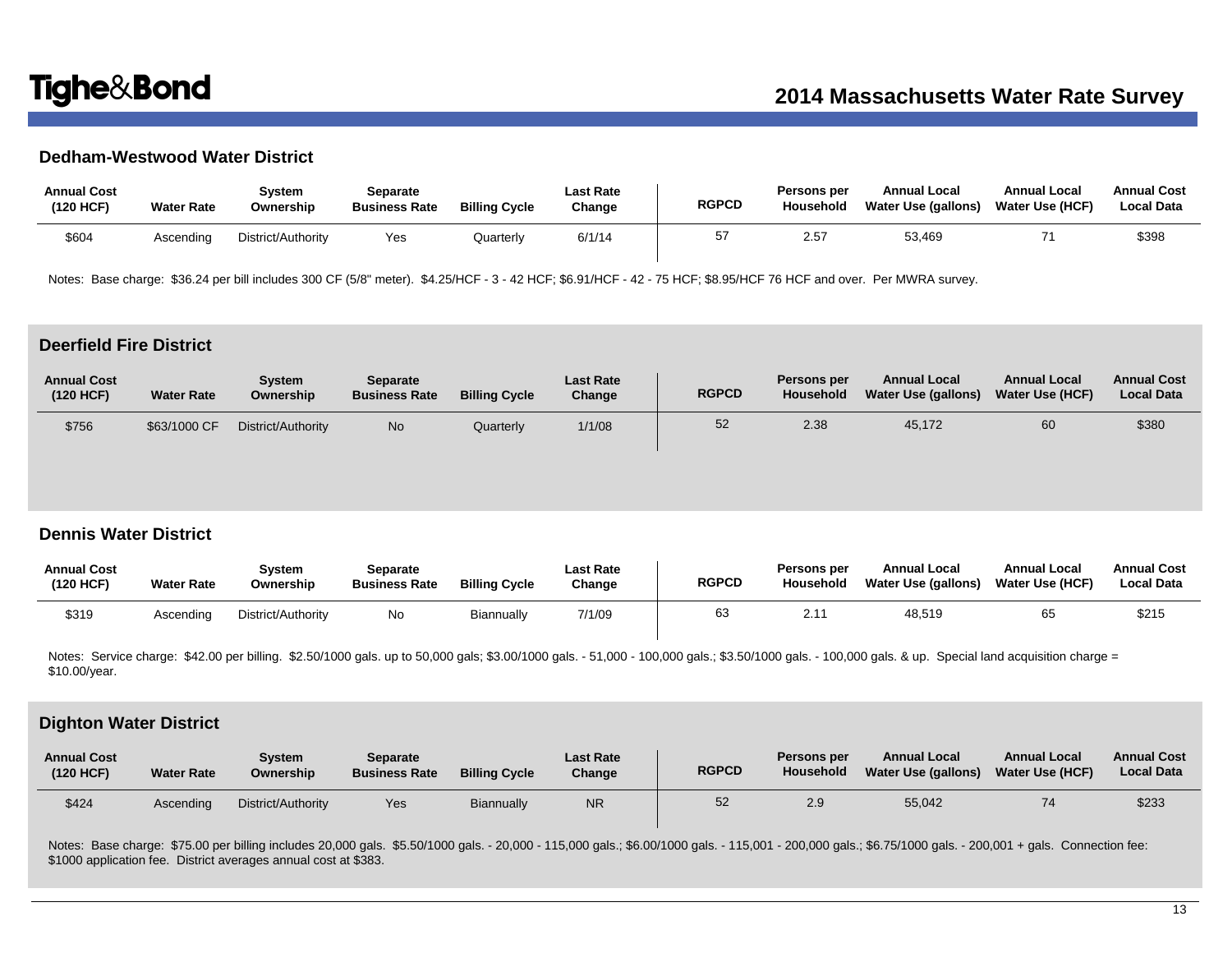# **Douglas, Town of**

| <b>Annual Cost</b><br>(120 HCF) | <b>Water Rate</b> | System<br>Ownership | Separate<br><b>Business Rate</b> | <b>Billing Cycle</b> | <b>Last Rate</b><br>Change | <b>RGPCD</b> | Persons per<br>Household | <b>Annual Local</b><br>Water Use (gallons) | <b>Annual Local</b><br><b>Water Use (HCF)</b> | <b>Annual Cost</b><br><b>Local Data</b> |
|---------------------------------|-------------------|---------------------|----------------------------------|----------------------|----------------------------|--------------|--------------------------|--------------------------------------------|-----------------------------------------------|-----------------------------------------|
| \$430                           | \$3.17/HCF        | Citv/Town_          | No                               | Biannually           | 2011                       | 43           | 2.64                     | 41.435                                     | ぃ                                             | \$226                                   |

Notes: Basic service charge \$25.00. Per Town website.

## **Dracut Water Supply District**

| <b>Annual Cost</b><br>(120 HCF) | <b>Water Rate</b> | Svstem<br>Ownership | Separate<br><b>Business Rate</b> | <b>Billing Cycle</b> | <b>Last Rate</b><br>Change | <b>RGPCD</b> | Persons per<br>Household | <b>Annual Local</b><br>Water Use (gallons) | <b>Annual Local</b><br>Water Use (HCF) | <b>Annual Cost</b><br><b>Local Data</b> |
|---------------------------------|-------------------|---------------------|----------------------------------|----------------------|----------------------------|--------------|--------------------------|--------------------------------------------|----------------------------------------|-----------------------------------------|
| \$584                           | Ascendina         | District/Authority  | Yes                              | Quarterly            | 5/8/10                     | 56           | 2.71                     | 55,392                                     | 74                                     | \$392                                   |

Notes: Base charge: \$73.00 per bill 0 - 1,250 CF (5/8" meter); \$4.17/HCF - 1,251 - 5,000 CF; \$5.13/HCF - over 5,000 CF. Commercial Rates: \$5.38/HCF.

# **Dudley, Town of**

| <b>Annual Cost</b><br>(120 HCF) | <b>Water Rate</b> | Svstem<br>Ownership | Separate<br><b>Business Rate</b> | <b>Billing Cycle</b> | Last Rate<br>Change | <b>RGPCD</b> | Persons per<br><b>Household</b> | <b>Annual Local</b><br>Water Use (gallons) | <b>Annual Local</b><br><b>Water Use (HCF)</b> | <b>Annual Cost</b><br><b>Local Data</b> |
|---------------------------------|-------------------|---------------------|----------------------------------|----------------------|---------------------|--------------|---------------------------------|--------------------------------------------|-----------------------------------------------|-----------------------------------------|
| \$500                           | Ascending         | City/Town           | No                               | Quarterly            | 10/06               | 53           |                                 | 52,232                                     | 70                                            | \$349                                   |

Notes: Service charge: \$35.00 per billing. \$3.00/HCF for up to 3,000 CF; \$3.75/HCF over 3,100 CF.

## **Dunstable, Town of**

| <b>Annual Cost</b><br>(120 HCF) | <b>Water Rate</b> | System<br>Ownership | <b>Separate</b><br><b>Business Rate</b> | <b>Billing Cycle</b> | <b>Last Rate</b><br>Change | <b>RGPCD</b> | Persons per<br>Household | <b>Annual Local</b><br>Water Use (gallons) | <b>Annual Local</b><br><b>Water Use (HCF)</b> | <b>Annual Cost</b><br><b>Local Data</b> |
|---------------------------------|-------------------|---------------------|-----------------------------------------|----------------------|----------------------------|--------------|--------------------------|--------------------------------------------|-----------------------------------------------|-----------------------------------------|
| \$702                           | Ascending         | City/Town           | N <sub>o</sub>                          | Biannually           | 3/1/13                     | 65           | 2.52                     | 59,787                                     | 80                                            | \$460                                   |

Notes: Service charge: \$15.00 per billing. \$63.00 per billing includes 10,000 gals.; \$0.0073/gal. - 10,001-20,000 gals.; \$0.0080/gal over 20,000 gals. Used 65 gallons per capita per day statewide standard for water consumption and census data for Middlesex County.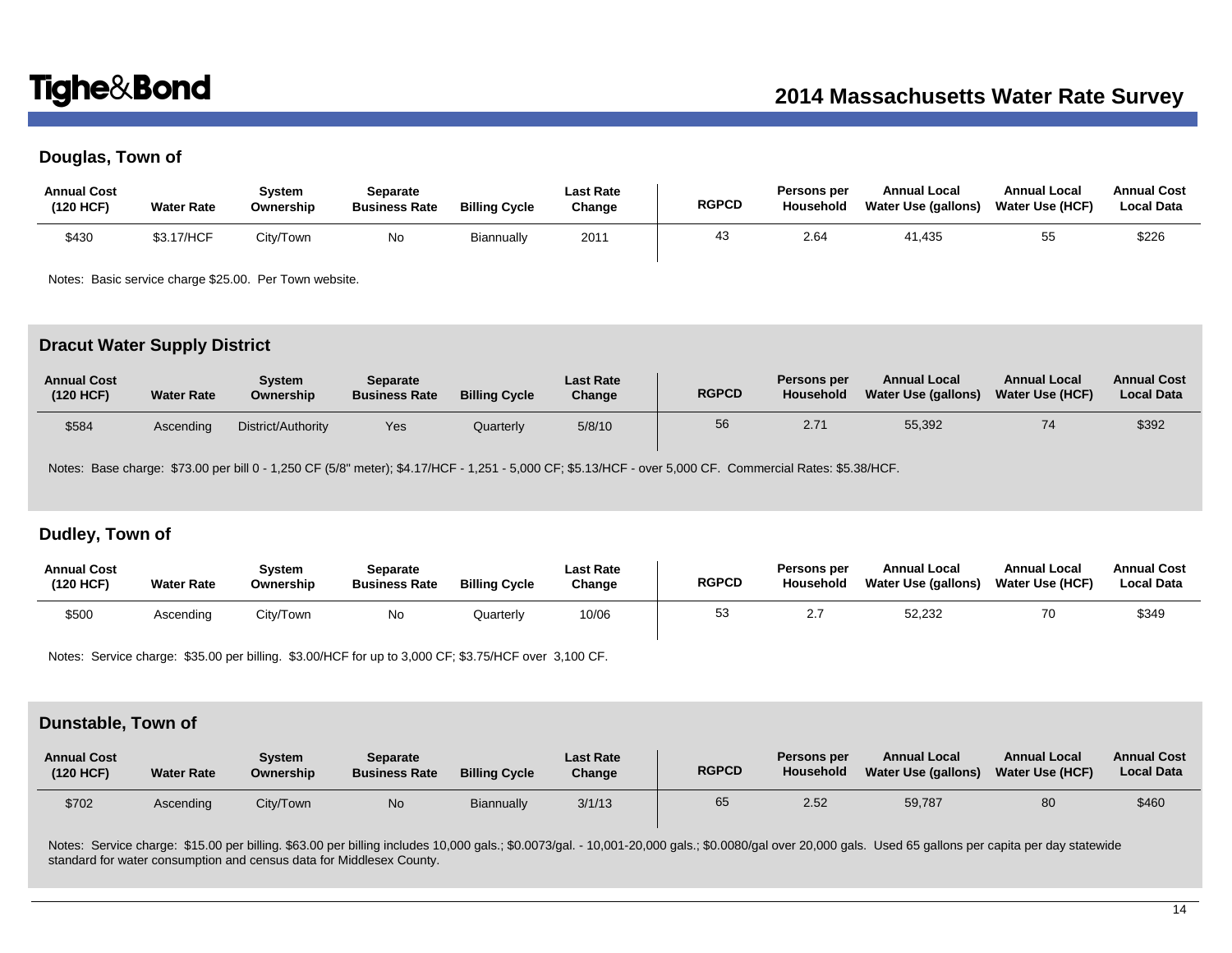# **Duxbury, Town of**

| <b>Annual Cost</b><br>(120 HCF) | <b>Water Rate</b> | Svstem<br>Ownership | Separate<br><b>Business Rate</b> | <b>Billing Cycle</b> | Last Rate<br>Change | <b>RGPCD</b> | Persons per<br>Household | <b>Annual Local</b><br>Water Use (gallons) | <b>Annual Local</b><br><b>Water Use (HCF)</b> | <b>Annual Cost</b><br><b>Local Data</b> |
|---------------------------------|-------------------|---------------------|----------------------------------|----------------------|---------------------|--------------|--------------------------|--------------------------------------------|-----------------------------------------------|-----------------------------------------|
| \$554                           | Ascending         | City/Town           | No                               | Biannually           | 3/1/10              | 82           | 2.77                     | 82,906                                     |                                               | \$512                                   |

Notes: Base charge \$40.00/billing. \$4.55/1000 gals. up to 20,000 gals.; \$5.83/1000 gals. 21,000 - 60,000 gals.; \$6.70/1000 gals. 61,000 - 120,000 gals. \$8.05/1000 gals. 121,000+ gals. Per Town website.

### **East Bridgewater, Town of**

| <b>Annual Cost</b><br>(120 HCF) | <b>Water Rate</b> | Svstem<br>Ownership | Separate<br><b>Business Rate</b> | <b>Billing Cycle</b> | <b>Last Rate</b><br>Change | <b>RGPCD</b> | Persons per<br>Household | <b>Annual Local</b><br><b>Water Use (gallons)</b> | <b>Annual Local</b><br><b>Water Use (HCF)</b> | <b>Annual Cost</b><br><b>Local Data</b> |
|---------------------------------|-------------------|---------------------|----------------------------------|----------------------|----------------------------|--------------|--------------------------|---------------------------------------------------|-----------------------------------------------|-----------------------------------------|
| \$579                           | Ascending         | City/Town           | Yes                              | Biannually           | 5/2009                     | 51           | 2.86                     | 53,239                                            |                                               | \$389                                   |

Notes: Base charge: \$86.75 per billing for the first 800 CF. \$3.90/HCF up to 9,000 CF; \$6.24/HCF over 9,000 CF. Per Town website.

# **East Longmeadow, Town of**

| <b>Annual Cost</b><br>(120 HCF) | <b>Water Rate</b> | Svstem<br>Ownership | Separate<br><b>Business Rate</b> | <b>Billing Cycle</b> | <b>Last Rate</b><br>Change | <b>RGPCD</b> | Persons per<br><b>Household</b> | <b>Annual Local</b><br><b>Water Use (gallons)</b> | <b>Annual Local</b><br><b>Water Use (HCF)</b> | <b>Annual Cost</b><br><b>Local Data</b> |
|---------------------------------|-------------------|---------------------|----------------------------------|----------------------|----------------------------|--------------|---------------------------------|---------------------------------------------------|-----------------------------------------------|-----------------------------------------|
| \$318                           | \$2.65/HCF        | Citv/Town           | No                               | Quarterly            | 7/1/14                     | 78           | 2.67                            | 76,015                                            | 102                                           | \$269                                   |

Notes: Minimum quarterly billing of 1,000 CF.

### **Easthampton, City of**

| <b>Annual Cost</b><br>(120 HCF) | <b>Water Rate</b> | Svstem<br>Ownership | Separate<br><b>Business Rate</b> | <b>Billing Cycle</b> | <b>Last Rate</b><br>Change | <b>RGPCD</b> | <b>Persons per</b><br><b>Household</b> | <b>Annual Local</b><br><b>Water Use (gallons)</b> | <b>Annual Local</b><br><b>Water Use (HCF)</b> | <b>Annual Cost</b><br><b>Local Data</b> |
|---------------------------------|-------------------|---------------------|----------------------------------|----------------------|----------------------------|--------------|----------------------------------------|---------------------------------------------------|-----------------------------------------------|-----------------------------------------|
| \$342                           | \$2.70/HCF        | City/Town           | No                               | Quarterly            | 8/1/14                     | 56           | 2.19                                   | 44.764                                            | 60                                            | \$180                                   |

Notes: Service charges are: \$4.50 for 5/8" service.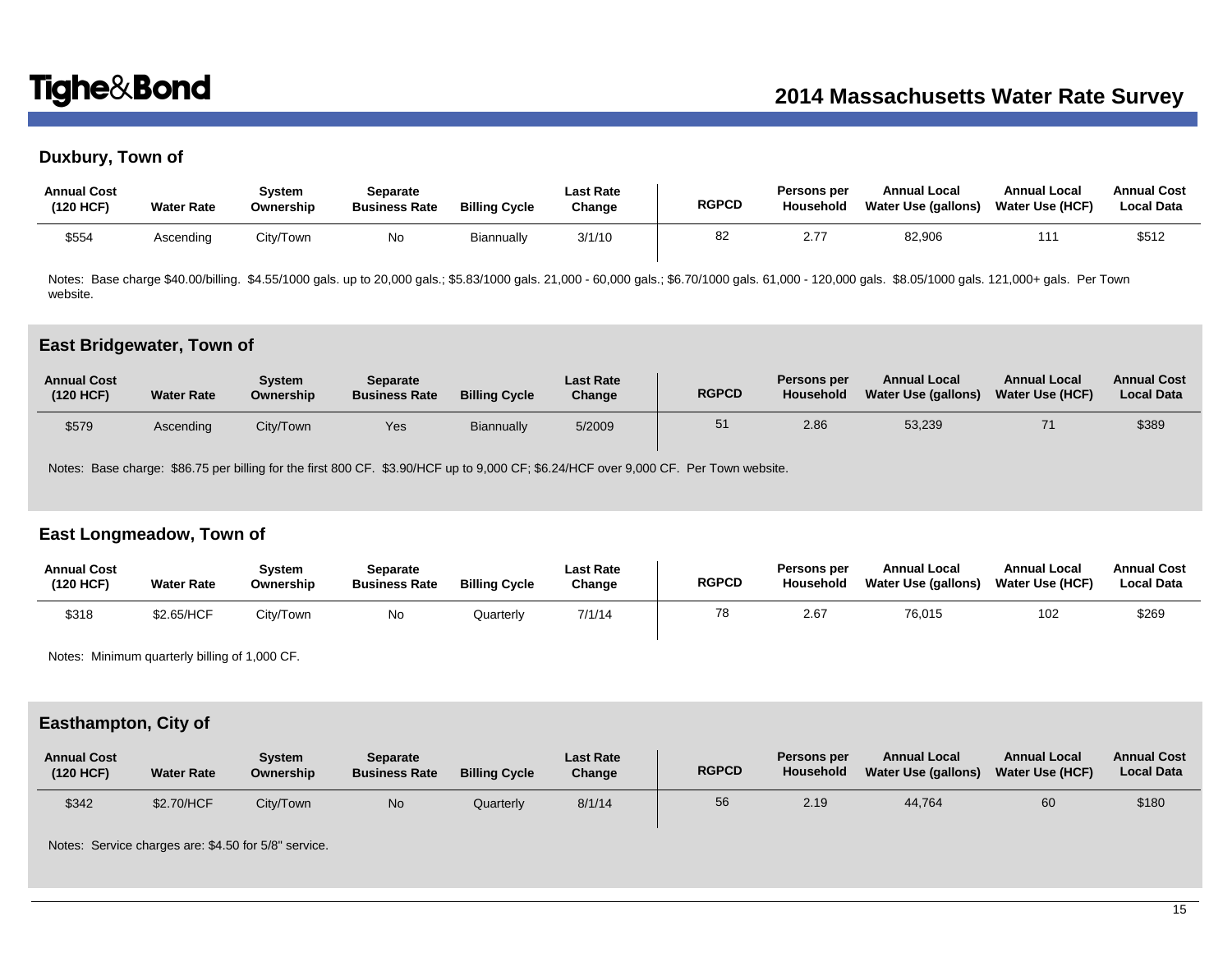# **Easton, Town of**

| <b>Annual Cost</b><br>(120 HCF) | <b>Water Rate</b> | Svstem<br>Ownership | Separate<br><b>Business Rate</b> | <b>Billing Cycle</b> | Last Rate<br>Change | <b>RGPCD</b> | Persons per<br>Household | <b>Annual Local</b><br>Water Use (gallons) | <b>Annual Local</b><br><b>Water Use (HCF)</b> | <b>Annual Cost</b><br><b>Local Data</b> |
|---------------------------------|-------------------|---------------------|----------------------------------|----------------------|---------------------|--------------|--------------------------|--------------------------------------------|-----------------------------------------------|-----------------------------------------|
| \$363                           | Ascending         | City/Town           | No                               | Quarterly            | 1/1/15              | 64           | 2.77                     | 64.707                                     | 87                                            | \$273                                   |

Notes: Base charge: \$15.00 per billing; \$3.29/1000 gal. - 0 - 20,000 gals.; \$4.00/1000 gal. - 20,001 - 50,000 gals.; \$5.00/1000 gal. over 50,000 gals. From Town website.

# **Edgartown, Town of**

| <b>Annual Cost</b><br>(120 HCF) | <b>Water Rate</b> | Svstem<br>Ownership | Separate<br><b>Business Rate</b> | <b>Billing Cycle</b> | <b>Last Rate</b><br>Change | <b>RGPCD</b> | Persons per<br>Household | <b>Annual Local</b><br>Water Use (gallons) | <b>Annual Local</b><br><b>Water Use (HCF)</b> | <b>Annual Cost</b><br><b>Local Data</b> |
|---------------------------------|-------------------|---------------------|----------------------------------|----------------------|----------------------------|--------------|--------------------------|--------------------------------------------|-----------------------------------------------|-----------------------------------------|
| \$430                           | Ascending         | City/Town           | No                               | Biannually           | 2004                       | 47           | 2.8                      | 48,034                                     |                                               | \$346                                   |

Notes: Meter charge: \$125.00 semi-annual for 5/8" & 3/4" meter; \$2.00/1000 gals. - up to 50,000 gals.; \$2.25/1000 gals. over 50,000 gals. Per Town website. Used census data for Dukes County.

# **Erving, Town of**

| <b>Annual Cost</b><br>(120 HCF) | <b>Water Rate</b> | Svstem<br>Ownership | Separate<br><b>Business Rate</b> | <b>Billing Cycle</b> | <b>Last Rate</b><br>Change | <b>RGPCD</b> | <b>Persons per</b><br><b>Household</b> | <b>Annual Local</b><br>Water Use (gallons) | <b>Annual Local</b><br>Water Use (HCF) | <b>Annual Cost</b><br><b>Local Data</b> |
|---------------------------------|-------------------|---------------------|----------------------------------|----------------------|----------------------------|--------------|----------------------------------------|--------------------------------------------|----------------------------------------|-----------------------------------------|
| \$494                           | \$4.60/1000 gals. | City/Town           | Νo                               | Biannually           | 8/27/12                    | 65           | 2.29                                   | 54,330                                     |                                        | \$330                                   |

Notes: Administration fee: \$40.00 per billing. Used 65 gallons per capita per day statewide standard for water consumption and census data for Franklin County.

# **Essex, Town of**

| <b>Annual Cost</b><br>(120 HCF) | <b>Water Rate</b> | Svstem<br>Ownership | Separate<br><b>Business Rate</b> | <b>Billing Cycle</b> | <b>Last Rate</b><br>Change | <b>RGPCD</b> | Persons per<br>Household | <b>Annual Local</b><br><b>Water Use (gallons)</b> | <b>Annual Local</b><br><b>Water Use (HCF)</b> | <b>Annual Cost</b><br><b>Local Data</b> |
|---------------------------------|-------------------|---------------------|----------------------------------|----------------------|----------------------------|--------------|--------------------------|---------------------------------------------------|-----------------------------------------------|-----------------------------------------|
| \$936                           | \$8.02/1000 gals. | City/Town           | No                               | Quarterly            | 7/2014                     | 70           | 2.56                     | 65.408                                            | 87                                            | \$739                                   |

Notes: Base charge \$93.65/quarter for 5,000 gals.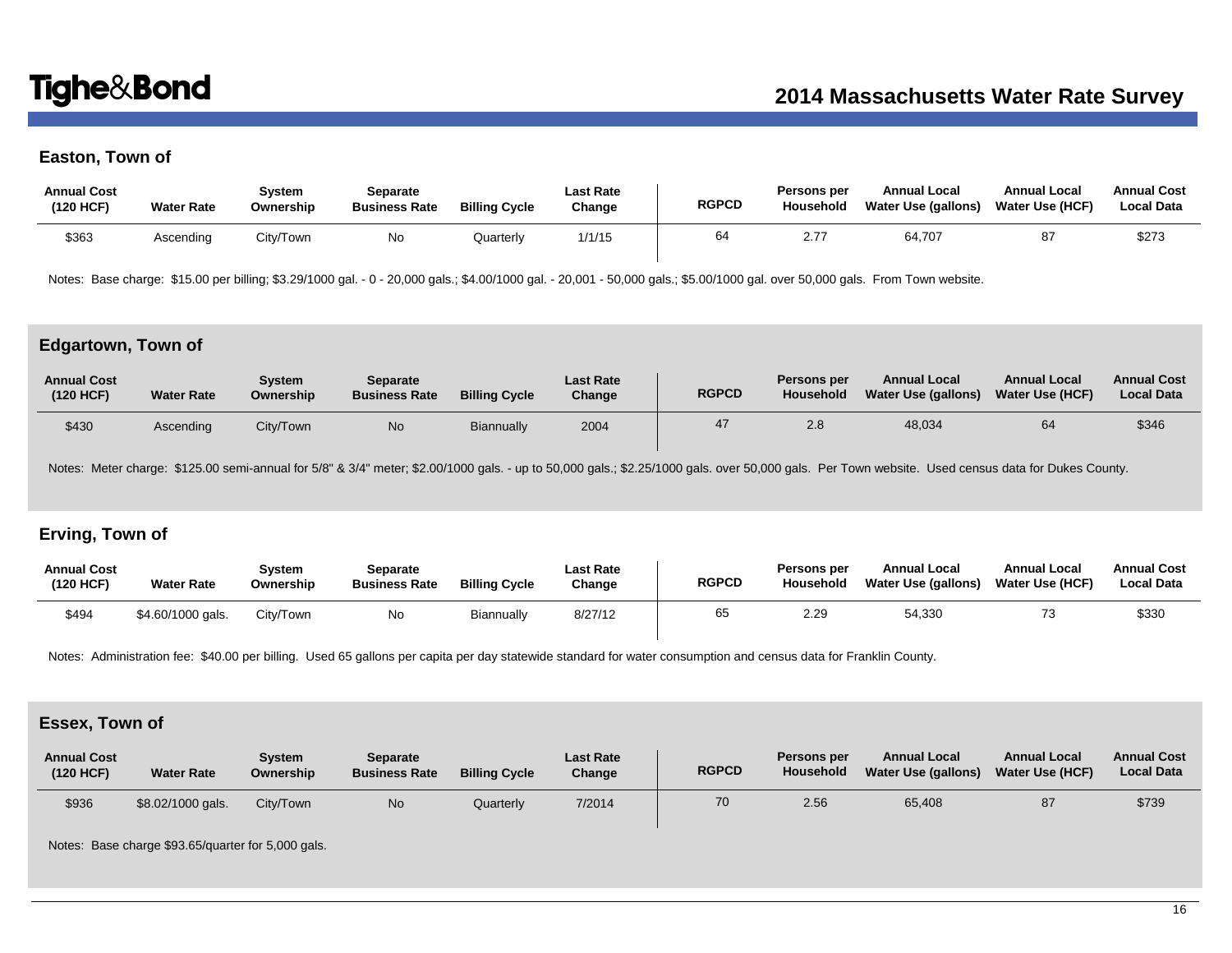# **Everett, City of**

| <b>Annual Cost</b><br>(120 HCF) | <b>Water Rate</b> | Svstem<br>Ownership | Separate<br><b>Business Rate</b> | <b>Billing Cycle</b> | Last Rate<br>Change | <b>RGPCD</b> | Persons per<br>Household | <b>Annual Local</b><br>Water Use (gallons) | <b>Annual Local</b><br><b>Water Use (HCF)</b> | <b>Annual Cost</b><br><b>Local Data</b> |
|---------------------------------|-------------------|---------------------|----------------------------------|----------------------|---------------------|--------------|--------------------------|--------------------------------------------|-----------------------------------------------|-----------------------------------------|
| \$250                           | Ascending         | City/Town           | No                               | <b>Juarterly</b>     | 7/2014              | 75           | 2.74                     | 75,008                                     | 100                                           | \$209                                   |

Notes: 0-30 HCF - \$2.08/HCF; 30-60 HCF - \$2.64/HCF; 60-90 HCF - \$3.18/HCF; 90 - 240 HCF - \$3.63/HCF; over 240 HCF - \$4.00/HCF. Used data in MWRA survey.

# **Fairhaven, Town of**

| <b>Annual Cost</b><br>(120 HCF) | <b>Water Rate</b> | Svstem<br>Ownership | <b>Separate</b><br><b>Business Rate</b> | <b>Billing Cycle</b> | <b>Last Rate</b><br>Change | <b>RGPCD</b> | Persons per<br>Household | <b>Annual Local</b><br>Water Use (gallons) | <b>Annual Local</b><br><b>Water Use (HCF)</b> | <b>Annual Cost</b><br><b>Local Data</b> |
|---------------------------------|-------------------|---------------------|-----------------------------------------|----------------------|----------------------------|--------------|--------------------------|--------------------------------------------|-----------------------------------------------|-----------------------------------------|
| \$618                           | Ascending         | City/Town           | N <sub>0</sub>                          | <b>Biannually</b>    | 7/21/14                    | 49           | 2.34                     | 41.851                                     | 56                                            | \$236                                   |

Note: Base charge \$50.00 per billing. 0 – 22.5 HCF - \$ 1.90/HCF; 22.5 – 45 HCF - \$ 4.65/HCF; >45 HCF - \$ 7.45/HCF.

# **Fall River, City of**

| <b>Annual Cost</b><br>(120 HCF) | <b>Water Rate</b> | Svstem<br>Ownership | Separate<br><b>Business Rate</b> | <b>Billing Cycle</b> | Last Rate<br>Change | <b>RGPCD</b> | Persons per<br>Household | <b>Annual Local</b><br><b>Water Use (gallons)</b> | <b>Annual Local</b><br><b>Water Use (HCF)</b> | <b>Annual Cost</b><br><b>Local Data</b> |
|---------------------------------|-------------------|---------------------|----------------------------------|----------------------|---------------------|--------------|--------------------------|---------------------------------------------------|-----------------------------------------------|-----------------------------------------|
| \$354                           | \$2.55/HCF        | City/Town           | No                               | Quarterly            | 7/2014              |              | 2.28                     | 60,751                                            | 81                                            | \$255                                   |

Note: Service connection fee (34" meter) \$12.00/quarter. Per MWRA survey.

# **Falmouth, Town of**

| <b>Annual Cost</b><br>(120 HCF) | <b>Water Rate</b> | Svstem<br>Ownership | <b>Separate</b><br><b>Business Rate</b> | <b>Billing Cycle</b> | <b>Last Rate</b><br>Change | <b>RGPCD</b> | Persons per<br><b>Household</b> | <b>Annual Local</b><br>Water Use (gallons) | <b>Annual Local</b><br><b>Water Use (HCF)</b> | <b>Annual Cost</b><br><b>Local Data</b> |
|---------------------------------|-------------------|---------------------|-----------------------------------------|----------------------|----------------------------|--------------|---------------------------------|--------------------------------------------|-----------------------------------------------|-----------------------------------------|
| \$323                           | \$2.80/HCF        | Citv/Town           | <b>No</b>                               | Biannually           | 10/8/10                    | 71           | 2.19                            | 56,754                                     | 76                                            | \$199                                   |

Notes: Minimum charge: \$49.49 per bill for a 5/8" meter includes 4000 CF annually.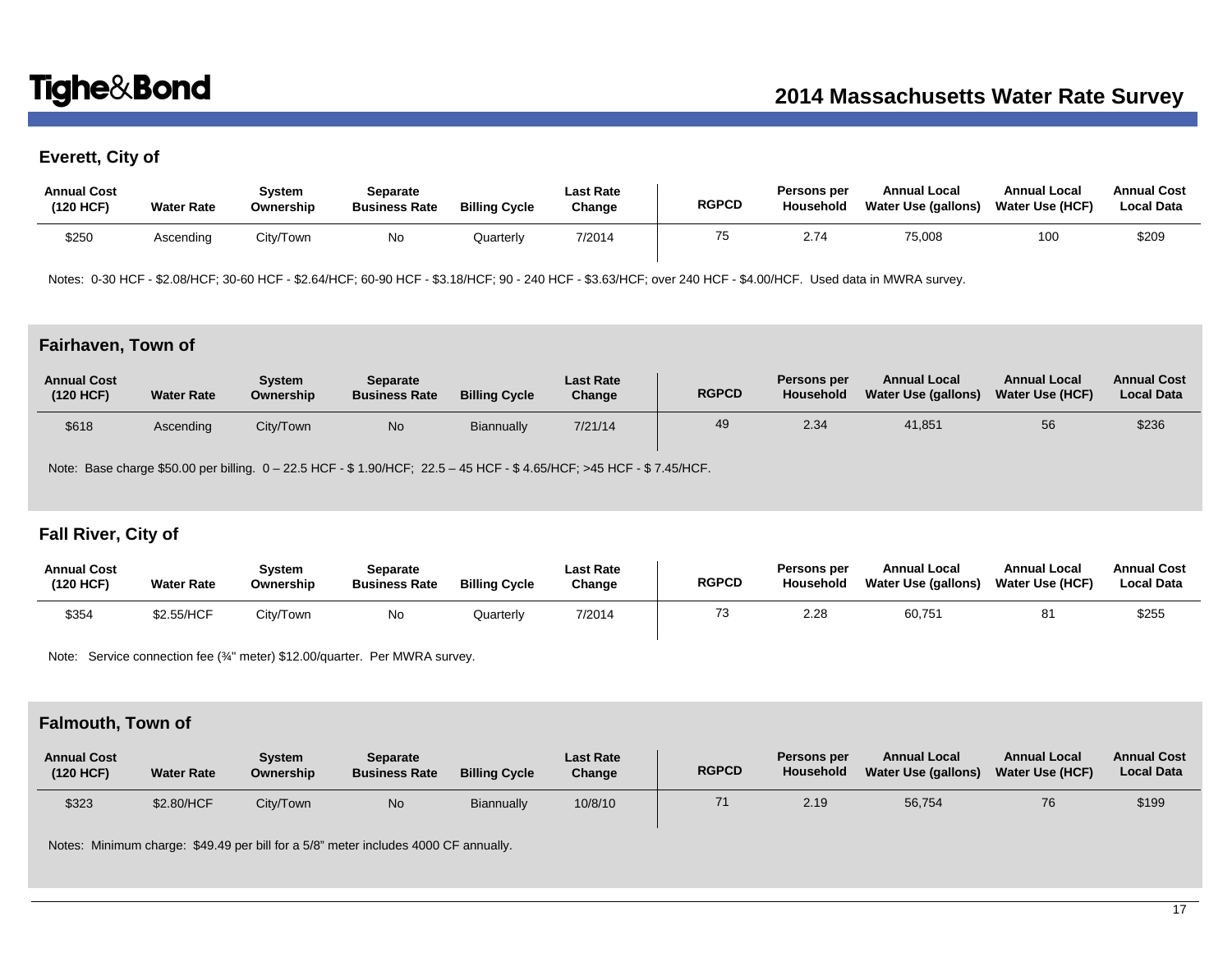# **Fitchburg, City of**

| <b>Annual Cost</b><br>(120 HCF) | <b>Water Rate</b> | Svstem<br>Ownership | Separate<br><b>Business Rate</b> | <b>Billing Cycle</b> | Last Rate<br>Change | <b>RGPCD</b> | Persons per<br>Household | <b>Annual Local</b><br>Water Use (gallons) | <b>Annual Local</b><br><b>Water Use (HCF)</b> | <b>Annual Cost</b><br><b>Local Data</b> |
|---------------------------------|-------------------|---------------------|----------------------------------|----------------------|---------------------|--------------|--------------------------|--------------------------------------------|-----------------------------------------------|-----------------------------------------|
| \$254                           | \$3.16/HCF        | Citv/Town           | No                               | Monthly              | 7/1/11              | 53           | 2.55                     | 49,330                                     | 66                                            | \$83                                    |

Notes: Base charge: \$5.34 per billing includes 5 HCF. Per MWRA survey.

# **Foxborough, Town of**

| <b>Annual Cost</b><br>(120 HCF) | <b>Water Rate</b> | Svstem<br>Ownership | <b>Separate</b><br><b>Business Rate</b> | <b>Billing Cycle</b> | <b>Last Rate</b><br>Change | <b>RGPCD</b> | Persons per<br>Household | <b>Annual Local</b><br>Water Use (gallons) | <b>Annual Local</b><br><b>Water Use (HCF)</b> | <b>Annual Cost</b><br><b>Local Data</b> |
|---------------------------------|-------------------|---------------------|-----------------------------------------|----------------------|----------------------------|--------------|--------------------------|--------------------------------------------|-----------------------------------------------|-----------------------------------------|
| \$909                           | Ascending         | City/Town           | N <sub>0</sub>                          | Quarterly            | 12/4/14                    | 58           | 2.63                     | 55,677                                     | 74                                            | \$585                                   |

Notes: Minimum charge of \$67.53 includes up to 750 CF; from 750 - 3,000 CF - \$70.95/1000 CF; 3,000 - 7,500 CF - \$74.50/1000 CF; over 7,500 CF = \$78.24/1000 CF.

# **Framingham, Town of**

| <b>Annual Cost</b><br>(120 HCF) | <b>Water Rate</b> | Svstem<br>Ownership | Separate<br><b>Business Rate</b> | <b>Billing Cycle</b> | <b>Last Rate</b><br>Change | <b>RGPCD</b> | Persons per<br><b>Household</b> | <b>Annual Local</b><br>Water Use (gallons) | <b>Annual Local</b><br><b>Water Use (HCF)</b> | <b>Annual Cost</b><br><b>Local Data</b> |
|---------------------------------|-------------------|---------------------|----------------------------------|----------------------|----------------------------|--------------|---------------------------------|--------------------------------------------|-----------------------------------------------|-----------------------------------------|
| \$716                           | Ascendina         | City/Town           | No                               | Quarterly            | 7/1/14                     | 59           | 2.47                            | 53,191                                     |                                               | \$405                                   |

Notes: \$5.50/HCF 0 - 12 HCF; \$6.11/HCF 13 - 27 HCF; \$7.12/HCF 28 - 51 HCF; \$8.38/HCF 52 - 750 HCF; \$10.15/HCF - over 750 HCF. Per MWRA Survey.

# **Franklin, Town of**

| <b>Annual Cost</b><br>(120 HCF) | <b>Water Rate</b> | Svstem<br>Ownership | Separate<br><b>Business Rate</b> | <b>Billing Cycle</b> | <b>Last Rate</b><br>Change | <b>RGPCD</b> | Persons per<br><b>Household</b> | <b>Annual Local</b><br>Water Use (gallons) | <b>Annual Local</b><br><b>Water Use (HCF)</b> | <b>Annual Cost</b><br><b>Local Data</b> |
|---------------------------------|-------------------|---------------------|----------------------------------|----------------------|----------------------------|--------------|---------------------------------|--------------------------------------------|-----------------------------------------------|-----------------------------------------|
| \$732                           | Ascending         | City/Town           | N <sub>o</sub>                   | Quarterly            | 7/1/10                     | 49           | 2.82                            | 50,436                                     | 67                                            | \$356                                   |

Notes: Rates are based on annual consumption. \$5.25/HCF up to 15 HCF; \$5.50/HCF - 16-40 HCF; \$6.45/HCF - 41+ HCF.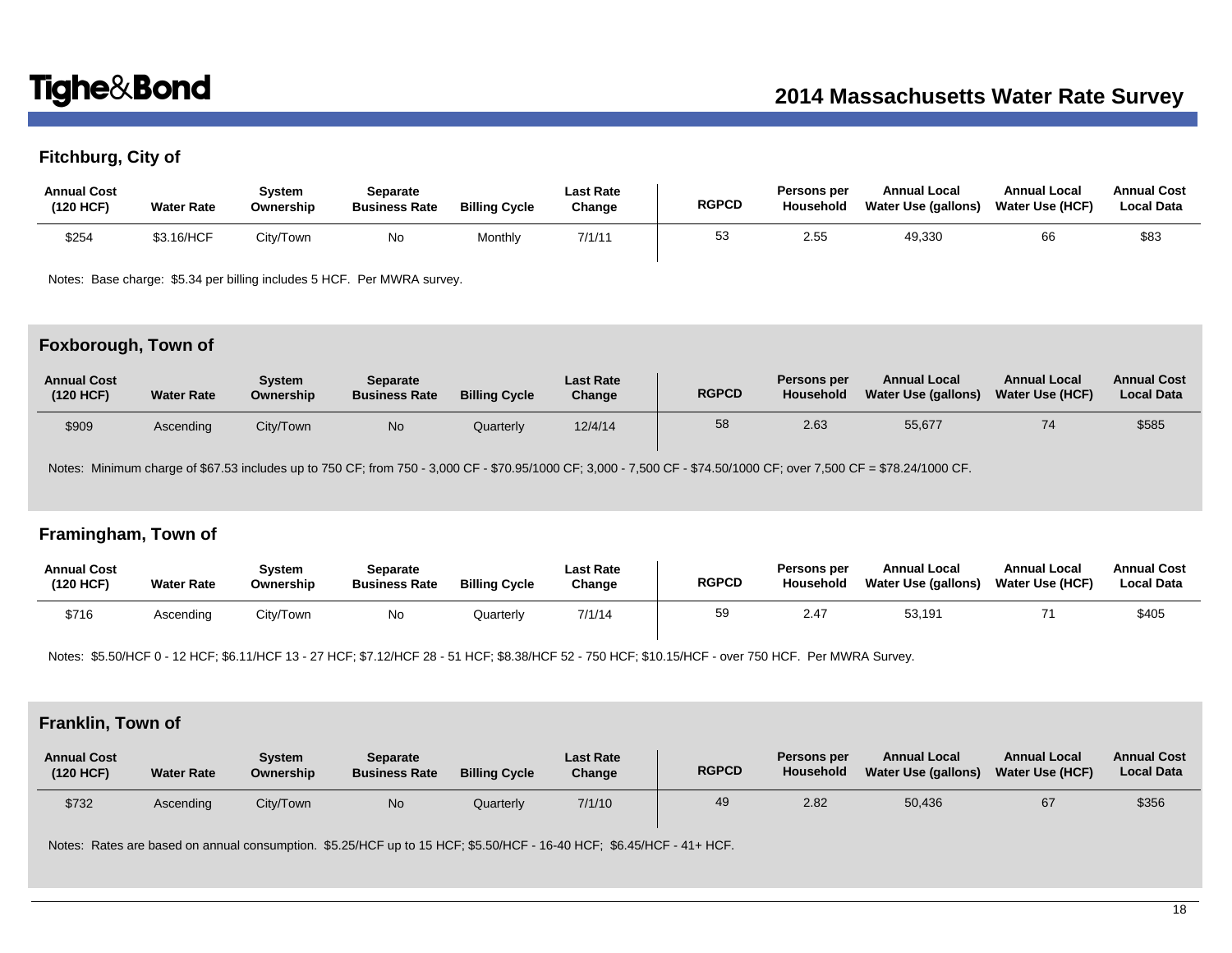# **Gardner, City of**

| <b>Annual Cost</b><br>(120 HCF) | <b>Water Rate</b> | System<br>Ownership | Separate<br><b>Business Rate</b> | <b>Billing Cycle</b> | <b>Last Rate</b><br>Change | <b>RGPCD</b> | Persons per<br>Household | <b>Annual Local</b><br>Water Use (gallons) | <b>Annual Local</b><br><b>Water Use (HCF)</b> | <b>Annual Cost</b><br><b>Local Data</b> |
|---------------------------------|-------------------|---------------------|----------------------------------|----------------------|----------------------------|--------------|--------------------------|--------------------------------------------|-----------------------------------------------|-----------------------------------------|
| \$613                           | \$5.26/HCF        | City/Town           | No                               | Quarterly            | 2012                       | 45           | 2.42                     | 39,749                                     | 53                                            | \$261                                   |

Notes: Base charge: \$34.80 per billing includes 750CF. Per City website.

### **Georgetown, Town of**

| <b>Annual Cost</b><br>(120 HCF) | <b>Water Rate</b> | Svstem<br>Ownership | Separate<br><b>Business Rate</b> | <b>Billing Cycle</b> | <b>Last Rate</b><br>Change | <b>RGPCD</b> | Persons per<br>Household | <b>Annual Local</b><br>Water Use (gallons) | <b>Annual Local</b><br><b>Water Use (HCF)</b> | <b>Annual Cost</b><br><b>Local Data</b> |
|---------------------------------|-------------------|---------------------|----------------------------------|----------------------|----------------------------|--------------|--------------------------|--------------------------------------------|-----------------------------------------------|-----------------------------------------|
| \$708                           | Ascending         | City/Town           | Yes                              | Quarterly            | 4/2/12                     | 50           | 2.87                     | 52,378                                     | 70                                            | \$451                                   |

Notes: Base charge: \$40 per bill. \$3.95/HCF - 100 - 1200 CF; \$4.60/HCF - 1,300 - 2400 CF; \$5.75/HCF - 2,500 - 4,900 CF; \$6.75/HCF - 5,000 - 7,000 CF; \$8.00/HCF - 7,100+ CF. Town reports annual cost to be \$632.

# **Gloucester, City of**

| <b>Annual Cost</b><br>(120 HCF) | <b>Water Rate</b> | Svstem<br>Ownership | Separate<br><b>Business Rate</b> | <b>Billing Cycle</b> | <b>Last Rate</b><br>Change | <b>RGPCD</b> | Persons per<br>Household | <b>Annual Local</b><br><b>Water Use (gallons)</b> | <b>Annual Local</b><br><b>Water Use (HCF)</b> | <b>Annual Cost</b><br><b>Local Data</b> |
|---------------------------------|-------------------|---------------------|----------------------------------|----------------------|----------------------------|--------------|--------------------------|---------------------------------------------------|-----------------------------------------------|-----------------------------------------|
| \$537                           | \$5.97/1000 gals. | City/Town           | No                               | Quarterly            | 7/2014                     | 48           | 2.38                     | 41,698                                            | 56                                            | \$249                                   |

Notes: Per MWRA Survey.

# **Grafton Water District**

| <b>Annual Cost</b><br>(120 HCF) | <b>Water Rate</b> | Svstem<br>Ownership | Separate<br><b>Business Rate</b> | <b>Billing Cycle</b> | <b>Last Rate</b><br>Change | <b>RGPCD</b> | Persons per<br>Household | <b>Annual Local</b><br>Water Use (gallons) | <b>Annual Local</b><br><b>Water Use (HCF)</b> | <b>Annual Cost</b><br><b>Local Data</b> |
|---------------------------------|-------------------|---------------------|----------------------------------|----------------------|----------------------------|--------------|--------------------------|--------------------------------------------|-----------------------------------------------|-----------------------------------------|
| \$504                           | Ascendina         | District/Authority  | No                               | Quarterly            | 6/1/11                     | 59           | 2.73                     | 58,791                                     | 79                                            | \$372                                   |

Notes: \$4.80/1000 gals. up to 20,000 gals.; \$5.04/1000 gals. 21,000 - 40,000 gals.; \$5.29/1000 gals. 41,000 - 60,000 gals.; \$5.56/1000 gals. 61,000 - 80,000 gals.; \$5.83/1000 gals. 81,000 - 100,000 gals.; \$6.13/1000 gals. 101,000 - 119,000 gals.; \$9.90/1000 gals. 120,000+ gals. Service charge is \$22.50 per bill for 5/8". Connection fee: \$4,000 (1" service).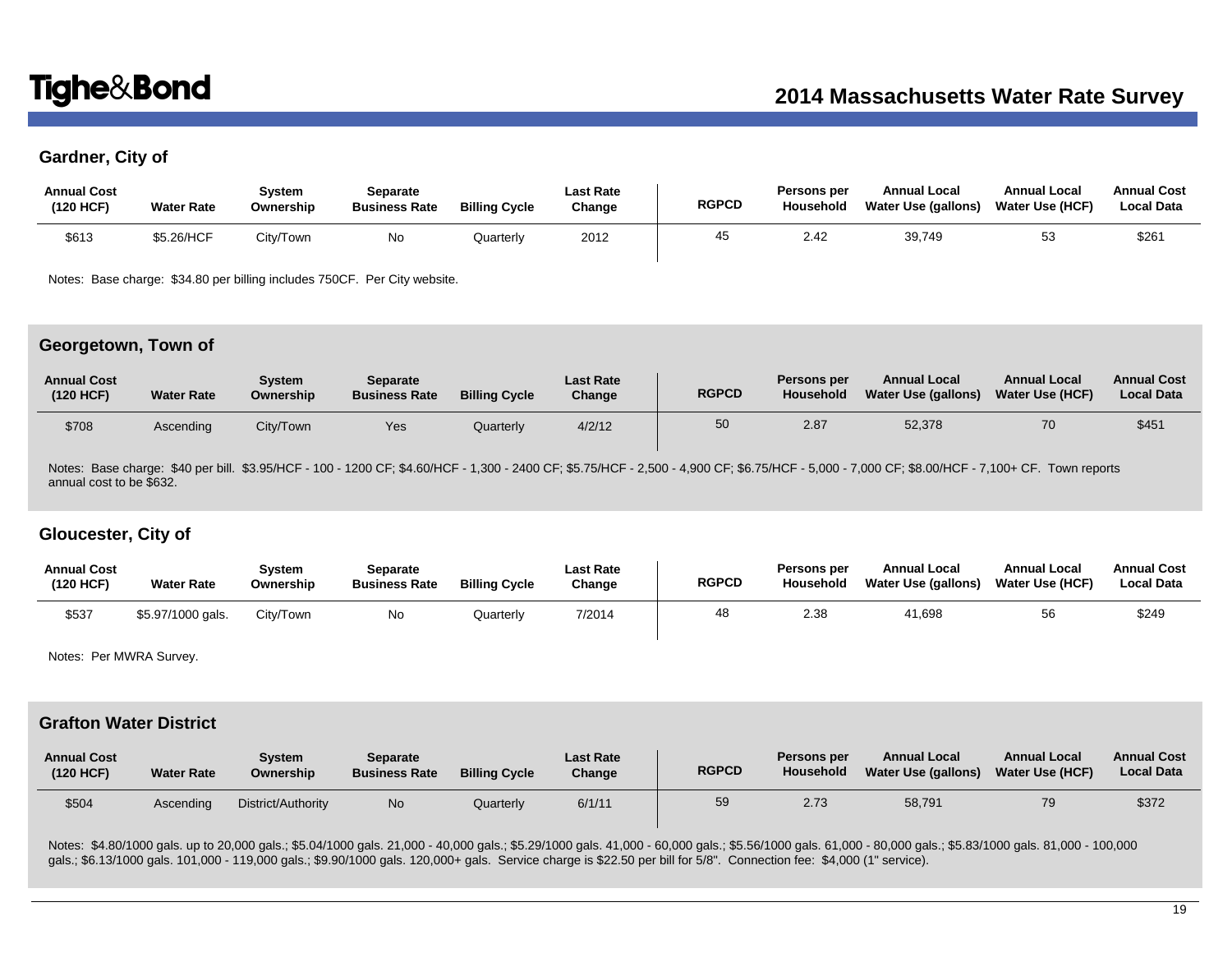# **Granville Centre Water Company**

| <b>Annual Cost</b><br>(120 HCF) | <b>Water Rate</b> | Svstem<br>Ownership         | Separate<br><b>Business Rate</b> | <b>Billing Cycle</b> | <b>Last Rate</b><br>Change | <b>RGPCD</b> | Persons per<br>Household | <b>Annual Local</b><br>Water Use (gallons) | <b>Annual Local</b><br><b>Water Use (HCF)</b> | <b>Annual Cost</b><br><b>Local Data</b> |
|---------------------------------|-------------------|-----------------------------|----------------------------------|----------------------|----------------------------|--------------|--------------------------|--------------------------------------------|-----------------------------------------------|-----------------------------------------|
| \$180                           | \$180/year        | Private (Non-<br>Municipal) | No                               | Quarterly            | 1/1/89                     |              |                          |                                            |                                               | \$180                                   |

Notes: \$45.00/per quarter

## **Great Barrington Fire District**

| <b>Annual Cost</b><br>(120 HCF) | <b>Water Rate</b> | Svstem<br>Ownership | Separate<br><b>Business Rate</b> | <b>Billing Cycle</b> | <b>Last Rate</b><br>Change | <b>RGPCD</b> | Persons per<br>Household | <b>Annual Local</b><br>Water Use (gallons) | <b>Annual Local</b><br>Water Use (HCF) | <b>Annual Cost</b><br><b>Local Data</b> |
|---------------------------------|-------------------|---------------------|----------------------------------|----------------------|----------------------------|--------------|--------------------------|--------------------------------------------|----------------------------------------|-----------------------------------------|
| \$254                           | Ascendina         | District/Authority  | No                               | Quarterly            | 4/1/13                     | 67           | 2.21                     | 54,046                                     |                                        | \$201                                   |

Notes: Base charge: \$36.57 per billing includes 3,750 gals.; \$1.37/1000 gals. - 3,750 - 7,500 gals.; \$1.42/1000 gals. - 7,500 - 11,250 gals.; \$1.47/1000 gals. - 11,250-22,500 gals.; \$1.49/1000 gals. 22,501+ gals. Connection fee: \$750.

## **Great Barrington Housatonic Water Works**

| <b>Annual Cost</b><br>(120 HCF) | <b>Water Rate</b> | Svstem<br>Ownership         | Separate<br><b>Business Rate</b> | <b>Billing Cycle</b> | <b>Last Rate</b><br>Change | <b>RGPCD</b> | Persons per<br>Household | <b>Annual Local</b><br>Water Use (gallons) | <b>Annual Local</b><br><b>Water Use (HCF)</b> | <b>Annual Cost</b><br><b>Local Data</b> |
|---------------------------------|-------------------|-----------------------------|----------------------------------|----------------------|----------------------------|--------------|--------------------------|--------------------------------------------|-----------------------------------------------|-----------------------------------------|
| \$898                           | \$0.811/100 gals. | Private (Non-<br>Municipal) | No.                              | Monthly              | 2008                       |              | 2.21                     | 49,206                                     | 66                                            | \$568                                   |

Notes: Base charge: \$34.32 includes first 2,500 gals. (5/8" or 3/4" meter).

# **Greenfield, Town of**

| <b>Annual Cost</b><br>(120 HCF) | <b>Water Rate</b> | Svstem<br>Ownership | <b>Separate</b><br><b>Business Rate</b> | <b>Billing Cycle</b> | <b>Last Rate</b><br>Change | <b>RGPCD</b> | <b>Persons per</b><br>Household | <b>Annual Local</b><br><b>Water Use (gallons)</b> | <b>Annual Local</b><br><b>Water Use (HCF)</b> | <b>Annual Cost</b><br><b>Local Data</b> |
|---------------------------------|-------------------|---------------------|-----------------------------------------|----------------------|----------------------------|--------------|---------------------------------|---------------------------------------------------|-----------------------------------------------|-----------------------------------------|
| \$320                           | \$2.67/HCF        | City/Town           | No                                      | Biannually           | 2010                       | 49           | 2.17                            | 38,810                                            | 52                                            | \$169                                   |

Notes: Minimum charge: \$15.00/bill.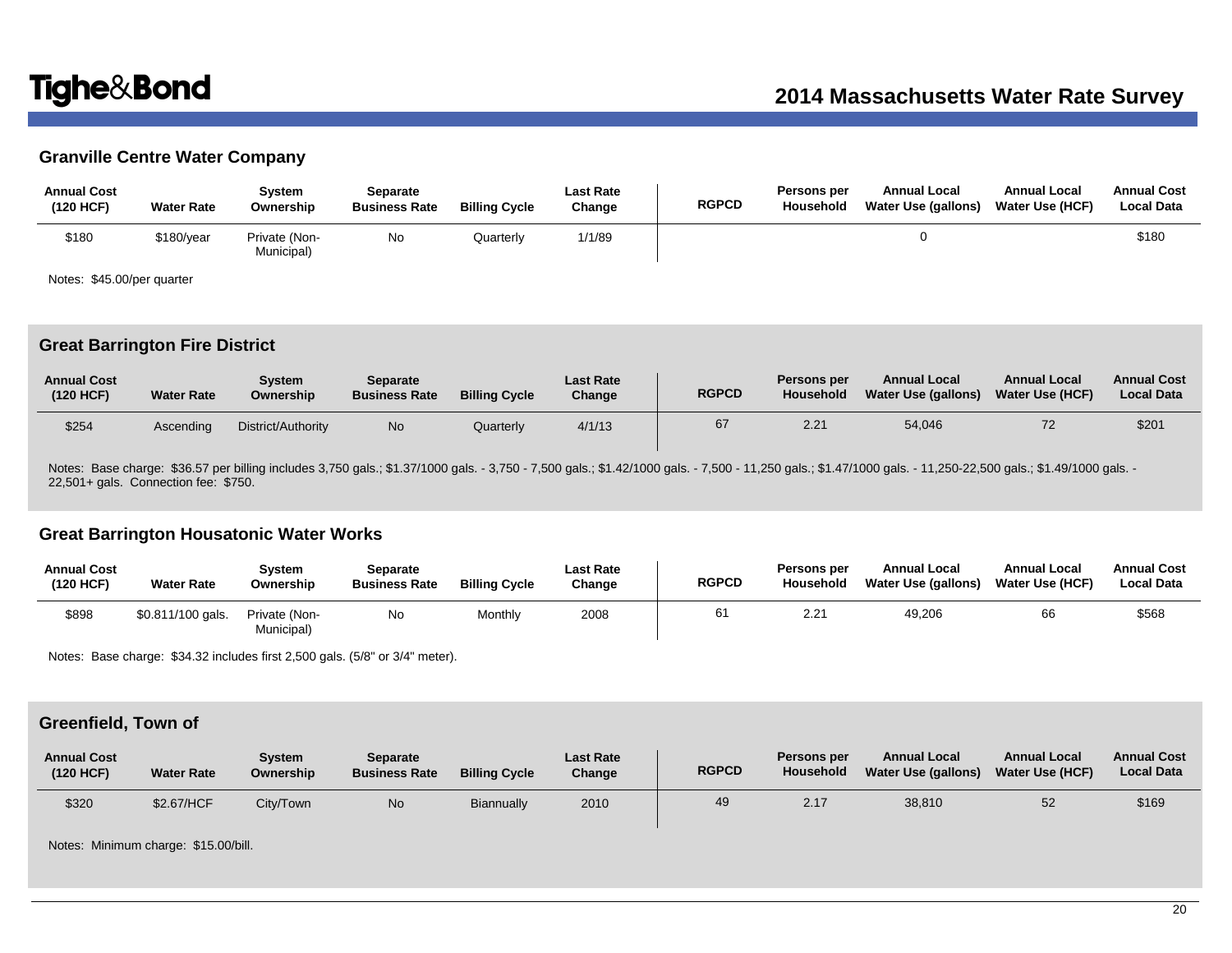# **Groton, Town of**

| <b>Annual Cost</b><br>(120 HCF) | <b>Water Rate</b> | Svstem<br>Ownership | Separate<br><b>Business Rate</b> | <b>Billing Cycle</b> | Last Rate<br>Change | <b>RGPCD</b> | Persons per<br>Household | <b>Annual Local</b><br>Water Use (gallons) | <b>Annual Local</b><br>Water Use (HCF) | <b>Annual Cost</b><br><b>Local Data</b> |
|---------------------------------|-------------------|---------------------|----------------------------------|----------------------|---------------------|--------------|--------------------------|--------------------------------------------|----------------------------------------|-----------------------------------------|
| \$537                           | Ascending         | City/Town           | No.                              | Quarterly            | 4/1/09              | 63           | 2.77                     | 63.696                                     | 85                                     | \$386                                   |

Notes: \$3.78/HCF - 0 - 20 HCF; \$4.34/HCF - 21 - 40 HCF; \$4.98/HCF for over 40 HCF. Service charge: \$10.00 and Fire Protection \$5.21.

### **Groveland, Town of**

| <b>Annual Cost</b><br>(120 HCF) | <b>Water Rate</b> | Svstem<br>Ownership | Separate<br><b>Business Rate</b> | <b>Billing Cycle</b> | <b>Last Rate</b><br>Change | <b>RGPCD</b> | Persons per<br>Household | <b>Annual Local</b><br>Water Use (gallons) | <b>Annual Local</b><br><b>Water Use (HCF)</b> | <b>Annual Cost</b><br><b>Local Data</b> |
|---------------------------------|-------------------|---------------------|----------------------------------|----------------------|----------------------------|--------------|--------------------------|--------------------------------------------|-----------------------------------------------|-----------------------------------------|
| \$534                           | Ascending         | City/Town           | Yes                              | Quarterly            | 3/24/14                    | 47           | 2.86                     | 49,063                                     | 66                                            | \$283                                   |

Notes: Base charge: \$50.58 per billing up to 1,200 CF; \$4.61/HCF - 1,200 - 3,000 CF; \$8.63/HCF over 3,000 CF. Commercial rate is \$6.98/HCF over 3,000 HCF.

# **Hadley, Town of**

| <b>Annual Cost</b><br>(120 HCF) | <b>Water Rate</b> | Svstem<br>Ownership | Separate<br><b>Business Rate</b> | <b>Billing Cycle</b> | <b>Last Rate</b><br>Change | <b>RGPCD</b> | <b>Persons per</b><br>Household | <b>Annual Local</b><br><b>Water Use (gallons)</b> | <b>Annual Local</b><br><b>Water Use (HCF)</b> | <b>Annual Cost</b><br><b>Local Data</b> |
|---------------------------------|-------------------|---------------------|----------------------------------|----------------------|----------------------------|--------------|---------------------------------|---------------------------------------------------|-----------------------------------------------|-----------------------------------------|
| \$455                           | Ascendina         | City/Town           | Yes                              | Biannually           | 2012                       |              | 2.42                            | 45,048                                            | 60                                            | \$249                                   |

Notes: Service charges per billing: \$32.50 for 5/8" meter. \$2.25/HCF - first 1,000 CF; \$3.45/HCF - 1,000 - 8,249 CF; \$4.85/HCF - over 8,249 CF. Per Town website.

# **Halifax, Town of**

| <b>Annual Cost</b><br>(120 HCF) | <b>Water Rate</b> | Svstem<br>Ownership | <b>Separate</b><br><b>Business Rate</b> | <b>Billing Cycle</b> | <b>Last Rate</b><br>Change | <b>RGPCD</b> | Persons per<br><b>Household</b> | <b>Annual Local</b><br>Water Use (gallons) | <b>Annual Local</b><br><b>Water Use (HCF)</b> | <b>Annual Cost</b><br><b>Local Data</b> |
|---------------------------------|-------------------|---------------------|-----------------------------------------|----------------------|----------------------------|--------------|---------------------------------|--------------------------------------------|-----------------------------------------------|-----------------------------------------|
| \$329                           | Ascending         | City/Town           | Yes                                     | Biannually           | 5/1/12                     | 53           | 2.59                            | 50,104                                     | 67                                            | \$228                                   |

Notes: Base charge \$50.00. \$2.55/1000 gals. - 0-50,000 gals.; \$4.39/1000 gals. over 50,000 gals. Per Town website.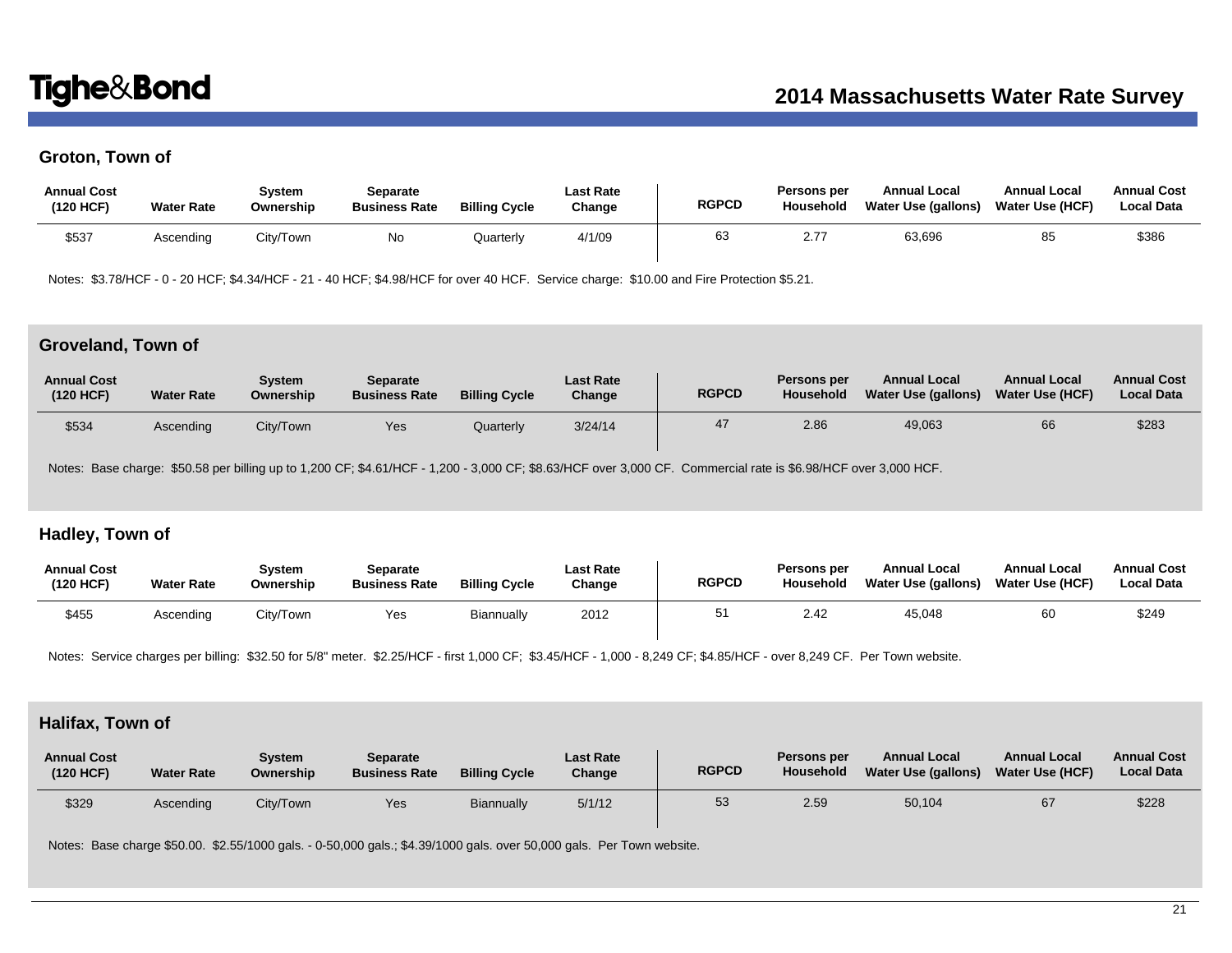# **Hamilton, Town of**

| <b>Annual Cost</b><br>(120 HCF) | <b>Water Rate</b> | Svstem<br>Ownership | Separate<br><b>Business Rate</b> | <b>Billing Cycle</b> | <b>Last Rate</b><br>Change | <b>RGPCD</b> | Persons per<br>Household | <b>Annual Local</b><br>Water Use (gallons) | <b>Annual Local</b><br>Water Use (HCF) | <b>Annual Cost</b><br><b>Local Data</b> |
|---------------------------------|-------------------|---------------------|----------------------------------|----------------------|----------------------------|--------------|--------------------------|--------------------------------------------|----------------------------------------|-----------------------------------------|
| \$726                           | Ascendina         | City/Town           | No                               | Quarterly            | 2/5/15                     | 46           | 2.71                     | 45,501                                     | 6                                      | \$470                                   |

Notes: 0-5,000 gals. - \$4.20/gals.; 5,001-25,000 gals. -\$5.74/gals.; 25,001-50,000 gals. -\$9.80/gals.; 50,001-250,000 gals. -\$12.11/gals.; 250,001-99,999,999 gals. -\$14.00. Basic/infrastructure charge is \$60.00 per quarter. Additional fees for non-resident, hydrant and sprinkler. Per Town website.

### **Hanson, Town of**

| <b>Annual Cost</b><br>(120 HCF) | <b>Water Rate</b> | System<br>Ownership | <b>Separate</b><br><b>Business Rate</b> | <b>Billing Cycle</b> | <b>Last Rate</b><br>Change | <b>RGPCD</b> | Persons per<br>Household | <b>Annual Local</b><br><b>Water Use (gallons)</b> | <b>Annual Local</b><br><b>Water Use (HCF)</b> | <b>Annual Cost</b><br><b>Local Data</b> |
|---------------------------------|-------------------|---------------------|-----------------------------------------|----------------------|----------------------------|--------------|--------------------------|---------------------------------------------------|-----------------------------------------------|-----------------------------------------|
| \$653                           | Ascending         | City/Town           | N <sub>o</sub>                          | Biannually           | 3/14                       | 48           | 2.96                     | 51,859                                            | 69                                            | \$359                                   |

Notes: Base charge: \$86.25 per billing includes up to 1,500 CF; \$4.31/HCF - 1,501-2,500 CF; \$5.17/HCF - 2,501-5,000 CF; \$6.78/HCF - 5001+ CF. Rate increases planned for 2015 and 2016.

# **Harwich, Town of**

| <b>Annual Cost</b><br>(120 HCF) | <b>Water Rate</b> | Svstem<br>Ownership | Separate<br><b>Business Rate</b> | <b>Billing Cycle</b> | Last Rate<br>Change | <b>RGPCD</b> | <b>Persons per</b><br>Household | <b>Annual Local</b><br>Water Use (gallons) | <b>Annual Local</b><br><b>Water Use (HCF)</b> | <b>Annual Cost</b><br><b>Local Data</b> |
|---------------------------------|-------------------|---------------------|----------------------------------|----------------------|---------------------|--------------|---------------------------------|--------------------------------------------|-----------------------------------------------|-----------------------------------------|
| \$354                           | Ascending         | Citv/Town           | No                               | Biannually           | 3/19/13             | 67           | 2.21                            | 54,046                                     |                                               | \$227                                   |

Notes: Base charge: \$65.00 per billing. \$1.22/1000 gals - 0 - 15,000 gals.; \$2.50/1000 gals. - 15,001 - 30,000 gals.; \$3.73/1000 gals. - 30,001 - 70,000 gals.; \$5.40/1000 gals. - over 70,000 gals.

## **Hatfield, Town of**

| <b>Annual Cost</b><br>(120 HCF) | <b>Water Rate</b> | Svstem<br>Ownership | Separate<br><b>Business Rate</b> | <b>Billing Cycle</b> | <b>Last Rate</b><br>Change | <b>RGPCD</b> | Persons per<br><b>Household</b> | <b>Annual Local</b><br><b>Water Use (gallons)</b> | <b>Annual Local</b><br><b>Water Use (HCF)</b> | <b>Annual Cost</b><br><b>Local Data</b> |
|---------------------------------|-------------------|---------------------|----------------------------------|----------------------|----------------------------|--------------|---------------------------------|---------------------------------------------------|-----------------------------------------------|-----------------------------------------|
| \$438                           | \$3.65/HCF        | City/Town           | No                               | Biannually           | 7/1/12                     | 56           | 2.3'                            | 47,216                                            | 63                                            | \$230                                   |

Notes: Per Town website. Used census data for Hampshire County.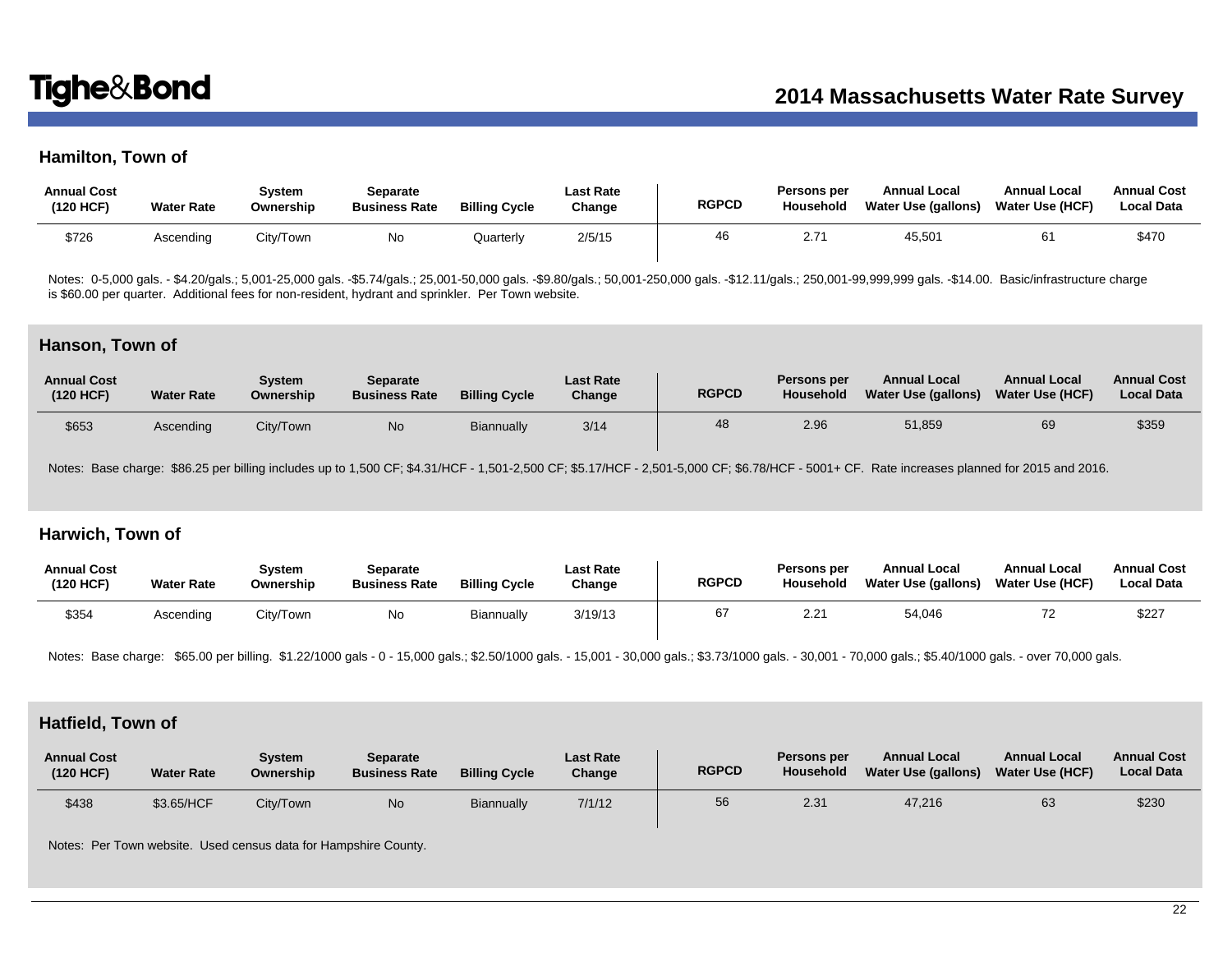# **Haverhill, City of**

| <b>Annual Cost</b><br>(120 HCF) | <b>Water Rate</b> | Svstem<br>Ownership | Separate<br><b>Business Rate</b> | <b>Billing Cycle</b> | <b>Last Rate</b><br>Change | <b>RGPCD</b> | Persons per<br>Household | <b>Annual Local</b><br>Water Use (gallons) | <b>Annual Local</b><br><b>Water Use (HCF)</b> | <b>Annual Cost</b><br><b>Local Data</b> |
|---------------------------------|-------------------|---------------------|----------------------------------|----------------------|----------------------------|--------------|--------------------------|--------------------------------------------|-----------------------------------------------|-----------------------------------------|
| \$325                           | \$2.71/HCF        | City/Town           | No                               | Quarterly            | 7/2013                     | 56           | 2.54                     | 51,918                                     | 69                                            | \$188                                   |

Notes: Per MWRA survey.

# **Holbrook, Town of**

| <b>Annual Cost</b><br>(120 HCF) | <b>Water Rate</b> | Svstem<br>Ownership | Separate<br><b>Business Rate</b> | <b>Billing Cycle</b> | Last Rate<br>Change | <b>RGPCD</b> | Persons per<br>Household | <b>Annual Local</b><br>Water Use (gallons) | <b>Annual Local</b><br>Water Use (HCF) | <b>Annual Cost</b><br><b>Local Data</b> |
|---------------------------------|-------------------|---------------------|----------------------------------|----------------------|---------------------|--------------|--------------------------|--------------------------------------------|----------------------------------------|-----------------------------------------|
| \$620                           | \$5.17/HCF        | City/Town           | Yes                              | Quarterly            | 4/2011              | 46           | 2.48                     | 41,639                                     | 56                                     | \$288                                   |

Notes: Commercial rate: \$5.38/HCF. Minimum charge: \$132.30/year. Per MWRA survey.

# **Holden, Town of**

| <b>Annual Cost</b><br>(120 HCF) | <b>Water Rate</b> | Svstem<br>Ownership | Separate<br><b>Business Rate</b> | <b>Billing Cycle</b> | <b>Last Rate</b><br>Change | <b>RGPCD</b> | Persons per<br><b>Household</b> | <b>Annual Local</b><br>Water Use (gallons) | <b>Annual Local</b><br><b>Water Use (HCF)</b> | <b>Annual Cost</b><br><b>Local Data</b> |
|---------------------------------|-------------------|---------------------|----------------------------------|----------------------|----------------------------|--------------|---------------------------------|--------------------------------------------|-----------------------------------------------|-----------------------------------------|
| \$530                           | Ascendina         | City/Town           | No                               | Monthly              | 7/1/11                     | 56           | 2.77                            | 56,619                                     | 76                                            | \$426                                   |

Notes: Base charge: \$23.09 per billing; \$1.64/HCF 0 - 150CF; \$1.97/HCF 151 - 500CF; \$2.36/HCF 501 - 1,000CF; \$2.83/HCF 1,001, - 1,500 CF; \$3.40/HCF over 1500 CF.

# **Holliston, Town of**

| <b>Annual Cost</b><br>(120 HCF) | <b>Water Rate</b> | Svstem<br>Ownership | Separate<br><b>Business Rate</b> | <b>Billing Cycle</b> | <b>Last Rate</b><br>Change | <b>RGPCD</b> | Persons per<br><b>Household</b> | <b>Annual Local</b><br>Water Use (gallons) | <b>Annual Local</b><br><b>Water Use (HCF)</b> | <b>Annual Cost</b><br><b>Local Data</b> |
|---------------------------------|-------------------|---------------------|----------------------------------|----------------------|----------------------------|--------------|---------------------------------|--------------------------------------------|-----------------------------------------------|-----------------------------------------|
| \$827                           | Ascending         | City/Town           | <b>No</b>                        | Quarterly            | 7/1/14                     | 44           | 2.82                            | 45,289                                     | 61                                            | \$347                                   |

Notes: Service charge: \$7.50 for 5/8" meter. \$5.23/HCF - 0 - 1,500 CF; \$8.05/HCF -1,500 - 3,900 CF; \$17.14/HCF 3,901 - 4,800 CF; \$24.15/HCF - over 4,800 CF. Per Town website.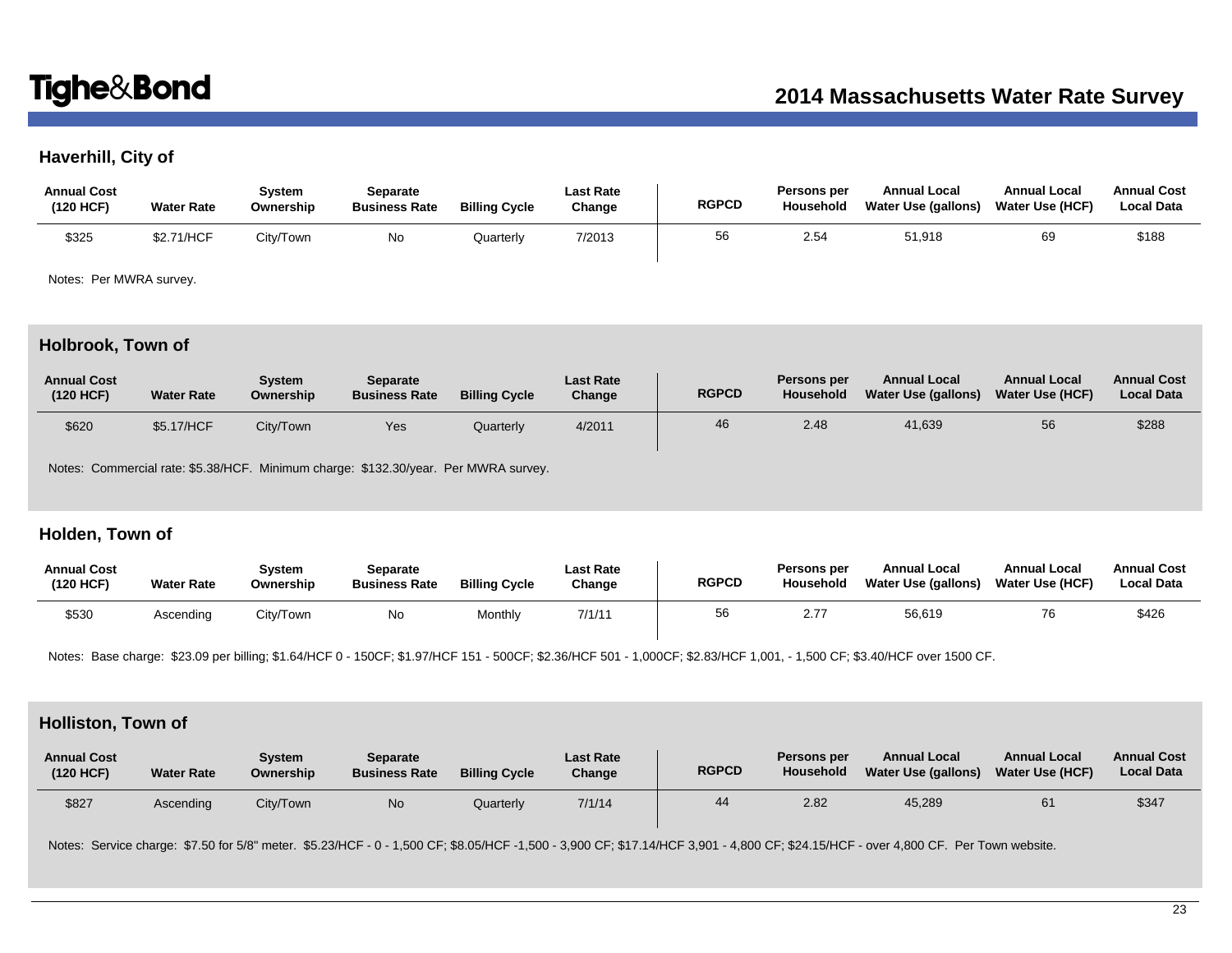# **Holyoke, City of**

| <b>Annual Cost</b><br>(120 HCF) | <b>Water Rate</b>     | Svstem<br>Ownership | Separate<br><b>Business Rate</b> | <b>Billing Cycle</b> | Last Rate<br>Change | <b>RGPCD</b> | Persons per<br>Household | <b>Annual Local</b><br>Water Use (gallons) | <b>Annual Local</b><br>Water Use (HCF) | <b>Annual Cost</b><br><b>Local Data</b> |
|---------------------------------|-----------------------|---------------------|----------------------------------|----------------------|---------------------|--------------|--------------------------|--------------------------------------------|----------------------------------------|-----------------------------------------|
| \$388                           | \$4.309/1000<br>gals. | City/Town           | <b>No</b>                        | Quarterly            | 7/1/09              |              | 2.45                     | 36,664                                     | 49                                     | \$172                                   |

Notes: Base charge: \$43.09 per billing includes 10,000 gals. Holyoke rates have not changed this year nor will they for FY2014 or FY2015. The Board does not expect to increase water rates in the near future.

### **Hopedale, Town of**

| <b>Annual Cost</b><br>(120 HCF) | <b>Water Rate</b> | System<br>Ownership | <b>Separate</b><br><b>Business Rate</b> | <b>Billing Cycle</b> | <b>Last Rate</b><br>Change | <b>RGPCD</b> | <b>Persons per</b><br><b>Household</b> | <b>Annual Local</b><br><b>Water Use (gallons)</b> | <b>Annual Local</b><br><b>Water Use (HCF)</b> | <b>Annual Cost</b><br><b>Local Data</b> |
|---------------------------------|-------------------|---------------------|-----------------------------------------|----------------------|----------------------------|--------------|----------------------------------------|---------------------------------------------------|-----------------------------------------------|-----------------------------------------|
| \$634                           | Ascending         | City/Town           | No                                      | Quarterly            |                            | 48           | 2.63                                   | 46,078                                            | 62                                            | \$395                                   |

Notes: \$2.99/HCF - 0 -500 CF; \$3.40/HCF - 501 - 2,000 CF; \$4.42/HCF - 2,001 - 4,000 CF; \$6.55/HCF - 4,000+ CF. Water assessment of \$48.32 per account. Per Town website.

## **Hopkinton, Town of**

| <b>Annual Cost</b><br>(120 HCF) | <b>Water Rate</b> | Svstem<br>Ownership | Separate<br><b>Business Rate</b> | <b>Billing Cycle</b> | Last Rate<br>Change | <b>RGPCD</b> | <b>Persons per</b><br><b>Household</b> | <b>Annual Local</b><br>Water Use (gallons) | <b>Annual Local</b><br><b>Water Use (HCF)</b> | <b>Annual Cost</b><br><b>Local Data</b> |
|---------------------------------|-------------------|---------------------|----------------------------------|----------------------|---------------------|--------------|----------------------------------------|--------------------------------------------|-----------------------------------------------|-----------------------------------------|
| \$338                           | Ascending         | City/Town           | No                               | Biannually           | 7/1/14              | 61           | 2.98                                   | 66.350                                     | 89                                            | \$247                                   |

Notes: Base charge: \$23.71 per billing for up to 1,000 CF; \$2.91/HCF - from 1,001 - 8,000 CF; \$6.00/HCF - 8,000 CF+.

# **Hudson, Town of**

| <b>Annual Cost</b><br>(120 HCF) | <b>Water Rate</b> | System<br>Ownership | <b>Separate</b><br><b>Business Rate</b> | <b>Billing Cycle</b> | <b>Last Rate</b><br>Change | <b>RGPCD</b> | Persons per<br>Household | <b>Annual Local</b><br>Water Use (gallons) | <b>Annual Local</b><br><b>Water Use (HCF)</b> | <b>Annual Cost</b><br><b>Local Data</b> |
|---------------------------------|-------------------|---------------------|-----------------------------------------|----------------------|----------------------------|--------------|--------------------------|--------------------------------------------|-----------------------------------------------|-----------------------------------------|
| \$472                           | Ascending         | City/Town           | No                                      | Quarterly            | 7/2013                     | 65           | 2.48                     | 58,838                                     | 79                                            | \$298                                   |

Notes: Minimum charge \$14.68. \$3.67/HCF for first 1,500 CF; \$4.19/HCF - 1,501 - 3,000 CF; \$4.26/HCF - 3,001 - 5,000 CF; \$4.33/HCF - 5,001 - 15,000 CF; \$4.41/HCF - over 15,001 CF. Per MWRA survey.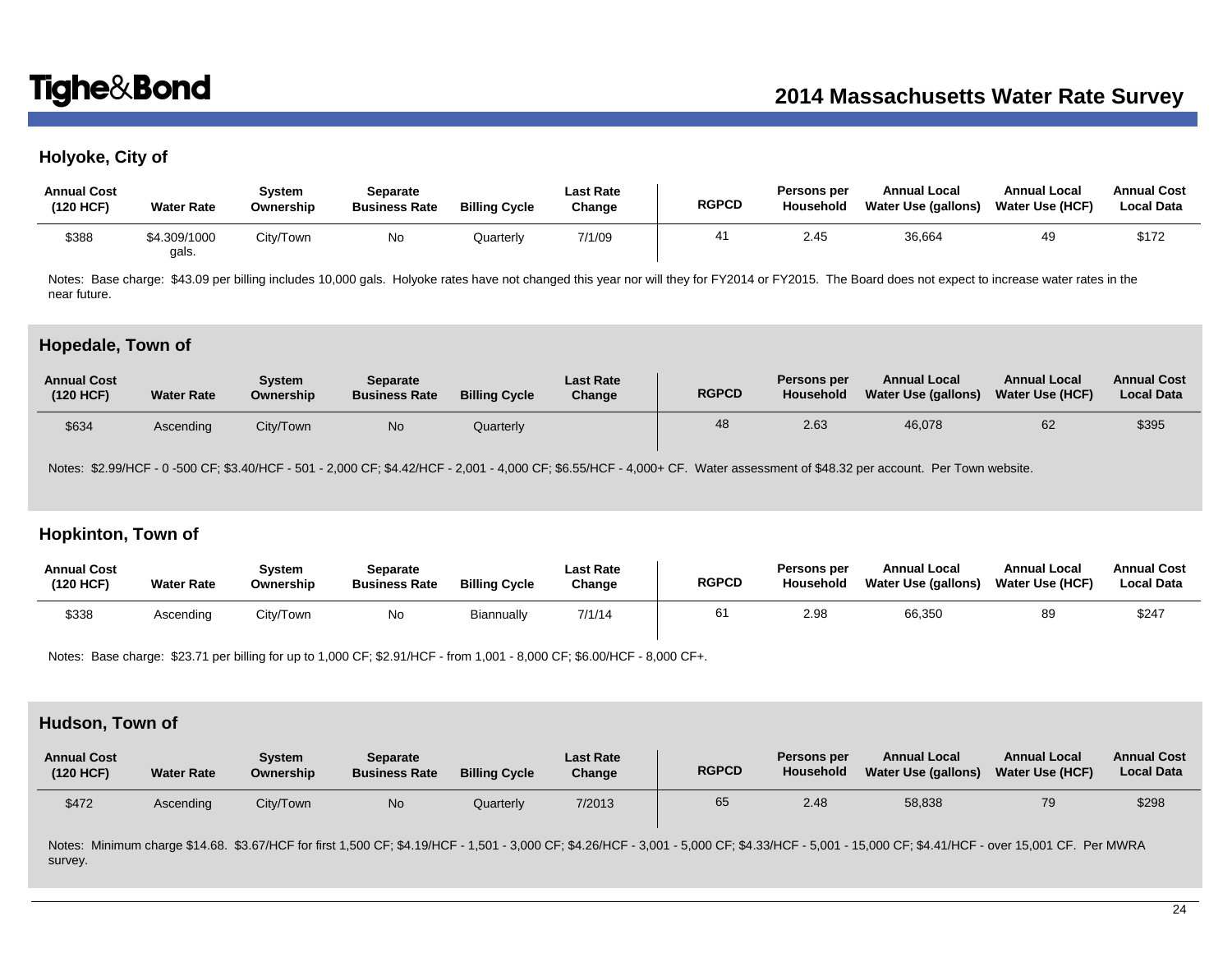# **Huntington, Town of**

| <b>Annual Cost</b><br>(120 HCF) | <b>Water Rate</b> | Svstem<br>Ownership | Separate<br><b>Business Rate</b> | <b>Billing Cycle</b> | <b>Last Rate</b><br>Change | <b>RGPCD</b> | <b>Persons per</b><br>Household | <b>Annual Local</b><br>Water Use (gallons) | <b>Annual Local</b><br><b>Water Use (HCF)</b> | <b>Annual Cost</b><br><b>Local Data</b> |
|---------------------------------|-------------------|---------------------|----------------------------------|----------------------|----------------------------|--------------|---------------------------------|--------------------------------------------|-----------------------------------------------|-----------------------------------------|
| \$501                           | Ascending         | City/Town           | No                               | Quarterly            | 2010                       | 60           | 2.31                            | 50,589                                     | 68                                            | \$315                                   |

Notes: Base fee: \$25.00 per quarter. \$4.25/1000 gal for first 18,000 gal; \$5.25/1000 gal for each gallon over 18,000 gal. Used census data for Hampshire County.

### **Hyannis Water Systems, Barnstable, Town of**

| <b>Annual Cost</b><br>(120 HCF) | <b>Water Rate</b> | Svstem<br>Ownership | <b>Separate</b><br><b>Business Rate</b> | <b>Billing Cycle</b> | <b>Last Rate</b><br>Change | <b>RGPCD</b> | Persons per<br>Household | <b>Annual Local</b><br>Water Use (gallons) | <b>Annual Local</b><br><b>Water Use (HCF)</b> | <b>Annual Cost</b><br><b>Local Data</b> |
|---------------------------------|-------------------|---------------------|-----------------------------------------|----------------------|----------------------------|--------------|--------------------------|--------------------------------------------|-----------------------------------------------|-----------------------------------------|
| \$405                           | Ascending         | City/Town           | Yes                                     | Monthly              | 7/1/14                     | 51           | 2.25                     | 41.884                                     | 56                                            | \$245                                   |

Notes: Monthly service charge: Residential: \$9.93 for 5/8" meter. Monthly usage: 0 - 6 HCF - \$2.2511/HCF; 6-20 HCF - \$2.5854/HCF; Over 20 HCF - \$2.9328/HCF.

# **Ipswich, Town of**

| <b>Annual Cost</b><br>(120 HCF) | <b>Water Rate</b> | Svstem<br>Ownership | Separate<br><b>Business Rate</b> | <b>Billing Cycle</b> | <b>Last Rate</b><br>Change | <b>RGPCD</b> | <b>Persons per</b><br><b>Household</b> | <b>Annual Local</b><br>Water Use (gallons) | <b>Annual Local</b><br><b>Water Use (HCF)</b> | <b>Annual Cost</b><br><b>Local Data</b> |
|---------------------------------|-------------------|---------------------|----------------------------------|----------------------|----------------------------|--------------|----------------------------------------|--------------------------------------------|-----------------------------------------------|-----------------------------------------|
| \$783                           | Seasonal          | City/Town           | No                               | Monthly              | 5/1/14                     | 49           | 2.39                                   | 42,745                                     |                                               | \$392                                   |

Notes: Town has seasonal rate: May 1 - Sept. 30th: \$10.83/HCF; Oct 1 - April 30: \$3.45/HCF. Non-residential rate: \$7.22/HCF. Per Town Website.

# **Kingston, Town of**

| <b>Annual Cost</b><br>(120 HCF) | <b>Water Rate</b> | System<br>Ownership | <b>Separate</b><br><b>Business Rate</b> | <b>Billing Cycle</b> | <b>Last Rate</b><br>Change | <b>RGPCD</b> | Persons per<br>Household | <b>Annual Local</b><br><b>Water Use (gallons)</b> | <b>Annual Local</b><br><b>Water Use (HCF)</b> | <b>Annual Cost</b><br><b>Local Data</b> |
|---------------------------------|-------------------|---------------------|-----------------------------------------|----------------------|----------------------------|--------------|--------------------------|---------------------------------------------------|-----------------------------------------------|-----------------------------------------|
| \$404                           | Ascending         | City/Town           | N <sub>o</sub>                          | Quarterly            | 5/1/14                     | 68           | 2.72                     | 67,510                                            | 90                                            | \$327                                   |

Notes: Service charge: \$36.00 per bill. \$2.50/1000 gals. - 0 - 10,000 gals.; \$3.00/1000 gals. - 10,001 - 20,000 gals.; \$4.00/1000 gals. - 20,001 - 30,000 gals.; \$4.25/1000 gals. - 30,001 - 40,000 gals: \$5.75/1000 gals. - 40,001 - 60,000 gals.; \$6.00/1000 gals. - 60,001 -80,000 gals.; \$6.25/1000 gals. 80,001 - 100,000+ gals.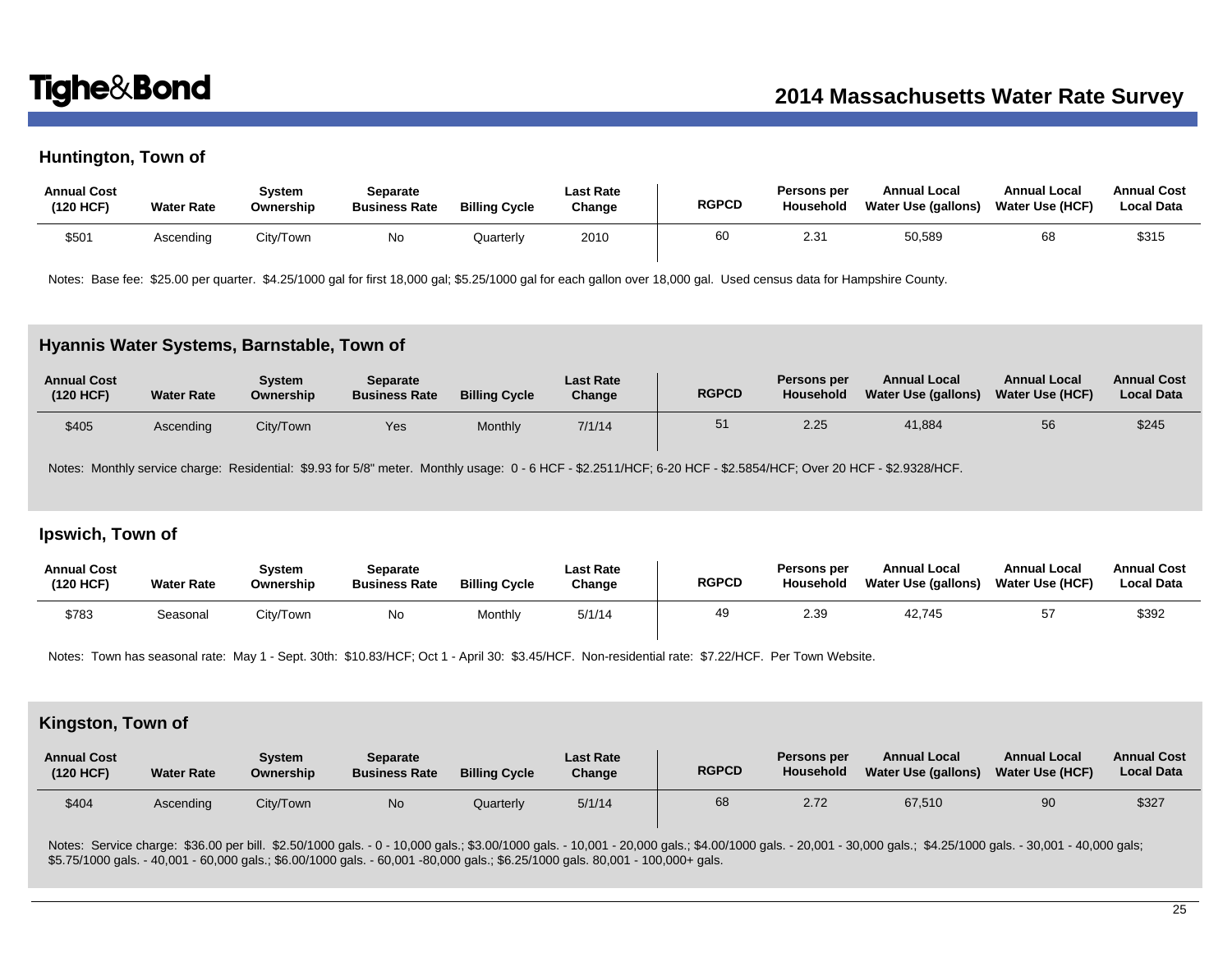# **Lancaster, Town of**

| <b>Annual Cost</b><br>(120 HCF) | <b>Water Rate</b> | Svstem<br>Ownership | <b>Separate</b><br><b>Business Rate</b> | <b>Billing Cycle</b> | Last Rate<br>Change | <b>RGPCD</b> | <b>Persons per</b><br>Household | <b>Annual Local</b><br>Water Use (gallons) | <b>Annual Local</b><br>Water Use (HCF) | <b>Annual Cost</b><br><b>Local Data</b> |
|---------------------------------|-------------------|---------------------|-----------------------------------------|----------------------|---------------------|--------------|---------------------------------|--------------------------------------------|----------------------------------------|-----------------------------------------|
| \$562                           | Ascending         | City/Town           | No                                      | Quarterly            | 1/1/15              | 59           | 2.76                            | 59,437                                     | 70                                     | \$372                                   |

Notes: Base charge: \$46.85 per billing includes first 1,000 CF; \$4.68/HCF - 1,100 - 3,500 CF; \$6.18/HCF - 3,600 - 10,000 CF; \$8.41/HCF - 10,100 - 30,000 CF.

### **Lanesborough Village Fire & Water District**

| <b>Annual Cost</b><br>(120 HCF) | <b>Water Rate</b> | Svstem<br>Ownership | Separate<br><b>Business Rate</b> | <b>Billing Cycle</b> | <b>Last Rate</b><br>Change | <b>RGPCD</b> | Persons per<br>Household | <b>Annual Local</b><br>Water Use (gallons) | <b>Annual Local</b><br>Water Use (HCF) | <b>Annual Cost</b><br><b>Local Data</b> |
|---------------------------------|-------------------|---------------------|----------------------------------|----------------------|----------------------------|--------------|--------------------------|--------------------------------------------|----------------------------------------|-----------------------------------------|
| \$520                           | \$520/year        | District/Authority  | <b>No</b>                        | <b>Biannually</b>    | 2014                       |              |                          |                                            |                                        | \$520                                   |

Notes: Flat fee. Metered rate - \$0.0560/CF. Businesses are billed quarterly. Connection fee: \$2,000. Per website.

# **Lawrence, City of**

| <b>Annual Cost</b><br>(120 HCF) | <b>Water Rate</b> | Svstem<br>Ownership | Separate<br><b>Business Rate</b> | <b>Billing Cycle</b> | Last Rate<br>Change | <b>RGPCD</b> | Persons per<br>Household | <b>Annual Local</b><br>Water Use (gallons) | <b>Annual Local</b><br><b>Water Use (HCF)</b> | <b>Annual Cost</b><br><b>Local Data</b> |
|---------------------------------|-------------------|---------------------|----------------------------------|----------------------|---------------------|--------------|--------------------------|--------------------------------------------|-----------------------------------------------|-----------------------------------------|
| \$372                           | \$3.10/HCF        | City/Town           | No.                              | Quarterly            | 2009                |              | 2.87                     | 49,235                                     | 66                                            | \$204                                   |

Notes: Per MWRA survey.

## **Leicester Water Supply District**

| <b>Annual Cost</b><br>(120 HCF) | <b>Water Rate</b> | Svstem<br>Ownership | <b>Separate</b><br><b>Business Rate</b> | <b>Billing Cycle</b> | <b>Last Rate</b><br>Change | <b>RGPCD</b> | Persons per<br>Household | <b>Annual Local</b><br>Water Use (gallons) | <b>Annual Local</b><br><b>Water Use (HCF)</b> | <b>Annual Cost</b><br><b>Local Data</b> |
|---------------------------------|-------------------|---------------------|-----------------------------------------|----------------------|----------------------------|--------------|--------------------------|--------------------------------------------|-----------------------------------------------|-----------------------------------------|
| \$448                           | Ascendina         | District/Authority  | No                                      | Quarterly            | 4/5/11                     | 48           | 2.59                     | 45,377                                     | 61                                            | \$296                                   |

Notes: Base charge: \$35.00 per billing. \$2.57/HCF - 1,000 - 4,000 CF; \$4.13/HCF - 4,000 - 12,000 CF; \$6.86/HCF - over 12,000 CF.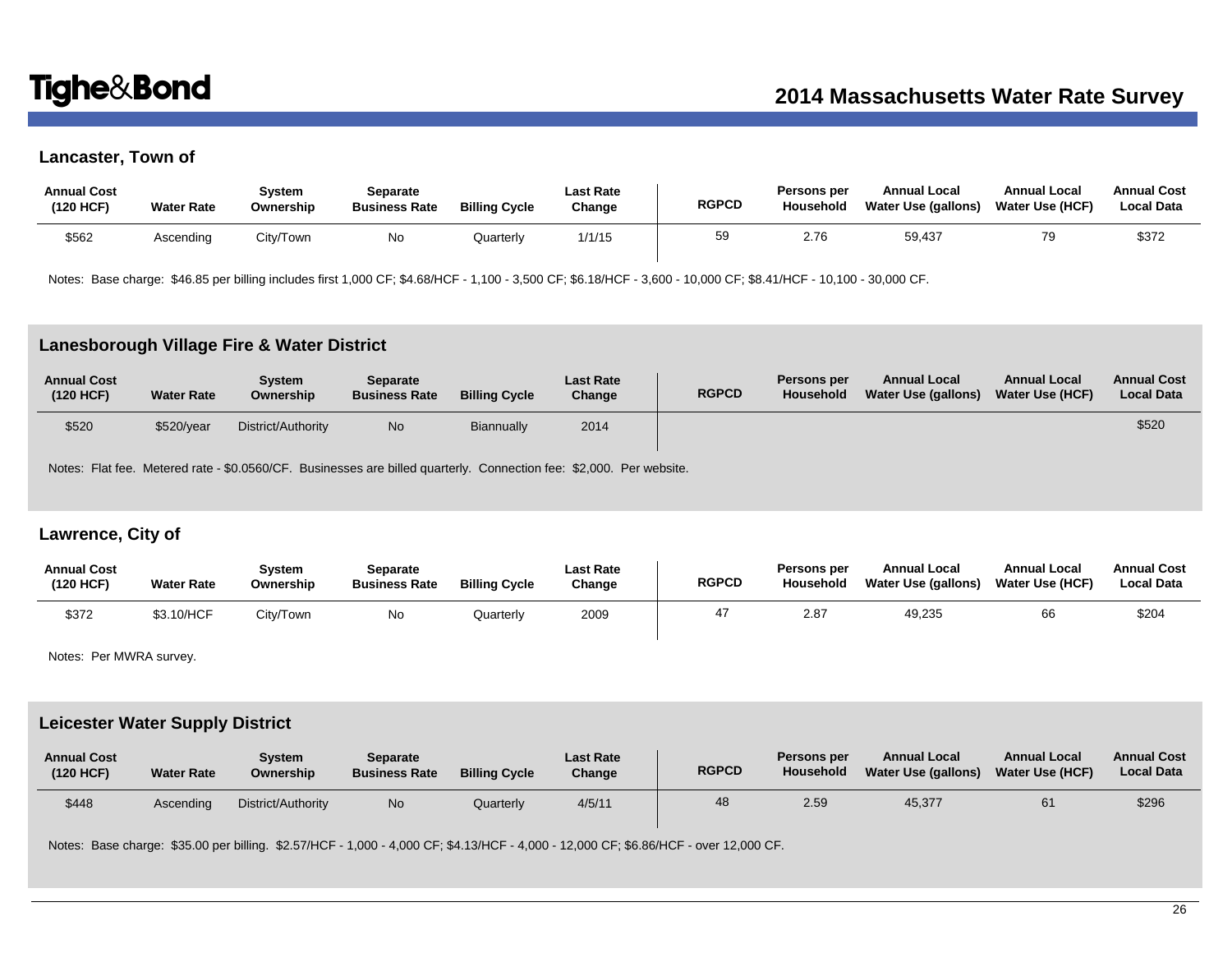# **Lenox, Town of**

| <b>Annual Cost</b><br>(120 HCF) | <b>Water Rate</b> | Svstem<br>Ownership | Separate<br><b>Business Rate</b> | <b>Billing Cycle</b> | Last Rate<br>Change | <b>RGPCD</b> | Persons per<br>Household | <b>Annual Local</b><br><b>Water Use (gallons)</b> | <b>Annual Local</b><br><b>Water Use (HCF)</b> | <b>Annual Cost</b><br><b>Local Data</b> |
|---------------------------------|-------------------|---------------------|----------------------------------|----------------------|---------------------|--------------|--------------------------|---------------------------------------------------|-----------------------------------------------|-----------------------------------------|
| \$670                           | \$7.44/1000 gals. | City/Town           | No                               | Biannually           | 5/1/14              |              | 2.24                     | 38,427                                            |                                               | \$382                                   |

Notes: \$35.00 minimum per billing. Used Berkshire County census data for average household size. Per Town Website.

## **Leominster, City of**

| <b>Annual Cost</b><br>(120 HCF) | <b>Water Rate</b> | <b>System</b><br>Ownership | Separate<br><b>Business Rate</b> | <b>Billing Cycle</b> | <b>Last Rate</b><br>Change | <b>RGPCD</b> | Persons per<br>Household | <b>Annual Local</b><br>Water Use (gallons) | <b>Annual Local</b><br><b>Water Use (HCF)</b> | <b>Annual Cost</b><br><b>Local Data</b> |
|---------------------------------|-------------------|----------------------------|----------------------------------|----------------------|----------------------------|--------------|--------------------------|--------------------------------------------|-----------------------------------------------|-----------------------------------------|
| \$456                           | \$3.48/HCF        | City/Town                  | No                               | Quarterly            | 4/2012                     | 54           | 2.41                     | 47,501                                     | 64                                            | \$259                                   |

Notes: Base charge: \$20.00 includes first 3 HCF.

# **Lexington, Town of**

| <b>Annual Cost</b><br>(120 HCF) | <b>Water Rate</b> | Svstem<br>Ownership | Separate<br><b>Business Rate</b> | <b>Billing Cycle</b> | Last Rate<br>Change | <b>RGPCD</b> | Persons per<br>Household | <b>Annual Local</b><br>Water Use (gallons) | <b>Annual Local</b><br><b>Water Use (HCF)</b> | <b>Annual Cost</b><br><b>Local Data</b> |
|---------------------------------|-------------------|---------------------|----------------------------------|----------------------|---------------------|--------------|--------------------------|--------------------------------------------|-----------------------------------------------|-----------------------------------------|
| \$483                           | Ascending         | City/Town           | No                               | Biannually           | 10/2014             |              | 2.72                     | 72.474                                     | 97                                            | \$363                                   |

Notes: \$3.45/HCF 0 - 40 HCF; \$5.18/HCF 41 - 80 HCF; \$6.82/HCF over 81 HCF. Per MWRA survey.

# **Lincoln, Town of**

| <b>Annual Cost</b><br>(120 HCF) | <b>Water Rate</b> | Svstem<br>Ownership | <b>Separate</b><br><b>Business Rate</b> | <b>Billing Cycle</b> | <b>Last Rate</b><br>Change | <b>RGPCD</b> | Persons per<br><b>Household</b> | <b>Annual Local</b><br>Water Use (gallons) | <b>Annual Local</b><br><b>Water Use (HCF)</b> | <b>Annual Cost</b><br><b>Local Data</b> |
|---------------------------------|-------------------|---------------------|-----------------------------------------|----------------------|----------------------------|--------------|---------------------------------|--------------------------------------------|-----------------------------------------------|-----------------------------------------|
| \$528                           | Ascending         | City/Town           | No                                      | Quarterly            | 10/1/14                    | 70           | 2.93                            | 74,862                                     | 100                                           | \$424                                   |

Notes: Service charge: \$30/quarter. \$4.06/1000 gals. - 0 to 20,000 gals.; \$8.57/1000 gals. - 20,000 to 40,000 gals; \$20.02/1000 gals. - 40,000+ gals.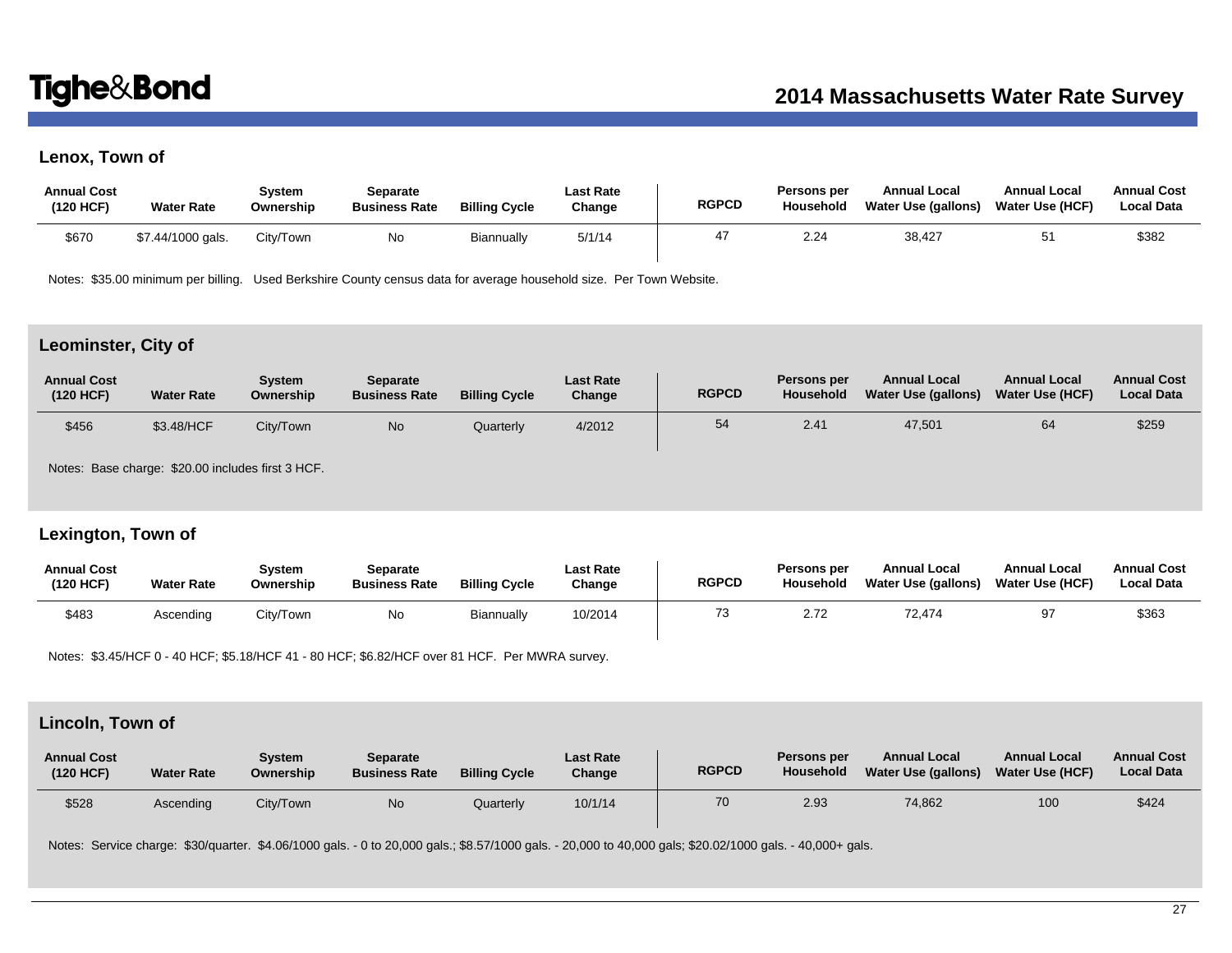# **Littleton, Town of**

| <b>Annual Cost</b><br>(120 HCF) | <b>Water Rate</b> | Svstem<br>Ownership | Separate<br><b>Business Rate</b> | <b>Billing Cycle</b> | Last Rate<br>Change | <b>RGPCD</b> | Persons per<br>Household | <b>Annual Local</b><br>Water Use (gallons) | <b>Annual Local</b><br>Water Use (HCF) | <b>Annual Cost</b><br><b>Local Data</b> |
|---------------------------------|-------------------|---------------------|----------------------------------|----------------------|---------------------|--------------|--------------------------|--------------------------------------------|----------------------------------------|-----------------------------------------|
| \$543                           | Ascending         | Citv/Town           | Yes                              | Quarterly            | 11/25/14            | 52           | 2.61                     | 49,538                                     | 66                                     | \$334                                   |

Notes: Base customer charge: \$20.00 per billing. \$3.84/HCF, 0 - 2,500 CF; \$3.94/HCF, 2,501 - 5,000 CF; \$4.70/HCF, 5,001 - 7,500 CF; \$4.82/HCF, 7,501 - 10,000 CF; \$4.92/HCF over 10,001 CF.

### **Longmeadow, Town of**

| <b>Annual Cost</b><br>(120 HCF) | <b>Water Rate</b> | Svstem<br>Ownership | <b>Separate</b><br><b>Business Rate</b> | <b>Billing Cycle</b> | Last Rate<br>Change | <b>RGPCD</b> | Persons per<br><b>Household</b> | <b>Annual Local</b><br>Water Use (gallons) | <b>Annual Local</b><br><b>Water Use (HCF)</b> | <b>Annual Cost</b><br><b>Local Data</b> |
|---------------------------------|-------------------|---------------------|-----------------------------------------|----------------------|---------------------|--------------|---------------------------------|--------------------------------------------|-----------------------------------------------|-----------------------------------------|
| \$334                           | \$2.78/HCF        | City/Town           | No                                      | Biannually           | 2014                | 97           | 2.67                            | 94,531                                     | 126                                           | \$351                                   |

# **Lowell Regional Water Utility**

| <b>Annual Cost</b><br>(120 HCF) | <b>Water Rate</b> | Svstem<br>Ownership | <b>Separate</b><br><b>Business Rate</b> | <b>Billing Cycle</b> | <b>Last Rate</b><br>Change | <b>RGPCD</b> | Persons per<br>Household | <b>Annual Local</b><br>Water Use (gallons) | <b>Annual Local</b><br><b>Water Use (HCF)</b> | <b>Annual Cost</b><br><b>Local Data</b> |
|---------------------------------|-------------------|---------------------|-----------------------------------------|----------------------|----------------------------|--------------|--------------------------|--------------------------------------------|-----------------------------------------------|-----------------------------------------|
| \$249                           | Ascending         | City/Town           | No                                      | Quarterly            | 4/2011                     | 4٥           | 2.63                     | 41.278                                     | 55                                            | \$115                                   |

Notes: \$2.076/HCF - first 50 HCF; \$2.451/HCF - 51 - 100 HCF; \$2.490/HCF - 101 - 200 HCF; \$2.527/HCF - 201 - 500 HCF; \$2.547/HCF - over 500 HCF. Per MWRA survey.

# **Ludlow, Town of**

| <b>Annual Cost</b><br>(120 HCF) | <b>Water Rate</b> | Svstem<br>Ownership | Separate<br><b>Business Rate</b> | <b>Billing Cycle</b> | <b>Last Rate</b><br>Change | <b>RGPCD</b> | Persons per<br><b>Household</b> | <b>Annual Local</b><br>Water Use (gallons) | <b>Annual Local</b><br><b>Water Use (HCF)</b> | <b>Annual Cost</b><br><b>Local Data</b> |
|---------------------------------|-------------------|---------------------|----------------------------------|----------------------|----------------------------|--------------|---------------------------------|--------------------------------------------|-----------------------------------------------|-----------------------------------------|
| \$349                           | \$2.66/HCF        | City/Town           | Yes                              | Monthly              | 7/1/14                     | 65           | 2.47                            | 58,601                                     | 78                                            | \$238                                   |

Notes: Rates are same as the City of Springfield. Service charge: \$2.50 per month. Used 65 gallons per capita per day statewide standard for water consumption.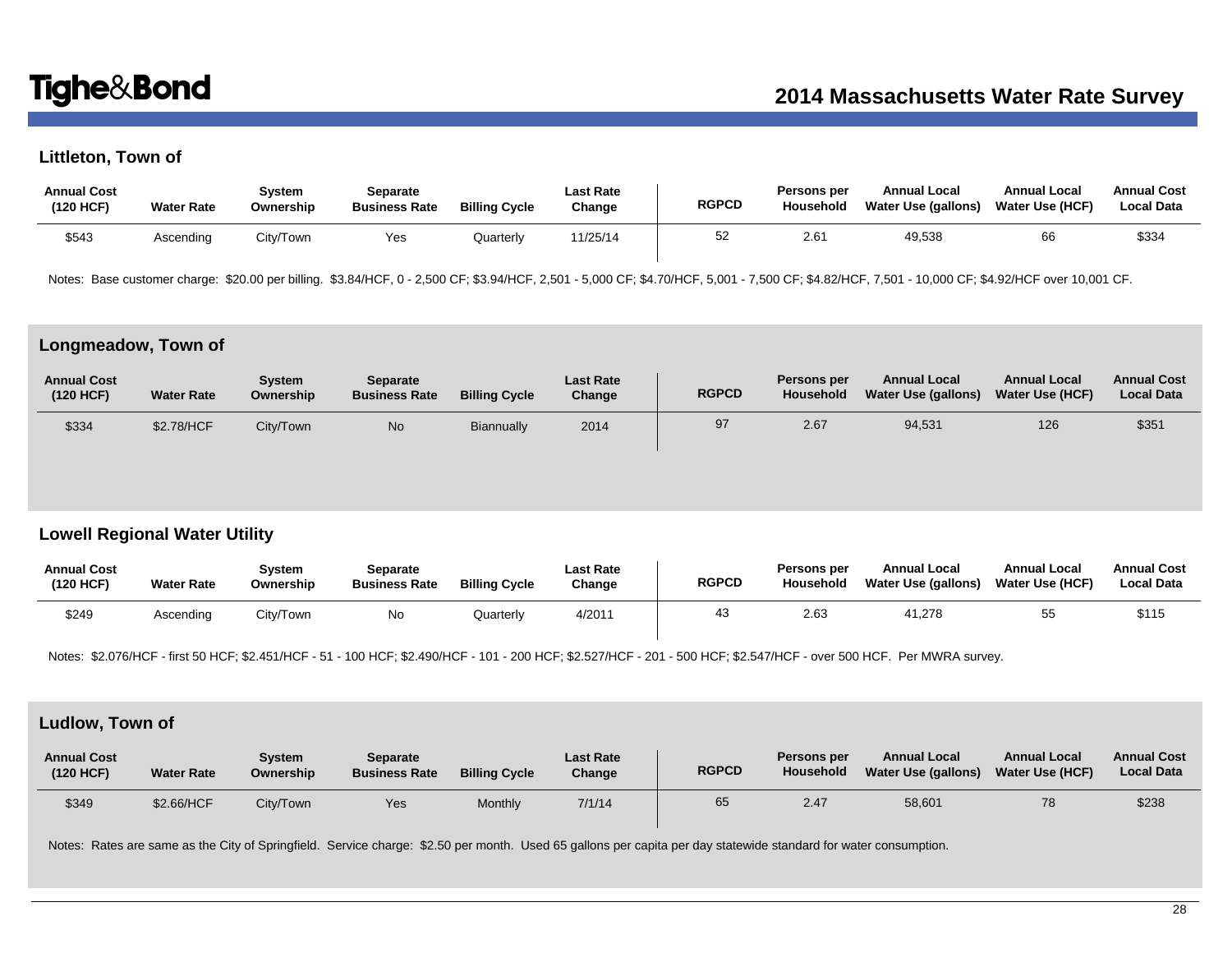# **Lunenburg Water District**

| <b>Annual Cost</b><br>(120 HCF) | <b>Water Rate</b> | System<br>Ownership | Separate<br><b>Business Rate</b> | <b>Billing Cycle</b> | Last Rate<br>Change | <b>RGPCD</b> | Persons per<br><b>Household</b> | <b>Annual Local</b><br>Water Use (gallons) | <b>Annual Local</b><br><b>Water Use (HCF)</b> | <b>Annual Cost</b><br><b>Local Data</b> |
|---------------------------------|-------------------|---------------------|----------------------------------|----------------------|---------------------|--------------|---------------------------------|--------------------------------------------|-----------------------------------------------|-----------------------------------------|
| \$586                           | Ascendina         | District/Authority  | No                               | Quarterlv            | 1/1/10              | 51           | 2.51                            | 46,724                                     | 62                                            | \$378                                   |

Notes: Base charge: \$60.00 per billing includes 600CF. \$3.60/HCF - 600 - 3,000 CF; \$4.20/HCF over 3,000 CF.

### **Lynn Water & Sewer Commission**

| <b>Annual Cost</b><br>(120 HCF) | <b>Water Rate</b> | Svstem<br>Ownership | Separate<br><b>Business Rate</b> | <b>Billing Cycle</b> | <b>Last Rate</b><br>Change | <b>RGPCD</b> | Persons per<br>Household | <b>Annual Local</b><br><b>Water Use (gallons)</b> | <b>Annual Local</b><br><b>Water Use (HCF)</b> | <b>Annual Cost</b><br><b>Local Data</b> |
|---------------------------------|-------------------|---------------------|----------------------------------|----------------------|----------------------------|--------------|--------------------------|---------------------------------------------------|-----------------------------------------------|-----------------------------------------|
| \$413                           | Ascending         | City/Town           | No                               | Quarterly            | 7/1/14                     | 53           | 2.72                     | 52,618                                            | 70                                            | \$241                                   |

Notes: \$3.43/HCF for first 27 HCF; \$3.54/HCF; 27 - 73 HCF; \$3.58/HCF; 73 - 2,812 HOCF; \$3.63/HCF over 2,812 HCF. Also have separate rate for wholesale/outside municipal user. Per MWRA survey.

# **Lynnfield Center Water District**

| <b>Annual Cost</b><br>(120 HCF) | <b>Water Rate</b> | Svstem<br>Ownership | Separate<br><b>Business Rate</b> | <b>Billing Cycle</b> | <b>Last Rate</b><br>Change | <b>RGPCD</b> | <b>Persons per</b><br><b>Household</b> | <b>Annual Local</b><br>Water Use (gallons) | <b>Annual Local</b><br><b>Water Use (HCF)</b> | <b>Annual Cost</b><br><b>Local Data</b> |
|---------------------------------|-------------------|---------------------|----------------------------------|----------------------|----------------------------|--------------|----------------------------------------|--------------------------------------------|-----------------------------------------------|-----------------------------------------|
| \$113                           | Ascendina         | District/Authority  | No                               | Biannually           | 1/1/07                     | 70           | 2.77                                   | 70.774                                     | 95                                            | \$79                                    |

Notes: \$60/year (billed biannually) includes 60,000 gallons of water used; \$1.75/1000 gals - 60,000 - 120,000 gals.; \$6.50/1000 gals. - over 120,000 gals. Average annual district tax = \$300/year (not included in calculation).

## **Lynnfield Water District**

| <b>Annual Cost</b><br>(120 HCF) | <b>Water Rate</b> | Svstem<br>Ownership | Separate<br><b>Business Rate</b> | <b>Billing Cycle</b> | <b>Last Rate</b><br>Change | <b>RGPCD</b> | Persons per<br>Household | <b>Annual Local</b><br>Water Use (gallons) | <b>Annual Local</b><br><b>Water Use (HCF)</b> | <b>Annual Cost</b><br><b>Local Data</b> |
|---------------------------------|-------------------|---------------------|----------------------------------|----------------------|----------------------------|--------------|--------------------------|--------------------------------------------|-----------------------------------------------|-----------------------------------------|
| \$361                           | Ascendina         | District/Authority  | Yes                              | <b>Biannually</b>    | 4/2014                     | 92           | 2.85                     | 95,703                                     | 128                                           | \$384                                   |

Notes: \$66.00 Base charge includes up to 20 HCF; \$2.86/HCF 20 - 100 HCF; \$3.10/HCF >100 HCF. Per MWRA survey.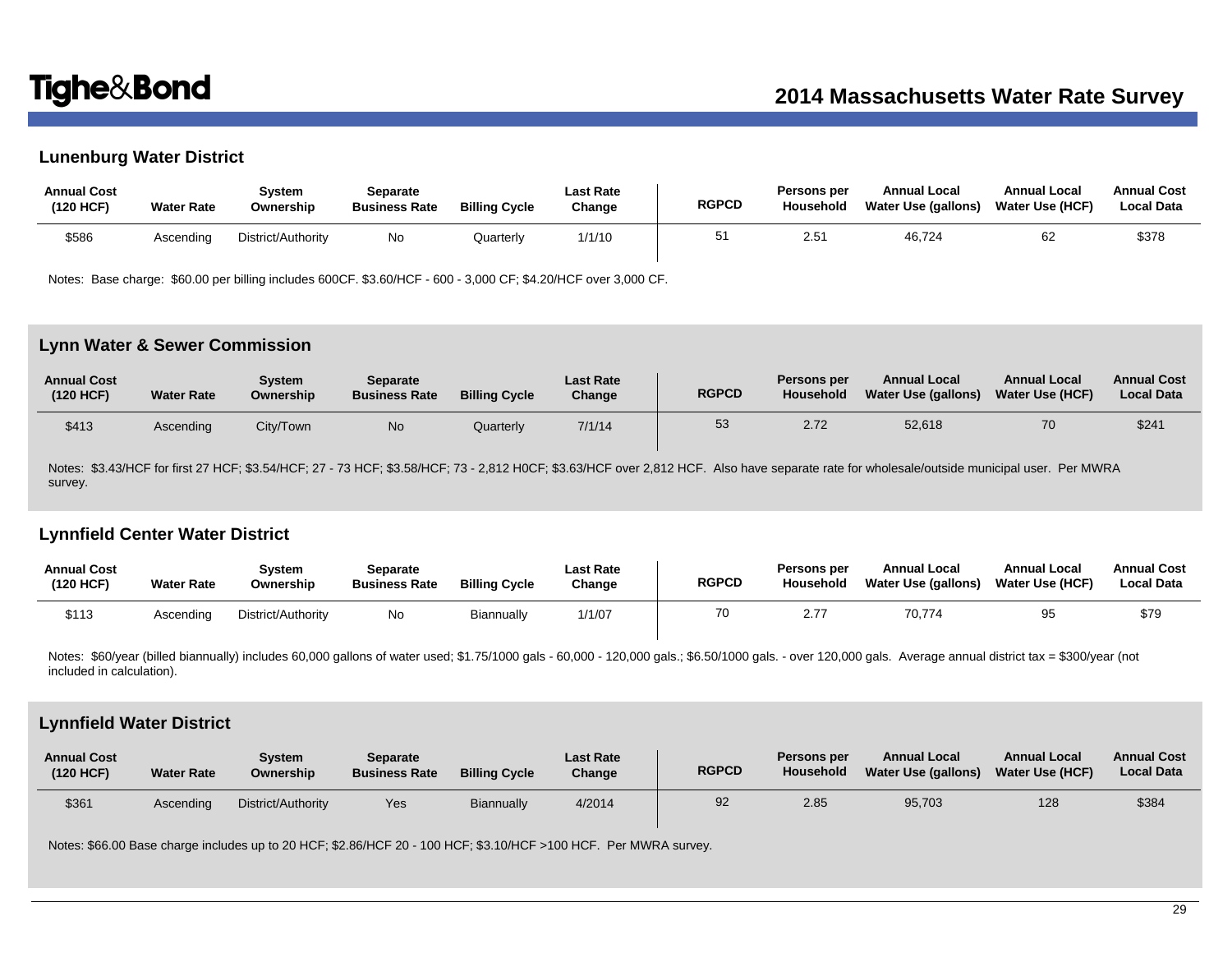# **Malden, City of**

| <b>Annual Cost</b><br>(120 HCF) | <b>Water Rate</b> | Svstem<br>Ownership | Separate<br><b>Business Rate</b> | <b>Billing Cycle</b> | Last Rate<br>Change | <b>RGPCD</b> | Persons per<br>Household | <b>Annual Local</b><br>Water Use (gallons) | <b>Annual Local</b><br>Water Use (HCF) | <b>Annual Cost</b><br><b>Local Data</b> |
|---------------------------------|-------------------|---------------------|----------------------------------|----------------------|---------------------|--------------|--------------------------|--------------------------------------------|----------------------------------------|-----------------------------------------|
| \$588                           | Ascending         | Citv/Town           | No                               | Monthly              | 7/1/14              | 53           | 2.59                     | 50,104                                     | 67                                     | \$246                                   |

Notes: Minimum charge (5/8" meter) includes up to 1.5 HCF - \$3.00 per bill; \$4.28/HCF - 1.5 - 8 HCF; \$9.11/HCF - 8 - 120 HCF; \$12.40/HCF - over 120 HCF. Per MWRA website.

### **Manchester, Town of**

| <b>Annual Cost</b><br>(120 HCF) | <b>Water Rate</b> | Svstem<br>Ownership | <b>Separate</b><br><b>Business Rate</b> | <b>Billing Cycle</b> | <b>Last Rate</b><br>Change | <b>RGPCD</b> | Persons per<br>Household | <b>Annual Local</b><br>Water Use (gallons) | <b>Annual Local</b><br><b>Water Use (HCF)</b> | <b>Annual Cost</b><br><b>Local Data</b> |
|---------------------------------|-------------------|---------------------|-----------------------------------------|----------------------|----------------------------|--------------|--------------------------|--------------------------------------------|-----------------------------------------------|-----------------------------------------|
| \$626                           | Ascending         | City/Town           | No                                      | Quarterly            | <b>NR</b>                  | 97           | 2.52                     | 89,221                                     | 119                                           | \$623                                   |

Notes: \$5.22/HCF first 3,000 HCF; \$5.32/HCF 3,000 - 6,000 HCF; \$5.43/HCF - over 6,000+ CF. Per Town website.

## **Mansfield, Town of**

| <b>Annual Cost</b><br>(120 HCF) | <b>Water Rate</b> | System<br>Ownership | Separate<br><b>Business Rate</b> | <b>Billing Cycle</b> | <b>Last Rate</b><br>Change | <b>RGPCD</b> | <b>Persons per</b><br>Household | <b>Annual Local</b><br>Water Use (gallons) | <b>Annual Local</b><br><b>Water Use (HCF)</b> | <b>Annual Cost</b><br><b>Local Data</b> |
|---------------------------------|-------------------|---------------------|----------------------------------|----------------------|----------------------------|--------------|---------------------------------|--------------------------------------------|-----------------------------------------------|-----------------------------------------|
| \$601                           | Ascending         | City/Town           | Νo                               | Quarterly            | 6/1/14                     | 57           | $2.8^{\circ}$                   | 58,462                                     | 78                                            | \$54                                    |

Notes: Rates are \$4.80/1000 CF for 0 - 2,400 CF; \$5.18/1000 CF for 2,401 - 3,900 CF; \$5.87/1000 CF for 3,901 - 6,000 CF; \$7.25/1000 CF for over 6,000 CF. Service charge is \$4.04/quarter or \$2.68/month. 10% discount for on-time payment which over 90% of town uses. Commercial customers billed monthly.

### **Marblehead, Town of**

| <b>Annual Cost</b><br>(120 HCF) | <b>Water Rate</b> | Svstem<br>Ownership | Separate<br><b>Business Rate</b> | <b>Billing Cycle</b> | <b>Last Rate</b><br>Change | <b>RGPCD</b> | Persons per<br>Household | <b>Annual Local</b><br>Water Use (gallons) | <b>Annual Local</b><br><b>Water Use (HCF)</b> | <b>Annual Cost</b><br><b>Local Data</b> |
|---------------------------------|-------------------|---------------------|----------------------------------|----------------------|----------------------------|--------------|--------------------------|--------------------------------------------|-----------------------------------------------|-----------------------------------------|
| \$593                           | Ascending         | City/Town           | No                               | Quarterly            | 7/1/14                     | 75           | 2.47                     | 67,616                                     | 90                                            | \$461                                   |

Notes: Administrative charge: \$14.75 per bill. \$4.45/HCF for first 3,000 CF; \$5.05/HCF over 3,000 CF. Per Town website/MWRA survey.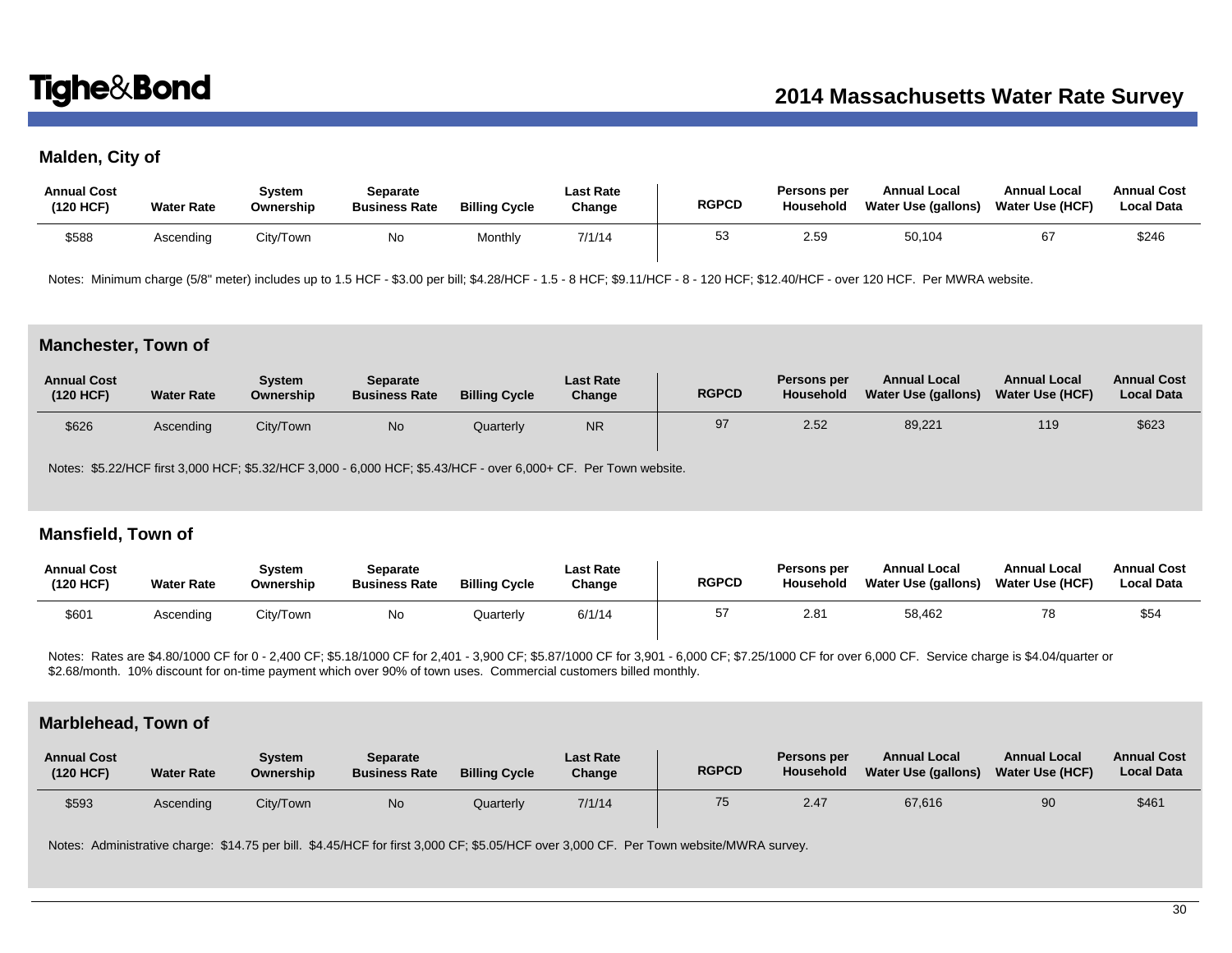# **Marion, Town of**

| <b>Annual Cost</b><br>(120 HCF) | <b>Water Rate</b> | Svstem<br>Ownership | Separate<br><b>Business Rate</b> | <b>Billing Cycle</b> | Last Rate<br>Change | <b>RGPCD</b> | Persons per<br>Household  | <b>Annual Local</b><br>Water Use (gallons) | <b>Annual Local</b><br><b>Water Use (HCF)</b> | <b>Annual Cost</b><br><b>Local Data</b> |
|---------------------------------|-------------------|---------------------|----------------------------------|----------------------|---------------------|--------------|---------------------------|--------------------------------------------|-----------------------------------------------|-----------------------------------------|
| \$1,021                         | Ascending         | City/Town           | No.                              | Quarterly            | 4/1/07              | 58           | $\sim$ $\sim$<br><u>.</u> | 57,159                                     | 76                                            | \$570                                   |

Notes: \$38.00/1000CF - 0 - 1,250 CF; \$86.00/1000 CF - 1,251 - 2,500 CF; \$124.00/1000 CF - over 2,501 CF. \$38.25 quarterly basic charge for 5/8" x 3/4" meter. Used census data for Plymouth County.

### **Marlborough, City of**

| <b>Annual Cost</b><br>(120 HCF) | <b>Water Rate</b> | Svstem<br>Ownership | Separate<br><b>Business Rate</b> | <b>Billing Cycle</b> | <b>Last Rate</b><br>Change | <b>RGPCD</b> | Persons per<br>Household | <b>Annual Local</b><br><b>Water Use (gallons)</b> | <b>Annual Local</b><br><b>Water Use (HCF)</b> | <b>Annual Cost</b><br><b>Local Data</b> |
|---------------------------------|-------------------|---------------------|----------------------------------|----------------------|----------------------------|--------------|--------------------------|---------------------------------------------------|-----------------------------------------------|-----------------------------------------|
| \$672                           | \$5.60/HCF        | City/Town           | No                               | Quarterly            | 7/2014                     | 47           | 2.44                     | 41,858                                            | 56                                            | \$313                                   |

Notes: Out-of-City (All Units) - \$5.86/HCF. Per MWRA survey.

# **Marshfield, Town of**

| <b>Annual Cost</b><br>(120 HCF) | <b>Water Rate</b> | Svstem<br>Ownership | Separate<br><b>Business Rate</b> | <b>Billing Cycle</b> | <b>Last Rate</b><br>Change | <b>RGPCD</b> | Persons per<br>Household | <b>Annual Local</b><br>Water Use (gallons) | <b>Annual Local</b><br><b>Water Use (HCF)</b> | <b>Annual Cost</b><br>Local Data |
|---------------------------------|-------------------|---------------------|----------------------------------|----------------------|----------------------------|--------------|--------------------------|--------------------------------------------|-----------------------------------------------|----------------------------------|
| \$409                           | Ascending         | City/Town           | Yes                              | Biannually           | 7/1/14                     | へん<br>◡      | 2.61                     | 52,396                                     |                                               | \$229                            |

Notes: Base charge: \$66.00 billed per year (5/8" meter). Consumption charges per bill are \$1.84/1,000 gals. - 0 - 15,000 gals.; \$4.80/1000 gals. - 15,000 - 50,000 gals.; over 50,000 gals. - \$6.54/1000 gals. Per Town website.

### **Mashpee Water District**

| <b>Annual Cost</b><br>(120 HCF) | <b>Water Rate</b> | Svstem<br>Ownership | <b>Separate</b><br><b>Business Rate</b> | <b>Billing Cycle</b> | <b>Last Rate</b><br>Change | <b>RGPCD</b> | Persons per<br>Household | <b>Annual Local</b><br>Water Use (gallons) | <b>Annual Local</b><br><b>Water Use (HCF)</b> | <b>Annual Cost</b><br><b>Local Data</b> |
|---------------------------------|-------------------|---------------------|-----------------------------------------|----------------------|----------------------------|--------------|--------------------------|--------------------------------------------|-----------------------------------------------|-----------------------------------------|
| \$280                           | Ascendina         | District/Authority  | No.                                     | Biannually           | 1/07                       | 49           | 2.31                     | 41,314                                     | 55                                            | \$128                                   |

Notes: Base charge: \$50.00 per billing up to 15,000 gals.; \$2.50/1000 gal. - 15,000 - 25,000 gals.; \$3.00/1000 gal. 25,000 - 35,000 gals.; \$3.50/HCF - 35,000+ gals. Per District website.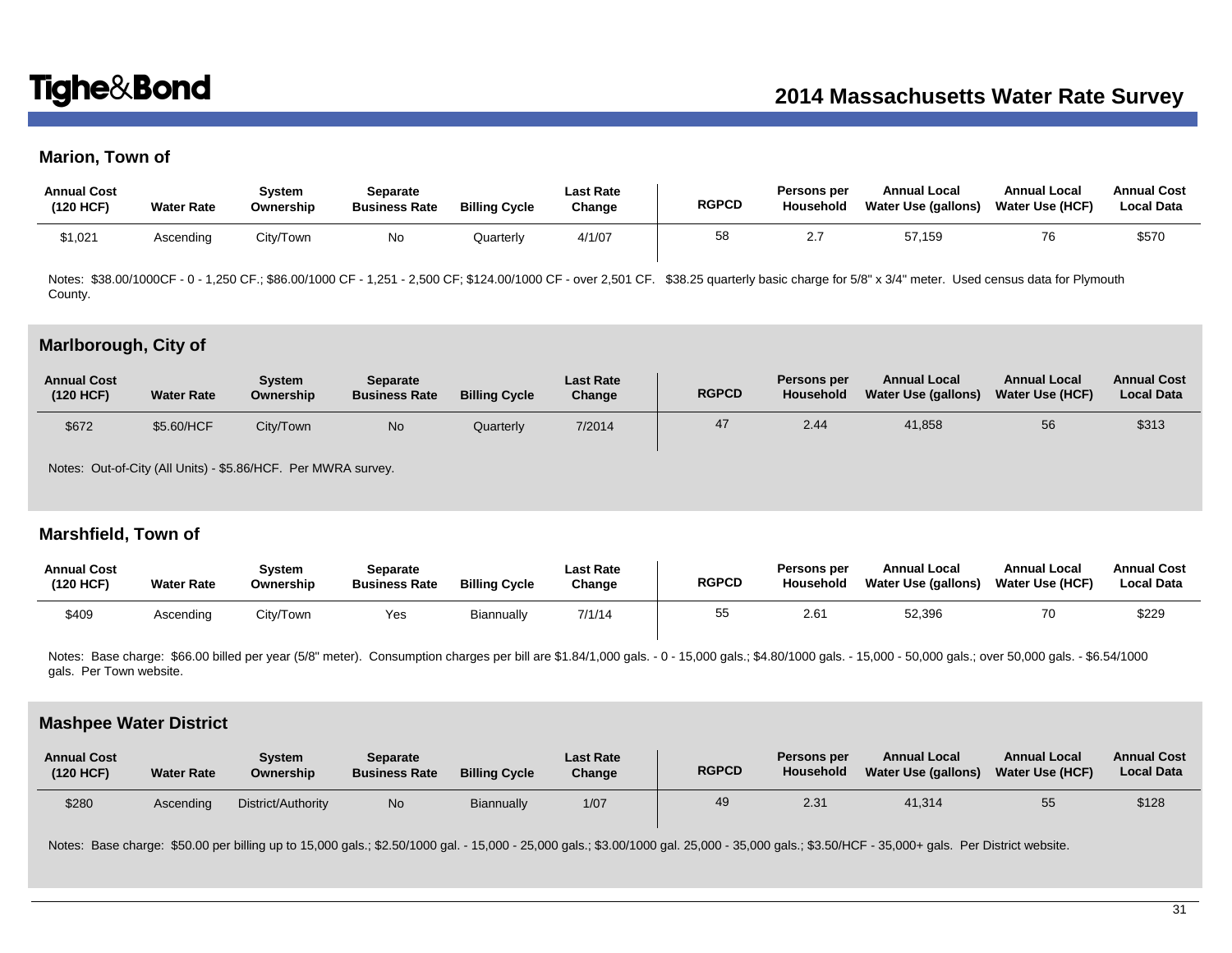# **Mattapoisett, Town of**

| <b>Annual Cost</b><br>(120 HCF) | <b>Water Rate</b> | System<br>Ownership | Separate<br><b>Business Rate</b> | <b>Billing Cycle</b> | Last Rate<br>Change | <b>RGPCD</b> | <b>Persons per</b><br>Household | <b>Annual Local</b><br>Water Use (gallons) | <b>Annual Local</b><br><b>Water Use (HCF)</b> | <b>Annual Cost</b><br><b>Local Data</b> |
|---------------------------------|-------------------|---------------------|----------------------------------|----------------------|---------------------|--------------|---------------------------------|--------------------------------------------|-----------------------------------------------|-----------------------------------------|
| \$981                           | Ascending         | City/Town           | No                               | Biannually           | 4/2014              | 54           | 2.77                            | 54,597                                     |                                               | \$576                                   |

Notes: Base charge: \$46.00 per billing on 5/8" meter. \$5.82/HCF - 0 - 2,000 CF; \$7.60/HCF -2,001-4,000 CF; \$8.80/HCF over 4,000 CF per 6 month period.

## **Medfield, Town of**

| <b>Annual Cost</b><br>(120 HCF) | <b>Water Rate</b> | <b>System</b><br>Ownership | <b>Separate</b><br><b>Business Rate</b> | <b>Billing Cycle</b> | <b>Last Rate</b><br>Change | <b>RGPCD</b> | Persons per<br><b>Household</b> | <b>Annual Local</b><br>Water Use (gallons) | <b>Annual Local</b><br><b>Water Use (HCF)</b> | <b>Annual Cost</b><br><b>Local Data</b> |
|---------------------------------|-------------------|----------------------------|-----------------------------------------|----------------------|----------------------------|--------------|---------------------------------|--------------------------------------------|-----------------------------------------------|-----------------------------------------|
| \$394                           | Ascending         | City/Town                  | N <sub>o</sub>                          | <b>Biannually</b>    | 4/1/14                     | 70           | 2.91                            | 74,351                                     | 99                                            | \$300                                   |

Notes: Base charge: \$42.69 per billing includes 10,000 gal. \$3.77/1000 gals. - 10,001 - 35,000 gals.; \$6.00/1000 gals. - 35,001 - 70,000 gals.; \$8.49/1000 gals. over 70,001 gals.

# **Medford, City of**

| <b>Annual Cost</b><br>(120 HCF) | <b>Water Rate</b> | Svstem<br>Ownership | Separate<br><b>Business Rate</b> | <b>Billing Cycle</b> | Last Rate<br>Change | <b>RGPCD</b> | <b>Persons per</b><br>Household | <b>Annual Local</b><br>Water Use (gallons) | <b>Annual Local</b><br><b>Water Use (HCF)</b> | <b>Annual Cost</b><br><b>Local Data</b> |
|---------------------------------|-------------------|---------------------|----------------------------------|----------------------|---------------------|--------------|---------------------------------|--------------------------------------------|-----------------------------------------------|-----------------------------------------|
| \$727                           | Ascendina         | City/Town           | Yes                              | <b>Bimonthly</b>     | 9/2014              | 62           | 2.45                            | 55,444                                     | 74                                            | \$436                                   |

Notes: 0 – 8 HCF - \$5.74/HCF; 8 – 16 HCF – \$6.14/HCF; >16 HCF - \$6.54/HCF. Per MWRA survey.

## **Medway, Town of**

| <b>Annual Cost</b><br>(120 HCF) | <b>Water Rate</b> | Svstem<br>Ownership | <b>Separate</b><br><b>Business Rate</b> | <b>Billing Cycle</b> | <b>Last Rate</b><br>Change | <b>RGPCD</b> | Persons per<br><b>Household</b> | <b>Annual Local</b><br>Water Use (gallons) | <b>Annual Local</b><br><b>Water Use (HCF)</b> | <b>Annual Cost</b><br><b>Local Data</b> |
|---------------------------------|-------------------|---------------------|-----------------------------------------|----------------------|----------------------------|--------------|---------------------------------|--------------------------------------------|-----------------------------------------------|-----------------------------------------|
| \$736                           | Ascending         | City/Town           | Yes                                     | Quarterly            | 7/1/14                     | 64           | 2.87                            | 67,043                                     | 90                                            | \$528                                   |

Notes: \$5.78/HCF 0 - 2,000 CF; \$6.83/HCF 2,001 - 3,500 CF; \$8.37/HCF - >3,500 CF.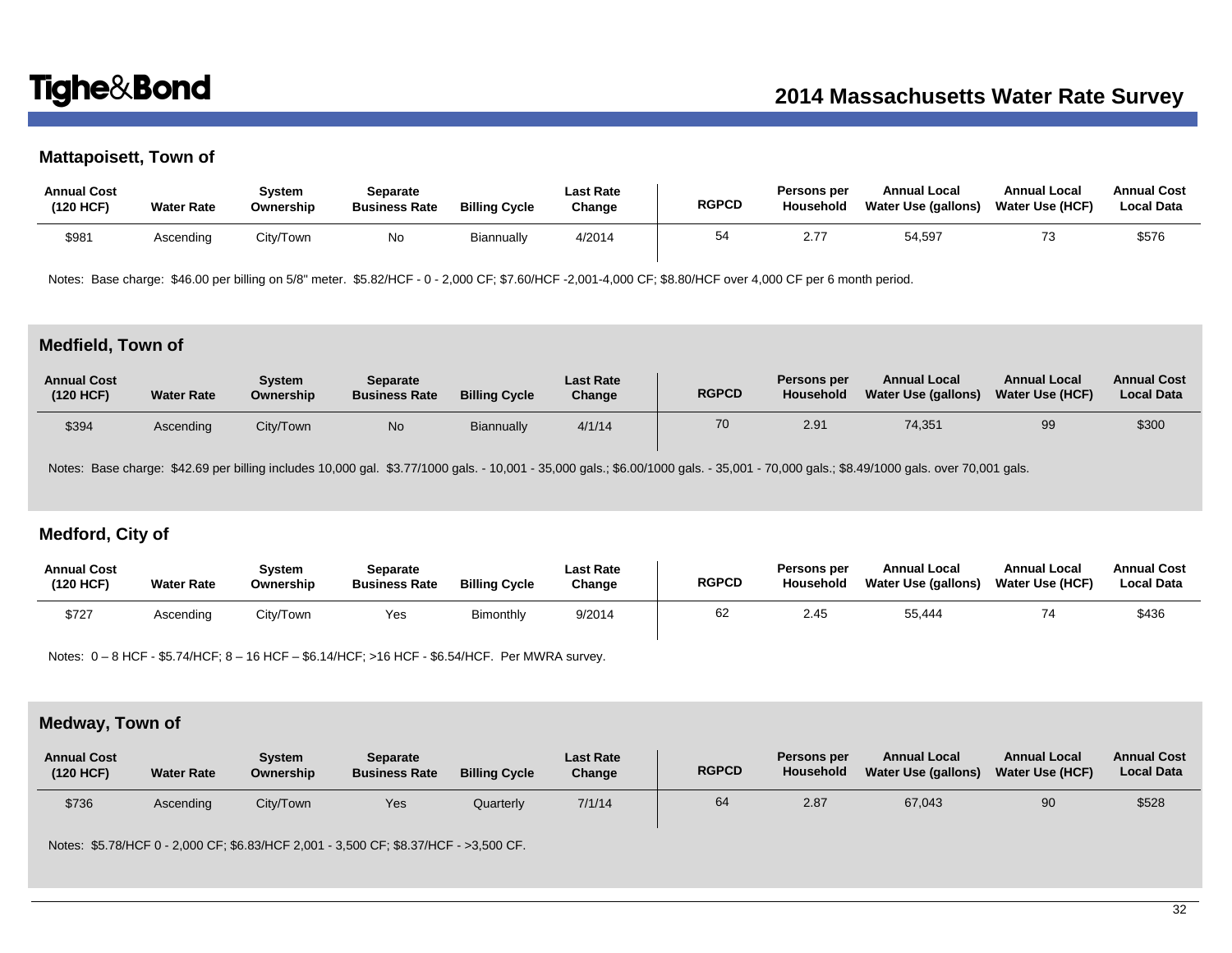# **Melrose, City of**

| <b>Annual Cost</b><br>(120 HCF) | <b>Water Rate</b> | Svstem<br>Ownership | Separate<br><b>Business Rate</b> | <b>Billing Cycle</b> | Last Rate<br>Change | <b>RGPCD</b> | Persons per<br>Household | <b>Annual Local</b><br>Water Use (gallons) | <b>Annual Local</b><br><b>Water Use (HCF)</b> | <b>Annual Cost</b><br><b>Local Data</b> |
|---------------------------------|-------------------|---------------------|----------------------------------|----------------------|---------------------|--------------|--------------------------|--------------------------------------------|-----------------------------------------------|-----------------------------------------|
| \$814                           | Ascending         | City/Town           | No                               | Quarterly            | 7/2014              | 50           | 2.35                     | 42,888                                     |                                               | \$384                                   |

Notes: Base Fee (up to 1" meter) \$15.00/quarter; 0 – 20 HCF \$5.65/HCF; 20 – 100 HCF \$7.55/HCF; >100 HCF \$8.41/HCF. Per MWRA survey.

### **Merrimac, Town of**

| <b>Annual Cost</b><br>(120 HCF) | <b>Water Rate</b> | Svstem<br>Ownership | <b>Separate</b><br><b>Business Rate</b> | <b>Billing Cycle</b> | <b>Last Rate</b><br>Change | <b>RGPCD</b> | Persons per<br>Household | <b>Annual Local</b><br>Water Use (gallons) | <b>Annual Local</b><br><b>Water Use (HCF)</b> | <b>Annual Cost</b><br><b>Local Data</b> |
|---------------------------------|-------------------|---------------------|-----------------------------------------|----------------------|----------------------------|--------------|--------------------------|--------------------------------------------|-----------------------------------------------|-----------------------------------------|
| \$780                           | $$0.80/100$ gals. | City/Town           | N <sub>o</sub>                          | Quarterly            | 7/1/13                     | 42           | 2.61                     | 40,011                                     | 53                                            | \$380                                   |

Notes: Base charge: \$15.00 per billing. 10% discount allowed on total bill when paid by 15th of billing month. Per Town website.

## **Methuen, City of**

| <b>Annual Cost</b><br>(120 HCF) | <b>Water Rate</b> | Svstem<br>Ownership | Separate<br><b>Business Rate</b> | <b>Billing Cycle</b> | <b>Last Rate</b><br>Change | <b>RGPCD</b> | <b>Persons per</b><br><b>Household</b> | <b>Annual Local</b><br>Water Use (gallons) | <b>Annual Local</b><br><b>Water Use (HCF)</b> | <b>Annual Cost</b><br><b>Local Data</b> |
|---------------------------------|-------------------|---------------------|----------------------------------|----------------------|----------------------------|--------------|----------------------------------------|--------------------------------------------|-----------------------------------------------|-----------------------------------------|
| \$319                           | Ascending         | City/Town           | Yes                              | Quarterly            | 2009                       | 67           | 2.67                                   | 65,295                                     | 87                                            | \$230                                   |

Notes: Service charge: \$15.00. \$1.62/HCF 0 - 1,000 CF; \$2.15/HCF 1,001 - 2,000 CF; \$2.70/HCF 2,001 - 3,000 CF; \$3.00/HCF 3,001 - 5,000 CF; \$3.25/HCF 5,001 CF and over.

## **Middleborough, Town of**

| <b>Annual Cost</b><br>(120 HCF) | <b>Water Rate</b> | Svstem<br>Ownership | <b>Separate</b><br><b>Business Rate</b> | <b>Billing Cycle</b> | <b>Last Rate</b><br>Change | <b>RGPCD</b> | Persons per<br><b>Household</b> | <b>Annual Local</b><br>Water Use (gallons) | <b>Annual Local</b><br><b>Water Use (HCF)</b> | <b>Annual Cost</b><br><b>Local Data</b> |
|---------------------------------|-------------------|---------------------|-----------------------------------------|----------------------|----------------------------|--------------|---------------------------------|--------------------------------------------|-----------------------------------------------|-----------------------------------------|
| \$589                           | Ascending         | City/Town           | N <sub>o</sub>                          | Quarterly            | 7/1/14                     | 65           | 2.78                            | 65,956                                     | 88                                            | \$430                                   |

Notes: Base charge: \$44.49 per billing includes up to 500 CF (5/8" meter size); \$3.69/HCF - 501 - 2,500 CF; \$5.81/HCF - 2,501 - 25,000 CF; \$9.73/HCF - over 25,000 CF. Used 65 gallons per capita per day statewide standard for water consumption.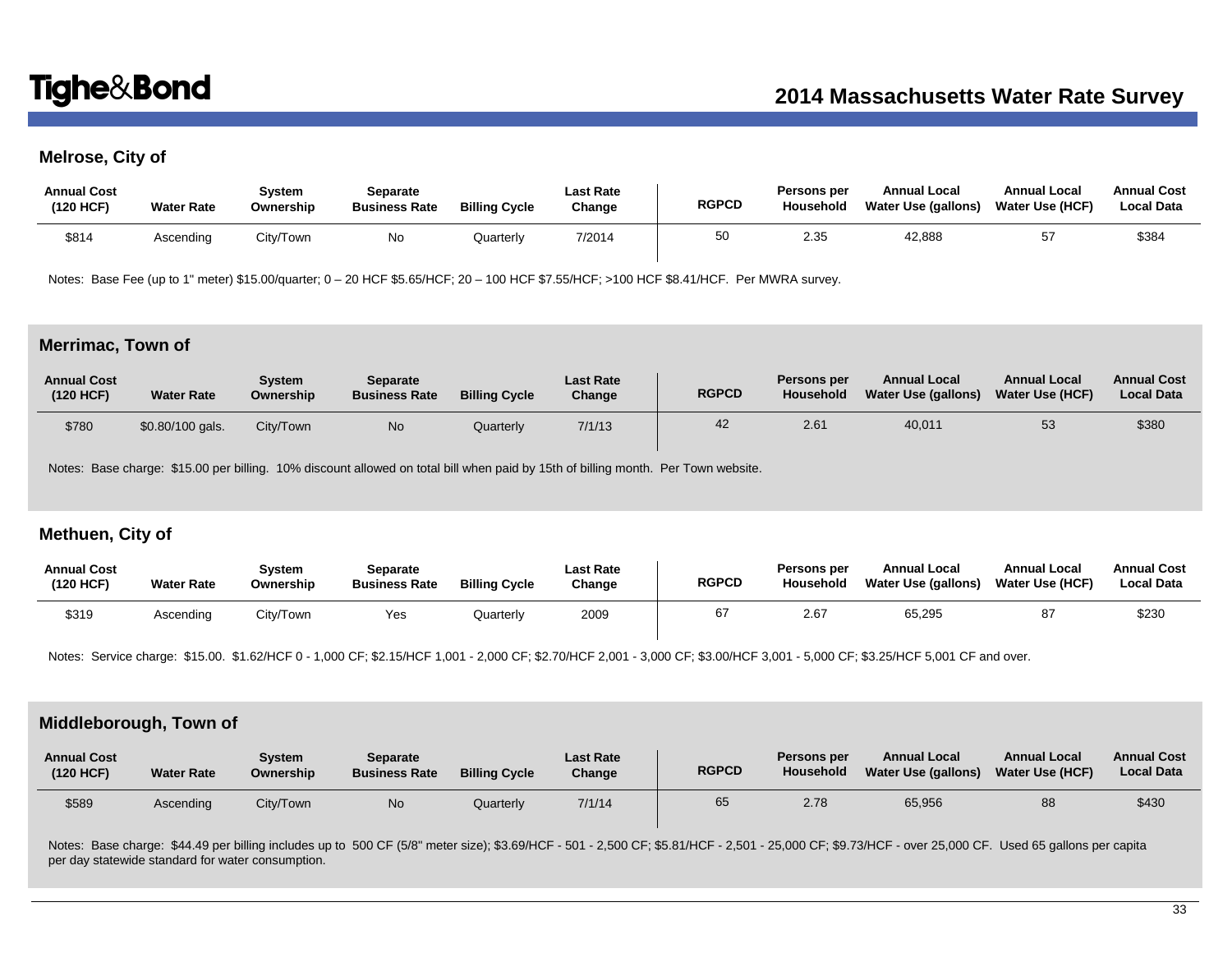# **Milford Water Company**

| <b>Annual Cost</b><br>(120 HCF) | <b>Water Rate</b> | Svstem<br>Ownership         | Separate<br><b>Business Rate</b> | <b>Billing Cycle</b> | <b>Last Rate</b><br>Change | <b>RGPCD</b> | Persons per<br>Household | <b>Annual Local</b><br>Water Use (gallons) | <b>Annual Local</b><br>Water Use (HCF) | <b>Annual Cost</b><br><b>Local Data</b> |
|---------------------------------|-------------------|-----------------------------|----------------------------------|----------------------|----------------------------|--------------|--------------------------|--------------------------------------------|----------------------------------------|-----------------------------------------|
| \$628                           | Ascending         | Private (Non-<br>Municipal) | No                               | Quarterly            | 11/27/13                   | 48           | 2.64                     | 46,253                                     | 62                                     | \$390                                   |

Notes: Service charge per bill: \$34.24 (5/8" meter). \$4.095/HCF up to 4,800 CF per month; \$6.143/HCF over 4,800 CF per month. Per Water Company website.

# **Millis, Town of**

| <b>Annual Cost</b><br>(120 HCF) | <b>Water Rate</b> | Svstem<br>Ownership | Separate<br><b>Business Rate</b> | <b>Billing Cycle</b> | <b>Last Rate</b><br>Change | <b>RGPCD</b> | Persons per<br><b>Household</b> | <b>Annual Local</b><br>Water Use (gallons) | <b>Annual Local</b><br><b>Water Use (HCF)</b> | <b>Annual Cost</b><br><b>Local Data</b> |
|---------------------------------|-------------------|---------------------|----------------------------------|----------------------|----------------------------|--------------|---------------------------------|--------------------------------------------|-----------------------------------------------|-----------------------------------------|
| \$442                           | Ascendina         | City/Town           | <b>NR</b>                        | Quarterly            | 7/2014                     | 56           | 2.69                            | 54,984                                     | 74                                            | \$345                                   |

Notes: Base charge of \$17.63 per bill (5/8" meter); Capital Assessment (quarter) = \$30.48. 0 - 25,000 gals. - \$2.77/1000 gals.; 25,001 - 50,000 gals. - \$4.40/1000 gals.; 50,001+ gals. - \$7.05/HCF.

# **Milton, Town of**

| <b>Annual Cost</b><br>(120 HCF) | <b>Water Rate</b> | Svstem<br>Ownership | Separate<br><b>Business Rate</b> | <b>Billing Cycle</b> | Last Rate<br>Change | <b>RGPCD</b> | <b>Persons per</b><br>Household | <b>Annual Local</b><br>Water Use (gallons) | <b>Annual Local</b><br>Water Use (HCF) | <b>Annual Cost</b><br><b>Local Data</b> |
|---------------------------------|-------------------|---------------------|----------------------------------|----------------------|---------------------|--------------|---------------------------------|--------------------------------------------|----------------------------------------|-----------------------------------------|
| \$728                           | Ascendina         | City/Town           | No.                              | Quarterly            | 7/2014              | 54           | 2.79                            | 54,991                                     | 74                                     | \$436                                   |

Notes: Base charge: \$31.08 for up to 6 HCF; \$6.29/HCF 6 - 30 HCF; \$6.93/HCF 30 - 60 HCF; \$7.36/HCF over 60 HCF. Per MWRA survey.

# **Monson, Town of**

| <b>Annual Cost</b><br>(120 HCF) | <b>Water Rate</b> | Svstem<br>Ownership | Separate<br><b>Business Rate</b> | <b>Billing Cycle</b> | <b>Last Rate</b><br>Change | <b>RGPCD</b> | <b>Persons per</b><br><b>Household</b> | <b>Annual Local</b><br>Water Use (gallons) | <b>Annual Local</b><br><b>Water Use (HCF)</b> | <b>Annual Cost</b><br><b>Local Data</b> |
|---------------------------------|-------------------|---------------------|----------------------------------|----------------------|----------------------------|--------------|----------------------------------------|--------------------------------------------|-----------------------------------------------|-----------------------------------------|
| \$482                           | \$5.35/1000 gals. | City/Town           | No                               | Quarterly            | 3/5/14                     | 51           | 2.48                                   | 46,165                                     | 62                                            | \$247                                   |

Notes: Service charge: \$33.44 per quarter for 6,250 gals.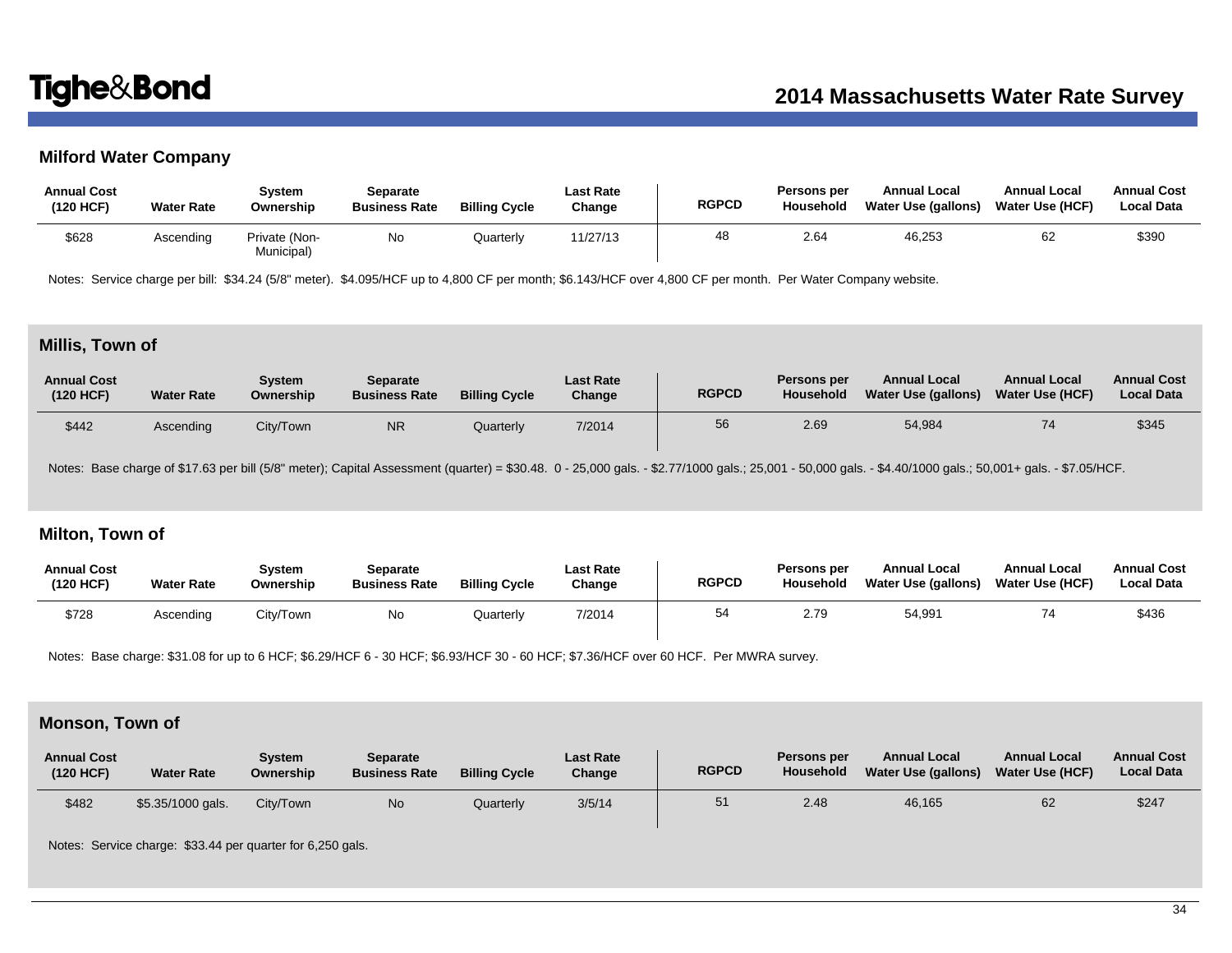# **Montague Center Water District**

| <b>Annual Cost</b><br>(120 HCF) | <b>Water Rate</b> | System<br>Ownership | Separate<br><b>Business Rate</b> | <b>Billing Cycle</b> | <b>Last Rate</b><br>Change | <b>RGPCD</b> | Persons per<br>Household | <b>Annual Local</b><br>Water Use (gallons) | <b>Annual Local</b><br><b>Water Use (HCF)</b> | <b>Annual Cost</b><br><b>Local Data</b> |
|---------------------------------|-------------------|---------------------|----------------------------------|----------------------|----------------------------|--------------|--------------------------|--------------------------------------------|-----------------------------------------------|-----------------------------------------|
| \$690                           | \$5.00/HCF        | District/Authority  | No                               | Biannually           | 11/1/14                    | 65           | 2.23                     | 52,907                                     |                                               | \$444                                   |

Notes: Flat rate of \$45.00 per billing. Used statewide standard of 65 gallons per capita per day.

## **Nahant, Town of**

| <b>Annual Cost</b><br>(120 HCF) | <b>Water Rate</b> | Svstem<br>Ownership | Separate<br><b>Business Rate</b> | <b>Billing Cycle</b> | <b>Last Rate</b><br>Change | <b>RGPCD</b> | Persons per<br>Household | <b>Annual Local</b><br>Water Use (gallons) | <b>Annual Local</b><br>Water Use (HCF) | <b>Annual Cost</b><br><b>Local Data</b> |
|---------------------------------|-------------------|---------------------|----------------------------------|----------------------|----------------------------|--------------|--------------------------|--------------------------------------------|----------------------------------------|-----------------------------------------|
| \$806                           | \$6.72/HCF        | City/Town           | No                               | Triannually          | 7/2014                     | 101          | 2.18                     | 80,366                                     | 107                                    | \$722                                   |

Notes: Per MWRA survey.

# **Nantucket - Wannacomet Water Co.**

| <b>Annual Cost</b><br>(120 HCF) | <b>Water Rate</b> | Svstem<br>Ownership | Separate<br><b>Business Rate</b> | <b>Billing Cycle</b> | Last Rate<br>Change | <b>RGPCD</b> | Persons per<br>Household | <b>Annual Local</b><br>Water Use (gallons) | <b>Annual Local</b><br>Water Use (HCF) | <b>Annual Cost</b><br><b>Local Data</b> |
|---------------------------------|-------------------|---------------------|----------------------------------|----------------------|---------------------|--------------|--------------------------|--------------------------------------------|----------------------------------------|-----------------------------------------|
| \$678                           | \$3.70/HCF        | City/Town           | No                               | Monthly              | 5/1/14              | 92           | 2.4                      | 80,592                                     | 108                                    | \$633                                   |

Notes: Service charge: \$19.50.

# **Natick, Town of**

| <b>Annual Cost</b><br>(120 HCF) | <b>Water Rate</b> | Svstem<br>Ownership | <b>Separate</b><br><b>Business Rate</b> | <b>Billing Cycle</b> | <b>Last Rate</b><br>Change | <b>RGPCD</b> | Persons per<br><b>Household</b> | <b>Annual Local</b><br><b>Water Use (gallons)</b> | <b>Annual Local</b><br><b>Water Use (HCF)</b> | <b>Annual Cost</b><br><b>Local Data</b> |
|---------------------------------|-------------------|---------------------|-----------------------------------------|----------------------|----------------------------|--------------|---------------------------------|---------------------------------------------------|-----------------------------------------------|-----------------------------------------|
| \$336                           | Ascending         | City/Town           | No                                      | Quarterly            | 7/2014                     | 61           | 2.43                            | 54,104                                            | 72                                            | \$167                                   |

Notes: Administrative fee: \$5.00 per bill. \$1.65/HCF 0 - 10 HCF; \$2.52/HCF 11 - 20 HCF; \$3.73/HCF 21 - 40 HCF; \$5.79/HCF above 40 HCF. Per MWRA survey.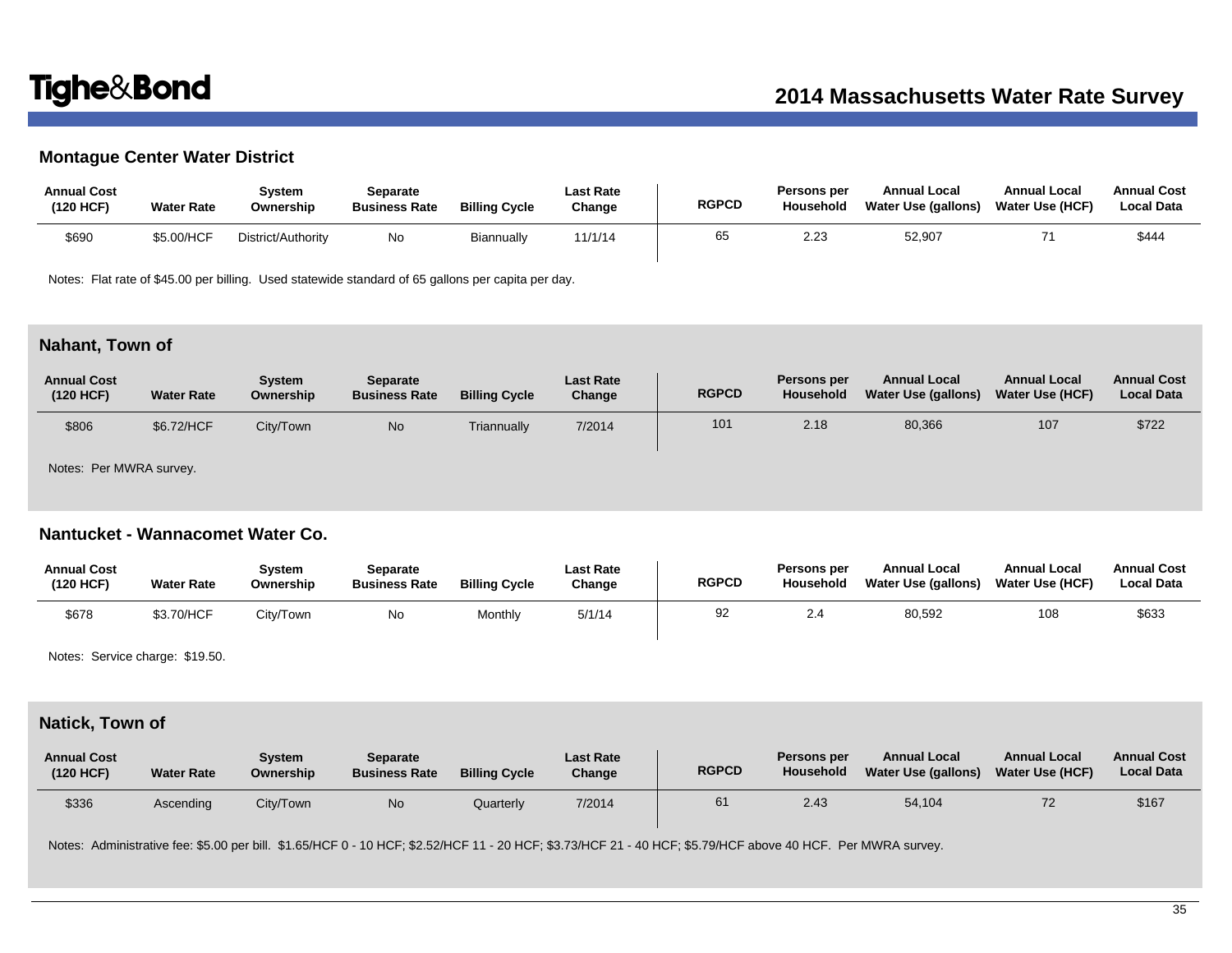# **Needham, Town of**

| <b>Annual Cost</b><br>(120 HCF) | <b>Water Rate</b> | Svstem<br>Ownership | Separate<br><b>Business Rate</b> | <b>Billing Cycle</b> | Last Rate<br>Change | <b>RGPCD</b> | <b>Persons per</b><br>Household | <b>Annual Local</b><br>Water Use (gallons) | <b>Annual Local</b><br><b>Water Use (HCF)</b> | <b>Annual Cost</b><br><b>Local Data</b> |
|---------------------------------|-------------------|---------------------|----------------------------------|----------------------|---------------------|--------------|---------------------------------|--------------------------------------------|-----------------------------------------------|-----------------------------------------|
| \$502                           | Ascending         | City/Town           | Yes                              | Quarterly            | 7/1/14              | 66           | 2.72                            | 65,525                                     | 88                                            | \$371                                   |

Notes: Basic service fee: \$15.00. \$3.00/HCF, 0 - 6 HCF; \$3.75/HCF, 6 - 27 HCF; \$4.60/HCF, 27 - 42 HCF; \$5.06/HCF - over 42 HCF. Also have irrigation rates.

# **New Bedford, City of**

| <b>Annual Cost</b><br>(120 HCF) | <b>Water Rate</b> | Svstem<br>Ownership | Separate<br><b>Business Rate</b> | <b>Billing Cycle</b> | <b>Last Rate</b><br>Change | <b>RGPCD</b> | Persons per<br>Household | <b>Annual Local</b><br>Water Use (gallons) | <b>Annual Local</b><br>Water Use (HCF) | <b>Annual Cost</b><br><b>Local Data</b> |
|---------------------------------|-------------------|---------------------|----------------------------------|----------------------|----------------------------|--------------|--------------------------|--------------------------------------------|----------------------------------------|-----------------------------------------|
| \$298                           | \$2.17/HCF        | City/Town           | No                               | Monthly              | 7/1/14                     | 51           | 2.38                     | 44,304                                     | 59                                     | \$166                                   |

Notes: Base charge: \$26.17 per year. Meter rental fee: \$11.42/year. Per MWRA survey.

# **Newburyport, City of**

| <b>Annual Cost</b><br>(120 HCF) | <b>Water Rate</b> | Svstem<br>Ownership | Separate<br><b>Business Rate</b> | <b>Billing Cycle</b> | Last Rate<br>Change | <b>RGPCD</b> | Persons per<br>Household | <b>Annual Local</b><br><b>Water Use (gallons)</b> | <b>Annual Local</b><br><b>Water Use (HCF)</b> | <b>Annual Cost</b><br><b>Local Data</b> |
|---------------------------------|-------------------|---------------------|----------------------------------|----------------------|---------------------|--------------|--------------------------|---------------------------------------------------|-----------------------------------------------|-----------------------------------------|
| \$649                           | Ascendina         | City/Town           | Yes                              | Quarterly            | 7/1/14              | 53<br>ິ      | $2.3^{\circ}$            | 44,687                                            | 60                                            | \$363                                   |

Notes: Base charge: \$20.00 per quarter. \$4.74/HCF 0 - 3,000 CF; \$5.49/HCF over 3,000 CF.

# **Newton, City of**

| <b>Annual Cost</b><br>(120 HCF) | <b>Water Rate</b> | Svstem<br>Ownership | Separate<br><b>Business Rate</b> | <b>Billing Cycle</b> | <b>Last Rate</b><br>Change | <b>RGPCD</b> | Persons per<br><b>Household</b> | <b>Annual Local</b><br>Water Use (gallons) | <b>Annual Local</b><br><b>Water Use (HCF)</b> | <b>Annual Cost</b><br><b>Local Data</b> |
|---------------------------------|-------------------|---------------------|----------------------------------|----------------------|----------------------------|--------------|---------------------------------|--------------------------------------------|-----------------------------------------------|-----------------------------------------|
| \$776                           | Ascending         | City/Town           | No                               | Quarterly            | 7/2014                     | 53           | 2.5                             | 48,363                                     | 65                                            | \$392                                   |

Notes: \$6.07/HCF, 0 - 20 HCF; \$7.27/HCF, 21 - 70 HCF; \$8.74/HCF over 70 HCF. Per MWRA survey.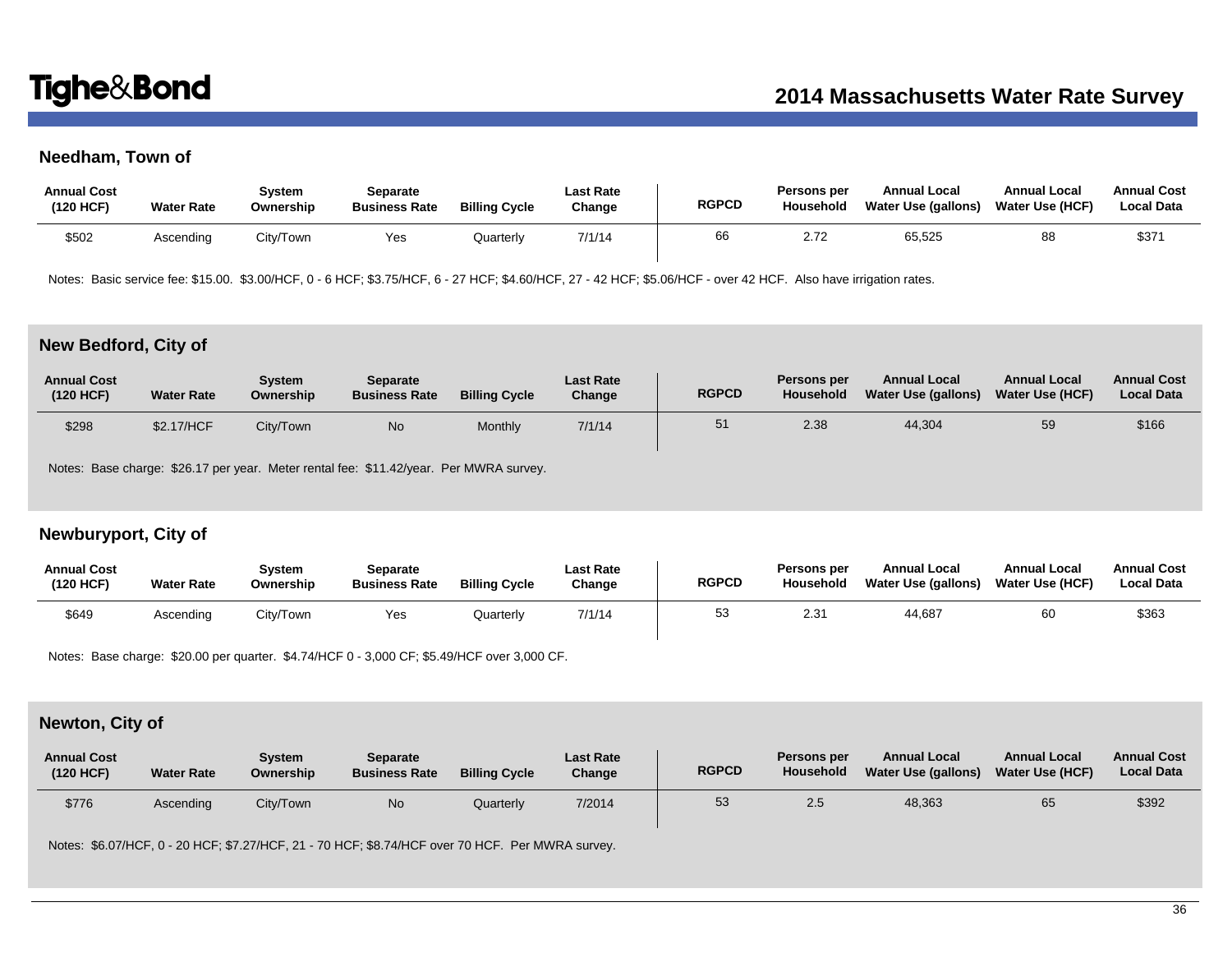# **Norfolk, Town of**

| <b>Annual Cost</b><br>(120 HCF) | <b>Water Rate</b> | Svstem<br>Ownership | Separate<br><b>Business Rate</b> | <b>Billing Cycle</b> | <b>Last Rate</b><br>Change | <b>RGPCD</b> | Persons per<br>Household | <b>Annual Local</b><br>Water Use (gallons) | <b>Annual Local</b><br>Water Use (HCF) | <b>Annual Cost</b><br><b>Local Data</b> |
|---------------------------------|-------------------|---------------------|----------------------------------|----------------------|----------------------------|--------------|--------------------------|--------------------------------------------|----------------------------------------|-----------------------------------------|
| \$712                           | Ascendina         | City/Town           | No                               | Biannually           | 7/1/12                     |              | 2.93                     | 50,264                                     |                                        | \$400                                   |

Notes: Service charge: \$50.00 (5/8" meter); \$5.39/1000 gals. - 0 - 15,000 gals.; \$6.83/1000 gals. - 15,001 - 35,000 gals.; \$8.87/1000 gals. - 35,001 - 50,000 gals.; \$12.52/1000 gals. - over 50,000 gals per billing period.

### **North Andover, Town of**

| <b>Annual Cost</b><br>(120 HCF) | <b>Water Rate</b> | Svstem<br>Ownership | <b>Separate</b><br><b>Business Rate</b> | <b>Billing Cycle</b> | <b>Last Rate</b><br>Change | <b>RGPCD</b> | Persons per<br>Household | <b>Annual Local</b><br>Water Use (gallons) | <b>Annual Local</b><br><b>Water Use (HCF)</b> | <b>Annual Cost</b><br><b>Local Data</b> |
|---------------------------------|-------------------|---------------------|-----------------------------------------|----------------------|----------------------------|--------------|--------------------------|--------------------------------------------|-----------------------------------------------|-----------------------------------------|
| \$526                           | Ascending         | City/Town           | N <sub>o</sub>                          | Quarterly            | 8/1/12                     | 74           | 2.62                     | 70,766                                     | 95                                            | \$385                                   |

Notes: \$3.80/HCF - 1 - 20 HCF; \$5.55/HCF - 21+ HCF. Town reports annual cost is \$350.

# **North Attleborough, Town of**

| <b>Annual Cost</b><br>(120 HCF) | <b>Water Rate</b> | Svstem<br>Ownership | Separate<br><b>Business Rate</b> | <b>Billing Cycle</b> | <b>Last Rate</b><br>Change | <b>RGPCD</b> | <b>Persons per</b><br>Household | <b>Annual Local</b><br>Water Use (gallons) | <b>Annual Local</b><br><b>Water Use (HCF)</b> | <b>Annual Cost</b><br><b>Local Data</b> |
|---------------------------------|-------------------|---------------------|----------------------------------|----------------------|----------------------------|--------------|---------------------------------|--------------------------------------------|-----------------------------------------------|-----------------------------------------|
| \$436                           | Ascending         | City/Town           | No                               | Quarterly            | 7/2012                     | 54           | 2.79                            | 54.991                                     |                                               | \$287                                   |

Notes: Meter fee: \$2.50. Base charge: \$28.16 per billing includes up to 250 CF; \$2.59/HCF 251 - 2,500 CF; \$3.99/HCF over 2,500 CF.

### **North Brookfield, Town of**

| <b>Annual Cost</b><br>(120 HCF) | <b>Water Rate</b>     | Svstem<br>Ownership | <b>Separate</b><br><b>Business Rate</b> | <b>Billing Cycle</b> | <b>Last Rate</b><br>Change | <b>RGPCD</b> | Persons per<br><b>Household</b> | <b>Annual Local</b><br><b>Water Use (gallons)</b> | <b>Annual Local</b><br><b>Water Use (HCF)</b> | <b>Annual Cost</b><br><b>Local Data</b> |
|---------------------------------|-----------------------|---------------------|-----------------------------------------|----------------------|----------------------------|--------------|---------------------------------|---------------------------------------------------|-----------------------------------------------|-----------------------------------------|
| \$944                           | \$10.68/1000<br>gals. | City/Town           | No                                      | Biannually           | 8/2012                     |              | 2.59                            | 38,759                                            | 52                                            | \$397                                   |

Notes: Minimum fee: \$45.00 for up to 5,000 gals. Town reports annual cost at \$660. Used Worcester County census data.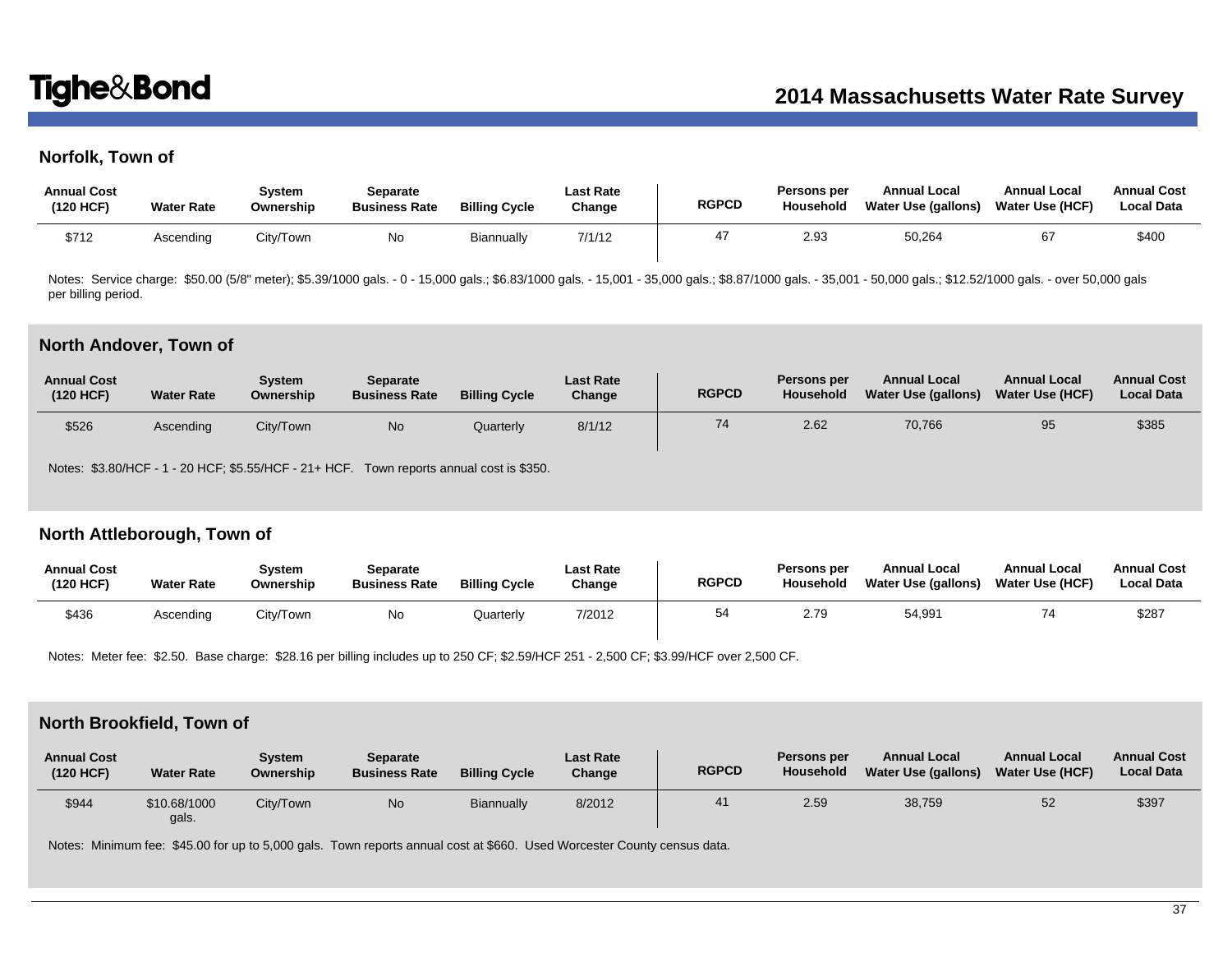# **North Dighton Fire District**

| <b>Annual Cost</b><br>(120 HCF) | <b>Water Rate</b> | Svstem<br>Ownership | Separate<br><b>Business Rate</b> | <b>Billing Cycle</b> | <b>Last Rate</b><br>Change | <b>RGPCD</b> | Persons per<br>Household | <b>Annual Local</b><br>Water Use (gallons) | <b>Annual Local</b><br>Water Use (HCF) | <b>Annual Cost</b><br><b>Local Data</b> |
|---------------------------------|-------------------|---------------------|----------------------------------|----------------------|----------------------------|--------------|--------------------------|--------------------------------------------|----------------------------------------|-----------------------------------------|
| \$727                           | Ascendina         | District/Authority  | No                               | Biannually           | 6/1/12                     | 65           |                          | 68,803                                     | 92                                     | \$573                                   |

Notes: Minimum fee: \$80.00 for up to 800 CF; \$5.30/HCF - 800 - 2,000 CF; \$5.50/HCF - 2,000 - 6,000 CF; \$5.90/HCF - 6,000+ CF. Town reports annual cost at \$485. Used statewide standard of 65 gallons per capita per day.

### **North Raynham Water District**

| <b>Annual Cost</b><br>(120 HCF) | <b>Water Rate</b> | Svstem<br>Ownership | Separate<br><b>Business Rate</b> | <b>Billing Cycle</b> | <b>Last Rate</b><br>Change | <b>RGPCD</b> | Persons per<br>Household | <b>Annual Local</b><br>Water Use (gallons) | <b>Annual Local</b><br><b>Water Use (HCF)</b> | <b>Annual Cost</b><br><b>Local Data</b> |
|---------------------------------|-------------------|---------------------|----------------------------------|----------------------|----------------------------|--------------|--------------------------|--------------------------------------------|-----------------------------------------------|-----------------------------------------|
| \$289                           | Ascendina         | District/Authority  | No.                              | Biannually           | 11/1/09                    | 58           | 2.82                     | 59,699                                     | 80                                            | \$164                                   |

Notes: Administration Fee: \$36.00 annually for 5/8" meter; \$1.17/1000 gals. 0-20,000 gals.; \$4.12/1000 gals. 20,001- 50,000 gals.; \$6.23/1000 gals. 50,001 and over.

## **North Reading, Town of**

| <b>Annual Cost</b><br>(120 HCF) | <b>Water Rate</b> | Svstem<br>Ownership | Separate<br><b>Business Rate</b> | <b>Billing Cycle</b> | Last Rate<br>Change | <b>RGPCD</b> | Persons per<br><b>Household</b> | <b>Annual Local</b><br>Water Use (gallons) | <b>Annual Local</b><br><b>Water Use (HCF)</b> | <b>Annual Cost</b><br><b>Local Data</b> |
|---------------------------------|-------------------|---------------------|----------------------------------|----------------------|---------------------|--------------|---------------------------------|--------------------------------------------|-----------------------------------------------|-----------------------------------------|
| \$868                           | Ascending         | City/Town           | No                               | Quarterly            | <b>NR</b>           | 61           | 2.83                            | 63,010                                     | 84                                            | \$552                                   |

Notes: \$7.48/1000 gals. up to 10,000 gals.; \$10.97/1000 gals. - 10,000 - 22,500 gals.; \$14.96/1000 gals. over 22,500 gals. \$5.00 service charge per bill. Per Town website.

### **North Sagamore Water District**

| <b>Annual Cost</b><br>(120 HCF) | <b>Water Rate</b> | Svstem<br>Ownership | Separate<br><b>Business Rate</b> | <b>Billing Cycle</b> | <b>Last Rate</b><br>Change | <b>RGPCD</b> | Persons per<br>Household | <b>Annual Local</b><br>Water Use (gallons) | <b>Annual Local</b><br><b>Water Use (HCF)</b> | <b>Annual Cost</b><br><b>Local Data</b> |
|---------------------------------|-------------------|---------------------|----------------------------------|----------------------|----------------------------|--------------|--------------------------|--------------------------------------------|-----------------------------------------------|-----------------------------------------|
| \$175                           | Ascendina         | District/Authority  | <b>No</b>                        | Biannually           |                            | 74           | 2.21                     | 59,692                                     | 80                                            | \$99                                    |

Notes: Basic Minimum: \$60.00 per year. \$1.25/thousand gallons - 0-20,000 gallons; \$2.50/thousand gallons for 20,001 - 50,000 gals.; \$4.00/thousand gallons for over 50,000 gallons. Connection fee: \$1,800. Per District website. Used census data for Barnstable County.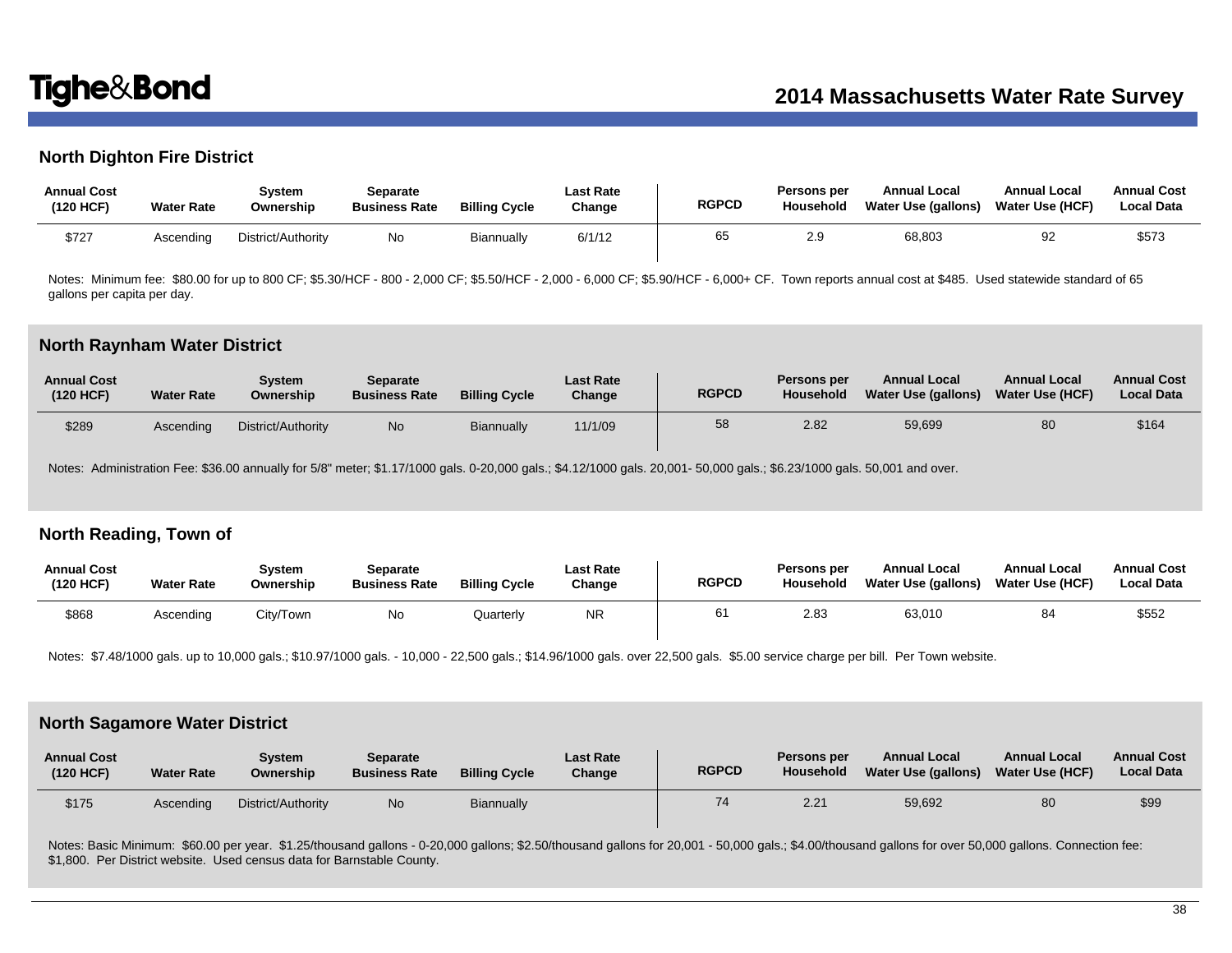# **Northampton, City of**

| <b>Annual Cost</b><br>(120 HCF) | <b>Water Rate</b> | Svstem<br>Ownership | Separate<br><b>Business Rate</b> | <b>Billing Cycle</b> | Last Rate<br>Change | <b>RGPCD</b> | Persons per<br>Household | <b>Annual Local</b><br>Water Use (gallons) | <b>Annual Local</b><br><b>Water Use (HCF)</b> | <b>Annual Cost</b><br><b>Local Data</b> |
|---------------------------------|-------------------|---------------------|----------------------------------|----------------------|---------------------|--------------|--------------------------|--------------------------------------------|-----------------------------------------------|-----------------------------------------|
| \$648                           | \$5.40/HCF        | Citv/Town_          | No                               | Quarterly            | 7/1/12              | 49           | 2.14                     | 38,274                                     | 51                                            | \$276                                   |

Notes: \$200 connection entry fee.

# **Northborough, Town of**

| <b>Annual Cost</b><br>(120 HCF) | <b>Water Rate</b> | Svstem<br>Ownership | <b>Separate</b><br><b>Business Rate</b> | <b>Billing Cycle</b> | <b>Last Rate</b><br>Change | <b>RGPCD</b> | Persons per<br><b>Household</b> | <b>Annual Local</b><br>Water Use (gallons) | <b>Annual Local</b><br><b>Water Use (HCF)</b> | <b>Annual Cost</b><br><b>Local Data</b> |
|---------------------------------|-------------------|---------------------|-----------------------------------------|----------------------|----------------------------|--------------|---------------------------------|--------------------------------------------|-----------------------------------------------|-----------------------------------------|
| \$587                           | Ascendina         | City/Town           | N <sub>o</sub>                          | Quarterly            | 12/2013                    | 64           | 2.83                            | 66,109                                     | 88                                            | \$425                                   |

Notes: Base charge of \$10.00/bill. \$4.276/HC,F 0 - 20 HCF; \$5.125/HCF, 21 - 60 HCF; \$6.316/HCF over 60 HCF. Per MWRA survey.

# **Northbridge, Town of**

| <b>Annual Cost</b><br>(120 HCF) | <b>Water Rate</b> | Svstem<br>Ownership | Separate<br><b>Business Rate</b> | <b>Billing Cycle</b> | <b>Last Rate</b><br>Change | <b>RGPCD</b> | Persons per<br><b>Household</b> | <b>Annual Local</b><br><b>Water Use (gallons)</b> | <b>Annual Local</b><br><b>Water Use (HCF)</b> | <b>Annual Cost</b><br><b>Local Data</b> |
|---------------------------------|-------------------|---------------------|----------------------------------|----------------------|----------------------------|--------------|---------------------------------|---------------------------------------------------|-----------------------------------------------|-----------------------------------------|
| \$756                           | \$4.239/HCF       | Citv/Town           | No                               | Quarterly            | 7/1/11                     | 49           | 2.66                            | 47,574                                            | 64                                            | \$517                                   |

Notes: Quarterly meter charge varies by meter size (\$61.95/quarter for 5/8 inch). Per Town website.

# **Norton, Town of**

| <b>Annual Cost</b><br>(120 HCF) | <b>Water Rate</b> | Svstem<br>Ownership | <b>Separate</b><br><b>Business Rate</b> | <b>Billing Cycle</b> | <b>Last Rate</b><br>Change | <b>RGPCD</b> | Persons per<br>Household | <b>Annual Local</b><br>Water Use (gallons) | <b>Annual Local</b><br><b>Water Use (HCF)</b> | <b>Annual Cost</b><br><b>Local Data</b> |
|---------------------------------|-------------------|---------------------|-----------------------------------------|----------------------|----------------------------|--------------|--------------------------|--------------------------------------------|-----------------------------------------------|-----------------------------------------|
| \$500                           | Ascending         | City/Town           | N <sub>o</sub>                          | Quarterly            | 6/2013                     | 43           | 2.68                     | 42.063                                     | 56                                            | \$230                                   |

Notes: Minimum bill: \$26.00 up to 400 CF. \$3.13/HCF for 500-2,000 CF; \$4.88/HCF above 2,000 CF. Per town website.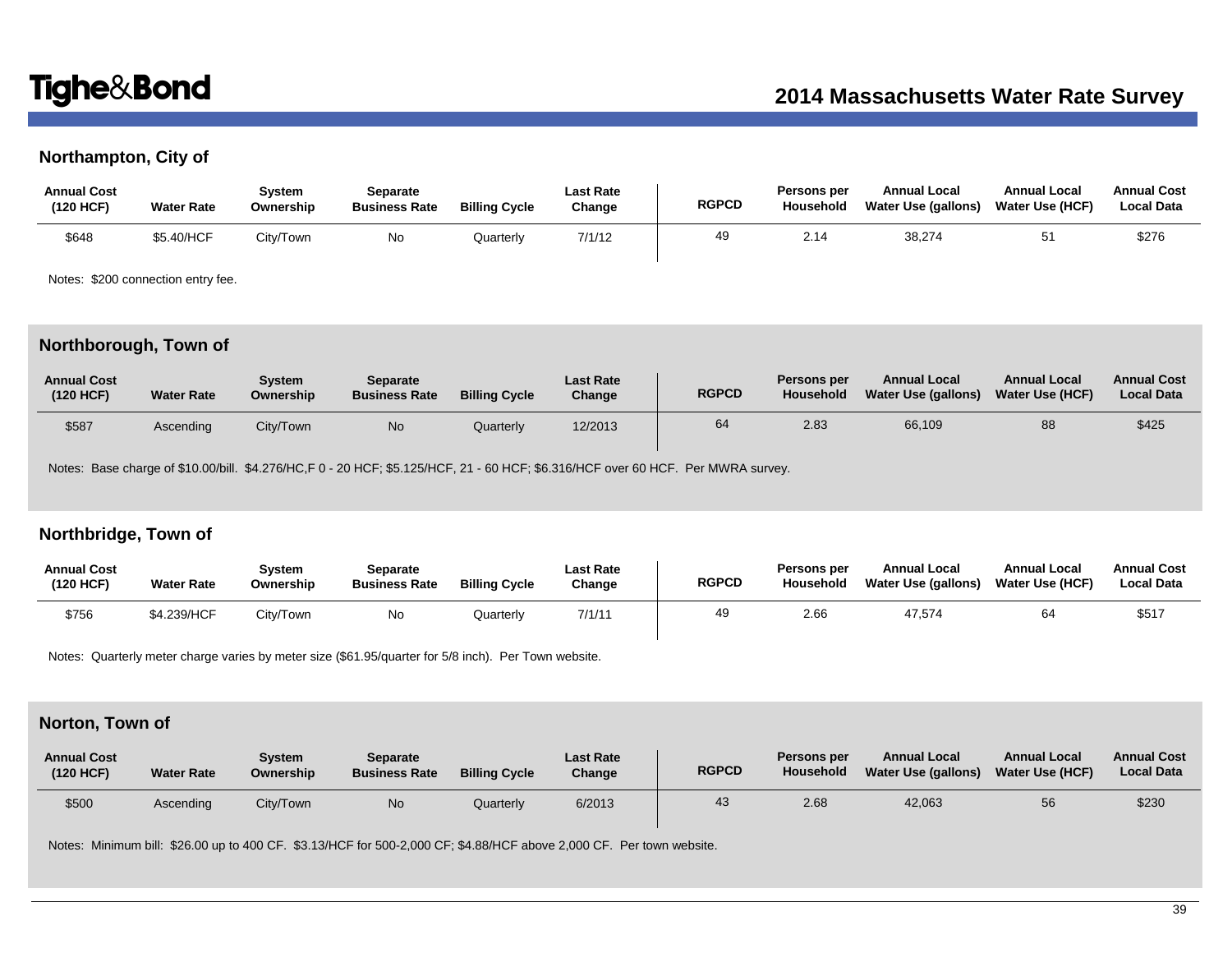# **Norwell, Town of**

| <b>Annual Cost</b><br>(120 HCF) | <b>Water Rate</b> | Svstem<br>Ownership | Separate<br><b>Business Rate</b> | <b>Billing Cycle</b> | <b>Last Rate</b><br>Change | <b>RGPCD</b> | Persons per<br>Household | <b>Annual Local</b><br>Water Use (gallons) | <b>Annual Local</b><br><b>Water Use (HCF)</b> | <b>Annual Cost</b><br><b>Local Data</b> |
|---------------------------------|-------------------|---------------------|----------------------------------|----------------------|----------------------------|--------------|--------------------------|--------------------------------------------|-----------------------------------------------|-----------------------------------------|
| \$57C                           | Ascending         | City/Town           | No                               | Biannually           | 4/1/10                     | 60           | 2.98                     | 65,262                                     |                                               | \$399                                   |

Notes: 5/8" meter/service charge: \$15.00. \$4.85/1000 gals. first 15,000 gals.; \$5.85/1000 gals. - 15,000 - 25,000 gals.; \$6.95/1000 gals. - 25,000 - 50,000 gals.; \$9.95/1000 gals. over 50,000 gals. Per Town website.

### **Norwood, Town of**

| <b>Annual Cost</b><br>(120 HCF) | <b>Water Rate</b> | Svstem<br>Ownership | Separate<br><b>Business Rate</b> | <b>Billing Cycle</b> | <b>Last Rate</b><br>Change | <b>RGPCD</b> | Persons per<br>Household | <b>Annual Local</b><br>Water Use (gallons) | <b>Annual Local</b><br><b>Water Use (HCF)</b> | <b>Annual Cost</b><br><b>Local Data</b> |
|---------------------------------|-------------------|---------------------|----------------------------------|----------------------|----------------------------|--------------|--------------------------|--------------------------------------------|-----------------------------------------------|-----------------------------------------|
| \$560                           | Ascending         | City/Town           | No                               | Monthly              | 5/1/14                     | 54           | 2.37                     | 46,713                                     | 62                                            | \$254                                   |

Notes: Meter charge is \$2.66 per billing cycle. \$3.55/HCF up to 5 HCF; \$5.25/HCF over 5 HCF.

# **Oak Bluffs Water District**

| <b>Annual Cost</b><br>(120 HCF) | <b>Water Rate</b> | Svstem<br>Ownership | Separate<br><b>Business Rate</b> | <b>Billing Cycle</b> | Last Rate<br>Change | <b>RGPCD</b> | Persons per<br>Household | <b>Annual Local</b><br>Water Use (gallons) | <b>Annual Local</b><br><b>Water Use (HCF)</b> | <b>Annual Cost</b><br><b>Local Data</b> |
|---------------------------------|-------------------|---------------------|----------------------------------|----------------------|---------------------|--------------|--------------------------|--------------------------------------------|-----------------------------------------------|-----------------------------------------|
| \$563                           | Ascending         | District/Authority  | No                               | <b>Biannually</b>    | 7/1/14              | 60           | 2.0                      | 61,320                                     | 82                                            | \$503                                   |

Notes: Base charge: \$250 includes 30,000 gals. \$2.12 per 1,000 gallons 30,001 - 50,000 gallons; \$2.84 per 1,000 gallons Over 50,000 gals. Per District website. Used census data for Dukes County.

# **Orange, Town of**

| <b>Annual Cost</b><br>(120 HCF) | <b>Water Rate</b> | Svstem<br>Ownership | Separate<br><b>Business Rate</b> | <b>Billing Cycle</b> | <b>Last Rate</b><br>Change | <b>RGPCD</b> | <b>Persons per</b><br>Household | <b>Annual Local</b><br><b>Water Use (gallons)</b> | <b>Annual Local</b><br><b>Water Use (HCF)</b> | <b>Annual Cost</b><br><b>Local Data</b> |
|---------------------------------|-------------------|---------------------|----------------------------------|----------------------|----------------------------|--------------|---------------------------------|---------------------------------------------------|-----------------------------------------------|-----------------------------------------|
| \$500                           | Ascending         | City/Town           | No                               | Quarterly            | 6/1/14                     | 37           | 2.46                            | 33,222                                            | 44                                            | \$222                                   |

Notes: Service charge: \$15.00 per quarter. \$3.65/HCF up to 250 HCF; \$3.75/HCF over 250 HCF.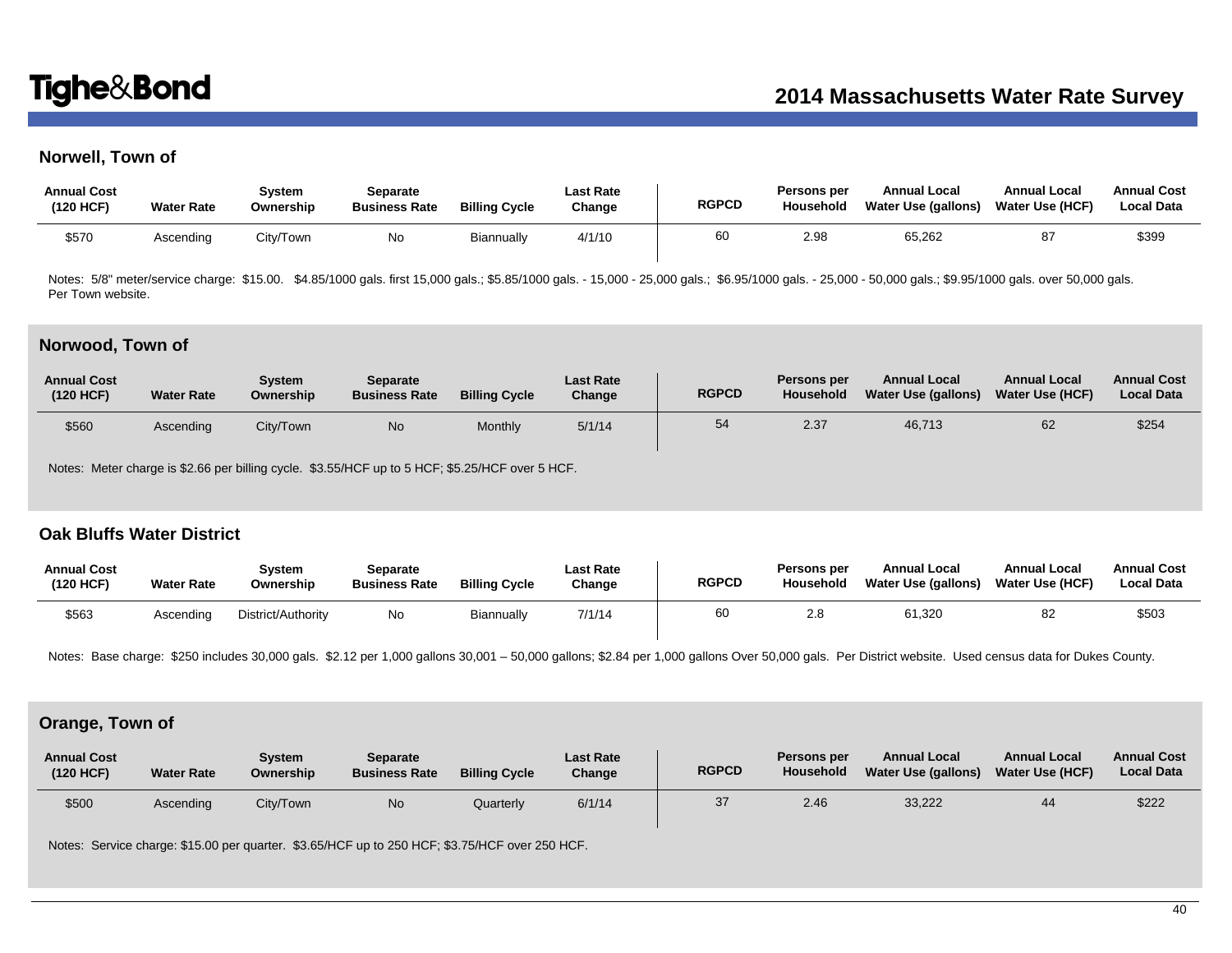# **Orleans, Town of**

| <b>Annual Cost</b><br>(120 HCF) | <b>Water Rate</b> | Svstem<br>Ownership | Separate<br><b>Business Rate</b> | <b>Billing Cycle</b> | <b>Last Rate</b><br>Change | <b>RGPCD</b> | Persons per<br>Household | <b>Annual Local</b><br>Water Use (gallons) | <b>Annual Local</b><br>Water Use (HCF) | <b>Annual Cost</b><br><b>Local Data</b> |
|---------------------------------|-------------------|---------------------|----------------------------------|----------------------|----------------------------|--------------|--------------------------|--------------------------------------------|----------------------------------------|-----------------------------------------|
| \$493                           | Ascending         | City/Town           | No                               | Biannually           | 7/1/12                     |              | 2.08                     | 46,31'                                     | 62                                     | \$276                                   |

Notes: Service charge is \$79.17 per bill. \$1.68/1000 gals. 0 - 15,000 gals.; \$4.14/1000 gals. - 15,001 - 30,001 gals.; \$5.32/1000 gals. - 30,001 - 50,000 gals.; \$6.44/1000 gals. over 50,000 gals.

# **Palmer Fire & Water District #1**

| <b>Annual Cost</b><br>(120 HCF) | <b>Water Rate</b> | Svstem<br>Ownership | Separate<br><b>Business Rate</b> | <b>Billing Cycle</b> | <b>Last Rate</b><br>Change | <b>RGPCD</b> | Persons per<br>Household | <b>Annual Local</b><br>Water Use (gallons) | <b>Annual Local</b><br>Water Use (HCF) | <b>Annual Cost</b><br><b>Local Data</b> |
|---------------------------------|-------------------|---------------------|----------------------------------|----------------------|----------------------------|--------------|--------------------------|--------------------------------------------|----------------------------------------|-----------------------------------------|
| \$812                           | Ascendina         | District/Authority  | <b>No</b>                        | Monthly              | 7/1/14                     |              | 2.43                     | 41.687                                     | 56                                     | \$359                                   |

Notes: Minimum charge is \$27.75. \$63.95/1000 CF - 0 - 434 CF; \$70.56/1000 CF - over 435 CF. Per website.

# **Palmer Thorndike Fire & Water District**

| <b>Annual Cost</b><br>(120 HCF) | <b>Water Rate</b> | Svstem<br>Ownership                  | Separate<br><b>Business Rate</b> | <b>Billing Cycle</b> | <b>Last Rate</b><br>Change | <b>RGPCD</b> | <b>Persons per</b><br>Household | <b>Annual Local</b><br>Water Use (gallons) | <b>Annual Local</b><br><b>Water Use (HCF)</b> | <b>Annual Cost</b><br><b>Local Data</b> |
|---------------------------------|-------------------|--------------------------------------|----------------------------------|----------------------|----------------------------|--------------|---------------------------------|--------------------------------------------|-----------------------------------------------|-----------------------------------------|
| \$254                           |                   | \$2.60/1000 gals. District/Authority | No                               | Quarterly            | 7/1/14                     | 42           | 2.43                            | 37.252                                     | 50                                            | \$117                                   |

Notes: Meter rental charge \$5.00.

## **Palmer Three Rivers Water Department**

| <b>Annual Cost</b><br>(120 HCF) | <b>Water Rate</b> | Svstem<br>Ownership  | Separate<br><b>Business Rate</b> | <b>Billing Cycle</b> | <b>Last Rate</b><br>Change | <b>RGPCD</b> | Persons per<br>Household | <b>Annual Local</b><br>Water Use (gallons) | <b>Annual Local</b><br><b>Water Use (HCF)</b> | <b>Annual Cost</b><br><b>Local Data</b> |
|---------------------------------|-------------------|----------------------|----------------------------------|----------------------|----------------------------|--------------|--------------------------|--------------------------------------------|-----------------------------------------------|-----------------------------------------|
| \$276                           | \$3.00/1000 gals. | . District/Authority | <b>No</b>                        | Quarterly            | 2010                       | 63           | 2.43                     | 55,878                                     | 75                                            | \$174                                   |

Notes: Base charge: \$30.00 per billing includes 10,000 gals. Customary charge: \$1.50 meter rental per billing. Connection fee: \$750, plus all costs which includes inspection fees. Rates expected to increase by 10% on 7/1/13.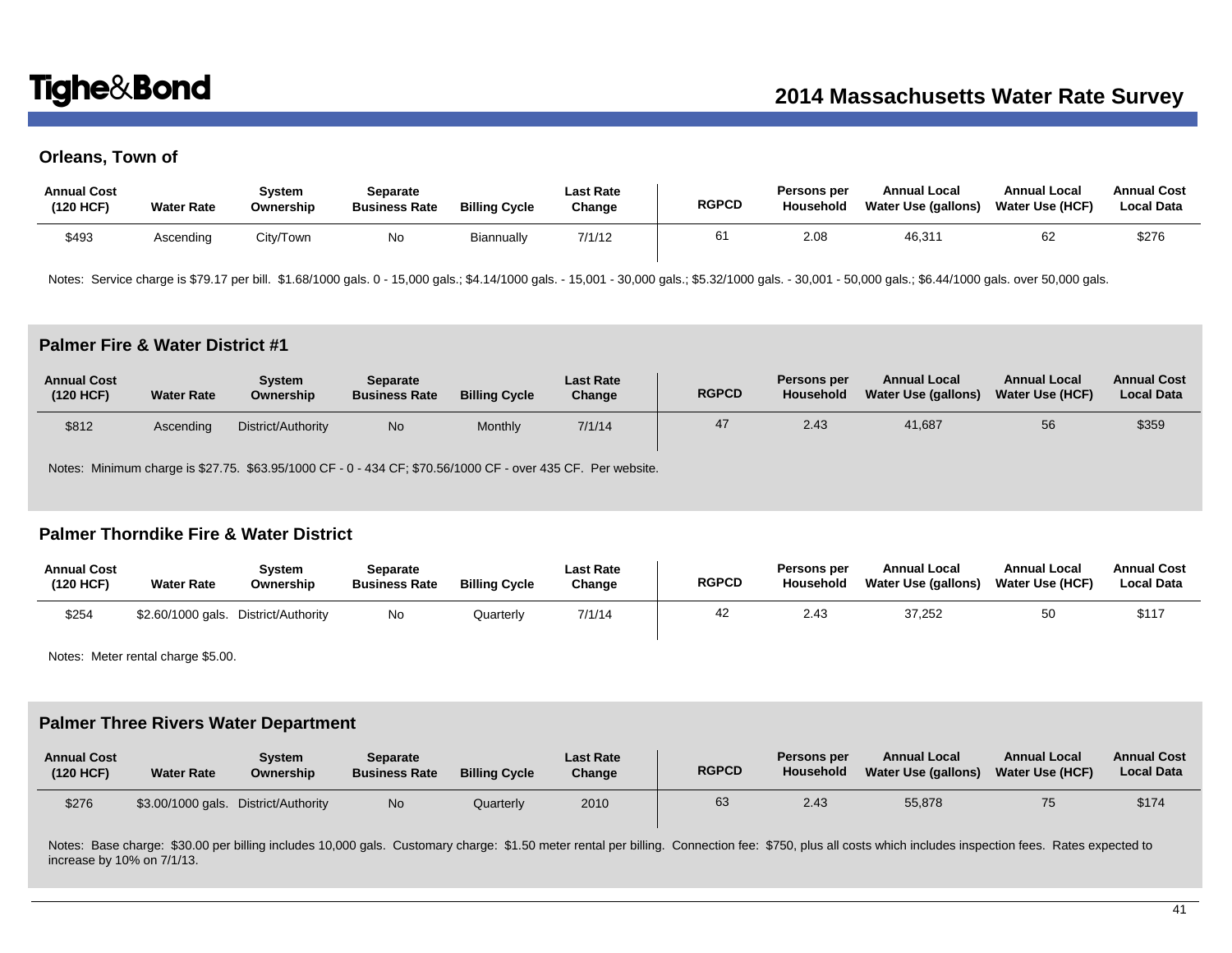# **Paxton, Town of**

| <b>Annual Cost</b><br>(120 HCF) | <b>Water Rate</b> | Svstem<br>Ownership | Separate<br><b>Business Rate</b> | <b>Billing Cycle</b> | <b>Last Rate</b><br>Change | <b>RGPCD</b> | <b>Persons per</b><br>Household | <b>Annual Local</b><br>Water Use (gallons) | <b>Annual Local</b><br>Water Use (HCF) | <b>Annual Cost</b><br><b>Local Data</b> |
|---------------------------------|-------------------|---------------------|----------------------------------|----------------------|----------------------------|--------------|---------------------------------|--------------------------------------------|----------------------------------------|-----------------------------------------|
| \$90C                           | Ascending         | City/Town           | Yes                              | Monthly              | 9/3/14                     |              | 2.59                            | 44.431                                     | 59                                     | \$527                                   |

Notes: Monthly meter charge: \$13.45. First 7,500 gals. - \$8.2550/1000 gals.; next 7,500 gals. - \$11.4300/1000 gals.; all over 15,000 gals. - \$12.8289/1000 gals. Per Town website. Used census data for Worcester County.

### **Peabody, City of**

| <b>Annual Cost</b><br>(120 HCF) | <b>Water Rate</b> | System<br>Ownership | <b>Separate</b><br><b>Business Rate</b> | <b>Billing Cycle</b> | <b>Last Rate</b><br>Change | <b>RGPCD</b> | Persons per<br><b>Household</b> | <b>Annual Local</b><br><b>Water Use (gallons)</b> | <b>Annual Local</b><br><b>Water Use (HCF)</b> | <b>Annual Cost</b><br><b>Local Data</b> |
|---------------------------------|-------------------|---------------------|-----------------------------------------|----------------------|----------------------------|--------------|---------------------------------|---------------------------------------------------|-----------------------------------------------|-----------------------------------------|
| \$306                           | Ascending         | City/Town           | Yes                                     | Quarterly            | 3/1/03                     | 57           | 2.38                            | 49,516                                            | 66                                            | \$163                                   |

Notes: Minimum charge \$5/quarter. \$2.44/HCF - first 15 HCF; \$2.66/HCF for 15 - 30 HCF; \$2.90/HCF over 30+ HCF. Per MWRA Survey.

## **Pembroke, Town of**

| <b>Annual Cost</b><br>(120 HCF) | <b>Water Rate</b> | Svstem<br>Ownership | Separate<br><b>Business Rate</b> | <b>Billing Cycle</b> | <b>Last Rate</b><br>Change | <b>RGPCD</b> | <b>Persons per</b><br><b>Household</b> | <b>Annual Local</b><br>Water Use (gallons) | <b>Annual Local</b><br><b>Water Use (HCF)</b> | <b>Annual Cost</b><br><b>Local Data</b> |
|---------------------------------|-------------------|---------------------|----------------------------------|----------------------|----------------------------|--------------|----------------------------------------|--------------------------------------------|-----------------------------------------------|-----------------------------------------|
| \$405                           | Ascending         | City/Town           | No                               | Biannually           | 2009                       | 52           | 2.86                                   | 54,283                                     |                                               | \$234                                   |

Notes: Base charge \$15.00 per billing. \$3.76/1000 gals. 0 - 30,000 gals.; \$4.98/1000 gals. - 30,001 - 50,000 gals.; \$7.56/1000 gals. - 50,000+ gals.

## **Pepperell, Town of**

| <b>Annual Cost</b><br>(120 HCF) | <b>Water Rate</b> | Svstem<br>Ownership | <b>Separate</b><br><b>Business Rate</b> | <b>Billing Cycle</b> | <b>Last Rate</b><br>Change | <b>RGPCD</b> | Persons per<br>Household | <b>Annual Local</b><br>Water Use (gallons) | <b>Annual Local</b><br><b>Water Use (HCF)</b> | <b>Annual Cost</b><br><b>Local Data</b> |
|---------------------------------|-------------------|---------------------|-----------------------------------------|----------------------|----------------------------|--------------|--------------------------|--------------------------------------------|-----------------------------------------------|-----------------------------------------|
| \$480                           | Ascending         | City/Town           | N <sub>o</sub>                          | Biannually           | 7/1/12                     | 60           | 2.74                     | 60,006                                     | 80                                            | \$325                                   |

Notes: Base charge \$40.42 per billing period. 0 - 2,500 CF - \$0.02643/CF; 2,501 - 3,000 CF; \$0.03336/CF; 3,001 - 6,000 CF - \$0.03888/CF; 6,001 - 9,000 CF - \$0.05415/CF; 9,001 CF + \$0.07635/CF - 2500 CF \$0.0206/CF ; 2501 - 3000 CF \$0.0260/CF ; 3001 - 6,000 CF \$0.0303/CF ; 6,001 - 9,000 CF \$0.0422/CF; 9,001 CF + - \$0.0595/CF.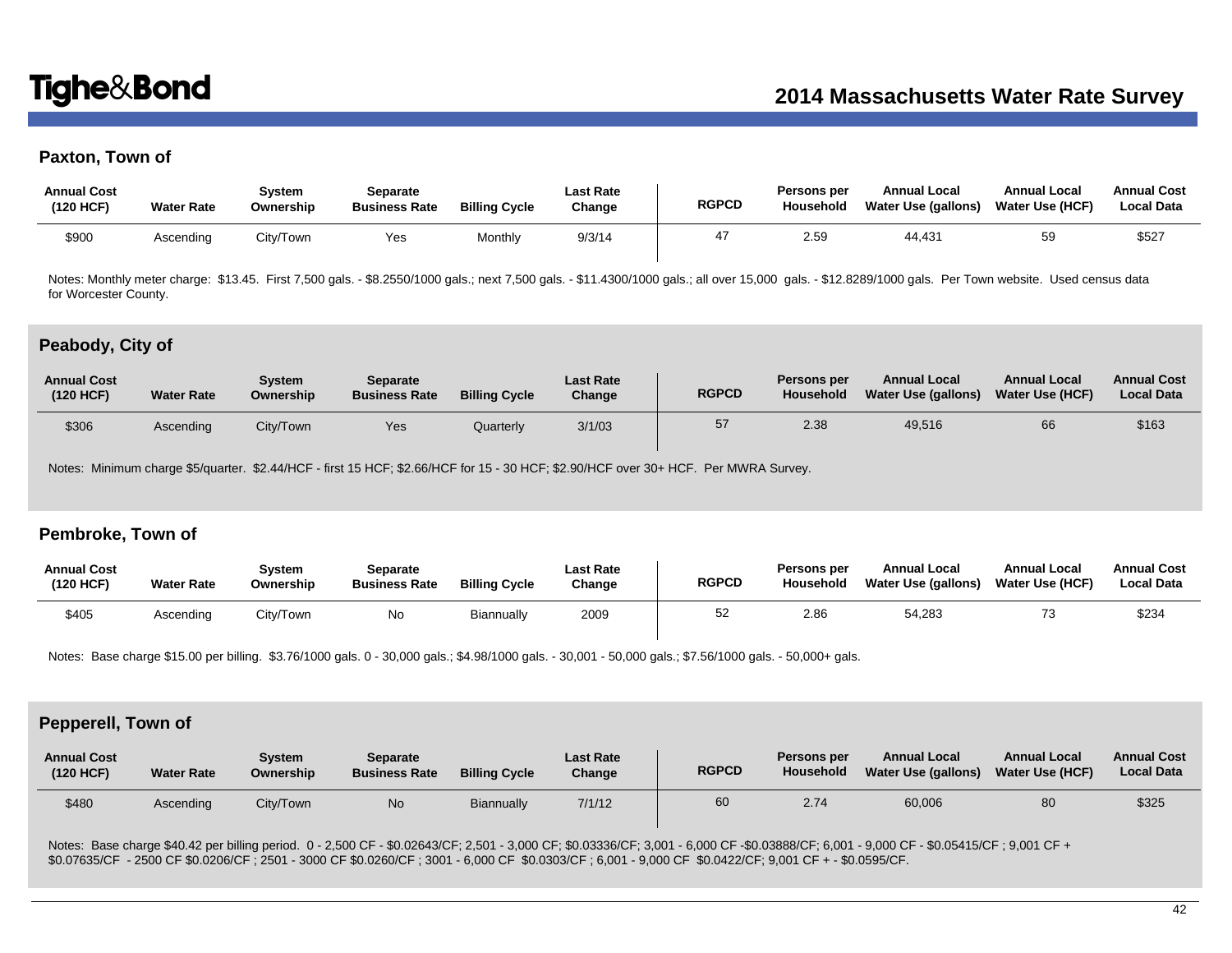# **Pittsfield, City of**

| <b>Annual Cost</b><br>(120 HCF) | <b>Water Rate</b> | Svstem<br>Ownership | Separate<br><b>Business Rate</b> | <b>Billing Cycle</b> | <b>Last Rate</b><br>Change | <b>RGPCD</b> | <b>Persons per</b><br>Household | <b>Annual Local</b><br>Water Use (gallons) | <b>Annual Local</b><br><b>Water Use (HCF)</b> | <b>Annual Cost</b><br><b>Local Data</b> |
|---------------------------------|-------------------|---------------------|----------------------------------|----------------------|----------------------------|--------------|---------------------------------|--------------------------------------------|-----------------------------------------------|-----------------------------------------|
| \$167                           | \$1.16/HCF        | Citv/Town           | No                               | Quarterly            | 7/1/14                     | 65           | ົ<br>2.2                        | 52,195                                     | 70                                            | \$109                                   |

Notes: Minimum quarterly charge is \$7.00. Used statewide standard of 65 gallons per capita per day.

### **Plainville, Town of**

| <b>Annual Cost</b><br>(120 HCF) | <b>Water Rate</b> | Svstem<br>Ownership | <b>Separate</b><br><b>Business Rate</b> | <b>Billing Cycle</b> | <b>Last Rate</b><br>Change | <b>RGPCD</b> | Persons per<br><b>Household</b> | <b>Annual Local</b><br><b>Water Use (gallons)</b> | <b>Annual Local</b><br><b>Water Use (HCF)</b> | <b>Annual Cost</b><br><b>Local Data</b> |
|---------------------------------|-------------------|---------------------|-----------------------------------------|----------------------|----------------------------|--------------|---------------------------------|---------------------------------------------------|-----------------------------------------------|-----------------------------------------|
| \$678                           | \$6.00/1000 gals. | City/Town           | No                                      | Quarterly            | 7/1/02                     | 51           | 2.47                            | 45,979                                            | 61                                            | \$414                                   |

Notes: Capital Fee \$34.50 per billing. Connection Charges: \$1,300 (domestic 1" )

# **Plymouth, Town of**

| <b>Annual Cost</b><br>(120 HCF) | <b>Water Rate</b> | Svstem<br>Ownership | Separate<br><b>Business Rate</b> | <b>Billing Cycle</b> | <b>Last Rate</b><br>Change | <b>RGPCD</b> | <b>Persons per</b><br>Household | <b>Annual Local</b><br>Water Use (gallons) | <b>Annual Local</b><br><b>Water Use (HCF)</b> | <b>Annual Cost</b><br><b>Local Data</b> |
|---------------------------------|-------------------|---------------------|----------------------------------|----------------------|----------------------------|--------------|---------------------------------|--------------------------------------------|-----------------------------------------------|-----------------------------------------|
| \$285                           | Ascendina         | City/Town           | No                               | Biannually           | 7/1/14                     | 74           | 2.54                            | 68,605                                     | 92                                            | \$225                                   |

Notes: Minimum charge/fee for 5/8" meter: \$40.00 (no consumption). \$1.32/HCF for up to 3,000 CF; \$2.09/HCF - 3,001 - 9,000 CF; \$2.57/HCF - over 9,000 CF. Per Town website.

### **Provincetown, Town of**

| <b>Annual Cost</b><br>(120 HCF) | <b>Water Rate</b> | System<br>Ownership | Separate<br><b>Business Rate</b> | <b>Billing Cycle</b> | <b>Last Rate</b><br>Change | <b>RGPCD</b> | Persons per<br>Household | <b>Annual Local</b><br>Water Use (gallons) | <b>Annual Local</b><br><b>Water Use (HCF)</b> | <b>Annual Cost</b><br><b>Local Data</b> |
|---------------------------------|-------------------|---------------------|----------------------------------|----------------------|----------------------------|--------------|--------------------------|--------------------------------------------|-----------------------------------------------|-----------------------------------------|
| \$660                           | Ascending         | City/Town           | No.                              | Biannually           | 4/15/09                    | 61           | 2.21                     | 49,206                                     | 66                                            | \$372                                   |

Notes: Basic service fee based on meter size: \$66 for 5/8-inch; 2 rate periods: 4/15-10/15 = \$5.00/1000 gals. - 0 - 15,000 gals.; \$7.50/1000 gals. - 16,000 - 40,000 gals.; \$12.00/1000 gals. - 41,000 -100,000 gals.; \$16.00/1000 gals. - over 100,000 gals.; 10/16-4/14 = \$3.00/1000 gals. - 0 - 15,000 gals.; \$5.00/1000 gals. - 16,000 - 40,000 gals.; \$7.00/1000 gals - 41,000 - 100,000 gals.; \$9.00/1000 gals. - over 100,000 gals. Per Town website. Used census data for Barnstable County.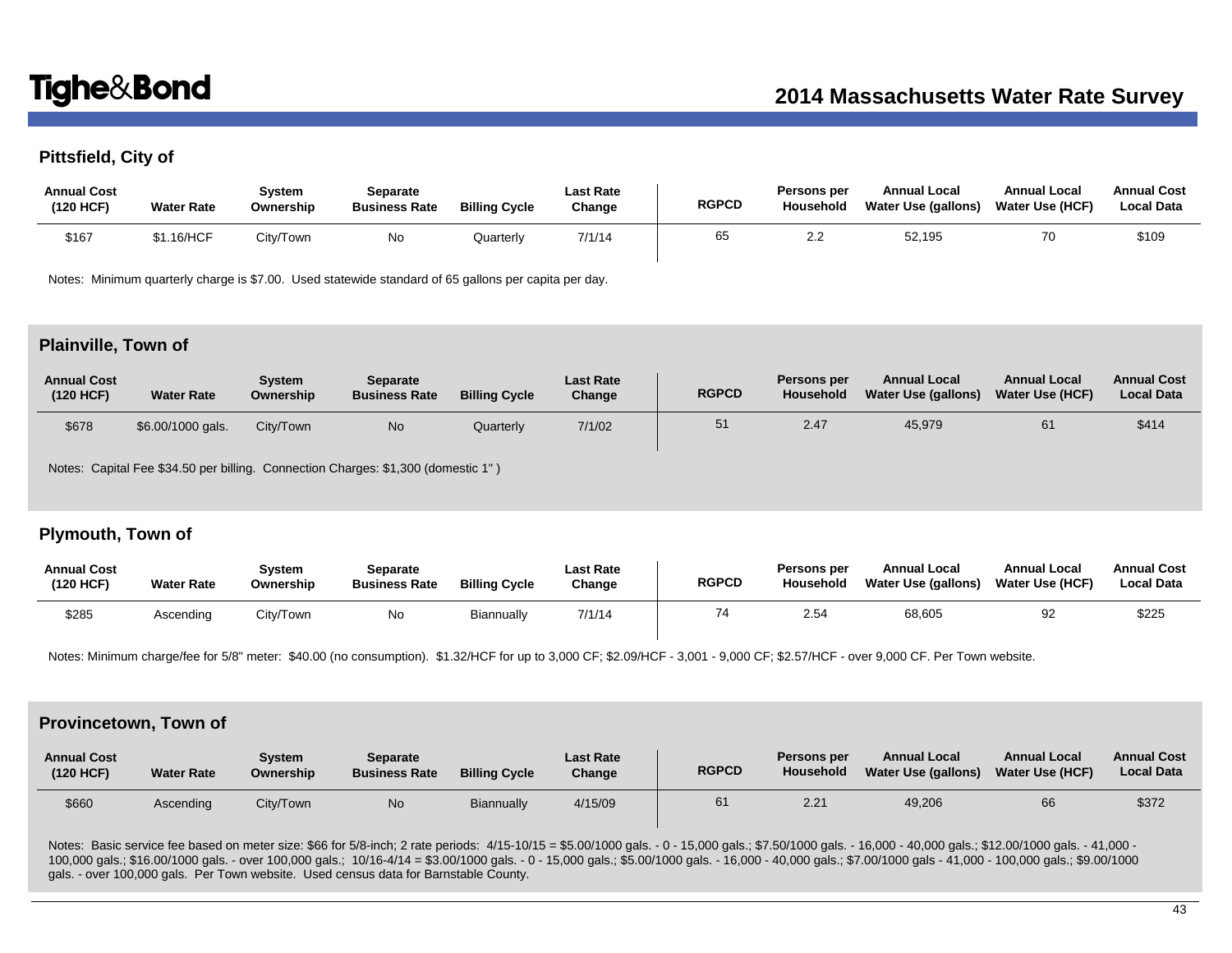# **Quincy, City of**

| <b>Annual Cost</b><br>(120 HCF) | <b>Water Rate</b> | Svstem<br>Ownership | <b>Separate</b><br><b>Business Rate</b> | <b>Billing Cycle</b> | <b>Last Rate</b><br>Change | <b>RGPCD</b> | Persons per<br>Household | <b>Annual Local</b><br>Water Use (gallons) | <b>Annual Local</b><br><b>Water Use (HCF)</b> | <b>Annual Cost</b><br><b>Local Data</b> |
|---------------------------------|-------------------|---------------------|-----------------------------------------|----------------------|----------------------------|--------------|--------------------------|--------------------------------------------|-----------------------------------------------|-----------------------------------------|
| \$656                           | \$5.47/HCF        | City/Town           | No                                      | Monthly              | 7/2014                     | 42           | 2.3                      | 35,259                                     |                                               | \$258                                   |

Notes: Per MWRA survey.

# **Randolph, Town of**

| <b>Annual Cost</b><br>(120 HCF) | <b>Water Rate</b> | Svstem<br>Ownership | <b>Separate</b><br><b>Business Rate</b> | <b>Billing Cycle</b> | <b>Last Rate</b><br>Change | <b>RGPCD</b> | Persons per<br>Household | <b>Annual Local</b><br>Water Use (gallons) | <b>Annual Local</b><br><b>Water Use (HCF)</b> | <b>Annual Cost</b><br><b>Local Data</b> |
|---------------------------------|-------------------|---------------------|-----------------------------------------|----------------------|----------------------------|--------------|--------------------------|--------------------------------------------|-----------------------------------------------|-----------------------------------------|
| \$568                           | Ascending         | City/Town           | <b>No</b>                               | Biannually           | 7/2014                     | 48           | 2.77                     | 48,530                                     | 65                                            | \$328                                   |

Notes: Base charge: \$35.00 per billing. \$3.97/HCF - 0 - 50 HCF; \$5.04/HCF over 50 HCF. Per MWRA survey.

# **Raynham Center Water District**

| <b>Annual Cost</b><br>(120 HCF) | <b>Water Rate</b> | System<br>Ownership | Separate<br><b>Business Rate</b> | <b>Billing Cycle</b> | <b>Last Rate</b><br>Change | <b>RGPCD</b> | Persons per<br><b>Household</b> | <b>Annual Local</b><br>Water Use (gallons) | <b>Annual Local</b><br>Water Use (HCF) | <b>Annual Cost</b><br><b>Local Data</b> |
|---------------------------------|-------------------|---------------------|----------------------------------|----------------------|----------------------------|--------------|---------------------------------|--------------------------------------------|----------------------------------------|-----------------------------------------|
| \$327                           | Ascendina         | District/Authority  | Yes                              | Quarterly            | 1/1/14                     | 65           | 2.82                            | 66,905                                     | 89                                     | \$242                                   |

Notes: Base charge: \$22.00 per quarter includes 10,000 gals. per 6 months; overages are billed twice annually: \$3.00/1000 gals. - 10,000 - 20,000 gals.; \$3.50/1000 gals. - 20,000 - 40,000 gals.; \$4.00/1000 gals. - over 40,000 gals. Per Town Website.

# **Reading, Town of**

| <b>Annual Cost</b><br>(120 HCF) | <b>Water Rate</b> | Svstem<br>Ownership | <b>Separate</b><br><b>Business Rate</b> | <b>Billing Cycle</b> | <b>Last Rate</b><br>Change | <b>RGPCD</b> | Persons per<br><b>Household</b> | <b>Annual Local</b><br>Water Use (gallons) | <b>Annual Local</b><br><b>Water Use (HCF)</b> | <b>Annual Cost</b><br><b>Local Data</b> |
|---------------------------------|-------------------|---------------------|-----------------------------------------|----------------------|----------------------------|--------------|---------------------------------|--------------------------------------------|-----------------------------------------------|-----------------------------------------|
| \$1,134                         | \$9.45/HCF        | Citv/Town           | N <sub>o</sub>                          | Quarterly            | 8/6/14                     | 46           | 2.64                            | 44,326                                     | 59                                            | \$560                                   |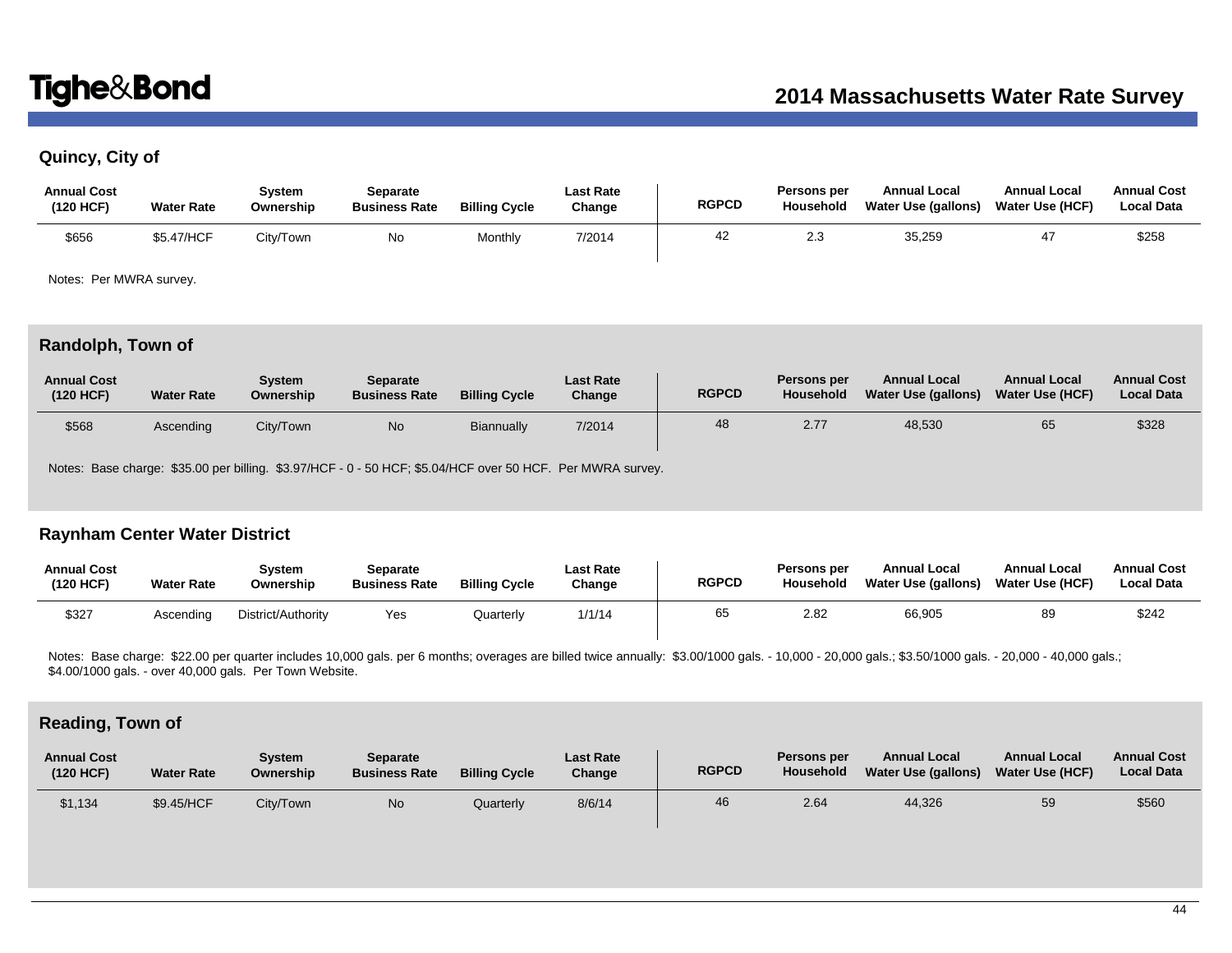# **Revere, City of**

| <b>Annual Cost</b><br>(120 HCF) | <b>Water Rate</b> | Svstem<br>Ownership | Separate<br><b>Business Rate</b> | <b>Billing Cycle</b> | <b>Last Rate</b><br>Change | <b>RGPCD</b> | Persons per<br>Household | <b>Annual Local</b><br>Water Use (gallons) | <b>Annual Local</b><br><b>Water Use (HCF)</b> | <b>Annual Cost</b><br><b>Local Data</b> |
|---------------------------------|-------------------|---------------------|----------------------------------|----------------------|----------------------------|--------------|--------------------------|--------------------------------------------|-----------------------------------------------|-----------------------------------------|
| \$469                           | \$3.91/HCF        | Citv/Town           | Yes                              | Quarterly            | 7/1/14                     | 42           | 2.64                     | 40,471                                     |                                               | \$212                                   |

Notes: Commercial Rates: \$5.76/HCF. Per MWRA survey.

# **Rockport, Town of**

| <b>Annual Cost</b><br>(120 HCF) | <b>Water Rate</b>     | Svstem<br>Ownership | <b>Separate</b><br><b>Business Rate</b> | <b>Billing Cycle</b> | Last Rate<br>Change | <b>RGPCD</b> | Persons per<br>Household | <b>Annual Local</b><br>Water Use (gallons) | <b>Annual Local</b><br><b>Water Use (HCF)</b> | <b>Annual Cost</b><br><b>Local Data</b> |
|---------------------------------|-----------------------|---------------------|-----------------------------------------|----------------------|---------------------|--------------|--------------------------|--------------------------------------------|-----------------------------------------------|-----------------------------------------|
| \$958                           | \$10.64/1000<br>gals. | City/Town           | <b>No</b>                               | Quarterly            | 7/1/14              | 53           | 2.25                     | 43,526                                     | 58                                            | \$463                                   |

# **Rowley, Town of**

| <b>Annual Cost</b><br>(120 HCF) | <b>Water Rate</b> | Svstem<br>Ownership | Separate<br><b>Business Rate</b> | <b>Billing Cycle</b> | Last Rate<br>Change | <b>RGPCD</b> | Persons per<br><b>Household</b> | <b>Annual Local</b><br>Water Use (gallons) | <b>Annual Local</b><br><b>Water Use (HCF)</b> | <b>Annual Cost</b><br><b>Local Data</b> |
|---------------------------------|-------------------|---------------------|----------------------------------|----------------------|---------------------|--------------|---------------------------------|--------------------------------------------|-----------------------------------------------|-----------------------------------------|
| \$1,468                         | Ascending         | Citv/Town           | No                               | Monthly              | 7/1/14              | 50           | 2.67                            | 48,728                                     | 65                                            | \$729                                   |

Notes: 1 - 4,000 gals. - \$14.91/1000 gals; 4,001 - 36,000 gals. - \$17.91/1000 gals; 36,000 - 999,999 gals - \$19.91/1000 gals. Per Town website.

# **Rutland, Town of**

| <b>Annual Cost</b><br>(120 HCF) | <b>Water Rate</b> | Svstem<br>Ownership | Separate<br><b>Business Rate</b> | <b>Billing Cycle</b> | <b>Last Rate</b><br>Change | <b>RGPCD</b> | Persons per<br>Household | <b>Annual Local</b><br>Water Use (gallons) | <b>Annual Local</b><br><b>Water Use (HCF)</b> | <b>Annual Cost</b><br><b>Local Data</b> |
|---------------------------------|-------------------|---------------------|----------------------------------|----------------------|----------------------------|--------------|--------------------------|--------------------------------------------|-----------------------------------------------|-----------------------------------------|
| \$588                           | Ascending         | City/Town           | <b>No</b>                        | Quarterly            | 4/1/12                     | 44           | 2.95                     | 47.377                                     | 63                                            | \$326                                   |

Notes: Assessment fee \$16.15 per bill for the water tank engineering and construction debt. \$3.36/HCF - first 500 CF; \$4.48/HCF - 501 - 2,500 CF; \$4.89/HCF - 2,501 - 3,500 CF; \$6.56/HCF - 3,501 and over. Per Town website.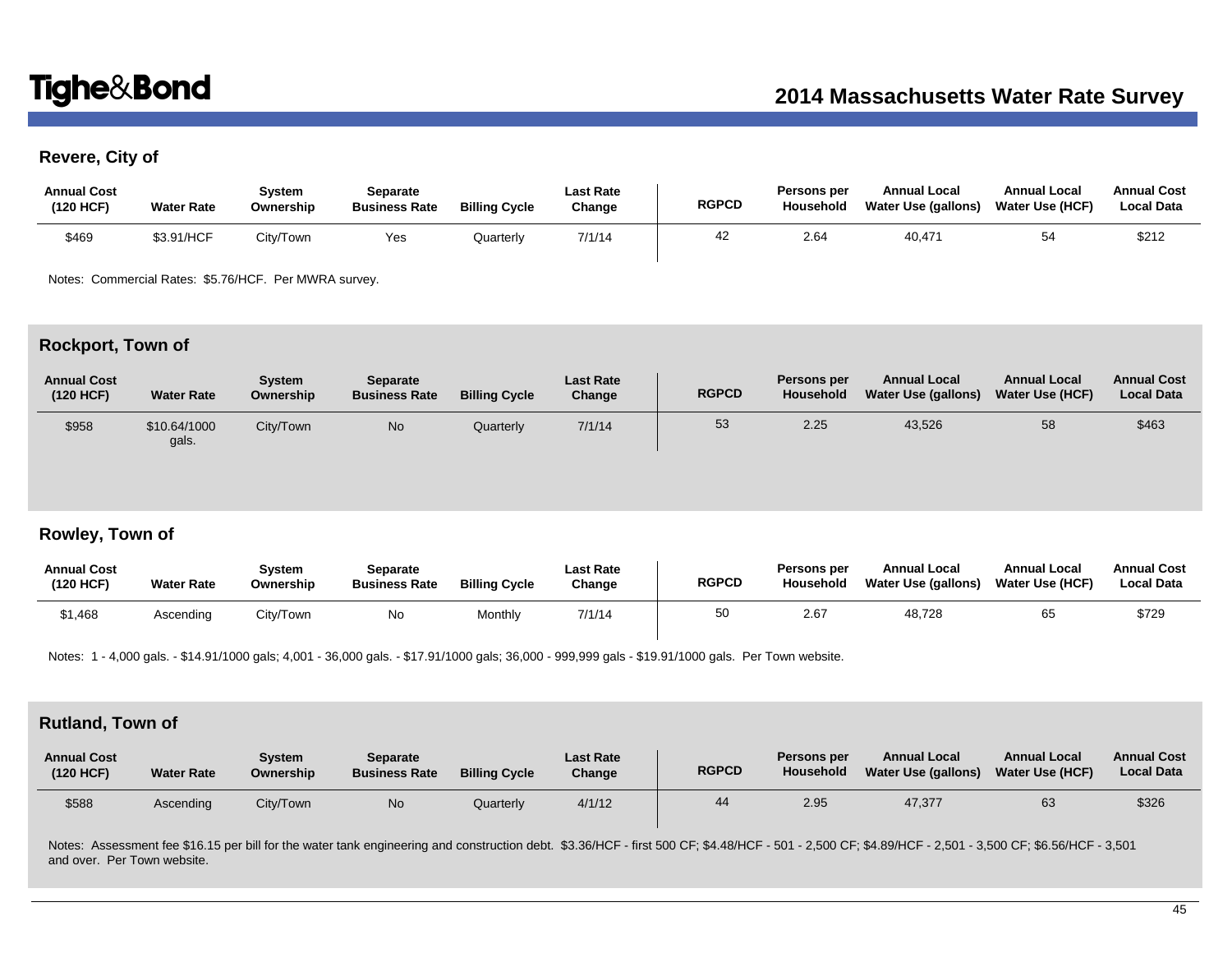# **Salem, City of**

| <b>Annual Cost</b><br>(120 HCF) | <b>Water Rate</b> | Svstem<br>Ownership | Separate<br><b>Business Rate</b> | <b>Billing Cycle</b> | Last Rate<br>Change | <b>RGPCD</b> | Persons per<br>Household | <b>Annual Local</b><br>Water Use (gallons) | <b>Annual Local</b><br>Water Use (HCF) | <b>Annual Cost</b><br><b>Local Data</b> |
|---------------------------------|-------------------|---------------------|----------------------------------|----------------------|---------------------|--------------|--------------------------|--------------------------------------------|----------------------------------------|-----------------------------------------|
| \$347                           | \$2.89/HCF        | City/Town           | Yes                              | <b>Juarterl</b>      | 8/2014              | 69           | 2.18                     | 54,903                                     |                                        | \$212                                   |

Notes: Commercial rate: \$3.92/HCF.

# **Salisbury, Town of**

| <b>Annual Cost</b><br>(120 HCF) | <b>Water Rate</b> | System<br>Ownership | <b>Separate</b><br><b>Business Rate</b> | <b>Billing Cycle</b> | <b>Last Rate</b><br>Change | <b>RGPCD</b> | Persons per<br>Household | <b>Annual Local</b><br>Water Use (gallons) | <b>Annual Local</b><br><b>Water Use (HCF)</b> | <b>Annual Cost</b><br><b>Local Data</b> |
|---------------------------------|-------------------|---------------------|-----------------------------------------|----------------------|----------------------------|--------------|--------------------------|--------------------------------------------|-----------------------------------------------|-----------------------------------------|
| \$617                           | \$3.37/1000 gals. | City/Town           | N <sub>o</sub>                          | Monthly              | 7/1/11                     | 55           | 2.49                     | 49,987                                     | 67                                            | \$482                                   |

Notes: Monthly charge of \$26.13 for 5/8" meter.

## **Sandwich Water District**

| <b>Annual Cost</b><br>(120 HCF) | <b>Water Rate</b> | Svstem<br>Ownership | Separate<br><b>Business Rate</b> | <b>Billing Cycle</b> | <b>Last Rate</b><br>Change | <b>RGPCD</b> | <b>Persons per</b><br><b>Household</b> | <b>Annual Local</b><br>Water Use (gallons) | <b>Annual Local</b><br><b>Water Use (HCF)</b> | <b>Annual Cost</b><br><b>Local Data</b> |
|---------------------------------|-------------------|---------------------|----------------------------------|----------------------|----------------------------|--------------|----------------------------------------|--------------------------------------------|-----------------------------------------------|-----------------------------------------|
| \$150                           | Ascending         | District/Authority  | No                               | Biannually           | ΝR                         | 60           | ົ<br>۷.۱                               | 59.130                                     | 79                                            | \$88                                    |

Notes: Base charge: \$25.00 per billing includes up to 20,000 gals., \$2.00/1000 gals. for next 30,000 gals.; \$3.00/1000 gals. over 50,000 gals. Per District website.

# **Saugus, Town of**

| <b>Annual Cost</b><br>(120 HCF) | <b>Water Rate</b> | System<br>Ownership | Separate<br><b>Business Rate</b> | <b>Billing Cycle</b> | <b>Last Rate</b><br>Change | <b>RGPCD</b> | Persons per<br>Household | <b>Annual Local</b><br>Water Use (gallons) | <b>Annual Local</b><br><b>Water Use (HCF)</b> | <b>Annual Cost</b><br><b>Local Data</b> |
|---------------------------------|-------------------|---------------------|----------------------------------|----------------------|----------------------------|--------------|--------------------------|--------------------------------------------|-----------------------------------------------|-----------------------------------------|
| \$563                           | Ascending         | City/Town           | Yes                              | Biannually           | 7/2014                     | 63           | 2.59                     | 59,557                                     | 80                                            | \$342                                   |

Notes: Minimum charge \$76.73 for first 20 HCF; \$4.08/HCF, 21 - 30 HCF; \$5.46/HCF, 31 - 60 HCF; \$6.83/HCF, 61 - 100 HCF; \$7.62/HCF, 101 - 200 HCF; \$8.54/HCF, 201 - 500 HCF; \$9.20/HCF, 501 - 1000 HCF; \$8.63/HCF over 1000 HCF.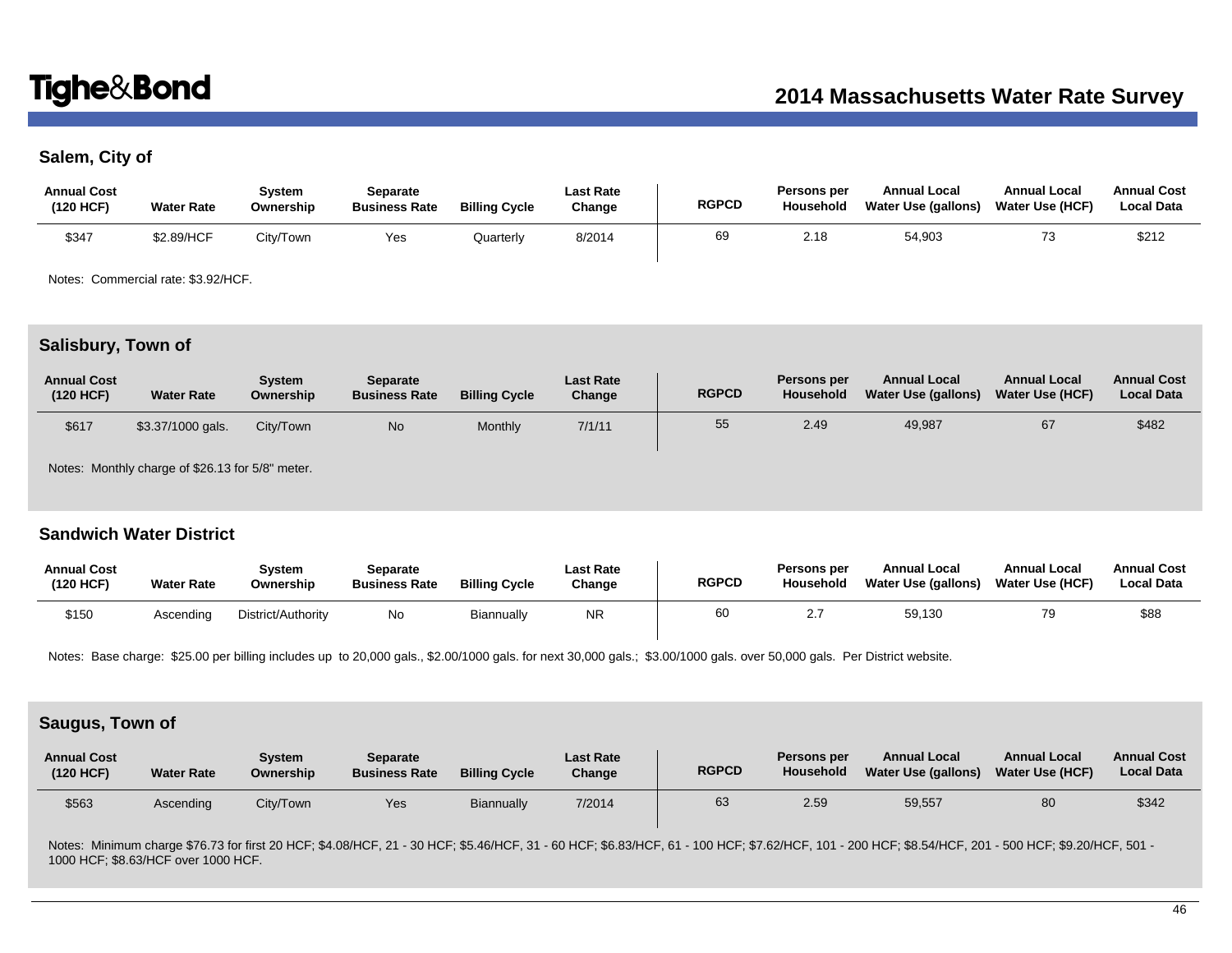# **Seekonk Water District**

| <b>Annual Cost</b><br>(120 HCF) | <b>Water Rate</b> | Svstem<br>Ownership | Separate<br><b>Business Rate</b> | <b>Billing Cycle</b> | Last Rate<br>Change | <b>RGPCD</b> | Persons per<br>Household | <b>Annual Local</b><br>Water Use (gallons) | <b>Annual Local</b><br>Water Use (HCF) | <b>Annual Cost</b><br><b>Local Data</b> |
|---------------------------------|-------------------|---------------------|----------------------------------|----------------------|---------------------|--------------|--------------------------|--------------------------------------------|----------------------------------------|-----------------------------------------|
| \$497                           | Ascending         | District/Authority  | No                               | Biannually           | 7/1/14              | 66           | 2.87                     | 69,138                                     | 92                                     | \$380                                   |

Notes: Account charge: \$12.50 per billing; capital improvement charge: \$18.00 per billing; meter rental charge: 5/8" \$2.00, 3/4" \$3.00, 1" \$4.00 per billing. \$4.56/1000 gals. - 0 - 35,000 gals.; \$5.62/1000 gals. 35,001 - 50,000 gals.; \$6.89/1000 gals. over 50,000 gals.

### **Shrewsbury, Town of**

| <b>Annual Cost</b><br>(120 HCF) | <b>Water Rate</b> | System<br>Ownership | Separate<br><b>Business Rate</b> | <b>Billing Cycle</b> | <b>Last Rate</b><br>Change | <b>RGPCD</b> | Persons per<br>Household | <b>Annual Local</b><br>Water Use (gallons) | <b>Annual Local</b><br><b>Water Use (HCF)</b> | <b>Annual Cost</b><br><b>Local Data</b> |
|---------------------------------|-------------------|---------------------|----------------------------------|----------------------|----------------------------|--------------|--------------------------|--------------------------------------------|-----------------------------------------------|-----------------------------------------|
| \$322                           | Ascending         | City/Town           | <b>No</b>                        | Quarterly            | <b>NR</b>                  | 61           | 2.73                     | 60,783                                     | 81                                            | \$223                                   |

Notes: Base charge: \$21.00 per billing for first 5,000 gals.; \$3.40/1000 gals. - 5,001 - 25,000 gals.; \$6.30/1000 gals. - 25,001 - 60,000 gals.; over 60,000 gallons -\$10.00/1000 gals. Per Town website.

# **Somerset, Town of**

| <b>Annual Cost</b><br>(120 HCF) | <b>Water Rate</b> | Svstem<br>Ownership | <b>Separate</b><br><b>Business Rate</b> | <b>Billing Cycle</b> | Last Rate<br>Change | <b>RGPCD</b> | <b>Persons per</b><br>Household | <b>Annual Local</b><br>Water Use (gallons) | <b>Annual Local</b><br><b>Water Use (HCF)</b> | <b>Annual Cost</b><br><b>Local Data</b> |
|---------------------------------|-------------------|---------------------|-----------------------------------------|----------------------|---------------------|--------------|---------------------------------|--------------------------------------------|-----------------------------------------------|-----------------------------------------|
| \$452                           | Ascending         | City/Town           | Yes                                     | <b>Biannually</b>    | 1/2014              | 53           | 2.63                            | 50,877                                     | 68                                            | \$25'                                   |

Notes: Base charge: \$45.00 per billing for up to 10,000 gals.; \$5.20/1000 gals. 10,000 - 100,000 gals.; \$5.80/1000 gals. 101,000+ gals. Town reports average homeowner bill as \$375.

### **Somerville, City of**

| <b>Annual Cost</b><br>(120 HCF) | <b>Water Rate</b> | Svstem<br>Ownership | <b>Separate</b><br><b>Business Rate</b> | <b>Billing Cycle</b> | <b>Last Rate</b><br>Change | <b>RGPCD</b> | Persons per<br><b>Household</b> | <b>Annual Local</b><br><b>Water Use (gallons)</b> | <b>Annual Local</b><br><b>Water Use (HCF)</b> | <b>Annual Cost</b><br><b>Local Data</b> |
|---------------------------------|-------------------|---------------------|-----------------------------------------|----------------------|----------------------------|--------------|---------------------------------|---------------------------------------------------|-----------------------------------------------|-----------------------------------------|
| \$581                           | Ascending         | City/Town           | N <sub>o</sub>                          | Triannually          | 7/1/14                     | 49           | 2.29                            | 40,957                                            | 55                                            | \$230                                   |

Notes: \$3.73/HCF, 0 to 13 HCF; \$5.38/HCF, 13 to 67 HCF; \$5.64/HCF, 67 to 133 HCF; \$5.85/HCF over 133 HCF. Per MWRA Survey.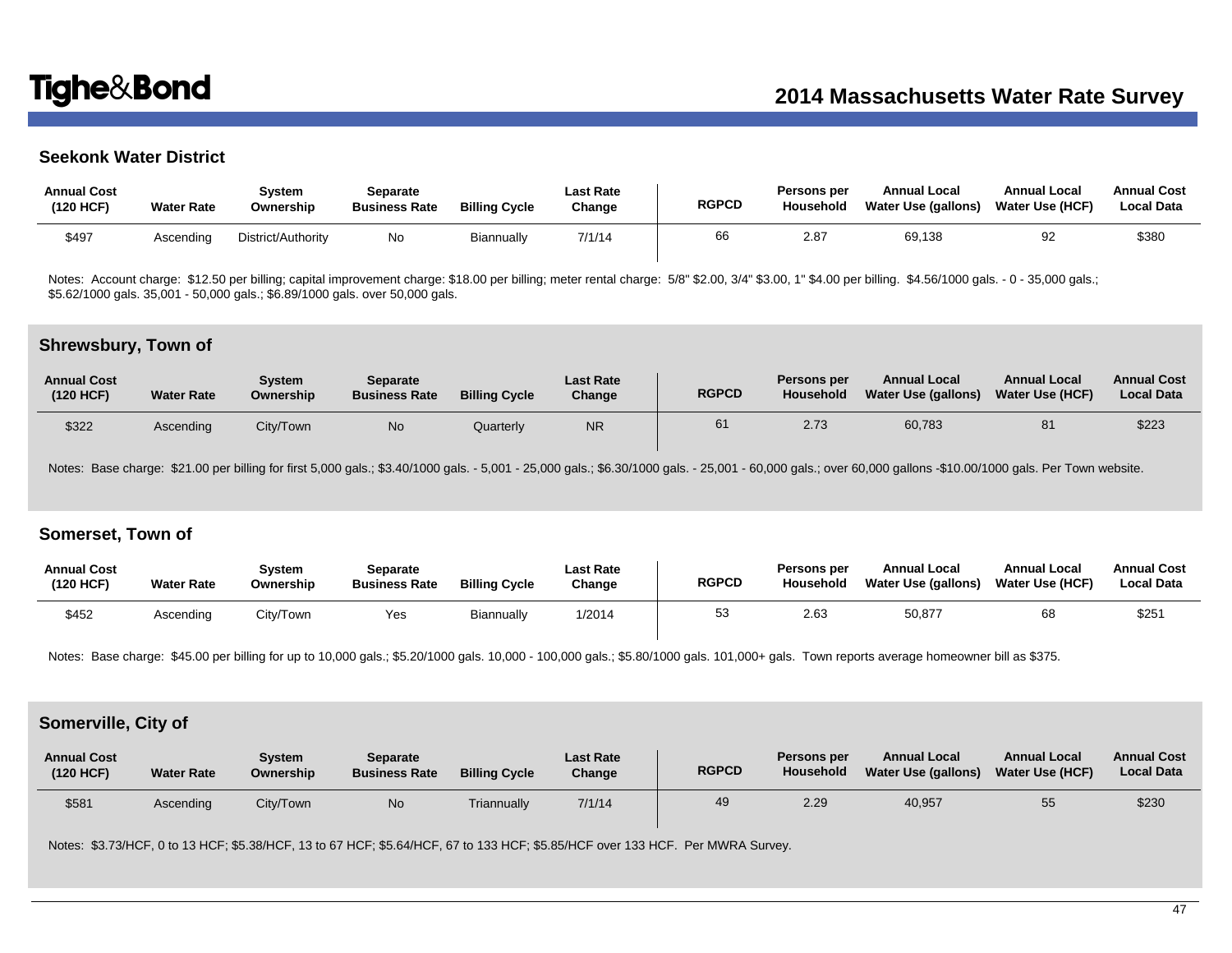# **South Deerfield Water Supply District**

| <b>Annual Cost</b><br>(120 HCF) | <b>Water Rate</b>     | Svstem<br>Ownership | Separate<br><b>Business Rate</b> | <b>Billing Cycle</b> | Last Rate<br>Change | <b>RGPCD</b> | Persons per<br>Household | <b>Annual Local</b><br>Water Use (gallons) | <b>Annual Local</b><br>Water Use (HCF) | <b>Annual Cost</b><br><b>Local Data</b> |
|---------------------------------|-----------------------|---------------------|----------------------------------|----------------------|---------------------|--------------|--------------------------|--------------------------------------------|----------------------------------------|-----------------------------------------|
| \$133                           | \$1.375/1000<br>gals. | District/Authority  | No                               | Biannually           | 11/1/08             | 56           | 2.38                     | 48,647                                     | 65                                     | \$77                                    |

Notes: Minimum bill: \$25.00. There is also a water tax rate, which is not included. \$5.00 meter charge per billing.

# **South Hadley Fire District #1**

| <b>Annual Cost</b><br>(120 HCF) | <b>Water Rate</b> | Svstem<br>Ownership | Separate<br><b>Business Rate</b> | <b>Billing Cycle</b> | <b>Last Rate</b><br>Change | <b>RGPCD</b> | Persons per<br>Household | <b>Annual Local</b><br>Water Use (gallons) | <b>Annual Local</b><br><b>Water Use (HCF)</b> | <b>Annual Cost</b><br><b>Local Data</b> |
|---------------------------------|-------------------|---------------------|----------------------------------|----------------------|----------------------------|--------------|--------------------------|--------------------------------------------|-----------------------------------------------|-----------------------------------------|
| \$451                           | \$3.59/HCF        | District/Authority  | Yes                              | Quarterly            | 6/1/14                     | 55           | 2.25                     | 45,169                                     | 60                                            | \$237                                   |

Notes: Service charge: \$5.00 per billing/per family unit.

# **South Hadley Fire District #2**

| <b>Annual Cost</b><br>(120 HCF) | <b>Water Rate</b> | Svstem<br>Ownership | Separate<br><b>Business Rate</b> | <b>Billing Cycle</b> | <b>Last Rate</b><br>Change | <b>RGPCD</b> | Persons per<br><b>Household</b> | <b>Annual Local</b><br>Water Use (gallons) | <b>Annual Local</b><br><b>Water Use (HCF)</b> | <b>Annual Cost</b><br><b>Local Data</b> |
|---------------------------------|-------------------|---------------------|----------------------------------|----------------------|----------------------------|--------------|---------------------------------|--------------------------------------------|-----------------------------------------------|-----------------------------------------|
| \$535                           | \$4.46/HCF        | District/Authority  | No.                              | Bimonthly            | 7/1/14                     | 54           | 2.14                            | 42.179                                     | 56                                            | \$25'                                   |

## **Southampton, Town of**

| <b>Annual Cost</b><br>(120 HCF) | <b>Water Rate</b> | System<br>Ownership | <b>Separate</b><br><b>Business Rate</b> | <b>Billing Cycle</b> | <b>Last Rate</b><br>Change | <b>RGPCD</b> | Persons per<br>Household | <b>Annual Local</b><br>Water Use (gallons) | <b>Annual Local</b><br><b>Water Use (HCF)</b> | <b>Annual Cost</b><br><b>Local Data</b> |
|---------------------------------|-------------------|---------------------|-----------------------------------------|----------------------|----------------------------|--------------|--------------------------|--------------------------------------------|-----------------------------------------------|-----------------------------------------|
| \$315                           | Ascending         | City/Town           | Yes                                     | Quarterly            | 10/1/03                    | 72           | 2.55                     | 67,014                                     | 90                                            | \$235                                   |

Notes: Water charge base rate: \$42.00 which includes first 12,000 gals.; 12,001 to 24,000 gal - \$3.50/1000 gals.; 24,001 and over \$5.00/1000 gals.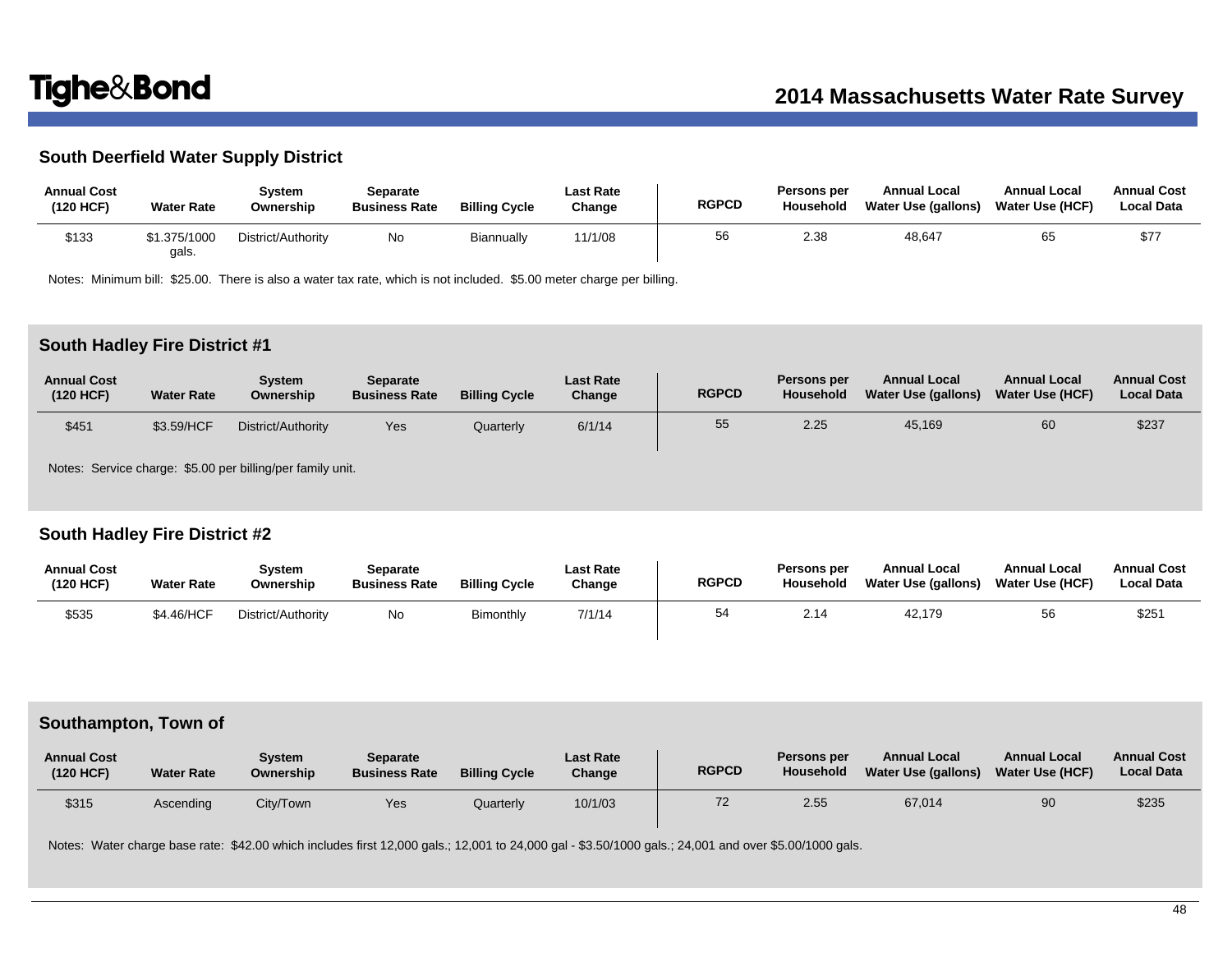# **Southborough, Town of**

| <b>Annual Cost</b><br>(120 HCF) | <b>Water Rate</b> | Svstem<br>Ownership | Separate<br><b>Business Rate</b> | <b>Billing Cycle</b> | Last Rate<br>Change | <b>RGPCD</b> | <b>Persons per</b><br>Household | <b>Annual Local</b><br>Water Use (gallons) | <b>Annual Local</b><br><b>Water Use (HCF)</b> | <b>Annual Cost</b><br><b>Local Data</b> |
|---------------------------------|-------------------|---------------------|----------------------------------|----------------------|---------------------|--------------|---------------------------------|--------------------------------------------|-----------------------------------------------|-----------------------------------------|
| \$410                           | Ascending         | City/Town           | No                               | <b>Juarterly</b>     | 3/09                |              | 2.89                            | 77.004                                     | 103                                           | \$342                                   |

Notes: Base charge: \$27.58 per billing includes 10 HCF. \$3.50/HCF, 10 - 20 HCF; \$4.00/HCF, 20 - 35 HCF; \$5.00/HCF - 35 - 80 HCF; \$6.00/HCF over 80 HCF.

# **Southbridge, Town of**

| <b>Annual Cost</b><br>(120 HCF) | <b>Water Rate</b> | Svstem<br>Ownership | Separate<br><b>Business Rate</b> | <b>Billing Cycle</b> | <b>Last Rate</b><br>Change | <b>RGPCD</b> | Persons per<br>Household | <b>Annual Local</b><br>Water Use (gallons) | <b>Annual Local</b><br><b>Water Use (HCF)</b> | <b>Annual Cost</b><br><b>Local Data</b> |
|---------------------------------|-------------------|---------------------|----------------------------------|----------------------|----------------------------|--------------|--------------------------|--------------------------------------------|-----------------------------------------------|-----------------------------------------|
| \$687                           | Ascendina         | City/Town           | Yes                              | Quarterly            | 7/1/14                     | 48           | 2.55                     | 44,676                                     | 60                                            | \$467                                   |

Notes: Service charge: \$64.50 per billing for 5/8" meter; \$3.21/HCF first 500 CF; next 3,500 CF \$3.64/HCF; next 15,000 CF \$4.28/HCF; next 81,000 CF \$5.03/HCF; over 100,000 CF \$5.77/HCF. Per Town website.

# **Southfield Water Company**

| <b>Annual Cost</b><br>(120 HCF) | <b>Water Rate</b> | Svstem<br>Ownership         | Separate<br><b>Business Rate</b> | <b>Billing Cycle</b> | Last Rate<br>Change | <b>RGPCD</b> | Persons per<br><b>Household</b> | <b>Annual Local</b><br>Water Use (gallons) | <b>Annual Local</b><br><b>Water Use (HCF)</b> | <b>Annual Cost</b><br><b>Local Data</b> |
|---------------------------------|-------------------|-----------------------------|----------------------------------|----------------------|---------------------|--------------|---------------------------------|--------------------------------------------|-----------------------------------------------|-----------------------------------------|
| \$400                           | $$400$ /year      | Private (Non-<br>Municipal) | No                               | Annually             | 8/1/09              |              |                                 |                                            |                                               | \$400                                   |

# **Southwick, Town of**

| <b>Annual Cost</b><br>(120 HCF) | <b>Water Rate</b> | Svstem<br>Ownership | Separate<br><b>Business Rate</b> | <b>Billing Cycle</b> | <b>Last Rate</b><br>Change | <b>RGPCD</b> | <b>Persons per</b><br><b>Household</b> | <b>Annual Local</b><br>Water Use (gallons) | <b>Annual Local</b><br><b>Water Use (HCF)</b> | <b>Annual Cost</b><br><b>Local Data</b> |
|---------------------------------|-------------------|---------------------|----------------------------------|----------------------|----------------------------|--------------|----------------------------------------|--------------------------------------------|-----------------------------------------------|-----------------------------------------|
| \$428                           | \$4.75/1000 gals. | City/Town           | No                               | Biannually           | 4/1/13                     | 78           | 2.62                                   | 74,591                                     | 100                                           | \$360                                   |

Notes: Base charge: \$71.25 per billing includes up to 15,000 gals. Customary charge: \$3.00 per billing/meter charge.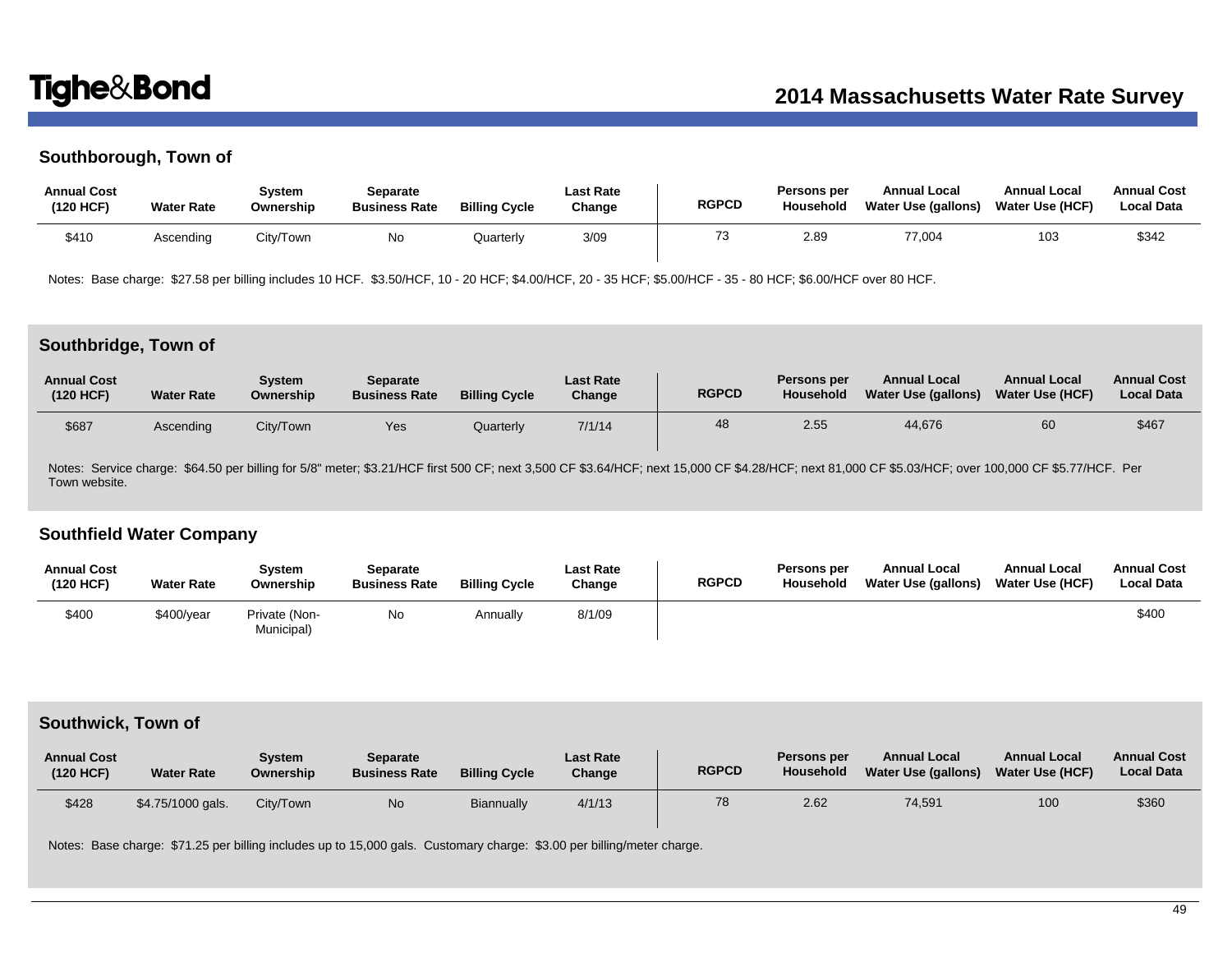# **Spencer, Town of**

| <b>Annual Cost</b><br>(120 HCF) | <b>Water Rate</b> | Svstem<br>Ownership | Separate<br><b>Business Rate</b> | <b>Billing Cycle</b> | <b>Last Rate</b><br>Change | <b>RGPCD</b> | Persons per<br>Household | <b>Annual Local</b><br>Water Use (gallons) | <b>Annual Local</b><br>Water Use (HCF) | <b>Annual Cost</b><br><b>Local Data</b> |
|---------------------------------|-------------------|---------------------|----------------------------------|----------------------|----------------------------|--------------|--------------------------|--------------------------------------------|----------------------------------------|-----------------------------------------|
| \$910                           | Ascendina         | City/Town           | No                               | Quarterly            | 7/1/10                     | 53           | 2.57                     | 49,717                                     | 66                                     | \$562                                   |

Notes: Base charge: \$129.92 per billing includes up to 1,500 CF; \$6.52/HCF for next 3,500 CF; \$6.88/HCF for next 3,000 CF; \$7.36/HCF for above 8,000 CF. Town estimates average annual bill to be \$820.

### **Springfield Water & Sewer Commission**

| <b>Annual Cost</b><br>(120 HCF) | <b>Water Rate</b> | Svstem<br>Ownership | Separate<br><b>Business Rate</b> | <b>Billing Cycle</b> | <b>Last Rate</b><br>Change | <b>RGPCD</b> | Persons per<br>Household | <b>Annual Local</b><br>Water Use (gallons) | <b>Annual Local</b><br><b>Water Use (HCF)</b> | <b>Annual Cost</b><br><b>Local Data</b> |
|---------------------------------|-------------------|---------------------|----------------------------------|----------------------|----------------------------|--------------|--------------------------|--------------------------------------------|-----------------------------------------------|-----------------------------------------|
| \$349                           | \$2.66/HCF        | City/Town           | No                               | Monthly              | 7/1/14                     | 62           | 2.64                     | 59,743                                     | 80                                            | \$242                                   |

Notes: Service charge: \$2.50 per month.

# **Sterling, Town of**

| <b>Annual Cost</b><br>(120 HCF) | <b>Water Rate</b> | Svstem<br>Ownership | Separate<br><b>Business Rate</b> | <b>Billing Cycle</b> | <b>Last Rate</b><br>Change | <b>RGPCD</b> | <b>Persons per</b><br>Household | <b>Annual Local</b><br>Water Use (gallons) | <b>Annual Local</b><br><b>Water Use (HCF)</b> | <b>Annual Cost</b><br>Local Data |
|---------------------------------|-------------------|---------------------|----------------------------------|----------------------|----------------------------|--------------|---------------------------------|--------------------------------------------|-----------------------------------------------|----------------------------------|
| \$503                           | Ascending         | City/Town           | N0                               | Quarterly            | 10/1/14                    | 57           | 2.77                            | 57,630                                     |                                               | \$37'                            |

Notes: Base charge: \$50.00 per billing includes first 4,000 gals.; \$4.10/1000 gals. - 4,001 - 30,000 gals.; \$4.50/1000 gals.; \$4.50/1000 gals - 30,000 gals.; \$6.56/1000 gals.; \$6.04/1000 gals.; \$6.04/1000 gals.; \$6.56/1000 gals. - 75,001 - 100,000 gals.; \$7.48/1000 gals. - more than 100,000 gals. Town reports annual cost at \$400.

### **Stockbridge, Town of**

| <b>Annual Cost</b><br>(120 HCF) | <b>Water Rate</b> | Svstem<br>Ownership | <b>Separate</b><br><b>Business Rate</b> | <b>Billing Cycle</b> | <b>Last Rate</b><br>Change | <b>RGPCD</b> | Persons per<br><b>Household</b> | <b>Annual Local</b><br>Water Use (gallons) | <b>Annual Local</b><br><b>Water Use (HCF)</b> | <b>Annual Cost</b><br><b>Local Data</b> |
|---------------------------------|-------------------|---------------------|-----------------------------------------|----------------------|----------------------------|--------------|---------------------------------|--------------------------------------------|-----------------------------------------------|-----------------------------------------|
| \$474                           | \$3.95/HCF        | Citv/Town           | N <sub>o</sub>                          | <b>Biannually</b>    | 4/18/14                    | 57           | 2.24                            | 46,603                                     | 62                                            | \$246                                   |

Notes: Minimum bill for 6 months is \$79.88. Used Berkshire County data from 2010 census.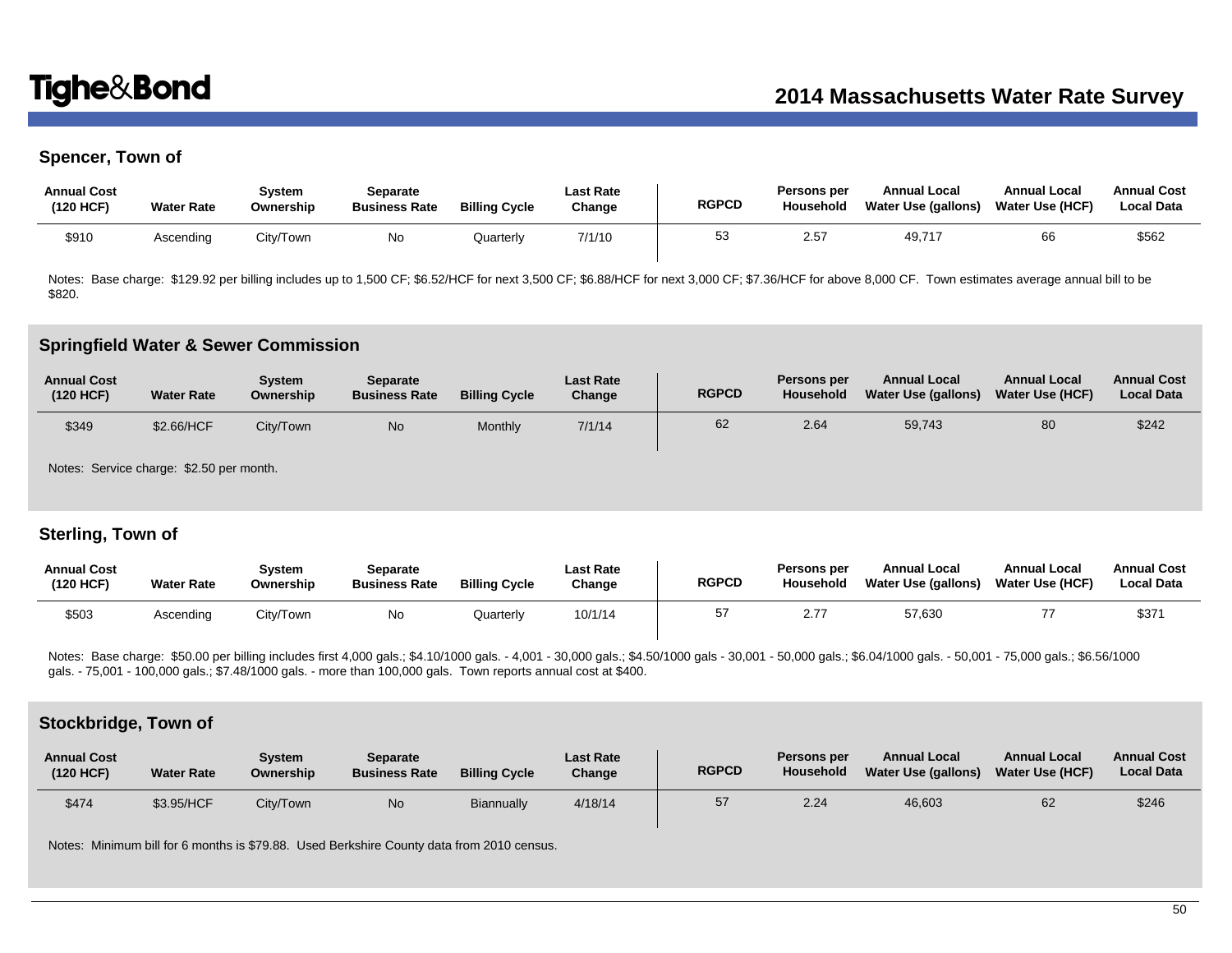# **Stoneham, Town of**

| <b>Annual Cost</b><br>(120 HCF) | <b>Water Rate</b> | Svstem<br>Ownership | Separate<br><b>Business Rate</b> | <b>Billing Cycle</b> | Last Rate<br>Change | <b>RGPCD</b> | Persons per<br><b>Household</b> | <b>Annual Local</b><br>Water Use (gallons) | <b>Annual Local</b><br><b>Water Use (HCF)</b> | <b>Annual Cost</b><br><b>Local Data</b> |
|---------------------------------|-------------------|---------------------|----------------------------------|----------------------|---------------------|--------------|---------------------------------|--------------------------------------------|-----------------------------------------------|-----------------------------------------|
| \$600                           | \$5.00/HCF        | City/Town           | Yes                              | <b>Quarterly</b>     | 7/1/14              | 66           | 2.36                            | 56,852                                     | 76                                            | \$380                                   |

### **Stoughton, Town of**

| <b>Annual Cost</b><br>(120 HCF) | <b>Water Rate</b> | Svstem<br>Ownership | <b>Separate</b><br><b>Business Rate</b> | <b>Billing Cycle</b> | <b>Last Rate</b><br>Change | <b>RGPCD</b> | Persons per<br>Household | <b>Annual Local</b><br>Water Use (gallons) | <b>Annual Local</b><br><b>Water Use (HCF)</b> | <b>Annual Cost</b><br><b>Local Data</b> |
|---------------------------------|-------------------|---------------------|-----------------------------------------|----------------------|----------------------------|--------------|--------------------------|--------------------------------------------|-----------------------------------------------|-----------------------------------------|
| \$529                           | Ascending         | City/Town           | Yes                                     | Quarterly            | 7/2014                     | 56           | 2.63                     | 53,757                                     | 72                                            | \$319                                   |

Notes: Meter charge: \$11.76 (5/8") per billing. \$3.78/HCF for 0 - 26 HCF; \$5.58/HCF for 26 - 59 CF; \$7.73/HCF for over 5,900 CF. Per MWRA survey.

# **Sturbridge, Town of**

| <b>Annual Cost</b><br>(120 HCF) | <b>Water Rate</b> | System<br>Ownership | Separate<br><b>Business Rate</b> | <b>Billing Cycle</b> | Last Rate<br>Change | <b>RGPCD</b> | Persons per<br><b>Household</b> | <b>Annual Local</b><br>Water Use (gallons) | <b>Annual Local</b><br><b>Water Use (HCF)</b> | <b>Annual Cost</b><br><b>Local Data</b> |
|---------------------------------|-------------------|---------------------|----------------------------------|----------------------|---------------------|--------------|---------------------------------|--------------------------------------------|-----------------------------------------------|-----------------------------------------|
| \$739                           | \$6.16/HCF        | Citv/Town           | No                               | Quarterly            | 7/1/14              | 45           | 2.55                            | 41,884                                     | 56                                            | \$345                                   |

## **Sudbury Water District**

| <b>Annual Cost</b><br>(120 HCF) | <b>Water Rate</b> | System<br>Ownership | <b>Separate</b><br><b>Business Rate</b> | <b>Billing Cycle</b> | <b>Last Rate</b><br>Change | <b>RGPCD</b> | Persons per<br><b>Household</b> | <b>Annual Local</b><br>Water Use (gallons) | <b>Annual Local</b><br><b>Water Use (HCF)</b> | <b>Annual Cost</b><br><b>Local Data</b> |
|---------------------------------|-------------------|---------------------|-----------------------------------------|----------------------|----------------------------|--------------|---------------------------------|--------------------------------------------|-----------------------------------------------|-----------------------------------------|
| \$400                           | Ascendina         | District/Authority  | No.                                     | Quarterly            | 6/09                       | 63           | 3.06                            | 70,365                                     | 94                                            | \$285                                   |

Notes: Base charge: \$5.00 per billing. \$4.00/1000 gals. - 1,000 - 20,000 gals.; \$6.00/1000 gals. - 21,000 - 30,000 gals.; \$7.00/1000 gals. - 31,000 - 40,000 gals.; \$9.00/1000 gals. - 41,000-50,000 gals.; \$9.00/1000 gals. -\$11.00/1000 gals. - 51,000 - 60,000 gals; \$13.00/1000 gals. - 61,000 gals. and above.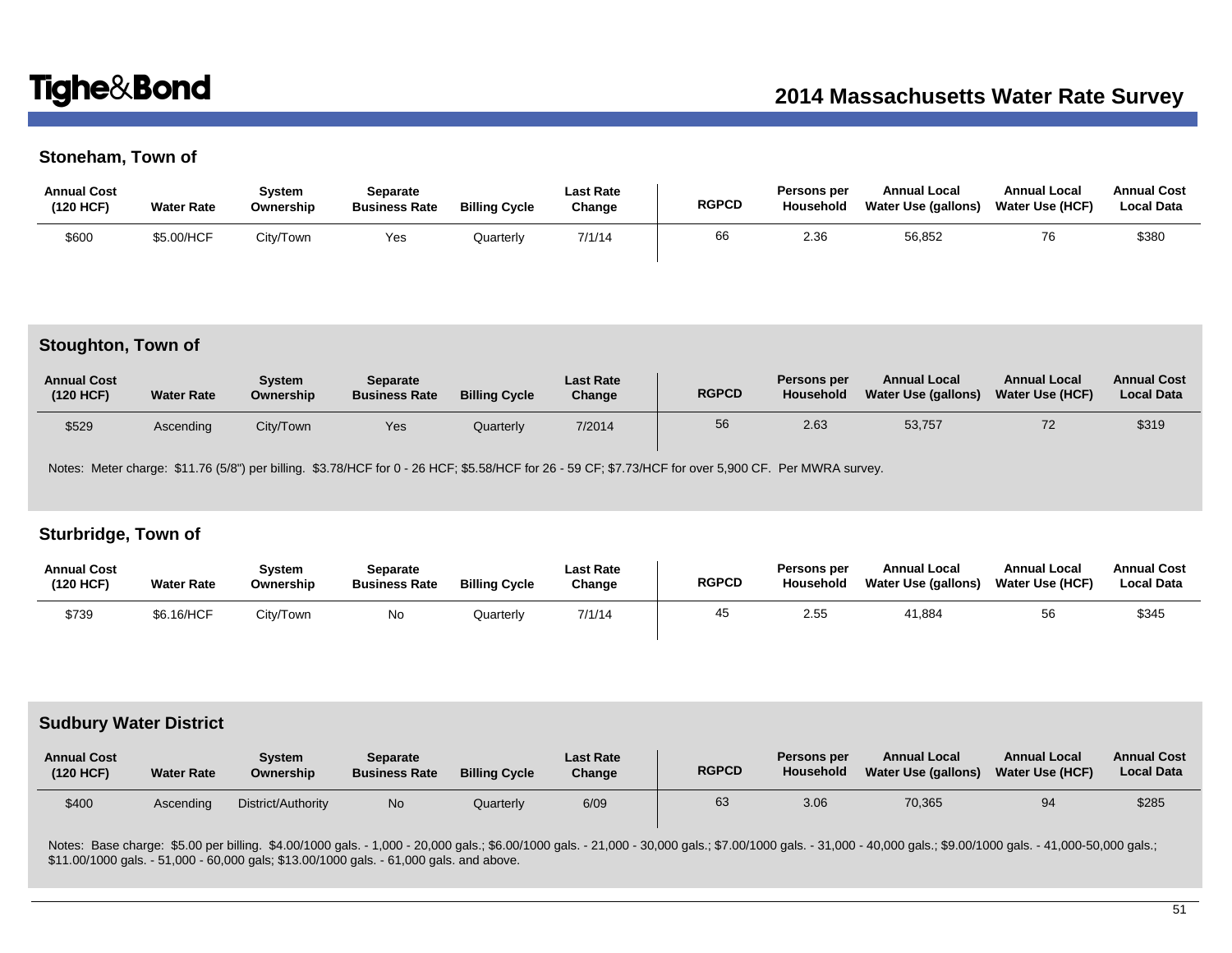# **Sutton, Wilkinsonville Water District**

| <b>Annual Cost</b><br>(120 HCF) | <b>Water Rate</b> | Svstem<br>Ownership | Separate<br><b>Business Rate</b> | <b>Billing Cycle</b> | Last Rate<br>Change | <b>RGPCD</b> | <b>Persons per</b><br>Household | <b>Annual Local</b><br>Water Use (gallons) | <b>Annual Local</b><br><b>Water Use (HCF)</b> | <b>Annual Cost</b><br><b>Local Data</b> |
|---------------------------------|-------------------|---------------------|----------------------------------|----------------------|---------------------|--------------|---------------------------------|--------------------------------------------|-----------------------------------------------|-----------------------------------------|
| \$305                           | Ascendina         | District/Authority  | No                               | Biannually           | 1998                | 57           | 2.9'                            | 60,543                                     |                                               | \$199                                   |

Notes: Base charge: \$48.00 per billing up to 16,000 gals; \$3.60/1000 gals. - 16001-50,000 gals.; \$5.00/1000 gals. over 50,000 gals.

### **Swampscott, Town of**

| <b>Annual Cost</b><br>(120 HCF) | <b>Water Rate</b> | Svstem<br>Ownership | Separate<br><b>Business Rate</b> | <b>Billing Cycle</b> | <b>Last Rate</b><br>Change | <b>RGPCD</b> | Persons per<br>Household | <b>Annual Local</b><br>Water Use (gallons) | <b>Annual Local</b><br>Water Use (HCF) | <b>Annual Cost</b><br><b>Local Data</b> |
|---------------------------------|-------------------|---------------------|----------------------------------|----------------------|----------------------------|--------------|--------------------------|--------------------------------------------|----------------------------------------|-----------------------------------------|
| \$788                           | \$6.20/HCF        | City/Town           | No                               | Quarterly            | 9/15/13                    | 76           | 2.46                     | 68,240                                     | 91                                     | \$610                                   |

Notes: Base charge: \$11.00 per bill.

## **Swansea Water District**

| <b>Annual Cost</b><br>(120 HCF) | <b>Water Rate</b> | Svstem<br>Ownership | Separate<br><b>Business Rate</b> | <b>Billing Cycle</b> | Last Rate<br>Change | <b>RGPCD</b> | Persons per<br>Household | <b>Annual Local</b><br>Water Use (gallons) | <b>Annual Local</b><br><b>Water Use (HCF)</b> | <b>Annual Cost</b><br><b>Local Data</b> |
|---------------------------------|-------------------|---------------------|----------------------------------|----------------------|---------------------|--------------|--------------------------|--------------------------------------------|-----------------------------------------------|-----------------------------------------|
| \$230                           | Ascendina         | District/Authority  | Yes                              | Annually             | 8/1/04              | 59           | 2.56                     | 55,130                                     |                                               | \$143                                   |

Notes: Base charge: \$55.00 per year includes 20,000 gals.; \$2.50/1000 gals. up to 500,000 gals.; \$5.00/1000 gals. over 500,000 gals. in 12 months; penalty rate of \$10.00/1,000 gals. Town estimates annual cost at \$250.

## **Taunton, City of**

| <b>Annual Cost</b><br>(120 HCF) | <b>Water Rate</b> | System<br>Ownership | Separate<br><b>Business Rate</b> | <b>Billing Cycle</b> | <b>Last Rate</b><br>Change | <b>RGPCD</b> | Persons per<br><b>Household</b> | <b>Annual Local</b><br>Water Use (gallons) | <b>Annual Local</b><br><b>Water Use (HCF)</b> | <b>Annual Cost</b><br><b>Local Data</b> |
|---------------------------------|-------------------|---------------------|----------------------------------|----------------------|----------------------------|--------------|---------------------------------|--------------------------------------------|-----------------------------------------------|-----------------------------------------|
| \$485                           | Ascending         | Citv/Town           | <b>No</b>                        | Quarterly            | 7/1/12                     | 53           | 2.55                            | 49,330                                     | 66                                            | \$295                                   |

Notes: Base charge \$15.75 (5/8") per billing. \$3.52/HCF - 0 to 30 HCF; \$5.21/HCF - 31 to 250 HCF; \$6.22/HCF - over 250 HCF. Per City website.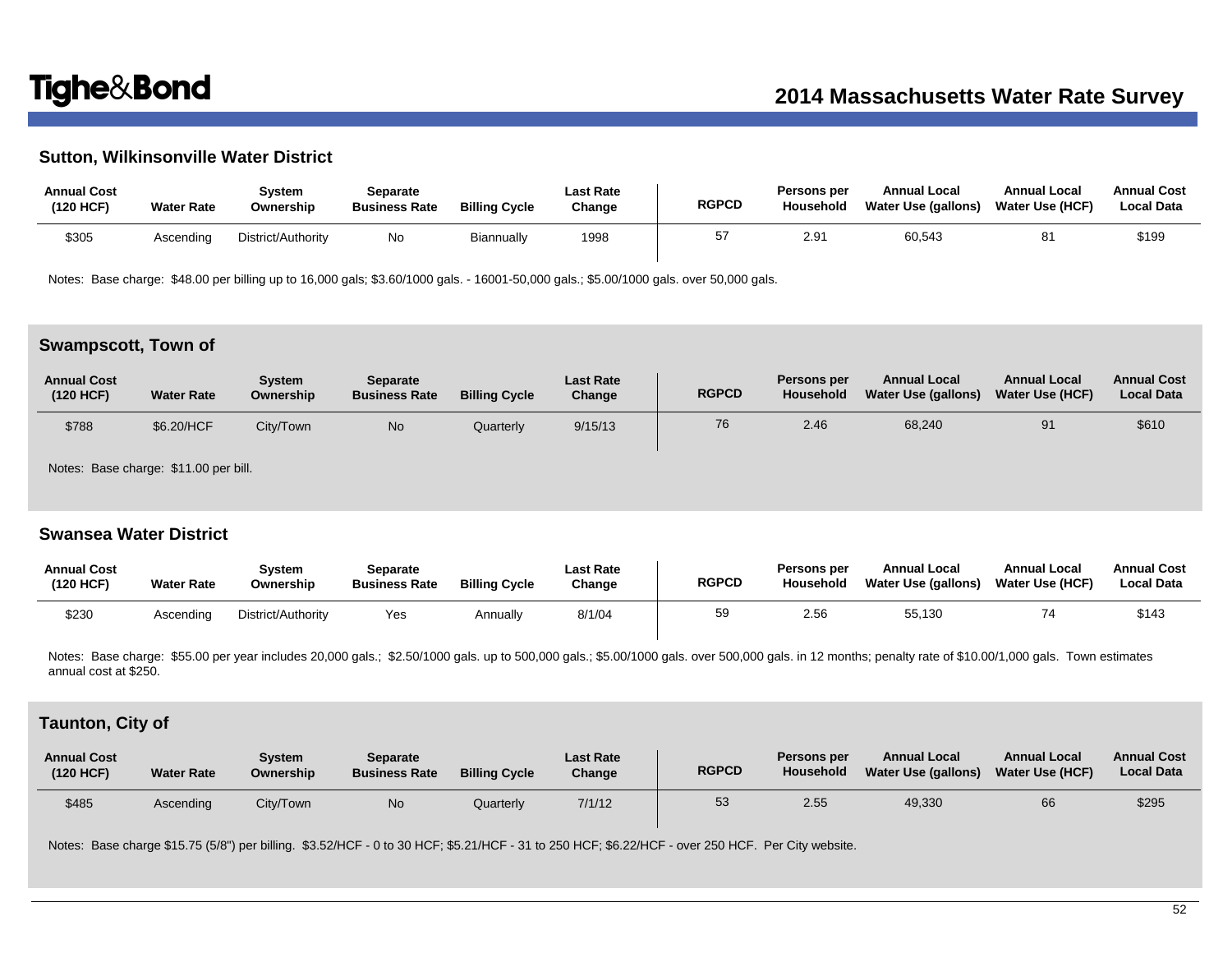# **Templeton Municipal Light & Water**

| <b>Annual Cost</b><br>(120 HCF) | <b>Water Rate</b> | Svstem<br>Ownership         | Separate<br><b>Business Rate</b> | <b>Billing Cycle</b> | <b>Last Rate</b><br>Change | <b>RGPCD</b> | Persons per<br>Household | <b>Annual Local</b><br>Water Use (gallons) | <b>Annual Local</b><br>Water Use (HCF) | <b>Annual Cost</b><br><b>Local Data</b> |
|---------------------------------|-------------------|-----------------------------|----------------------------------|----------------------|----------------------------|--------------|--------------------------|--------------------------------------------|----------------------------------------|-----------------------------------------|
| \$892                           | Ascending         | Private (Non-<br>Municipal) | <b>No</b>                        | Quarterly            | 12/6/13                    | 45           | 2.63                     | 43,198                                     | 58                                     | \$514                                   |

Notes: Service charge billed quarterly \$49.00. Less than 12,500 gallons - \$7.37/1000 gals.; 12,500 to 25,000 gallons - \$8.18/1000 gals.; 25,000+ gallons - \$9.16/1,000 gals. Per website.

## **Tewksbury, Town of**

| <b>Annual Cost</b><br>(120 HCF) | <b>Water Rate</b> | Svstem<br>Ownership | Separate<br><b>Business Rate</b> | <b>Billing Cycle</b> | <b>Last Rate</b><br>Change | <b>RGPCD</b> | Persons per<br>Household | <b>Annual Local</b><br>Water Use (gallons) | <b>Annual Local</b><br><b>Water Use (HCF)</b> | <b>Annual Cost</b><br><b>Local Data</b> |
|---------------------------------|-------------------|---------------------|----------------------------------|----------------------|----------------------------|--------------|--------------------------|--------------------------------------------|-----------------------------------------------|-----------------------------------------|
| \$845                           | Ascending         | City/Town           | No                               | Triannually          | 7/2014                     | 53           | 2.64                     | 51,071                                     | 68                                            | \$404                                   |

Notes: \$6.94/1000 gals. - 1,000 - 34,000 gals/year; \$9.82/1000 gals. - 34,000 - 70,000 gals/year; \$12.80/1000 gals. - 70,000 - 140,000 gals/year; \$14.89/1000 gals over 140,000 gals/year. Per MWRA survey.

# **Tisbury Water Works**

| <b>Annual Cost</b><br>(120 HCF) | <b>Water Rate</b> | System<br>Ownership | Separate<br><b>Business Rate</b> | <b>Billing Cycle</b> | <b>Last Rate</b><br>Change | <b>RGPCD</b> | <b>Persons per</b><br>Household | <b>Annual Local</b><br>Water Use (gallons) | <b>Annual Local</b><br><b>Water Use (HCF)</b> | <b>Annual Cost</b><br>Local Data |
|---------------------------------|-------------------|---------------------|----------------------------------|----------------------|----------------------------|--------------|---------------------------------|--------------------------------------------|-----------------------------------------------|----------------------------------|
| \$565                           | Ascending         | City/Town           | No                               | Biannually           | 4/15/12                    | 66           | 2.8                             | 67.452                                     | 90                                            | \$509                            |

Notes: Base charge: \$220 per billing up to 20,000 gals. \$2.50/1000 gals. - 21,000 - 50,000 gals.; \$3.25/1000 gals. - 50,001 - 100,000 gals: \$3.75/1000 gals. - over 100,000 gals. Used census information for Dukes County.

## **Topsfield, Town of**

| <b>Annual Cost</b><br>(120 HCF) | <b>Water Rate</b> | Svstem<br>Ownership | Separate<br><b>Business Rate</b> | <b>Billing Cycle</b> | <b>Last Rate</b><br>Change | <b>RGPCD</b> | Persons per<br>Household | <b>Annual Local</b><br><b>Water Use (gallons)</b> | <b>Annual Local</b><br><b>Water Use (HCF)</b> | <b>Annual Cost</b><br><b>Local Data</b> |
|---------------------------------|-------------------|---------------------|----------------------------------|----------------------|----------------------------|--------------|--------------------------|---------------------------------------------------|-----------------------------------------------|-----------------------------------------|
| \$658                           | Ascending         | City/Town           | No.                              | Quarterly            | 6/26/13                    | 56           | 2.82                     | 57,641                                            |                                               | \$435                                   |

Notes: Base charge: \$22.50. \$5.80/1000 gals. 0 - 12,000 gals.; \$6.90/1000 gals. 12,001 - 24,000 gals.; \$9.80/1000 gals. 24,000+ gals. Based on quarterly consumption. Per Town website.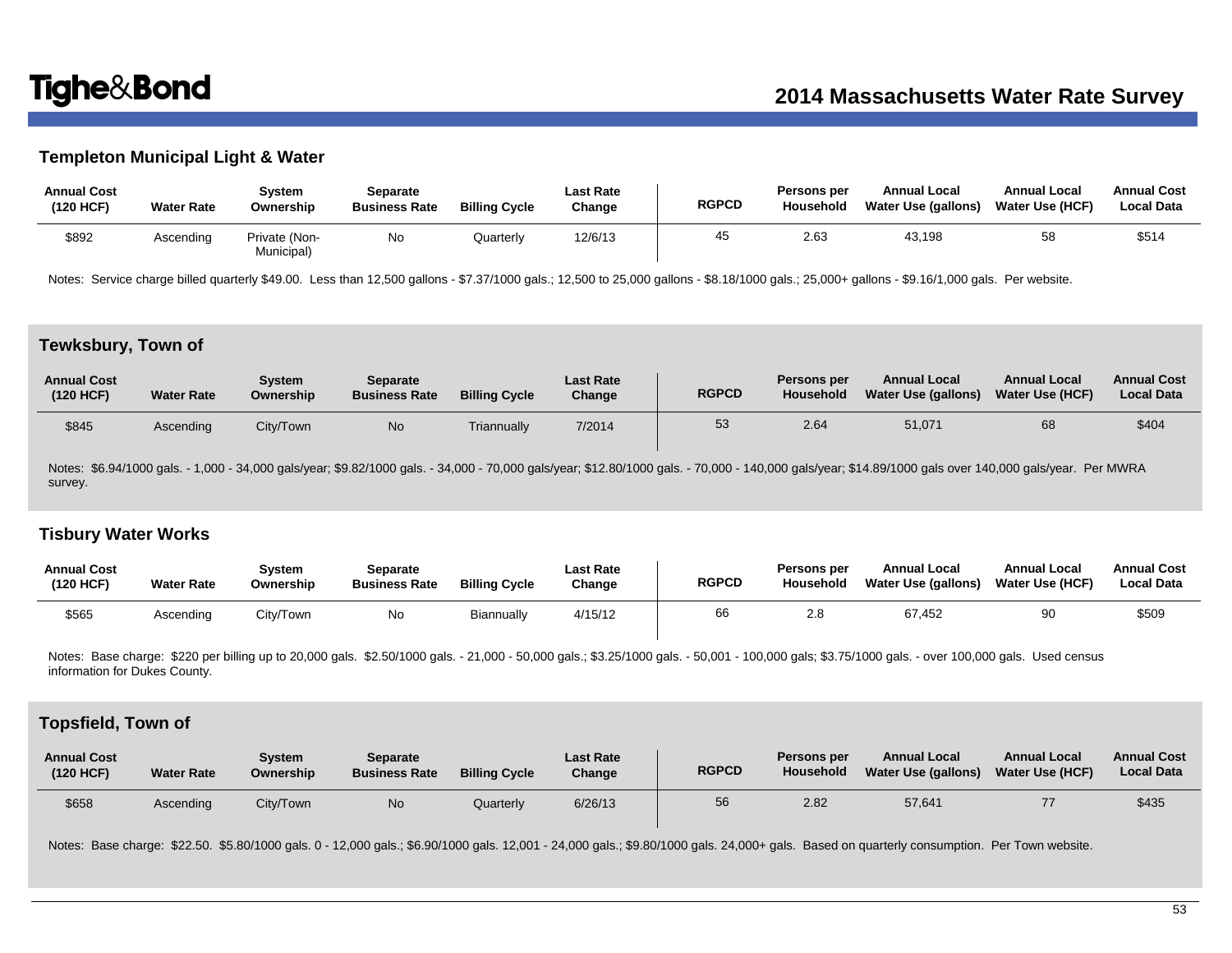# **Tyngsborough Water District**

| <b>Annual Cost</b><br>(120 HCF) | <b>Water Rate</b> | Svstem<br>Ownership | Separate<br><b>Business Rate</b> | <b>Billing Cycle</b> | <b>Last Rate</b><br>Change | <b>RGPCD</b> | Persons per<br>Household | <b>Annual Local</b><br>Water Use (gallons) | Annual Local<br><b>Water Use (HCF)</b> | <b>Annual Cost</b><br><b>Local Data</b> |
|---------------------------------|-------------------|---------------------|----------------------------------|----------------------|----------------------------|--------------|--------------------------|--------------------------------------------|----------------------------------------|-----------------------------------------|
| \$560                           | Ascending         | District/Authority  | No                               | Quarterly            | 6/1/11                     | 62           | 2.82                     | 63,817                                     | 85                                     | \$394                                   |

Notes: Minimum water bill \$66.12 per quarter for up to 10,710 gals.; \$4.63/750 gals. - 1- 20,000 gals.; \$4.96/750 gals. - 20,0001 - 55,000 gals.; \$5.29/750 gals. - 55,001 - 80,000 gals; \$5.62/750 gals. 80,0001 - 180,000 gals.; \$5.96/750 gals. - 180,001 - 999,999 gals.

# **Uxbridge, Town of**

| <b>Annual Cost</b><br>(120 HCF) | <b>Water Rate</b> | System<br>Ownership | Separate<br><b>Business Rate</b> | <b>Billing Cycle</b> | <b>Last Rate</b><br>Change | <b>RGPCD</b> | Persons per<br>Household | <b>Annual Local</b><br>Water Use (gallons) | <b>Annual Local</b><br><b>Water Use (HCF)</b> | <b>Annual Cost</b><br><b>Local Data</b> |
|---------------------------------|-------------------|---------------------|----------------------------------|----------------------|----------------------------|--------------|--------------------------|--------------------------------------------|-----------------------------------------------|-----------------------------------------|
| \$471                           | Ascending         | City/Town           | Yes                              | Quarterly            | 4/1/14                     | 51           | 2.71                     | 50,447                                     | 67                                            | \$334                                   |

Notes: Base charge: \$17.50 per billing includes up to 800 CF; \$2.61/HCF 801 - 3,000 CF; \$3.79/HCF - over 3,000 CF. Quarterly fee of \$42.88 for in capital improvements costs. Per Town website.

## **Wakefield, Town of**

| <b>Annual Cost</b><br>(120 HCF) | <b>Water Rate</b> | System<br>Ownership | Separate<br><b>Business Rate</b> | <b>Billing Cycle</b> | Last Rate<br>Change | <b>RGPCD</b> | Persons per<br>Household | <b>Annual Local</b><br>Water Use (gallons) | <b>Annual Local</b><br>Water Use (HCF) | <b>Annual Cost</b><br><b>Local Data</b> |
|---------------------------------|-------------------|---------------------|----------------------------------|----------------------|---------------------|--------------|--------------------------|--------------------------------------------|----------------------------------------|-----------------------------------------|
| \$678                           | \$5.65/HCF        | City/Town           | Yes                              | Quarterly            | 6/2014              | 56           | 2.53                     | 51.713                                     | 69                                     | \$39'                                   |

Notes: Early payment discount is 10 percent. Per MWRA survey.

# **Walpole, Town of**

| <b>Annual Cost</b><br>(120 HCF) | <b>Water Rate</b> | Svstem<br>Ownership | Separate<br><b>Business Rate</b> | <b>Billing Cycle</b> | Last Rate<br>Change | <b>RGPCD</b> | <b>Persons per</b><br>Household | <b>Annual Local</b><br><b>Water Use (gallons)</b> | <b>Annual Local</b><br><b>Water Use (HCF)</b> | <b>Annual Cost</b><br><b>Local Data</b> |
|---------------------------------|-------------------|---------------------|----------------------------------|----------------------|---------------------|--------------|---------------------------------|---------------------------------------------------|-----------------------------------------------|-----------------------------------------|
| \$597                           | \$4.975/1000 CF   | City/Town           | No                               | Every 6<br>weeks     | 7/1/14              | 70           | 2.69                            | 68,730                                            | 92                                            | \$457                                   |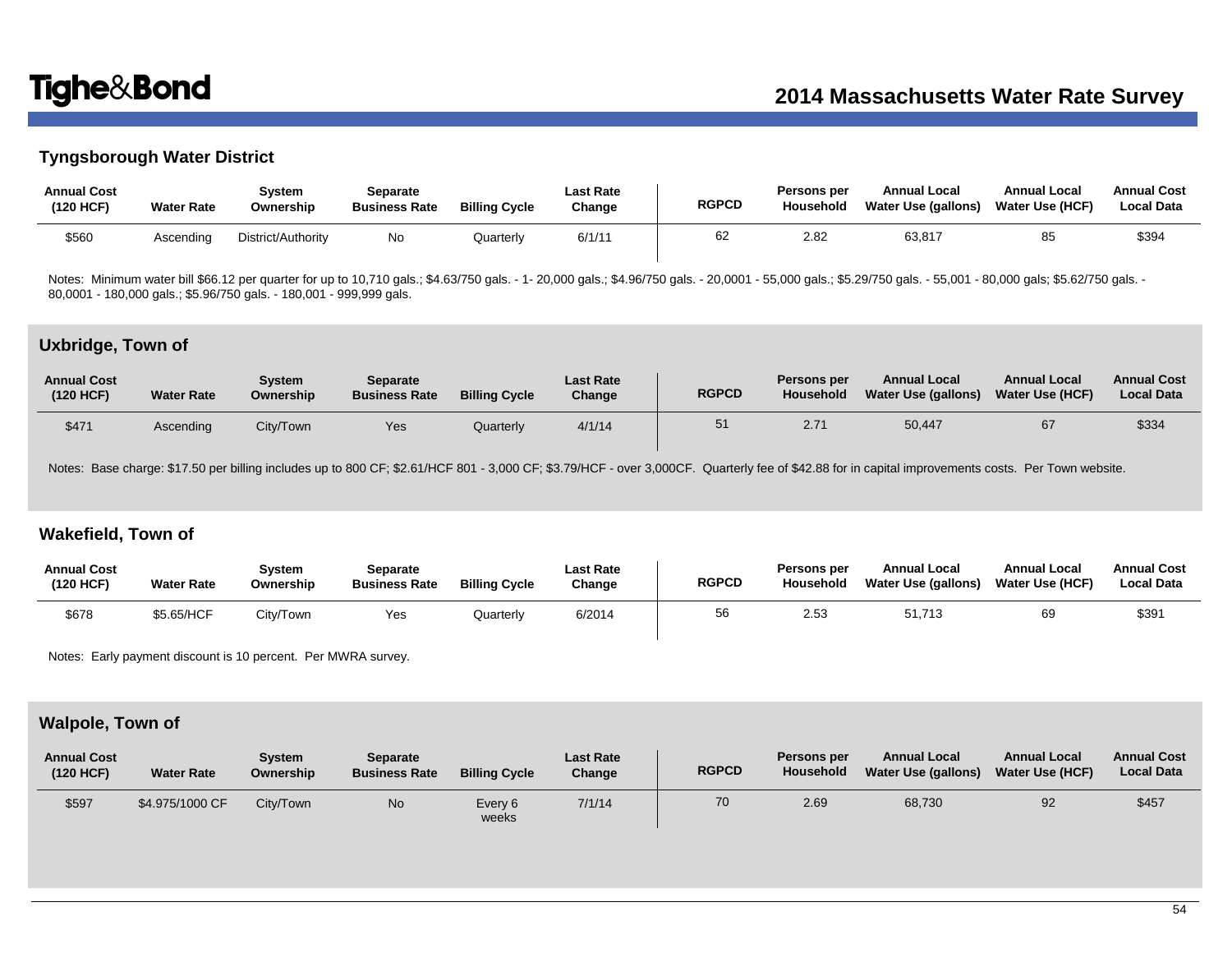# **Waltham, City of**

| <b>Annual Cost</b><br>(120 HCF) | <b>Water Rate</b> | Svstem<br>Ownership | Separate<br><b>Business Rate</b> | <b>Billing Cycle</b> | Last Rate<br>Change | <b>RGPCD</b> | Persons per<br>Household | <b>Annual Local</b><br>Water Use (gallons) | <b>Annual Local</b><br><b>Water Use (HCF)</b> | <b>Annual Cost</b><br><b>Local Data</b> |
|---------------------------------|-------------------|---------------------|----------------------------------|----------------------|---------------------|--------------|--------------------------|--------------------------------------------|-----------------------------------------------|-----------------------------------------|
| \$429                           | Ascending         | City/Town           | No                               | Quarterly            | 2012                | 59           | 2.25                     | 48,454                                     | 65                                            | \$209                                   |

Notes: Minimum charge: \$9.00; \$3.23/HCF, 0 - 21 HCF; \$4.37/HCF, 21 - 45 HCF; \$7.00/HCF, 45 - 120 HCF; \$9.36/HCF over 120 HCF. Per MWRA survey.

# **Ware, Town of**

| <b>Annual Cost</b><br>(120 HCF) | <b>Water Rate</b> | System<br>Ownership | Separate<br><b>Business Rate</b> | <b>Billing Cycle</b> | <b>Last Rate</b><br>Change | <b>RGPCD</b> | Persons per<br>Household | <b>Annual Local</b><br>Water Use (gallons) | <b>Annual Local</b><br>Water Use (HCF) | <b>Annual Cost</b><br><b>Local Data</b> |
|---------------------------------|-------------------|---------------------|----------------------------------|----------------------|----------------------------|--------------|--------------------------|--------------------------------------------|----------------------------------------|-----------------------------------------|
| \$493                           | \$3.73/HCF        | City/Town           | No.                              | Quarterly            | 11/1/11                    | 49           | 2.24                     | 40,062                                     | 54                                     | \$245                                   |

Notes: Base charge: \$30.00 per billing includes 500 CF. Per Town Website.

# **Wareham Fire District**

| <b>Annual Cost</b><br>(120 HCF) | <b>Water Rate</b> | Svstem<br>Ownership | Separate<br><b>Business Rate</b> | <b>Billing Cycle</b> | <b>Last Rate</b><br>Change | <b>RGPCD</b> | Persons per<br><b>Household</b> | <b>Annual Local</b><br>Water Use (gallons) | <b>Annual Local</b><br><b>Water Use (HCF)</b> | <b>Annual Cost</b><br><b>Local Data</b> |
|---------------------------------|-------------------|---------------------|----------------------------------|----------------------|----------------------------|--------------|---------------------------------|--------------------------------------------|-----------------------------------------------|-----------------------------------------|
| \$281                           | Ascendina         | District/Authority  | No                               | Biannually           | 7/1/14                     | 52           | 2.39                            | 45,362                                     | 61                                            | \$169                                   |

Notes: Minimum charge: \$84.41 for first 40 HCF; \$2.81/HCF - 40 - 100 HCF; \$2.93/HCF - over 100 HCF.

# **Watertown, Town of**

| <b>Annual Cost</b><br>(120 HCF) | <b>Water Rate</b> | Svstem<br>Ownership | Separate<br><b>Business Rate</b> | <b>Billing Cycle</b> | <b>Last Rate</b><br>Change | <b>RGPCD</b> | Persons per<br><b>Household</b> | <b>Annual Local</b><br>Water Use (gallons) | <b>Annual Local</b><br><b>Water Use (HCF)</b> | <b>Annual Cost</b><br><b>Local Data</b> |
|---------------------------------|-------------------|---------------------|----------------------------------|----------------------|----------------------------|--------------|---------------------------------|--------------------------------------------|-----------------------------------------------|-----------------------------------------|
| \$523                           | Ascending         | City/Town           | N <sub>o</sub>                   | Quarterly            | 7/1/14                     | 60           | 2.23                            | 48,837                                     | 65                                            | \$296                                   |

Notes: Base charge: \$6.37 per billing for 5/8" meter; \$4.15/HCF, 0 - 30 HCF; \$6.45/HCF, 30 - 300 HCF; \$10.19/HCF over 300 HCF. Per MWRA survey.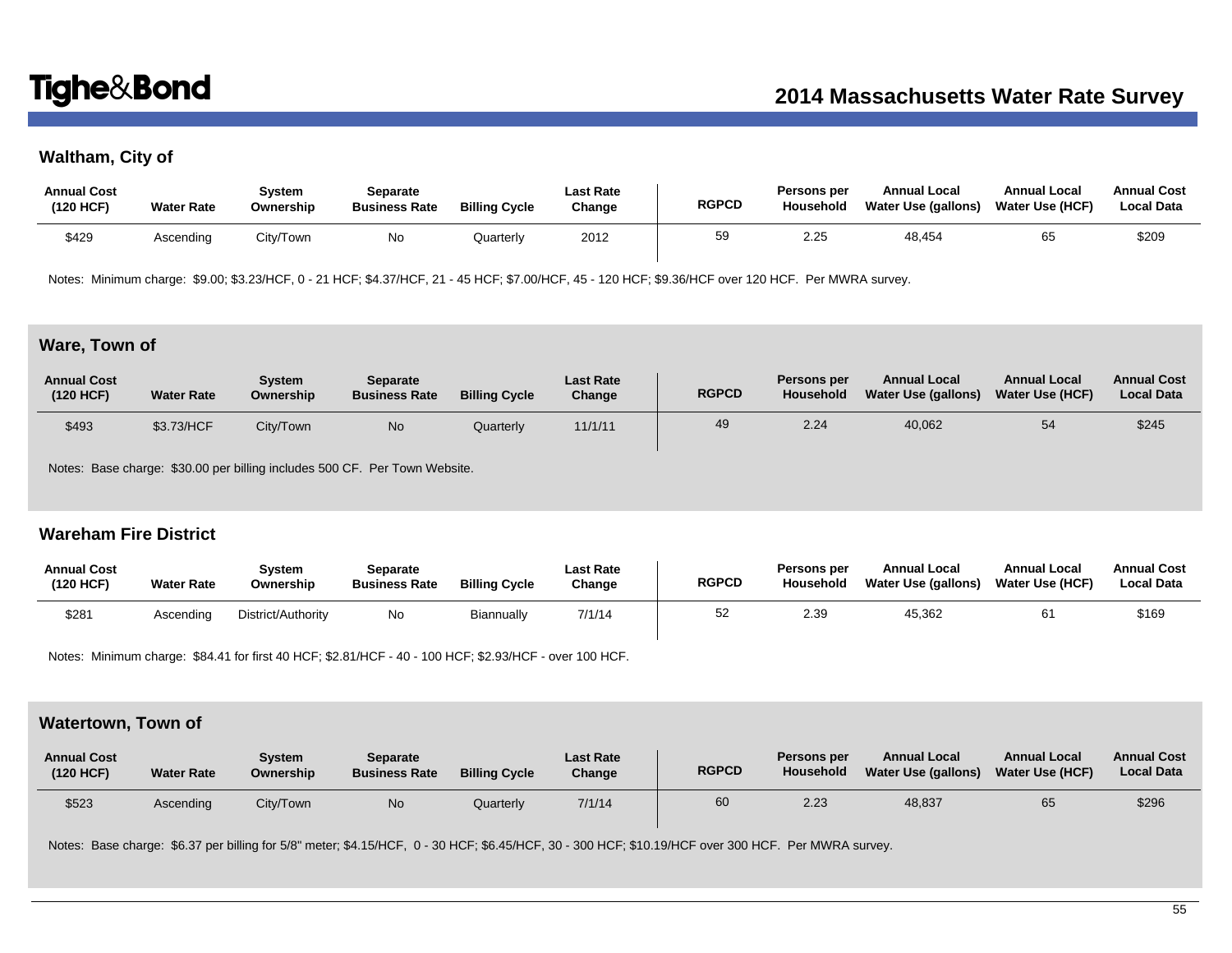# **Wayland, Town of**

| <b>Annual Cost</b><br>(120 HCF) | <b>Water Rate</b> | Svstem<br>Ownership | Separate<br><b>Business Rate</b> | <b>Billing Cycle</b> | Last Rate<br>Change | <b>RGPCD</b> | Persons per<br>Household | <b>Annual Local</b><br>Water Use (gallons) | <b>Annual Local</b><br>Water Use (HCF) | <b>Annual Cost</b><br><b>Local Data</b> |
|---------------------------------|-------------------|---------------------|----------------------------------|----------------------|---------------------|--------------|--------------------------|--------------------------------------------|----------------------------------------|-----------------------------------------|
| \$872                           | Ascending         | City/Town           | Yes                              | Biannually           | 6/26/14             | 48           | 2.58                     | 45,202                                     | 60                                     | \$417                                   |

Notes: Under 1,500 CF - \$5.15/HCF; 1,501 - 3,000 CF; \$6.67/HCF; 3,001 - 8,000 CF; \$7.63/HCF; \$12.63/HCF over 8,001 CF. Commercial rates billed quarterly. Residential Administrative Fee: \$30.00 per billing. Per Town website.

### **Webster, Town of**

| <b>Annual Cost</b><br>(120 HCF) | <b>Water Rate</b> | Svstem<br>Ownership | Separate<br><b>Business Rate</b> | <b>Billing Cycle</b> | <b>Last Rate</b><br>Change | <b>RGPCD</b> | Persons per<br><b>Household</b> | <b>Annual Local</b><br>Water Use (gallons) | <b>Annual Local</b><br><b>Water Use (HCF)</b> | <b>Annual Cost</b><br><b>Local Data</b> |
|---------------------------------|-------------------|---------------------|----------------------------------|----------------------|----------------------------|--------------|---------------------------------|--------------------------------------------|-----------------------------------------------|-----------------------------------------|
| \$563                           | \$46,89/1000 CF   | City/Town           | No                               | Quarterly            | 8/14                       | 60           | 2.38                            | 52,122                                     | 70                                            | \$327                                   |

# **Wellesley, Town of**

| <b>Annual Cost</b><br>(120 HCF) | <b>Water Rate</b> | Svstem<br>Ownership | Separate<br><b>Business Rate</b> | <b>Billing Cycle</b> | Last Rate<br>Change | <b>RGPCD</b> | <b>Persons per</b><br>Household | <b>Annual Local</b><br>Water Use (gallons) | <b>Annual Local</b><br><b>Water Use (HCF)</b> | <b>Annual Cost</b><br><b>Local Data</b> |
|---------------------------------|-------------------|---------------------|----------------------------------|----------------------|---------------------|--------------|---------------------------------|--------------------------------------------|-----------------------------------------------|-----------------------------------------|
| \$456                           | Ascending         | City/Town           | No                               | Monthly              | 7/1/13              | 64           | 2.78                            | 64.941                                     | 87                                            | \$329                                   |

Notes: Base charge: \$4.64 per bill. 0 - 5 HCF - \$2.99/HCF; over 5 HCF - \$3.51/HCF. Peak charges for summer months (May-Oct.) 0 - 5 HCF - \$2.99/HCF; 6 - 12 HCF - \$3.51/HCF; 13 - 24 HCF - \$5.57/HCF; 25 - 36 HCF - \$7.21/HCF; over 36 HCF - \$9.18/HCF. Also have irrigation rates.

### **Wellfleet Municipal Water System**

| <b>Annual Cost</b><br>(120 HCF) | <b>Water Rate</b> | Svstem<br>Ownership | Separate<br><b>Business Rate</b> | <b>Billing Cycle</b> | <b>Last Rate</b><br>Change | <b>RGPCD</b> | Persons per<br>Household | <b>Annual Local</b><br><b>Water Use (gallons)</b> | <b>Annual Local</b><br><b>Water Use (HCF)</b> | <b>Annual Cost</b><br><b>Local Data</b> |
|---------------------------------|-------------------|---------------------|----------------------------------|----------------------|----------------------------|--------------|--------------------------|---------------------------------------------------|-----------------------------------------------|-----------------------------------------|
| \$578                           | Ascending         | City/Town           | Yes                              | Biannually           | 9/18/12                    | 65           | 2.21                     | 52,432                                            | 70                                            | \$288                                   |

Notes: Notes: Base fee: \$78.80 per billing cycle. \$1.31/1000 gals. - 0 - 20,000 gals.; \$6.30/1000 gals. - 20,000 - 35,000 gals.; \$8.93/1000 gals. - 35,000 - 60,000 gals.; \$10.51/1000 gals. - 60,000 -85,000 gals.; \$13.13/1000 gals. - 85,000+ gals. Used Barnstable County data from 2010 census and statewide standard of 65 gallons per capita per day.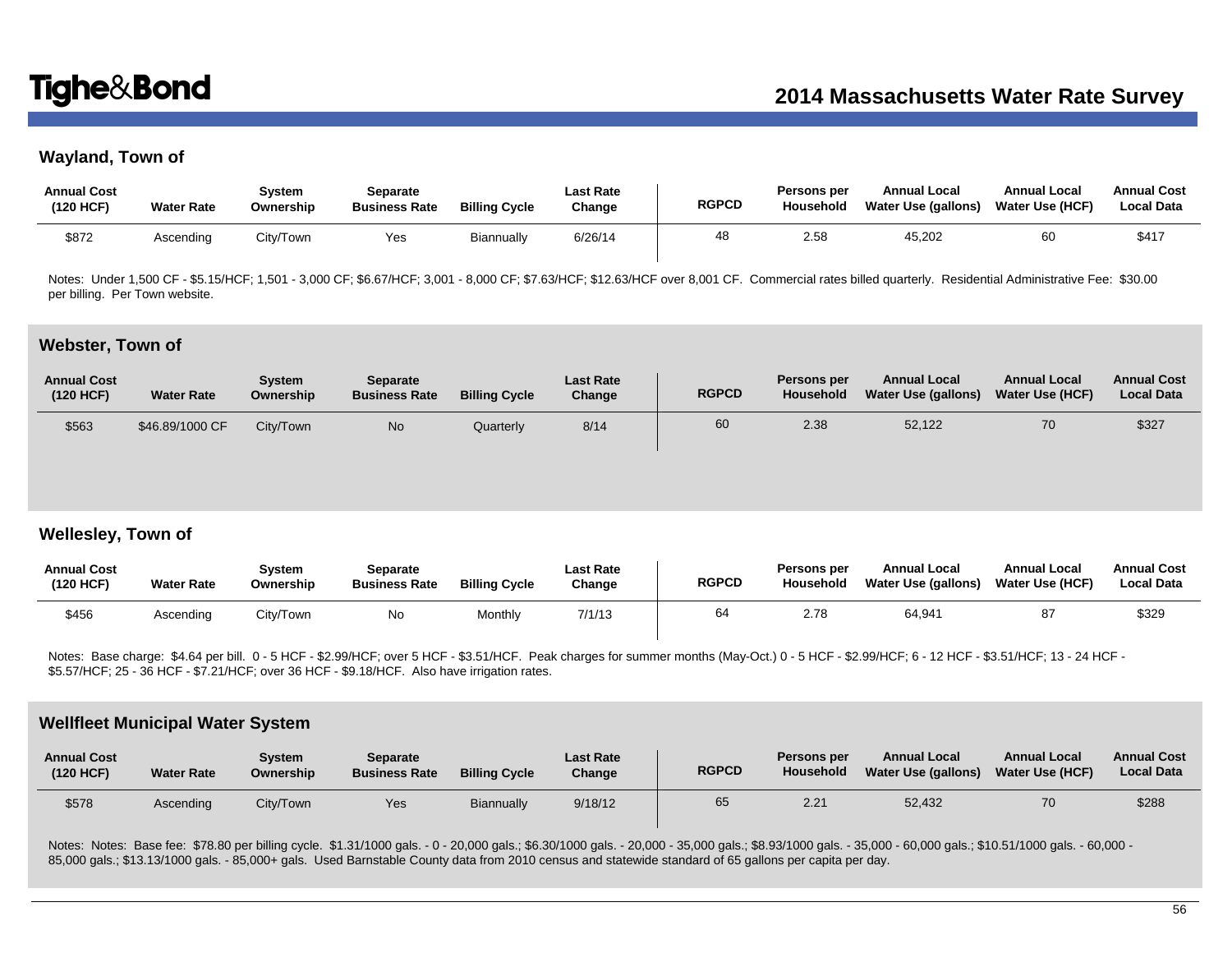# **Wenham, Town of**

| <b>Annual Cost</b><br>(120 HCF) | <b>Water Rate</b> | Svstem<br>Ownership | Separate<br><b>Business Rate</b> | <b>Billing Cycle</b> | <b>Last Rate</b><br>Change | <b>RGPCD</b> | Persons per<br>Household | <b>Annual Local</b><br>Water Use (gallons) | <b>Annual Local</b><br>Water Use (HCF) | <b>Annual Cost</b><br><b>Local Data</b> |
|---------------------------------|-------------------|---------------------|----------------------------------|----------------------|----------------------------|--------------|--------------------------|--------------------------------------------|----------------------------------------|-----------------------------------------|
| \$413                           | Ascendina         | City/Town           | No                               | Quarterlv            | 11/09                      | 61           | 2.64                     | 58,780                                     | 79                                     | \$263                                   |

Notes: Base rate \$32.50 includes up to 5,000 gals. \$2.40/1000 gals. 5,001 - 15,000 gals.; \$4.90/1000 gals. - 15,001 - 25,000 gals.; \$8.25/1000 gals. over 25,001 gals. Meter rental fee \$10.00/billing for 5/8".

## **West Boylston Water District**

| <b>Annual Cost</b><br>(120 HCF) | <b>Water Rate</b> | Svstem<br>Ownership | Separate<br><b>Business Rate</b> | <b>Billing Cycle</b> | <b>Last Rate</b><br>Change | <b>RGPCD</b> | Persons per<br>Household | <b>Annual Local</b><br>Water Use (gallons) | <b>Annual Local</b><br><b>Water Use (HCF)</b> | <b>Annual Cost</b><br><b>Local Data</b> |
|---------------------------------|-------------------|---------------------|----------------------------------|----------------------|----------------------------|--------------|--------------------------|--------------------------------------------|-----------------------------------------------|-----------------------------------------|
| \$528                           | Ascendina         | District/Authority  | No.                              | Quarterly            | 7/1/13                     | 52           | 2.53                     | 48,019                                     |                                               | \$270                                   |

Notes: Quarterly fixed usage fee - \$25.50. The block rate is applied to the total amount of water used for the billing period: \$2.90/1000 gals. 6 - 6,250 gals.; \$3.50/1000 gals. 6,251 - 12,500 gals.; \$4.75/1000 gals. 12,501 - 25,000 gals.; \$5.65/1000 gals. for over 25,000 gals. Per website.

# **West Bridgewater, Town of**

| <b>Annual Cost</b><br>(120 HCF) | <b>Water Rate</b> | Svstem<br>Ownership | Separate<br><b>Business Rate</b> | <b>Billing Cycle</b> | Last Rate<br>Change | <b>RGPCD</b> | Persons per<br><b>Household</b> | <b>Annual Local</b><br><b>Water Use (gallons)</b> | <b>Annual Local</b><br><b>Water Use (HCF)</b> | <b>Annual Cost</b><br><b>Local Data</b> |
|---------------------------------|-------------------|---------------------|----------------------------------|----------------------|---------------------|--------------|---------------------------------|---------------------------------------------------|-----------------------------------------------|-----------------------------------------|
| \$570                           | \$4.75/HCF        | City/Town           | No                               | Biannually           | 2011                | 54           | 2.91                            | 57,356                                            |                                               | \$364                                   |

## **West Brookfield, Town of**

| <b>Annual Cost</b><br>(120 HCF) | <b>Water Rate</b> | Svstem<br>Ownership | Separate<br><b>Business Rate</b> | <b>Billing Cycle</b> | <b>Last Rate</b><br>Change | <b>RGPCD</b> | Persons per<br>Household | <b>Annual Local</b><br>Water Use (gallons) | <b>Annual Local</b><br><b>Water Use (HCF)</b> | <b>Annual Cost</b><br><b>Local Data</b> |
|---------------------------------|-------------------|---------------------|----------------------------------|----------------------|----------------------------|--------------|--------------------------|--------------------------------------------|-----------------------------------------------|-----------------------------------------|
| \$420                           | \$2.00/HCF        | City/Town           | Yes                              | Quarterly            | 7/1/10                     | 45           | 2.59                     | 42,541                                     | 57                                            | \$294                                   |

Notes: Base charge: \$55.00 per billing up to 500CF. Used Worcester County census data.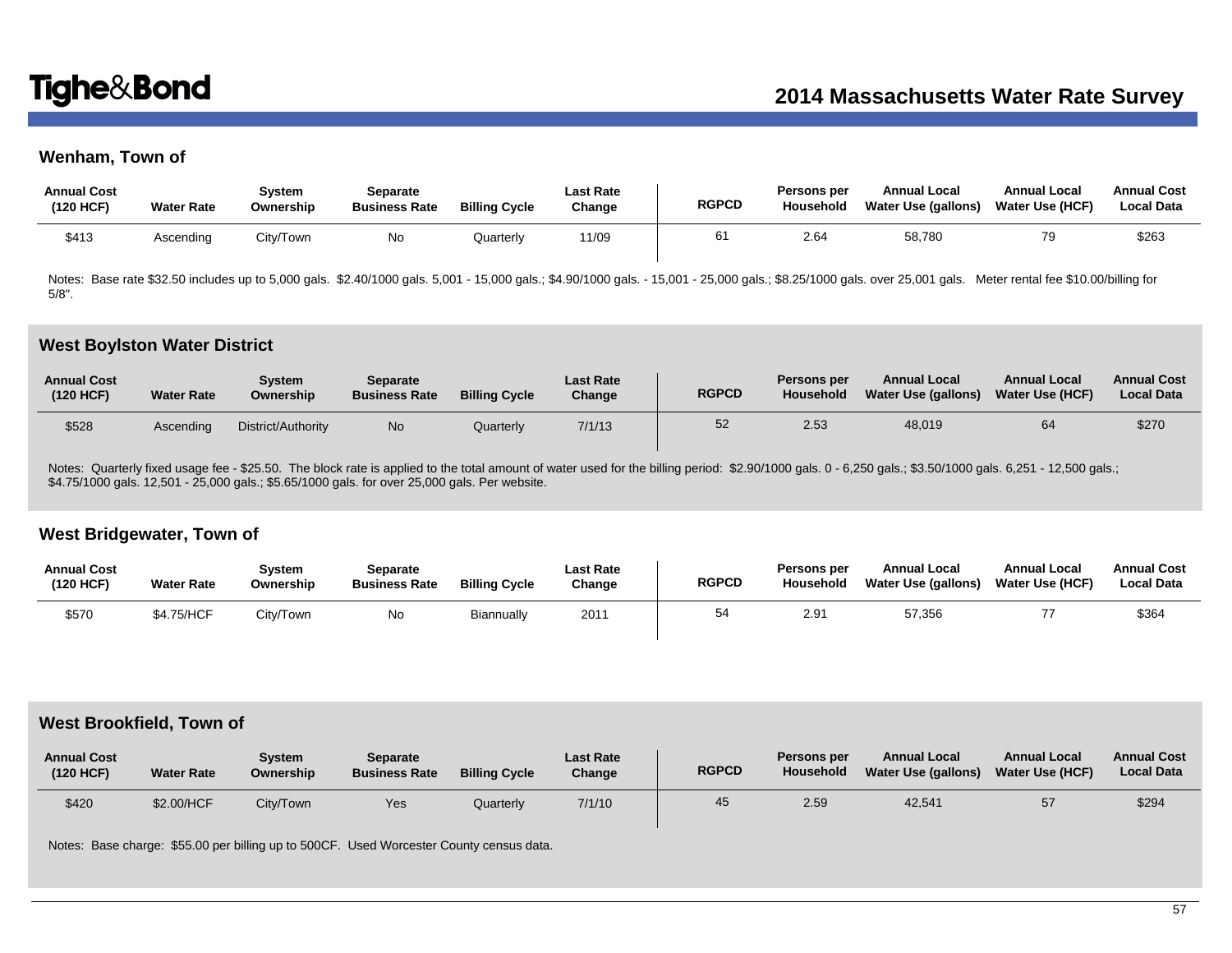# **West Groton Water Supply District**

| <b>Annual Cost</b><br>(120 HCF) | <b>Water Rate</b> | Svstem<br>Ownership | Separate<br><b>Business Rate</b> | <b>Billing Cycle</b> | <b>Last Rate</b><br>Change | <b>RGPCD</b> | <b>Persons per</b><br>Household | <b>Annual Local</b><br>Water Use (gallons) | <b>Annual Local</b><br>Water Use (HCF) | <b>Annual Cost</b><br><b>Local Data</b> |
|---------------------------------|-------------------|---------------------|----------------------------------|----------------------|----------------------------|--------------|---------------------------------|--------------------------------------------|----------------------------------------|-----------------------------------------|
| \$580                           | Ascending         | District/Authority  | Νo                               | Quarterly            | 2014                       | 56           | 277                             | 56,619                                     |                                        | \$403                                   |

Notes: Base charge/process fee: \$100.00 per year. \$4.00/HCF - up to 40 HCF; \$5.00/HCF - 41 - 80 HCF; \$6.00/HCF - above 81 HCF. District reports annual cost at \$438 (does not include commercial accounts).

### **West Springfield, Town of**

| <b>Annual Cost</b><br>(120 HCF) | <b>Water Rate</b> | Svstem<br>Ownership | Separate<br><b>Business Rate</b> | <b>Billing Cycle</b> | <b>Last Rate</b><br>Change | <b>RGPCD</b> | Persons per<br>Household | <b>Annual Local</b><br>Water Use (gallons) | <b>Annual Local</b><br>Water Use (HCF) | <b>Annual Cost</b><br><b>Local Data</b> |
|---------------------------------|-------------------|---------------------|----------------------------------|----------------------|----------------------------|--------------|--------------------------|--------------------------------------------|----------------------------------------|-----------------------------------------|
| \$253                           | \$1.87/HCF        | City/Town           | <b>No</b>                        | Quarterly            | 4/1/13                     | 66           | 2.42                     | 58,298                                     | 78                                     | \$175                                   |

Notes: Service charge: \$7.20 per billing for 5/8" meter.

# **West Stockbridge, Town of**

| <b>Annual Cost</b><br>(120 HCF) | <b>Water Rate</b> | Svstem<br>Ownership | Separate<br><b>Business Rate</b> | <b>Billing Cycle</b> | <b>Last Rate</b><br>Change | <b>RGPCD</b> | Persons per<br><b>Household</b> | <b>Annual Local</b><br>Water Use (gallons) | <b>Annual Local</b><br><b>Water Use (HCF)</b> | <b>Annual Cost</b><br><b>Local Data</b> |
|---------------------------------|-------------------|---------------------|----------------------------------|----------------------|----------------------------|--------------|---------------------------------|--------------------------------------------|-----------------------------------------------|-----------------------------------------|
| \$432                           | \$3.60/HCF        | City/Town           | No                               | Quarterly            | 7/2012                     | 65           | 2.24                            | 53.144                                     |                                               | \$256                                   |

Notes: Town reports annual homeowner's cost is \$263. Used Berkshire County data from 2010 census and statewide standard of 65 gallons per capita per day.

# **West Warren Water District**

| <b>Annual Cost</b><br>(120 HCF) | <b>Water Rate</b> | Svstem<br>Ownership | <b>Separate</b><br><b>Business Rate</b> | <b>Billing Cycle</b> | <b>Last Rate</b><br>Change | <b>RGPCD</b> | <b>Persons per</b><br><b>Household</b> | <b>Annual Local</b><br>Water Use (gallons) | <b>Annual Local</b><br><b>Water Use (HCF)</b> | <b>Annual Cost</b><br><b>Local Data</b> |
|---------------------------------|-------------------|---------------------|-----------------------------------------|----------------------|----------------------------|--------------|----------------------------------------|--------------------------------------------|-----------------------------------------------|-----------------------------------------|
| \$445                           | \$3.75/HCF        | District/Authority  | No                                      | Quarterly            | 7/1/08                     | 35           | 2.48                                   | 31,682                                     | 42                                            | \$220                                   |

Notes: Base charge: \$55.00 per billing up to 1,500 CF. Connection fee: \$2500.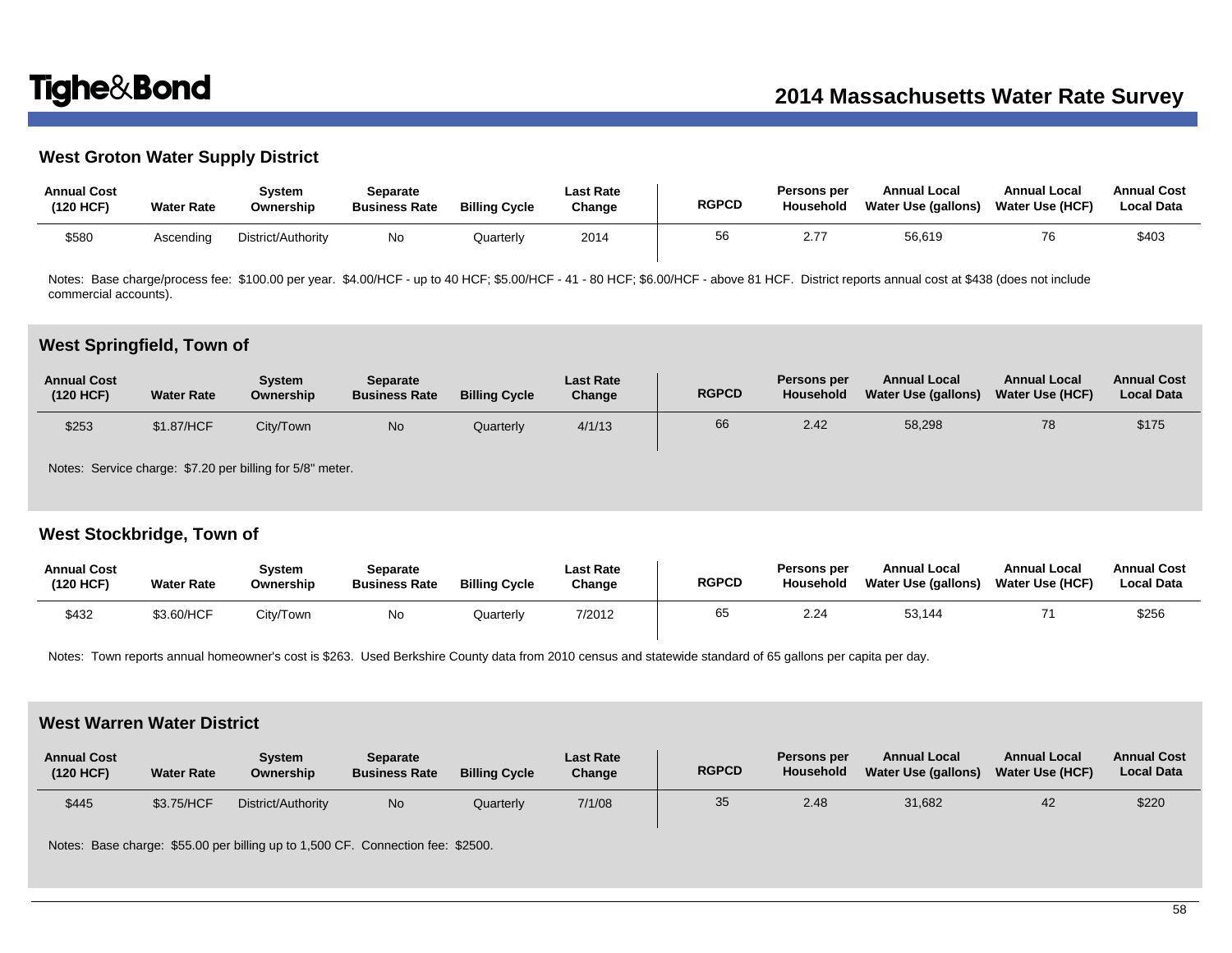# **Westborough, Town of**

| <b>Annual Cost</b><br>(120 HCF) | <b>Water Rate</b> | Svstem<br>Ownership | Separate<br><b>Business Rate</b> | <b>Billing Cycle</b> | Last Rate<br>Change | <b>RGPCD</b> | <b>Persons per</b><br>Household | <b>Annual Local</b><br>Water Use (gallons) | <b>Annual Local</b><br>Water Use (HCF) | <b>Annual Cost</b><br>Local Data |
|---------------------------------|-------------------|---------------------|----------------------------------|----------------------|---------------------|--------------|---------------------------------|--------------------------------------------|----------------------------------------|----------------------------------|
| \$503                           | Ascending         | City/Town           | No                               | Quarterly            | 7/1/12              |              | 2.56                            | 53,261                                     |                                        | \$296                            |

Notes: Base charge: \$41.13 per billing includes up to 1,000 CF; \$4.209/HCF for 1,000 - 1,800 CF; \$4.239/HCF for 1,800 - 3,000 CF; \$6.196/HCF for 3,000 - 5,000 CF; \$7.690/HCF - over 5,000 CF.

# **Westfield, City of**

| <b>Annual Cost</b><br>(120 HCF) | <b>Water Rate</b> | System<br>Ownership | <b>Separate</b><br><b>Business Rate</b> | <b>Billing Cycle</b> | <b>Last Rate</b><br>Change | <b>RGPCD</b> | Persons per<br>Household | <b>Annual Local</b><br>Water Use (gallons) | <b>Annual Local</b><br><b>Water Use (HCF)</b> | <b>Annual Cost</b><br><b>Local Data</b> |
|---------------------------------|-------------------|---------------------|-----------------------------------------|----------------------|----------------------------|--------------|--------------------------|--------------------------------------------|-----------------------------------------------|-----------------------------------------|
| \$375                           | \$3.25/1000 gals. | City/Town           | N <sub>o</sub>                          | Quarterly            | 7/1/14                     | 77           | 2.54                     | 71,387                                     | 95                                            | \$314                                   |

Notes: Base charge: \$20.50 per billing (5/8" meter).

# **Westford, Town of**

| <b>Annual Cost</b><br>(120 HCF) | <b>Water Rate</b> | Svstem<br>Ownership | Separate<br><b>Business Rate</b> | <b>Billing Cycle</b> | <b>Last Rate</b><br>Change | <b>RGPCD</b> | <b>Persons per</b><br><b>Household</b> | <b>Annual Local</b><br>Water Use (gallons) | <b>Annual Local</b><br><b>Water Use (HCF)</b> | <b>Annual Cost</b><br><b>Local Data</b> |
|---------------------------------|-------------------|---------------------|----------------------------------|----------------------|----------------------------|--------------|----------------------------------------|--------------------------------------------|-----------------------------------------------|-----------------------------------------|
| \$608                           | Ascending         | City/Town           | No                               | Quarterly            | 7/1/09                     | 64           | 2.96                                   | 69,146                                     | 92                                            | \$464                                   |

Notes: Customer service charge is \$19.28 for 5/8-inch residential. \$4.19/HCF 0 - 2,500 CF; \$5.60/HCF 2,501 - 10,000 CF; \$7.64/HCF over 10,000 CF.

# **Westminster, Town of**

| <b>Annual Cost</b><br>(120 HCF) | <b>Water Rate</b> | Svstem<br>Ownership | Separate<br><b>Business Rate</b> | <b>Billing Cycle</b> | <b>Last Rate</b><br>Change | <b>RGPCD</b> | Persons per<br><b>Household</b> | <b>Annual Local</b><br><b>Water Use (gallons)</b> | <b>Annual Local</b><br><b>Water Use (HCF)</b> | <b>Annual Cost</b><br><b>Local Data</b> |
|---------------------------------|-------------------|---------------------|----------------------------------|----------------------|----------------------------|--------------|---------------------------------|---------------------------------------------------|-----------------------------------------------|-----------------------------------------|
| \$771                           | \$8.57/1000 gals. | City/Town           | No                               | Biannually           | 1/2012                     | 47           | 2.59                            | 44.431                                            | 59                                            | \$381                                   |

Notes: Base charge: \$51.42 per billing includes 6,000 gals.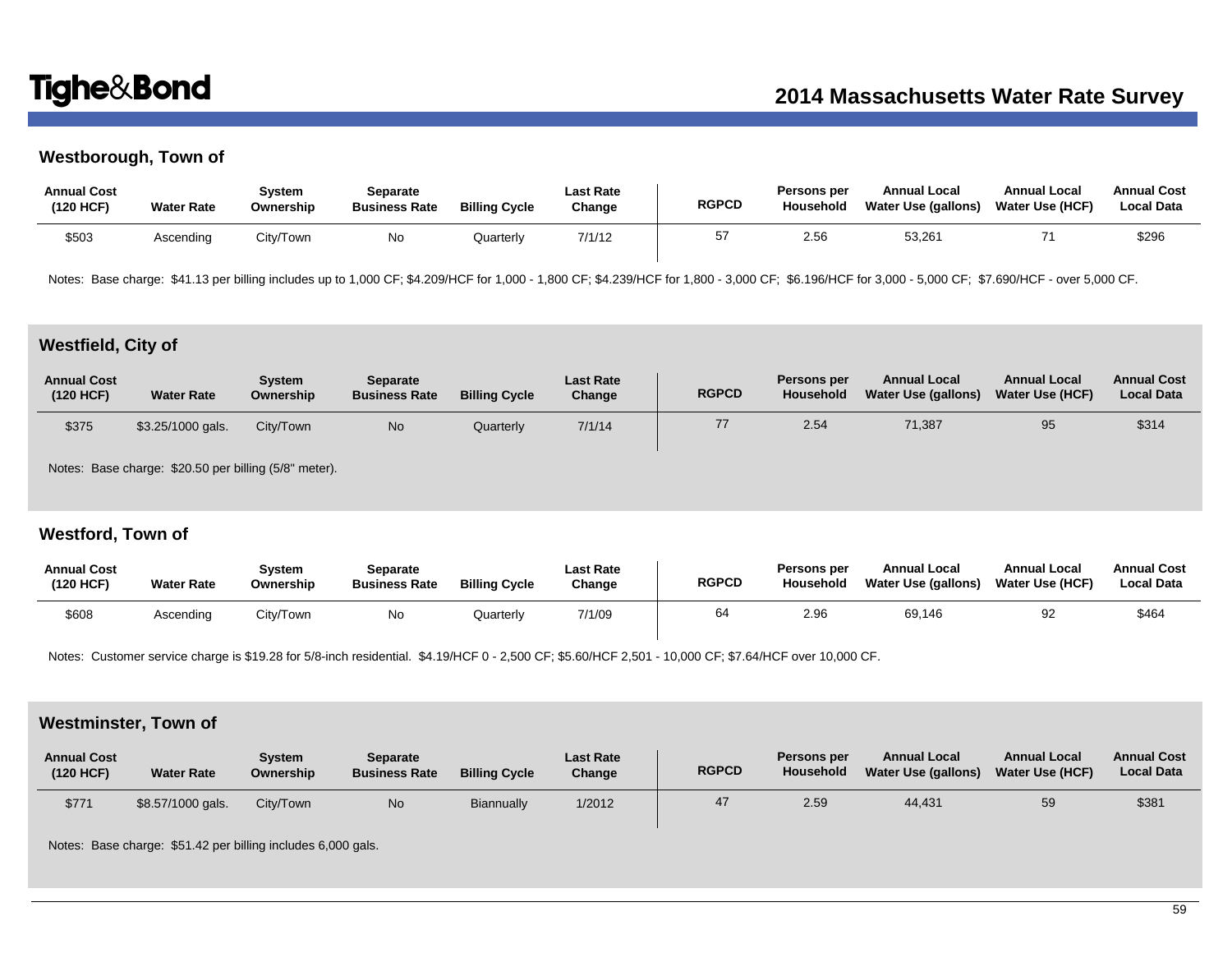# **Weston, Town of**

| <b>Annual Cost</b><br>(120 HCF) | <b>Water Rate</b> | Svstem<br>Ownership | Separate<br><b>Business Rate</b> | <b>Billing Cycle</b> | <b>Last Rate</b><br>Change | <b>RGPCD</b> | Persons per<br>Household | <b>Annual Local</b><br>Water Use (gallons) | <b>Annual Local</b><br>Water Use (HCF) | <b>Annual Cost</b><br><b>Local Data</b> |
|---------------------------------|-------------------|---------------------|----------------------------------|----------------------|----------------------------|--------------|--------------------------|--------------------------------------------|----------------------------------------|-----------------------------------------|
| \$279                           | Ascending         | City/Town           | Yes                              | Biannually           | 2/2014                     | 113          | 2.85                     | 117.548                                    | 157                                    | \$468                                   |

Notes: Base charge: \$21.00 per billing for 5/8" meter. \$1.35/HCF - 1 - 50 HCF; \$5.10/HCF - over 50 HCF. Per MWRA survey.

# **Westport, Town of**

| <b>Annual Cost</b><br>(120 HCF) | <b>Water Rate</b> | Svstem<br>Ownership | <b>Separate</b><br><b>Business Rate</b> | <b>Billing Cycle</b> | <b>Last Rate</b><br>Change | <b>RGPCD</b> | Persons per<br>Household | <b>Annual Local</b><br>Water Use (gallons) | <b>Annual Local</b><br><b>Water Use (HCF)</b> | <b>Annual Cost</b><br><b>Local Data</b> |
|---------------------------------|-------------------|---------------------|-----------------------------------------|----------------------|----------------------------|--------------|--------------------------|--------------------------------------------|-----------------------------------------------|-----------------------------------------|
| \$1,156                         | \$8.80/HCF        | City/Town           | No                                      | Quarterly            | 7/1/14                     | 65           | 2.59                     | 61,448                                     | 82                                            | \$823                                   |

Notes: Service charge \$25 per bill. Used 65 gallons per capita per day statewide standard for water consumption.

## **Westwood, Town of**

| <b>Annual Cost</b><br>(120 HCF) | <b>Water Rate</b> | Svstem<br>Ownership | Separate<br><b>Business Rate</b> | <b>Billing Cycle</b> | <b>Last Rate</b><br>Change | <b>RGPCD</b> | Persons per<br><b>Household</b> | <b>Annual Local</b><br>Water Use (gallons) | <b>Annual Local</b><br><b>Water Use (HCF)</b> | <b>Annual Cost</b><br><b>Local Data</b> |
|---------------------------------|-------------------|---------------------|----------------------------------|----------------------|----------------------------|--------------|---------------------------------|--------------------------------------------|-----------------------------------------------|-----------------------------------------|
| \$604                           | Ascending         | City/Town           | No                               | Quarterlv            | 6/2014                     |              | 2.76                            | 57.422                                     |                                               | \$420                                   |

Notes: Base charge: \$36.24 for first 3 HCF; \$4.25/HCF, 3 - 42 HCF; \$6.91/HCF, 43 - 75 HCF; \$8.95/HCF over 75 HCF. Per MWRA survey.

# **Weymouth, Town of**

| <b>Annual Cost</b><br>(120 HCF) | <b>Water Rate</b> | Svstem<br>Ownership | <b>Separate</b><br><b>Business Rate</b> | <b>Billing Cycle</b> | <b>Last Rate</b><br>Change | <b>RGPCD</b> | <b>Persons per</b><br><b>Household</b> | <b>Annual Local</b><br><b>Water Use (gallons)</b> | <b>Annual Local</b><br><b>Water Use (HCF)</b> | <b>Annual Cost</b><br><b>Local Data</b> |
|---------------------------------|-------------------|---------------------|-----------------------------------------|----------------------|----------------------------|--------------|----------------------------------------|---------------------------------------------------|-----------------------------------------------|-----------------------------------------|
| \$591                           | Ascending         | City/Town           | No                                      | Quarterly            | 7/2013                     | 52           | 2.39                                   | 45,362                                            | 61                                            | \$304                                   |

Notes: Base charge per bill (5/8" meter) \$11.97. First 27 HCF - \$4.23/HCF; \$7.18/HCF over 27 HCF. Per MWRA survey.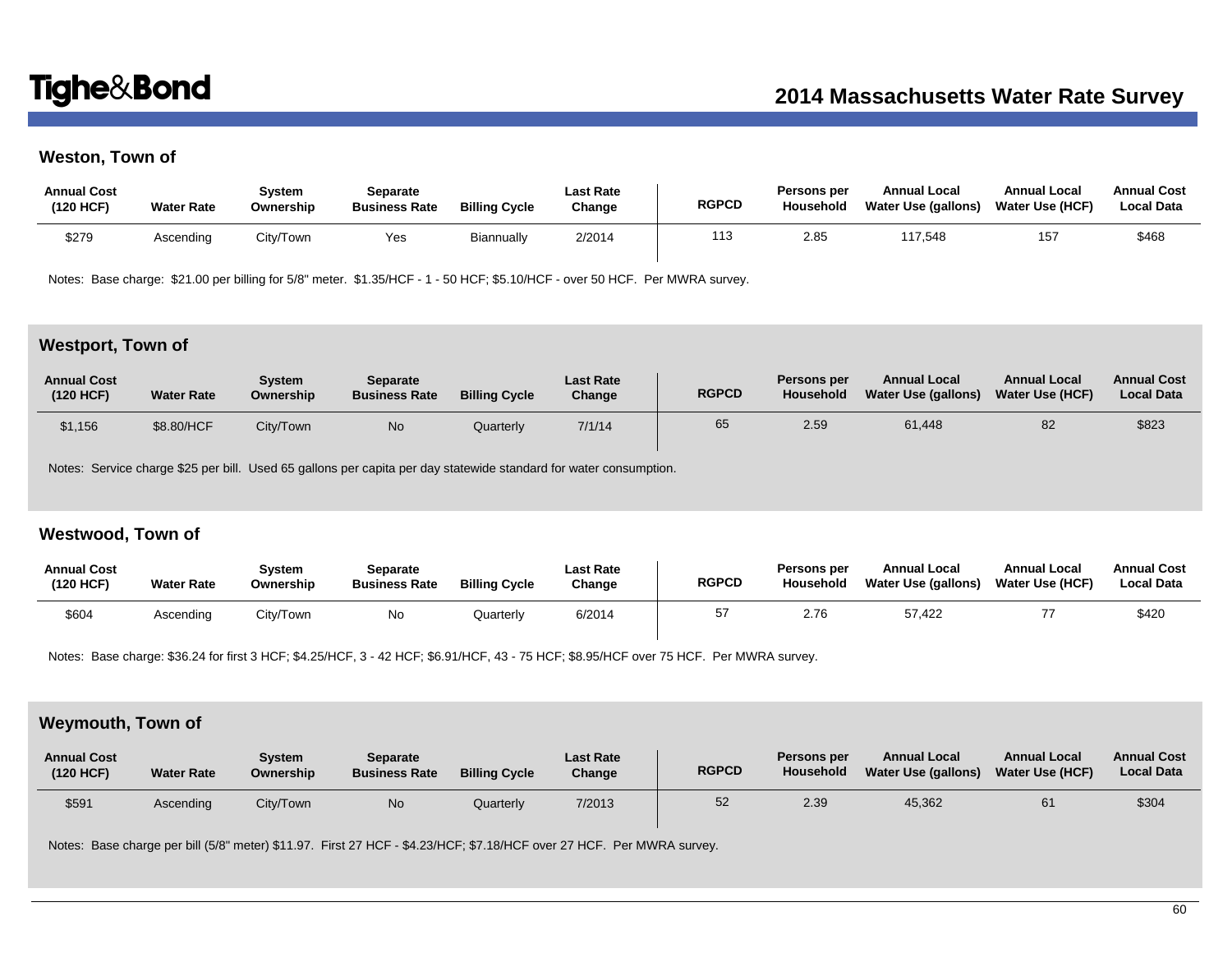# **Whitinsville Water Company**

| <b>Annual Cost</b><br>(120 HCF) | <b>Water Rate</b> | Svstem<br>Ownership         | Separate<br><b>Business Rate</b> | <b>Billing Cycle</b> | <b>Last Rate</b><br>Change | <b>RGPCD</b> | Persons per<br>Household | <b>Annual Local</b><br>Water Use (gallons) | <b>Annual Local</b><br>Water Use (HCF) | <b>Annual Cost</b><br><b>Local Data</b> |
|---------------------------------|-------------------|-----------------------------|----------------------------------|----------------------|----------------------------|--------------|--------------------------|--------------------------------------------|----------------------------------------|-----------------------------------------|
| \$756                           | \$4.239/HCF       | Private (Non-<br>Municipal) | No                               | Quarterly            | 7/1/11                     | 54           | 2.74                     | 54,005                                     |                                        | \$554                                   |

Notes: Base charge: \$61.95 per billing. System Development Charge (5/8" meter): \$1,800. Average actual quarterly bill estimated at \$164.

# **Wilbraham, Town of**

| <b>Annual Cost</b><br>(120 HCF) | <b>Water Rate</b> | Svstem<br>Ownership | <b>Separate</b><br><b>Business Rate</b> | <b>Billing Cycle</b> | <b>Last Rate</b><br>Change | <b>RGPCD</b> | Persons per<br>Household | <b>Annual Local</b><br>Water Use (gallons) | <b>Annual Local</b><br><b>Water Use (HCF)</b> | <b>Annual Cost</b><br><b>Local Data</b> |
|---------------------------------|-------------------|---------------------|-----------------------------------------|----------------------|----------------------------|--------------|--------------------------|--------------------------------------------|-----------------------------------------------|-----------------------------------------|
| \$494                           | Ascending         | City/Town           | No                                      | Biannually           | 10/1/14                    | 91           | 2.63                     | 87,355                                     | 117                                           | \$481                                   |

Notes: \$4.12/HCF 0 - 100 HCF; \$4.32/HCF 101 - 200 HCF; \$4.52/HCF 201 HCF and up.

# **Williamsburg, Town of**

| <b>Annual Cost</b><br>(120 HCF) | <b>Water Rate</b> | Svstem<br>Ownership | Separate<br><b>Business Rate</b> | <b>Billing Cycle</b> | Last Rate<br>Change | <b>RGPCD</b> | Persons per<br>Household | <b>Annual Local</b><br>Water Use (gallons) | <b>Annual Local</b><br><b>Water Use (HCF)</b> | <b>Annual Cost</b><br><b>Local Data</b> |
|---------------------------------|-------------------|---------------------|----------------------------------|----------------------|---------------------|--------------|--------------------------|--------------------------------------------|-----------------------------------------------|-----------------------------------------|
| \$648                           | \$5.40/HCF        | City/Town           | Yes                              | Biannually           | 2013                | 57           | 2.31                     | 48,060                                     | 64                                            | \$347                                   |

Notes: Per Town website. Used census data for Hampshire County.

## **Williamstown, Town of**

| <b>Annual Cost</b><br>(120 HCF) | <b>Water Rate</b> | Svstem<br>Ownership | Separate<br><b>Business Rate</b> | <b>Billing Cycle</b> | <b>Last Rate</b><br>Change | <b>RGPCD</b> | Persons per<br>Household | <b>Annual Local</b><br>Water Use (gallons) | <b>Annual Local</b><br><b>Water Use (HCF)</b> | <b>Annual Cost</b><br><b>Local Data</b> |
|---------------------------------|-------------------|---------------------|----------------------------------|----------------------|----------------------------|--------------|--------------------------|--------------------------------------------|-----------------------------------------------|-----------------------------------------|
| \$527                           | \$3.79/HCF        | City/Town           | No                               | Quarterly            | 7/1/14                     | 51           | 2.2                      | 40,953                                     | 55                                            | \$280                                   |

Notes: Meter maintenance charge: \$18.00 for 5/8" quarterly billing.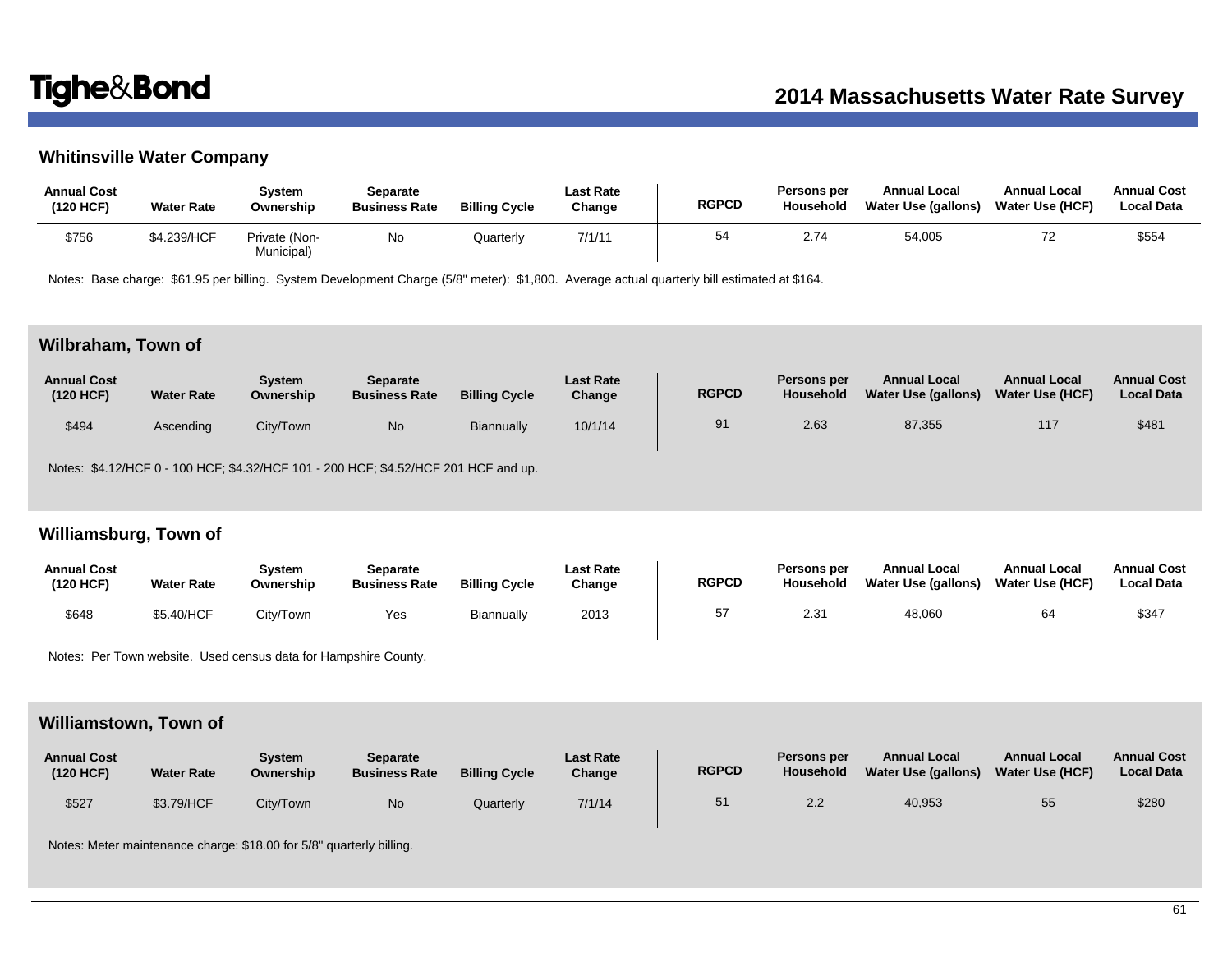# **Wilmington, Town of**

| <b>Annual Cost</b><br>(120 HCF) | <b>Water Rate</b> | Svstem<br>Ownership | Separate<br><b>Business Rate</b> | <b>Billing Cycle</b> | <b>Last Rate</b><br>Change | <b>RGPCD</b> | Persons per<br>Household | <b>Annual Local</b><br><b>Water Use (gallons)</b> | <b>Annual Local</b><br><b>Water Use (HCF)</b> | <b>Annual Cost</b><br><b>Local Data</b> |
|---------------------------------|-------------------|---------------------|----------------------------------|----------------------|----------------------------|--------------|--------------------------|---------------------------------------------------|-----------------------------------------------|-----------------------------------------|
| \$450                           | Ascending         | Citv/Town           | No                               | Quarterlv            | 9/18/08                    | 55           | 3.03                     | 60,827                                            |                                               | \$281                                   |

Notes: Base charge: \$3.27/HCF 0 to 10 HCF; \$3.62/HCF 10 to 20 HCF; \$4.35/HCF, 20 to 30 HCF; \$5.81/HCF over 30 HCF. Per MWRA survey.

# **Winchendon, Town of**

| <b>Annual Cost</b><br>(120 HCF) | <b>Water Rate</b> | Svstem<br>Ownership | <b>Separate</b><br><b>Business Rate</b> | <b>Billing Cycle</b> | <b>Last Rate</b><br>Change | <b>RGPCD</b> | Persons per<br>Household | <b>Annual Local</b><br>Water Use (gallons) | <b>Annual Local</b><br>Water Use (HCF) | <b>Annual Cost</b><br><b>Local Data</b> |
|---------------------------------|-------------------|---------------------|-----------------------------------------|----------------------|----------------------------|--------------|--------------------------|--------------------------------------------|----------------------------------------|-----------------------------------------|
| \$572                           | \$4.77/HCF        | City/Town           | No                                      | Biannually           | 7/1/09                     | 65           | 2.5                      | 59,313                                     | 79                                     | \$378                                   |

Notes: Connection fee: \$1,890.

# **Winchester, Town of**

| <b>Annual Cost</b><br>(120 HCF) | <b>Water Rate</b> | Svstem<br>Ownership | Separate<br><b>Business Rate</b> | <b>Billing Cycle</b> | Last Rate<br>Change | <b>RGPCD</b> | Persons per<br>Household | <b>Annual Local</b><br>Water Use (gallons) | <b>Annual Local</b><br>Water Use (HCF) | <b>Annual Cost</b><br><b>Local Data</b> |
|---------------------------------|-------------------|---------------------|----------------------------------|----------------------|---------------------|--------------|--------------------------|--------------------------------------------|----------------------------------------|-----------------------------------------|
| \$276                           | Ascending         | City/Town           | No                               | Quarterly            | 11/9/06             | 68           | 2.84                     | 70,489                                     | 94                                     | \$197                                   |

Notes: Service charge \$5.00/per bill. \$1.22/HCF - first 15 HCF; \$3.04/HCF - 15 - 45 HCF; \$4.86/HCF - over 45 HCF. Per MWRA survey.

# **Winthrop, Town of**

| <b>Annual Cost</b><br>(120 HCF) | <b>Water Rate</b> | Svstem<br>Ownership | Separate<br><b>Business Rate</b> | <b>Billing Cycle</b> | <b>Last Rate</b><br>Change | <b>RGPCD</b> | Persons per<br>Household | <b>Annual Local</b><br>Water Use (gallons) | <b>Annual Local</b><br><b>Water Use (HCF)</b> | <b>Annual Cost</b><br><b>Local Data</b> |
|---------------------------------|-------------------|---------------------|----------------------------------|----------------------|----------------------------|--------------|--------------------------|--------------------------------------------|-----------------------------------------------|-----------------------------------------|
| \$726                           | \$6.05/HCF        | City/Town           | No                               | Quarterly            | 2/2013                     | 60           | 2.35                     | 51,465                                     | 69                                            | \$416                                   |

Notes: Minimum charge \$18.27/quarter. Per MWRA survey.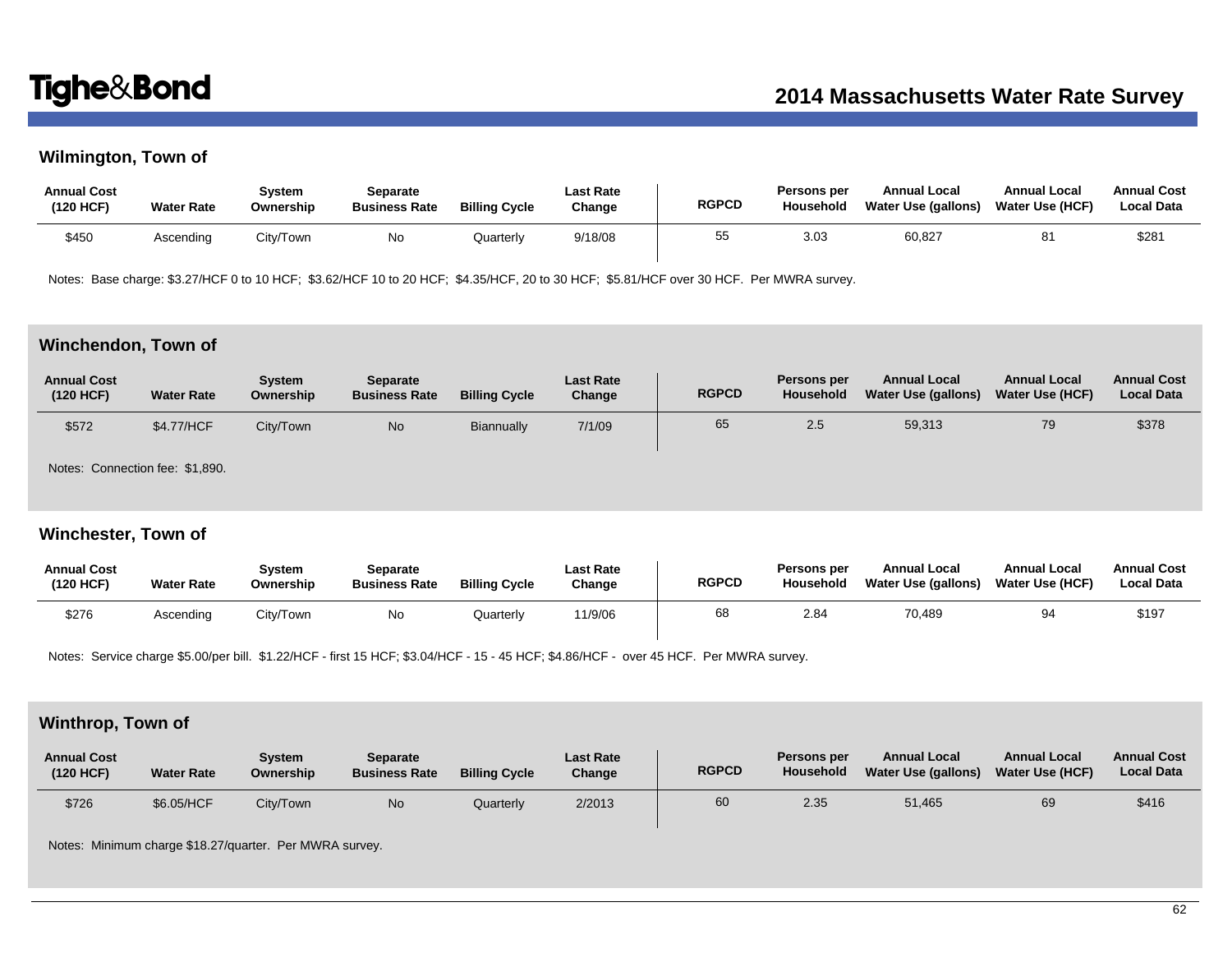# **Woburn, City of**

| <b>Annual Cost</b><br>(120 HCF) | <b>Water Rate</b> | System<br>Ownership | Separate<br><b>Business Rate</b> | <b>Billing Cycle</b> | Last Rate<br>Change | <b>RGPCD</b> | Persons per<br><b>Household</b> | <b>Annual Local</b><br>Water Use (gallons) | <b>Annual Local</b><br><b>Water Use (HCF)</b> | <b>Annual Cost</b><br><b>Local Data</b> |
|---------------------------------|-------------------|---------------------|----------------------------------|----------------------|---------------------|--------------|---------------------------------|--------------------------------------------|-----------------------------------------------|-----------------------------------------|
| \$205                           | \$205/year        | City/Town           | No                               | Biannually           | 2010                | 93           | 2.43                            | 82,486                                     | 110                                           | \$205                                   |

Notes: Flat fee.

# **Worcester, City of**

| <b>Annual Cost</b><br>(120 HCF) | <b>Water Rate</b> | Svstem<br>Ownership | Separate<br><b>Business Rate</b> | <b>Billing Cycle</b> | <b>Last Rate</b><br>Change | <b>RGPCD</b> | Persons per<br>Household | <b>Annual Local</b><br>Water Use (gallons) | <b>Annual Local</b><br><b>Water Use (HCF)</b> | <b>Annual Cost</b><br><b>Local Data</b> |
|---------------------------------|-------------------|---------------------|----------------------------------|----------------------|----------------------------|--------------|--------------------------|--------------------------------------------|-----------------------------------------------|-----------------------------------------|
| \$425                           | \$3.54/HCF        | City/Town           | No                               | Quarterly            | 7/1/14                     | 53           | 2.46                     | 47,589                                     | 64                                            | \$225                                   |

Notes: Minimum charge: \$4.50 per billing period.

# **Wrentham, Town of**

| <b>Annual Cost</b><br>(120 HCF) | <b>Water Rate</b> | Svstem<br>Ownership | Separate<br><b>Business Rate</b> | <b>Billing Cycle</b> | Last Rate<br>Change | <b>RGPCD</b> | Persons per<br>Household | <b>Annual Local</b><br>Water Use (gallons) | <b>Annual Local</b><br><b>Water Use (HCF)</b> | <b>Annual Cost</b><br><b>Local Data</b> |
|---------------------------------|-------------------|---------------------|----------------------------------|----------------------|---------------------|--------------|--------------------------|--------------------------------------------|-----------------------------------------------|-----------------------------------------|
| \$521                           | Ascending         | City/Town           | Yes                              | Biannually           | 7/1/10              | 63           | 2.74                     | 63,006                                     | 84                                            | \$389                                   |

# **Yarmouth, Town of**

| <b>Annual Cost</b><br>(120 HCF) | <b>Water Rate</b> | Svstem<br>Ownership | Separate<br><b>Business Rate</b> | <b>Billing Cycle</b> | <b>Last Rate</b><br>Change | <b>RGPCD</b> | <b>Persons per</b><br>Household | <b>Annual Local</b><br><b>Water Use (gallons)</b> | <b>Annual Local</b><br>Water Use (HCF) | <b>Annual Cost</b><br><b>Local Data</b> |
|---------------------------------|-------------------|---------------------|----------------------------------|----------------------|----------------------------|--------------|---------------------------------|---------------------------------------------------|----------------------------------------|-----------------------------------------|
| \$235                           | Ascendina         | City/Town           | No                               | Quarterly            | 7/1/95                     | 123          | 2.05                            | 92,035                                            | 123                                    | \$239                                   |